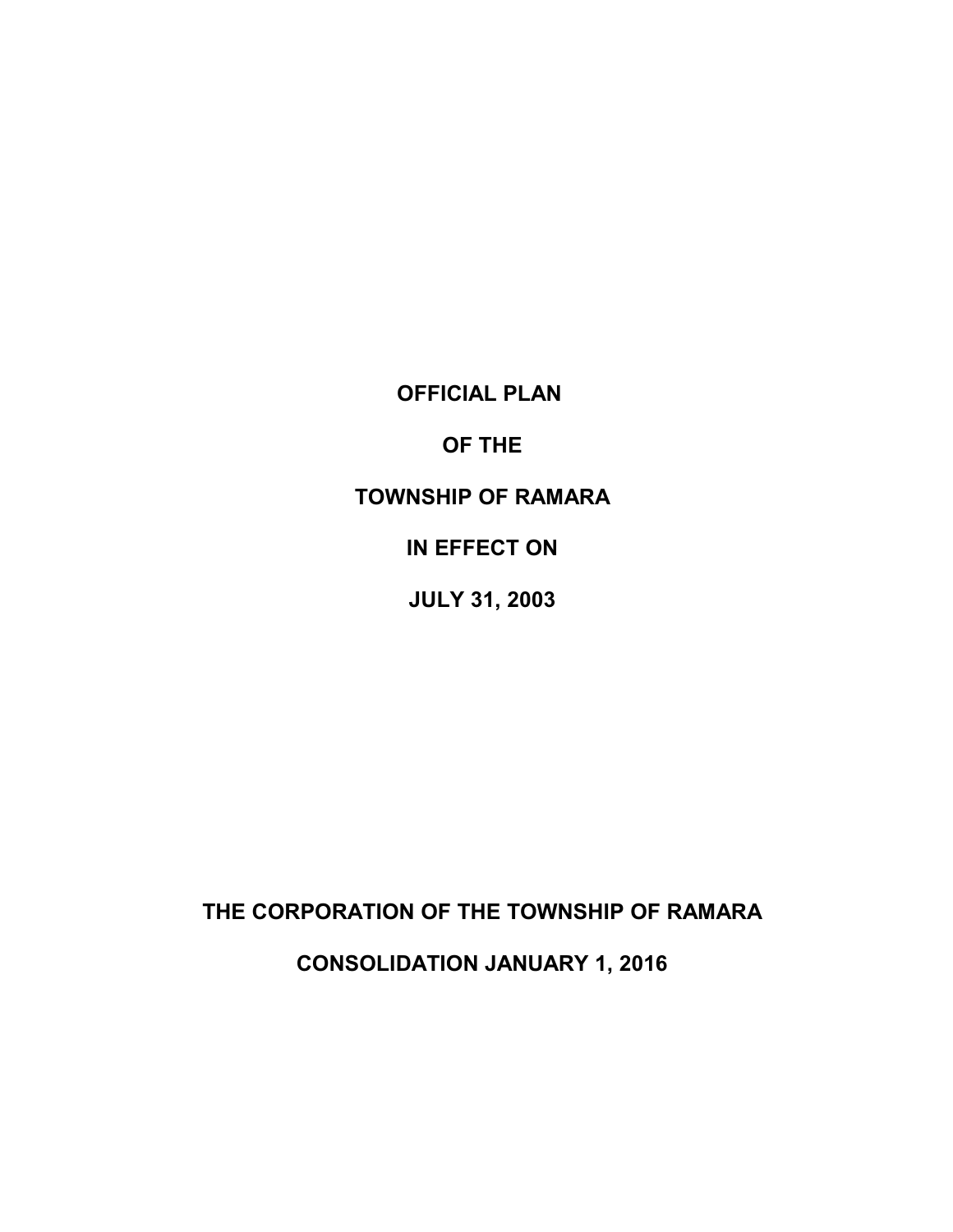# **STATUS OF RAMARA OFFICIAL PLAN**

## **January 1, 2016**

 **maps. The Ramara Official Plan came into effect on July 31, 2003. This Official There were appeals to the Ontario Municipal Board lodged by the Aggregate Producers' Association of Ontario (APAO) and the Township of Ramara. On The Official Plan of the Township of Ramara consists of the attached text and Plan incorporates the modifications made and approved by the County of Simcoe. August 20, 2003, these appeals were sent by the County of Simcoe to the Ontario Municipal Board.** 

**On January 22, 2004, the Ontario Municipal Board orally modified and approved the sections of the official plan that were appealed by the APAO.** 

 **the County of Simcoe. This appeal is resolved based on Amendment No. 3 to the County of Simcoe Official Plan that was approved by the Ministry of Municipal The appeals by the Township of Ramara were resolved through a settlement with Affairs and Housing and came into effect on October 24, 2006. The sections of the Official Plan were approved by the Ontario Municipal Board in its Order dated April 3, 2007. On the day when the appeals have been modified, approved and deleted by the Ontario Municipal Board, the sections came into effect.** 

**The following list of appeals that have been resolved is provided for the information of the user.** 

**Aggregate Producers' of Ontario** 

**Section 5.3.4.7 (page 50) Section 5.3.4.10 (page 50) Section 9.11.2 (page 116)) Section 9.11.3.1 (page 116) Section 9.11.4.2 (page 116) Section 9.11.4.3 (page 117) Section 9.11.4.5 (page 117) Section 9.11.5.1 e ii (page 118) Section 9.11.5.1 f vi (page 118) Schedule** ?**D"**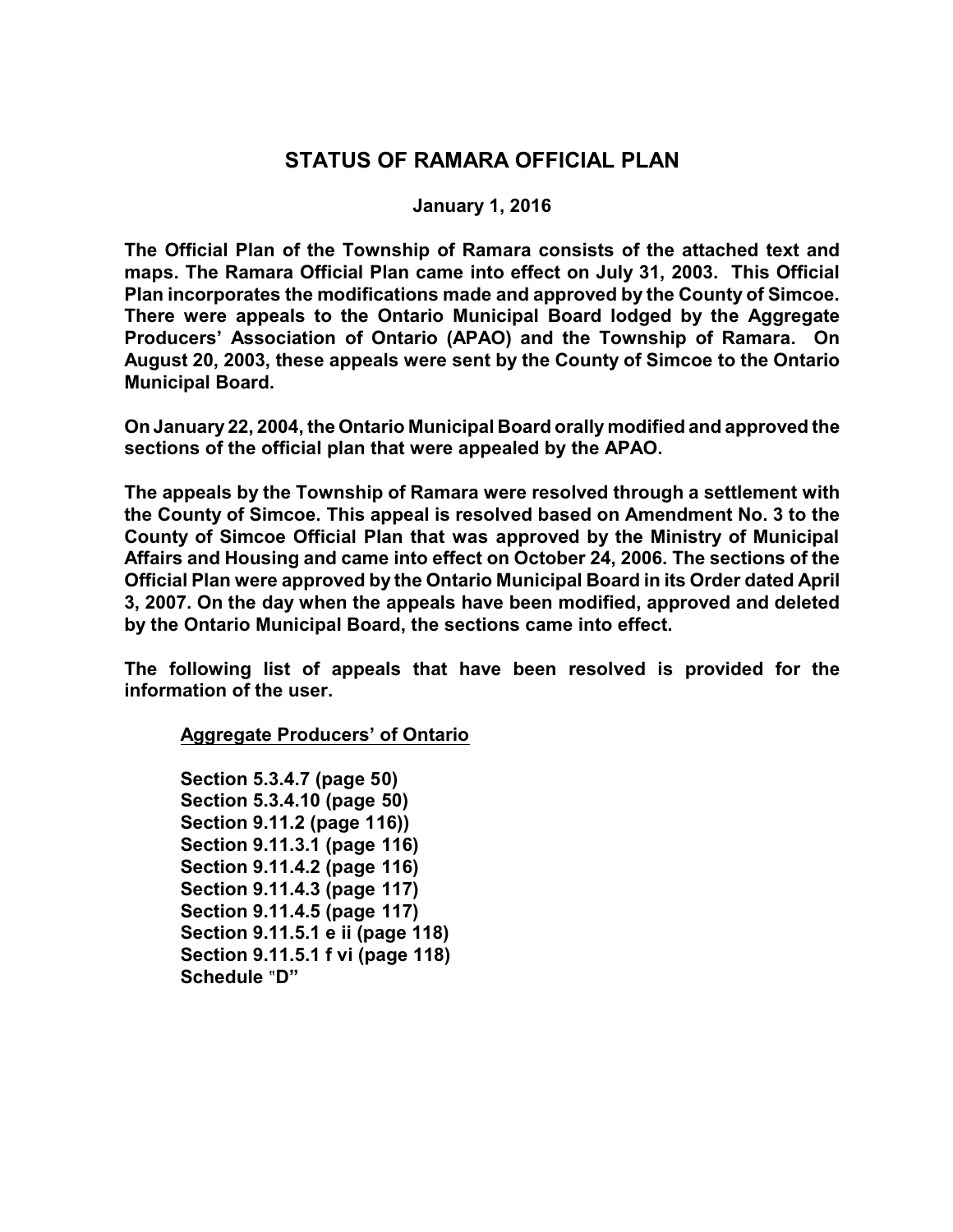**Township of Ramara** 

**Section 9.3.3 (page 83) Section 9.4.2 (page 86) Section 9.4.4 (page 86) Section 9.4.8.7 (page 88)** 

 **No. 17 was adopted on May 25, 2015 and is pending approval by the County of There are fifteen (15) approved amendments to this Official Plan that are incorporated into this Consolidation. Amendment No. 10 was adopted on December 17, 2007 and is pending approval by the County of Simcoe. Amendment Simcoe. Amendment No. 18 was adopted on July 27, 2015 and is pending approval by the County of Simcoe.** 

**January 1, 2016**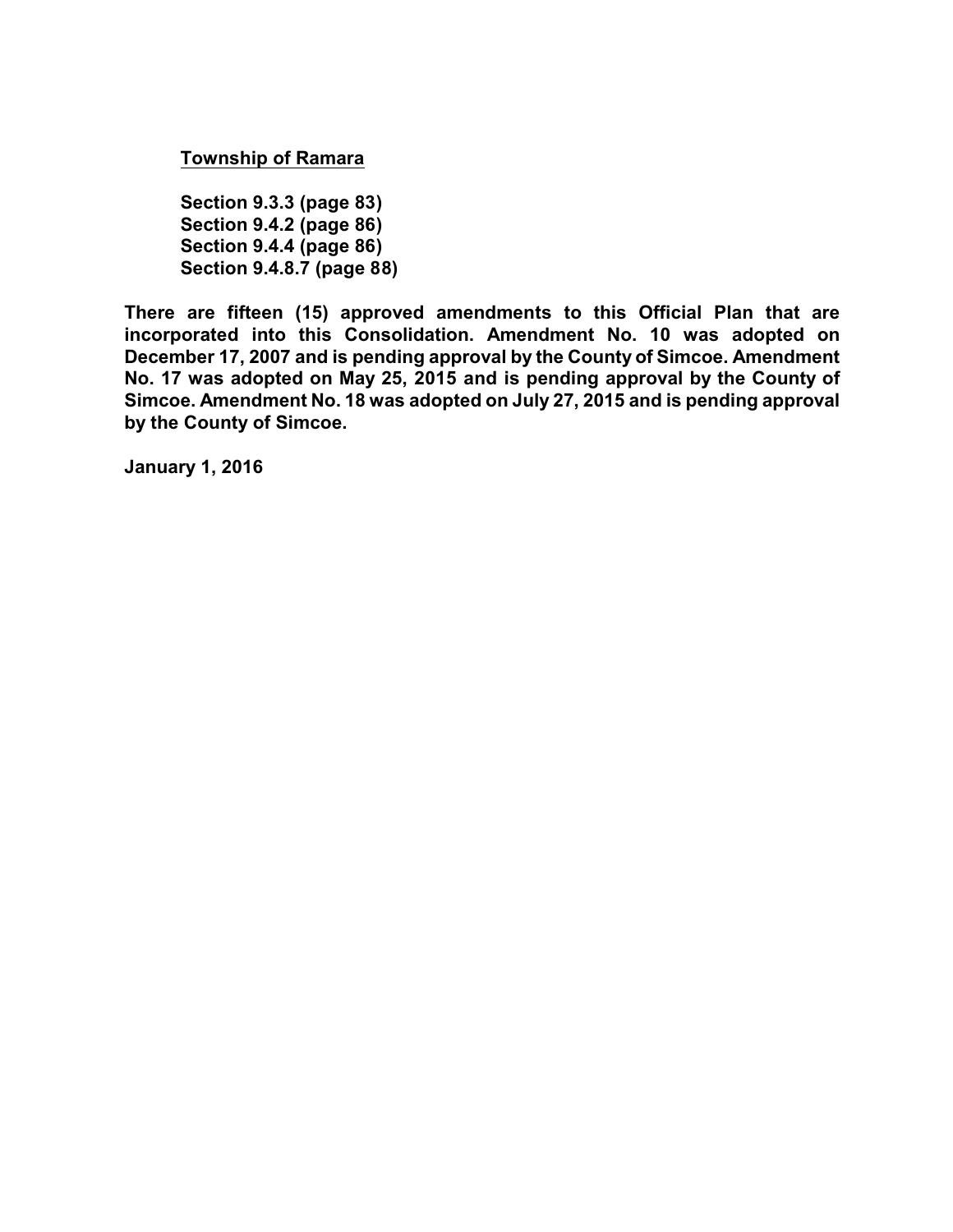# **TOWNSHIP OF RAMARA OFFICIAL PLAN AMENDMENTS**

| <b>OPA No./OMB</b><br>Order             | <b>Date in Effect</b>            | <b>Text Section(s)</b>                   | Schedule(s)                               |  |
|-----------------------------------------|----------------------------------|------------------------------------------|-------------------------------------------|--|
| Order 0893<br>(ON S.C.D.C.<br>72750/04) | July 3, 2003<br>(Sept. 13, 2005) |                                          | "A" and " $D$ "<br><b>Attia Quarry</b>    |  |
| Mara OPA No. 50                         | February 13, 2003                | 9.4.10.1                                 | "A"<br>Orr residential                    |  |
| No. 1                                   | November 11,<br>2003             |                                          | "A"<br>Sinjun                             |  |
| No. 2                                   | December 8, 2003                 |                                          | " $A$ " and " $D$ "<br><b>Lamb Quarry</b> |  |
| No. 3                                   | October 12, 2004                 | 9.10.8.1                                 | "А"<br>Johnston                           |  |
| No. 4                                   | April 4, 2005                    |                                          | " $I - 1$ "<br>MacDonald                  |  |
| No. 5                                   | December 7, 2006                 | 9.7.19.3<br>9.3.10.1                     | "A"<br><b>Highland Mills</b>              |  |
| No. 6                                   | March 15, 2007                   | 9.11.11.4                                | "A" and "D"<br><b>Fowler Quarry</b>       |  |
| No. 7                                   | July 18, 2007                    | 9.4.10.2                                 | "А"<br>Moore                              |  |
| No. 8                                   | August 17, 2008                  | 9.7.19.1                                 | "A"<br>Dunlap                             |  |
| No. 9                                   | March 18, 2008                   | 9.4.10.3                                 | Little                                    |  |
| No. 10                                  | Pending approval                 | Atherley-<br>Uptergrove S.P.             | "A-1"                                     |  |
| No. 11                                  | December 19,<br>2008             | Rama Road SDA<br>Secondary Plan<br>9.9.8 | "A-2"                                     |  |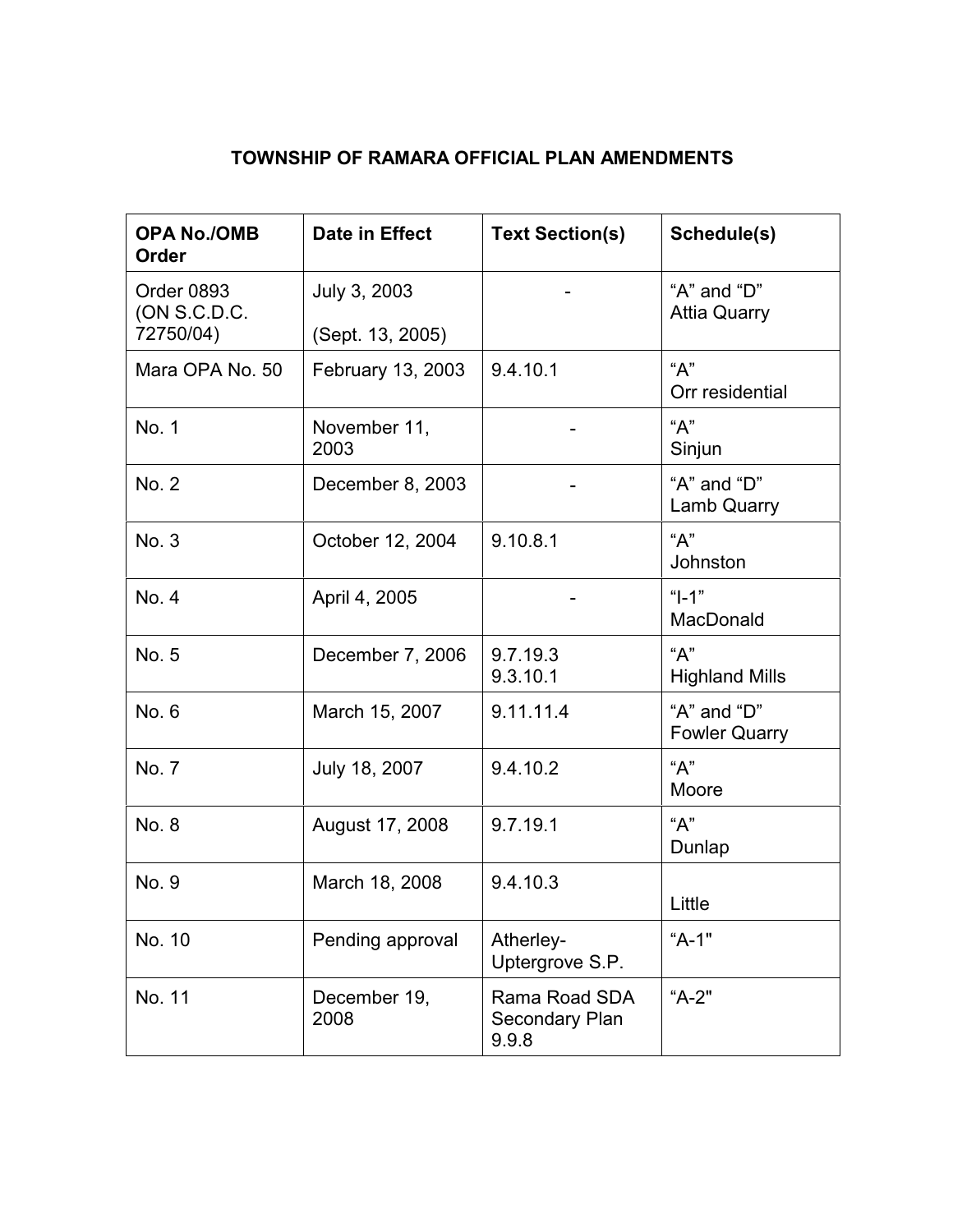| No. 12 | November 7, 2008      |                  | "A"<br>Sideroad 25                                                                      |
|--------|-----------------------|------------------|-----------------------------------------------------------------------------------------|
| No. 13 | September 10,<br>2012 | 9.7.19.4         | "A"<br>Gray's Bay Road<br>"A-2"<br>Gray's Bay Road                                      |
| No. 14 | April 5, 2013         | 9.7.19.5         | "A"<br>Rama Lakefront<br><b>Resorts</b>                                                 |
| No. 15 | October 8, 2013       | 9.11.11.5        | "A"<br><b>NRK Holdings</b><br>Quarry                                                    |
| No. 16 | July 16, 2014         | 9.4.10.4         | "A"<br><b>NRK Holdings</b><br><b>Soil Remediation</b>                                   |
| No. 17 | Pending               |                  | "A" and "I-3"<br>Lagoon City<br><b>Settlement Area</b><br><b>Boundary</b><br>Adjustment |
| No. 18 | Pending               | New 4.5 and 9.12 | "A" and "A-1"<br><b>Strawberry Island</b>                                               |
|        |                       |                  |                                                                                         |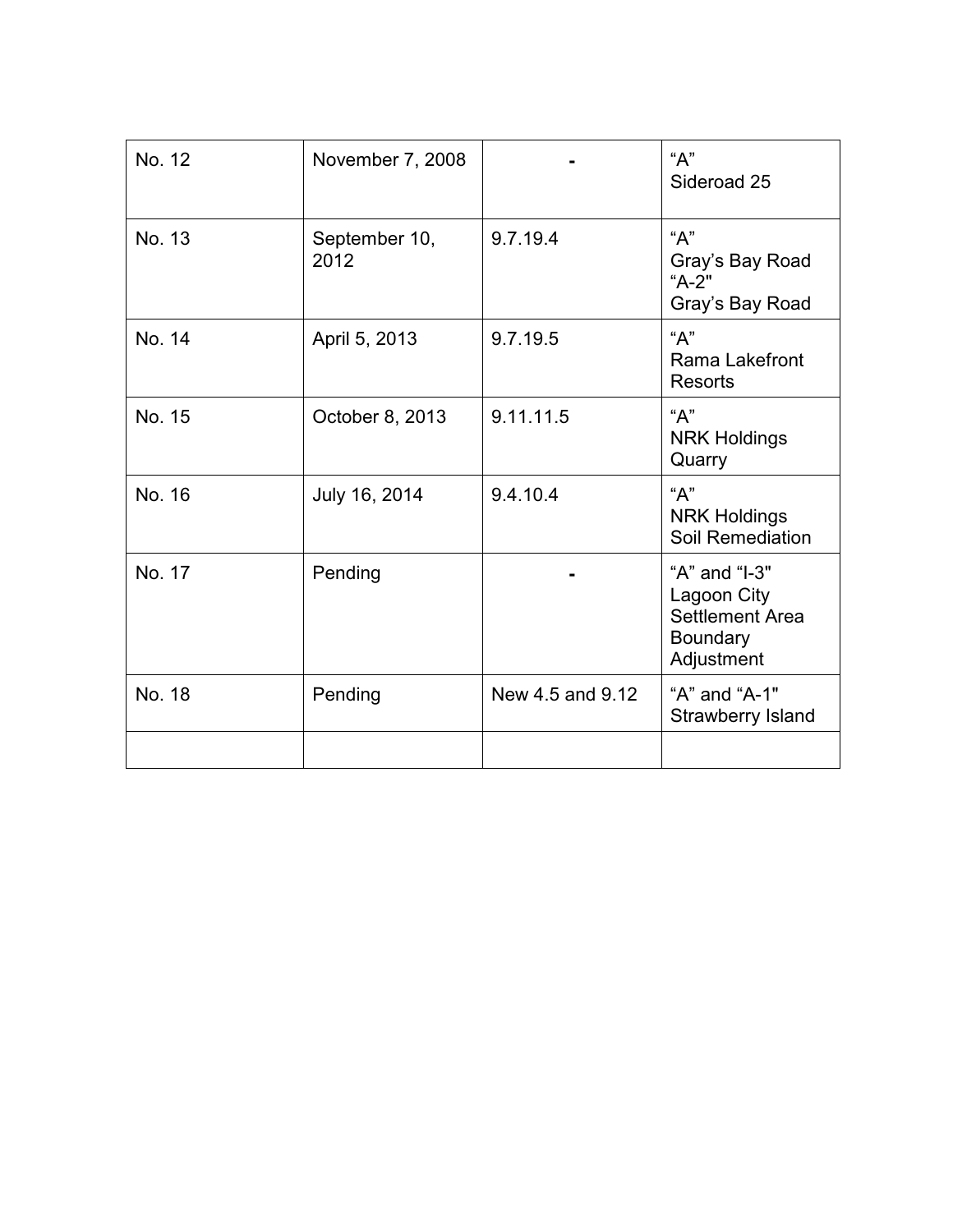## **Table of Contents**

| 1.0 |     |                                                                          |  |
|-----|-----|--------------------------------------------------------------------------|--|
|     | 1.1 |                                                                          |  |
|     | 1.2 |                                                                          |  |
|     |     | 1.2.1                                                                    |  |
|     |     | 1.2.2                                                                    |  |
|     |     | 1.2.3                                                                    |  |
|     |     |                                                                          |  |
| 2.0 |     | BASIS OF THE PLAN AND CHARACTERISTICS OF THE TOWNSHIP.  4                |  |
|     | 2.1 |                                                                          |  |
|     | 2.2 |                                                                          |  |
|     |     | 2.2.1                                                                    |  |
|     |     | 2.2.2                                                                    |  |
|     |     | 2.2.3                                                                    |  |
|     |     | 2.2.4                                                                    |  |
|     |     | 2.2.5                                                                    |  |
|     |     | 2.2.6                                                                    |  |
|     | 2.3 |                                                                          |  |
|     | 2.4 |                                                                          |  |
|     |     | 2.4.1                                                                    |  |
|     |     | 2.4.2                                                                    |  |
|     |     | 2.4.3                                                                    |  |
|     | 2.5 |                                                                          |  |
|     | 2.6 |                                                                          |  |
|     | 2.7 |                                                                          |  |
| 3.0 |     |                                                                          |  |
|     | 3.1 |                                                                          |  |
|     |     | 3.1.1                                                                    |  |
|     |     | 3.1.2                                                                    |  |
|     |     | 3.1.3                                                                    |  |
|     |     | 3.1.4                                                                    |  |
|     |     | 3.1.5                                                                    |  |
|     | 3.2 |                                                                          |  |
|     | 3.3 |                                                                          |  |
|     |     | 3.3.1                                                                    |  |
|     |     | 3.3.2                                                                    |  |
|     |     | 3.3.3                                                                    |  |
|     |     | Community Well-Being of People and Safety of Property.  15<br>3.3.4      |  |
|     |     | 3.3.5                                                                    |  |
|     |     | 3.3.6                                                                    |  |
|     |     | 3.3.7                                                                    |  |
|     |     | 3.3.8                                                                    |  |
|     |     | Natural Areas and Physical Environment 19<br>3.3.9                       |  |
|     |     | Natural Resources (Agriculture, Aggregate, Woodland, Water) 19<br>3.3.10 |  |
|     |     | 3.3.11                                                                   |  |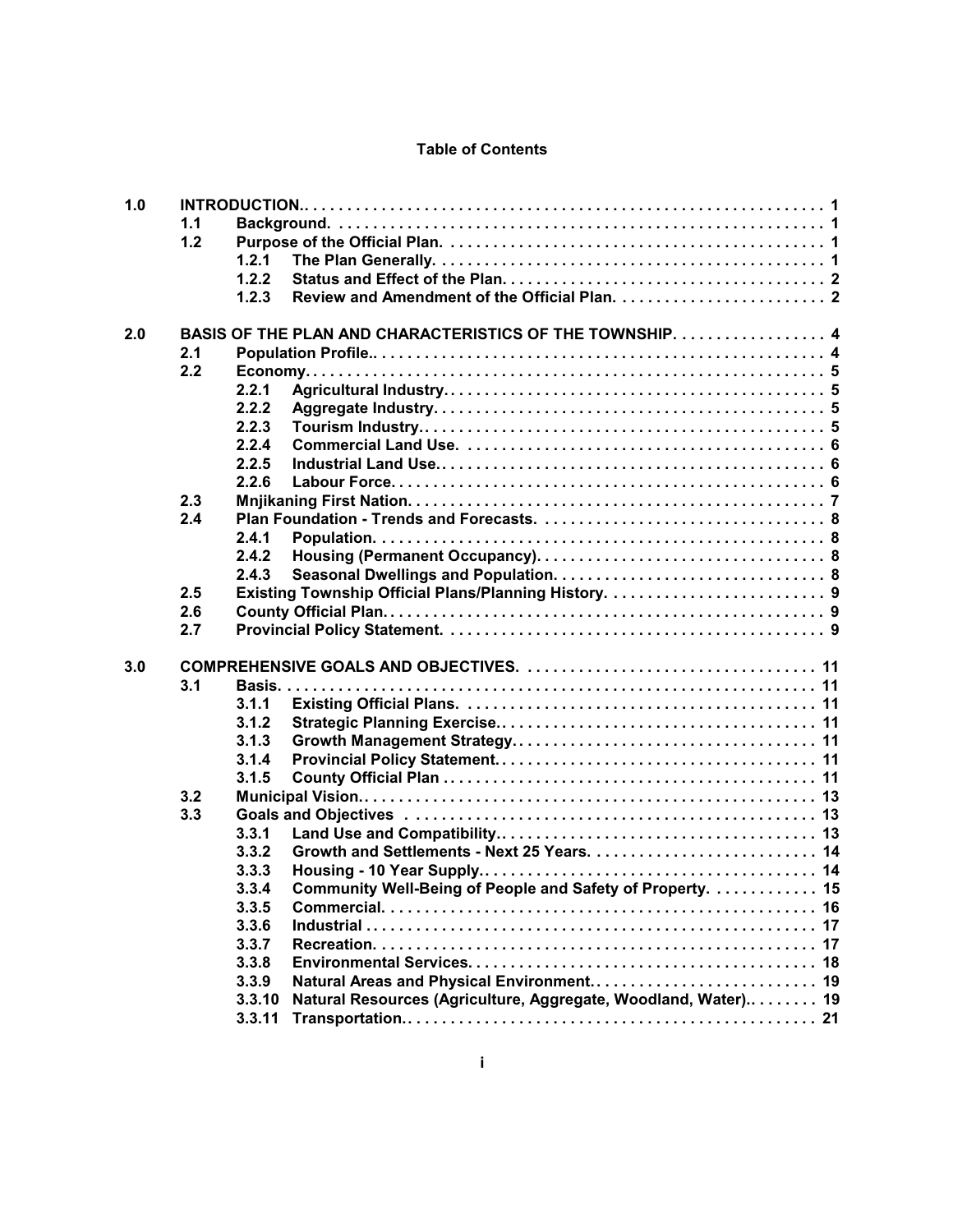| 4.0 |     |        |                                                                   |  |
|-----|-----|--------|-------------------------------------------------------------------|--|
|     | 4.1 |        |                                                                   |  |
|     |     | 4.1.1  |                                                                   |  |
|     |     | 4.1.2  |                                                                   |  |
|     |     | 4.1.3  | Secondary Plans for Settlement Areas 25                           |  |
|     | 4.2 |        | Rama Road Corridor Special Development Area Objectives 26         |  |
|     |     | 4.2.1  |                                                                   |  |
|     | 4.3 |        |                                                                   |  |
|     |     | 4.3.1  |                                                                   |  |
|     | 4.4 |        |                                                                   |  |
|     |     | 4.4.1  |                                                                   |  |
|     |     | 4.4.2  |                                                                   |  |
|     |     |        |                                                                   |  |
| 5.0 |     |        |                                                                   |  |
|     | 5.1 |        |                                                                   |  |
|     |     | 5.1.1  |                                                                   |  |
|     |     | 5.1.2  |                                                                   |  |
|     |     | 5.1.3  |                                                                   |  |
|     |     | 5.1.4  |                                                                   |  |
|     |     | 5.1.5  |                                                                   |  |
|     |     | 5.1.6  |                                                                   |  |
|     |     | 5.1.7  | Mobile Homes, Manufactured Homes and Park Model Trailers 35       |  |
|     |     | 5.1.8  |                                                                   |  |
|     |     | 5.1.9  |                                                                   |  |
|     |     | 5.1.10 | Wayside Pits and Quarries and Portable Asphalt Plants  36         |  |
|     |     | 5.1.11 |                                                                   |  |
|     |     |        |                                                                   |  |
|     |     |        | 5.1.12 Lot Creation (Subdivision Control). 37                     |  |
|     |     |        |                                                                   |  |
|     |     |        | 5.1.14 Principal Main Line Railway Noise, Vibration and Safety 39 |  |
|     | 5.2 |        |                                                                   |  |
|     |     | 5.2.1  |                                                                   |  |
|     |     | 5.2.2  |                                                                   |  |
|     |     | 5.2.3  |                                                                   |  |
|     |     | 5.2.4  |                                                                   |  |
|     |     | 5.2.5  |                                                                   |  |
|     | 5.3 |        |                                                                   |  |
|     |     | 5.3.1  |                                                                   |  |
|     |     | 5.3.2  |                                                                   |  |
|     |     | 5.3.3  |                                                                   |  |
|     |     | 5.3.4  |                                                                   |  |
|     |     | 5.3.5  |                                                                   |  |
|     |     | 5.3.6  |                                                                   |  |
|     | 5.4 |        |                                                                   |  |
|     | 5.5 |        |                                                                   |  |
|     | 5.6 |        |                                                                   |  |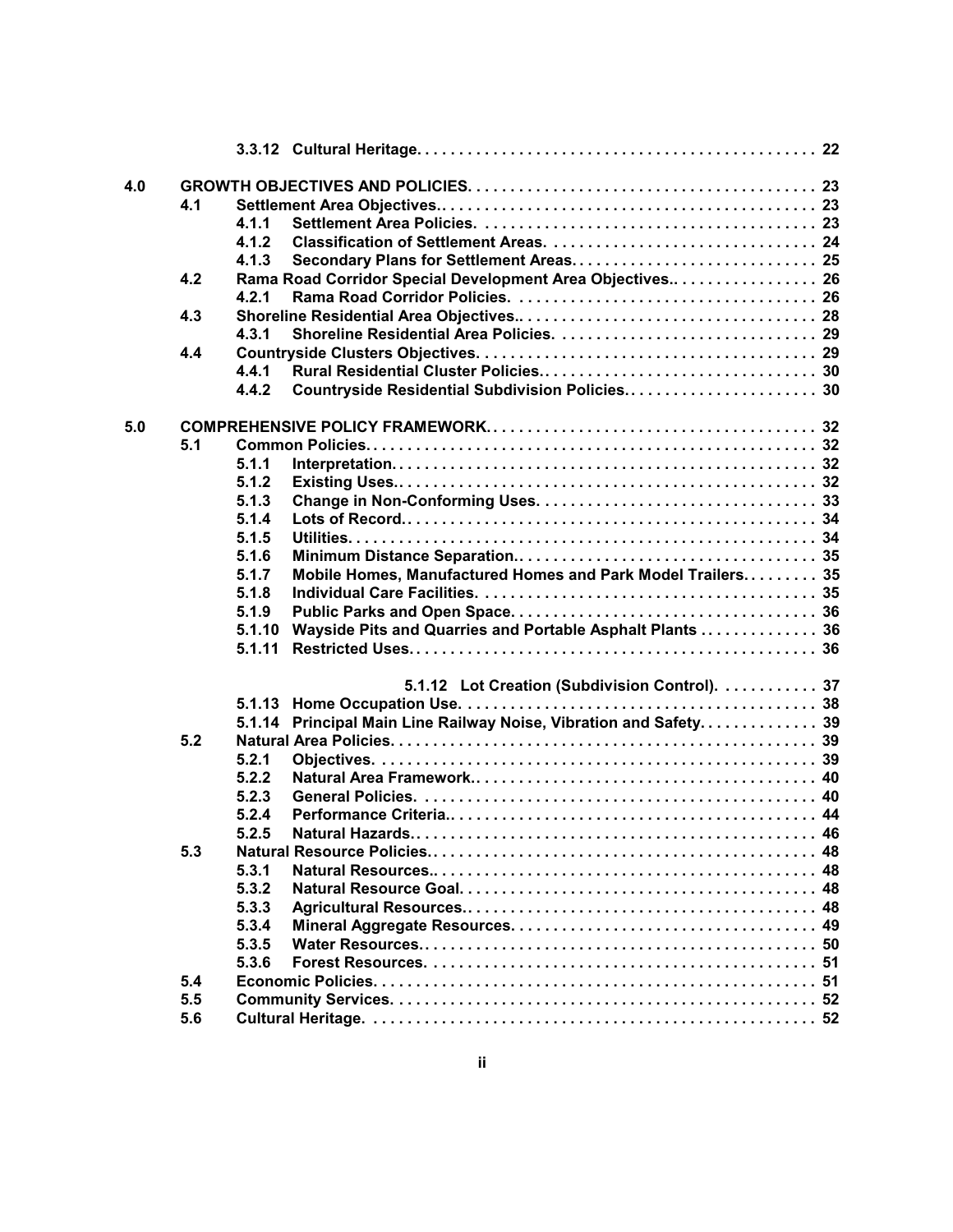| 6.0 |      |       |  |  |  |  |  |  |
|-----|------|-------|--|--|--|--|--|--|
|     | 6.1  |       |  |  |  |  |  |  |
|     | 6.2  |       |  |  |  |  |  |  |
|     | 6.3  |       |  |  |  |  |  |  |
|     | 6.4  |       |  |  |  |  |  |  |
|     |      | 6.5   |  |  |  |  |  |  |
|     | 6.6  |       |  |  |  |  |  |  |
|     | 6.7  |       |  |  |  |  |  |  |
|     |      | 6.8   |  |  |  |  |  |  |
|     | 6.9  |       |  |  |  |  |  |  |
| 7.0 |      |       |  |  |  |  |  |  |
|     | 7.1  |       |  |  |  |  |  |  |
|     | 7.2  |       |  |  |  |  |  |  |
|     | 7.3  |       |  |  |  |  |  |  |
|     | 7.4  |       |  |  |  |  |  |  |
|     | 7.5  |       |  |  |  |  |  |  |
|     | 7.6  |       |  |  |  |  |  |  |
|     | 7.7  |       |  |  |  |  |  |  |
|     | 7.8  |       |  |  |  |  |  |  |
|     | 7.9  |       |  |  |  |  |  |  |
|     | 7.10 |       |  |  |  |  |  |  |
|     | 7.11 |       |  |  |  |  |  |  |
|     | 7.12 |       |  |  |  |  |  |  |
|     | 7.13 |       |  |  |  |  |  |  |
|     | 7.14 |       |  |  |  |  |  |  |
|     | 7.15 |       |  |  |  |  |  |  |
|     | 7.16 |       |  |  |  |  |  |  |
|     | 7.17 |       |  |  |  |  |  |  |
| 8.0 |      |       |  |  |  |  |  |  |
| 9.0 |      |       |  |  |  |  |  |  |
|     | 9.1  |       |  |  |  |  |  |  |
|     |      | 9.1.1 |  |  |  |  |  |  |
|     |      | 9.1.2 |  |  |  |  |  |  |
|     |      | 9.1.3 |  |  |  |  |  |  |
|     |      | 9.1.4 |  |  |  |  |  |  |
|     |      | 9.1.5 |  |  |  |  |  |  |
|     |      | 9.1.6 |  |  |  |  |  |  |
|     | 9.2  |       |  |  |  |  |  |  |
|     |      | 9.2.1 |  |  |  |  |  |  |
|     |      | 9.2.2 |  |  |  |  |  |  |
|     |      | 9.2.3 |  |  |  |  |  |  |
|     |      | 9.2.4 |  |  |  |  |  |  |
|     |      | 9.2.5 |  |  |  |  |  |  |
|     | 9.3  |       |  |  |  |  |  |  |
|     |      |       |  |  |  |  |  |  |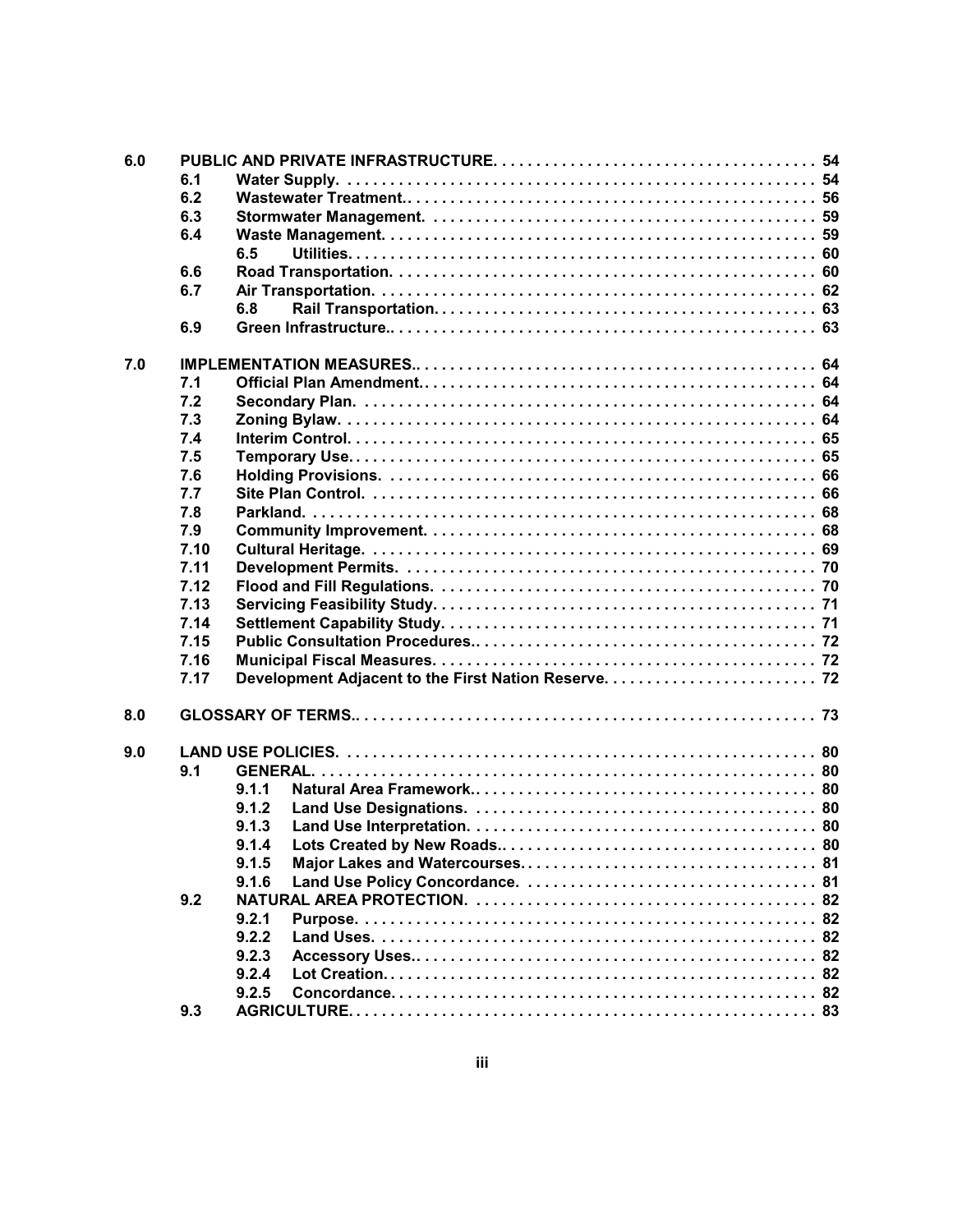|     | 9.3.1  |                                                                                |
|-----|--------|--------------------------------------------------------------------------------|
|     | 9.3.2  |                                                                                |
|     | 9.3.3  |                                                                                |
|     | 9.3.4  |                                                                                |
|     | 9.3.5  |                                                                                |
|     | 9.3.6  |                                                                                |
|     | 9.3.7  |                                                                                |
|     | 9.3.8  |                                                                                |
|     | 9.3.9  |                                                                                |
|     | 9.3.10 |                                                                                |
| 9.4 |        |                                                                                |
|     | 9.4.1  |                                                                                |
|     | 9.4.2  |                                                                                |
|     | 9.4.3  |                                                                                |
|     | 9.4.5  | Agriculturally Related Commercial and Industrial Uses. 87                      |
|     | 9.4.6  | Small-Scale Industrial, Commercial and Institutional Uses. 87                  |
|     | 9.4.7  | High Potential Mineral Aggregate Resource Areas. 87                            |
|     | 9.4.8  |                                                                                |
|     | 9.4.9  |                                                                                |
|     | 9.4.10 |                                                                                |
| 9.5 |        |                                                                                |
|     | 9.5.1  |                                                                                |
|     | 9.5.2  |                                                                                |
|     | 9.5.3  |                                                                                |
|     | 9.5.4  |                                                                                |
|     | 9.5.5  |                                                                                |
|     | 9.5.6  |                                                                                |
|     | 9.5.7  |                                                                                |
|     | 9.5.8  | Location of Institutional Uses, Utilities, Public and Private Infrastructure92 |
|     | 9.5.9  |                                                                                |
|     | 9,5,10 |                                                                                |
|     | 9.5.11 |                                                                                |
|     | 9.5.12 |                                                                                |
|     | 9.5.13 |                                                                                |
| 9.6 |        |                                                                                |
|     | 9.6.1  |                                                                                |
|     | 9.6.2  |                                                                                |
|     | 9.6.3  |                                                                                |
|     | 9.6.4  |                                                                                |
|     | 9.6.5  | Development Proposals Adjacent to Municipal Boundary 94                        |
|     | 9.6.6  |                                                                                |
| 9.7 |        |                                                                                |
|     | 9.7.1  |                                                                                |
|     | 9.7.2  |                                                                                |
|     | 9.7.3  |                                                                                |
|     | 9.7.4  |                                                                                |
|     | 9.7.5  |                                                                                |
|     | 9.7.6  |                                                                                |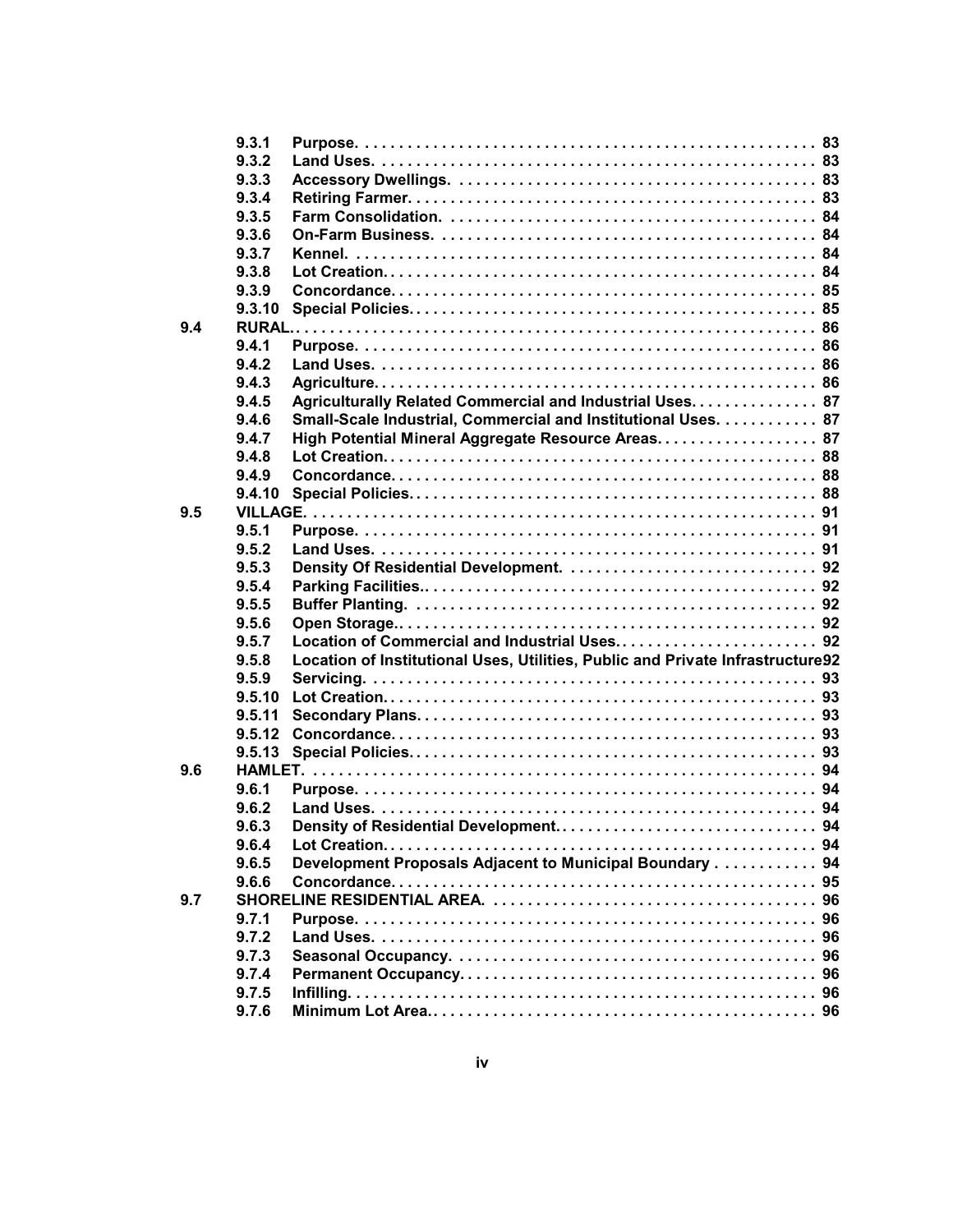|      | 9.7.7  |                                                               |  |
|------|--------|---------------------------------------------------------------|--|
|      | 9.7.8  |                                                               |  |
|      | 9.7.9  |                                                               |  |
|      | 9.7.10 |                                                               |  |
|      | 9.7.11 |                                                               |  |
|      | 9.7.12 |                                                               |  |
|      | 9.7.13 |                                                               |  |
|      | 9.7.14 |                                                               |  |
|      | 9.7.15 |                                                               |  |
|      | 9.7.16 | Conversions of Existing Dwellings for Year-Round Occupancy 98 |  |
|      | 9.7.17 |                                                               |  |
|      | 9.7.18 |                                                               |  |
|      | 9.7.19 |                                                               |  |
| 9.8  |        |                                                               |  |
|      | 9.8.1  |                                                               |  |
|      | 9.8.2  |                                                               |  |
|      | 9.8.3  |                                                               |  |
|      | 9.8.4  |                                                               |  |
|      | 9.8.5  |                                                               |  |
|      | 9.8.6  |                                                               |  |
|      | 9.8.7  |                                                               |  |
|      | 9.8.8  |                                                               |  |
| 9.9  |        |                                                               |  |
|      | 9.9.1  |                                                               |  |
|      | 9.9.2  |                                                               |  |
|      | 9.9.3  |                                                               |  |
|      | 9.9.4  |                                                               |  |
|      | 9.9.5  |                                                               |  |
|      | 9.9.6  |                                                               |  |
|      | 9.9.7  | Seasonal Tent Or Trailer Camps and Parks 107                  |  |
|      | 9.9.8  |                                                               |  |
|      | 9.9.9  |                                                               |  |
|      | 9.9.10 |                                                               |  |
|      | 9.9.11 |                                                               |  |
| 9.10 |        |                                                               |  |
|      | 9.10.1 |                                                               |  |
|      |        |                                                               |  |
|      |        |                                                               |  |
|      |        |                                                               |  |
|      | 9.10.5 |                                                               |  |
|      |        |                                                               |  |
|      |        |                                                               |  |
| 9.11 |        |                                                               |  |
|      |        |                                                               |  |
|      |        |                                                               |  |
|      |        |                                                               |  |
|      |        |                                                               |  |
|      |        |                                                               |  |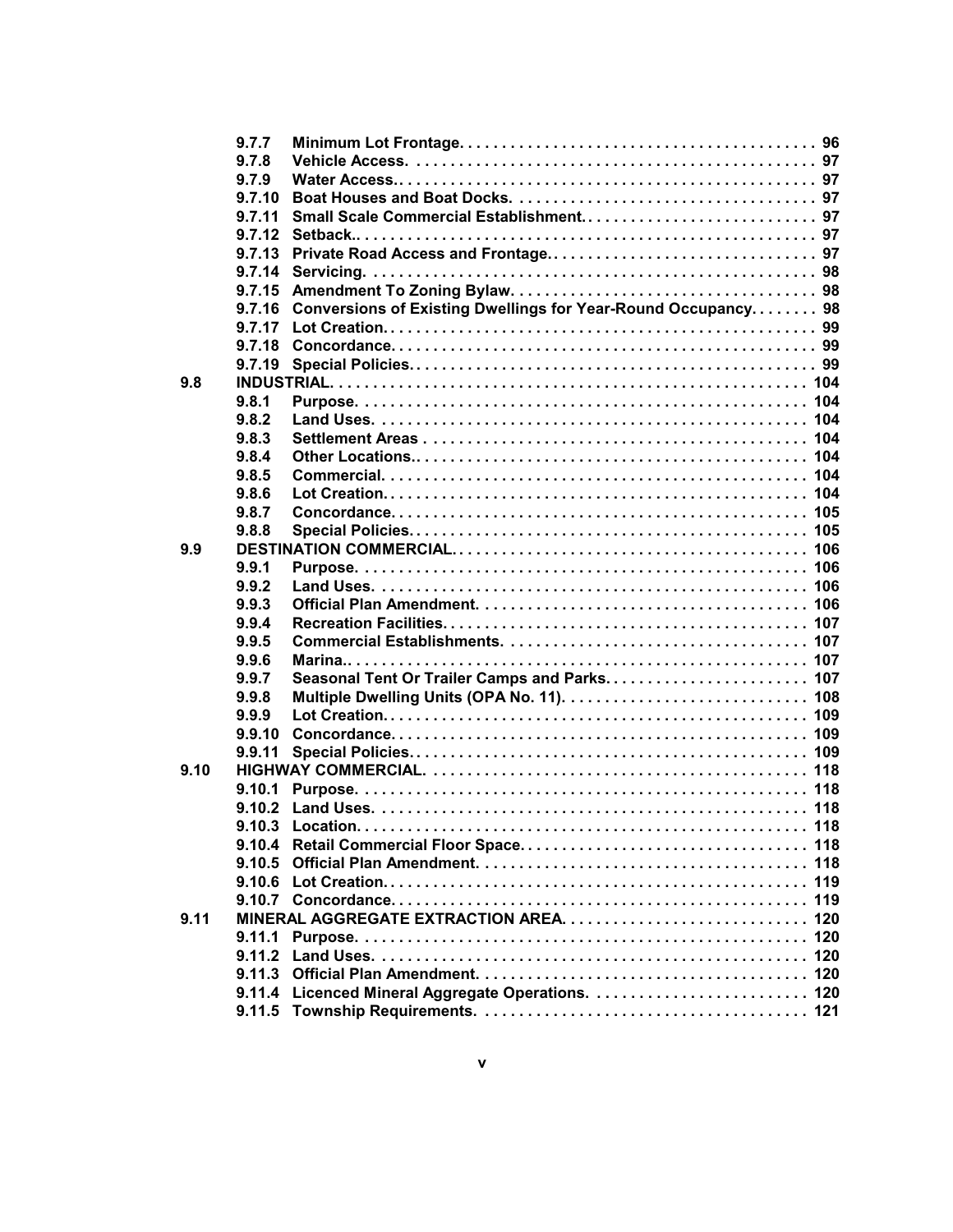| 10.1 |                                                            |     |
|------|------------------------------------------------------------|-----|
| 10.2 |                                                            |     |
| 10.3 |                                                            |     |
|      |                                                            |     |
|      |                                                            |     |
|      |                                                            |     |
| 10.4 | Reserved (OPA No. 10)                                      | 134 |
| 10.5 | Rama Road Corridor Special Development Area Secondary Plan | 134 |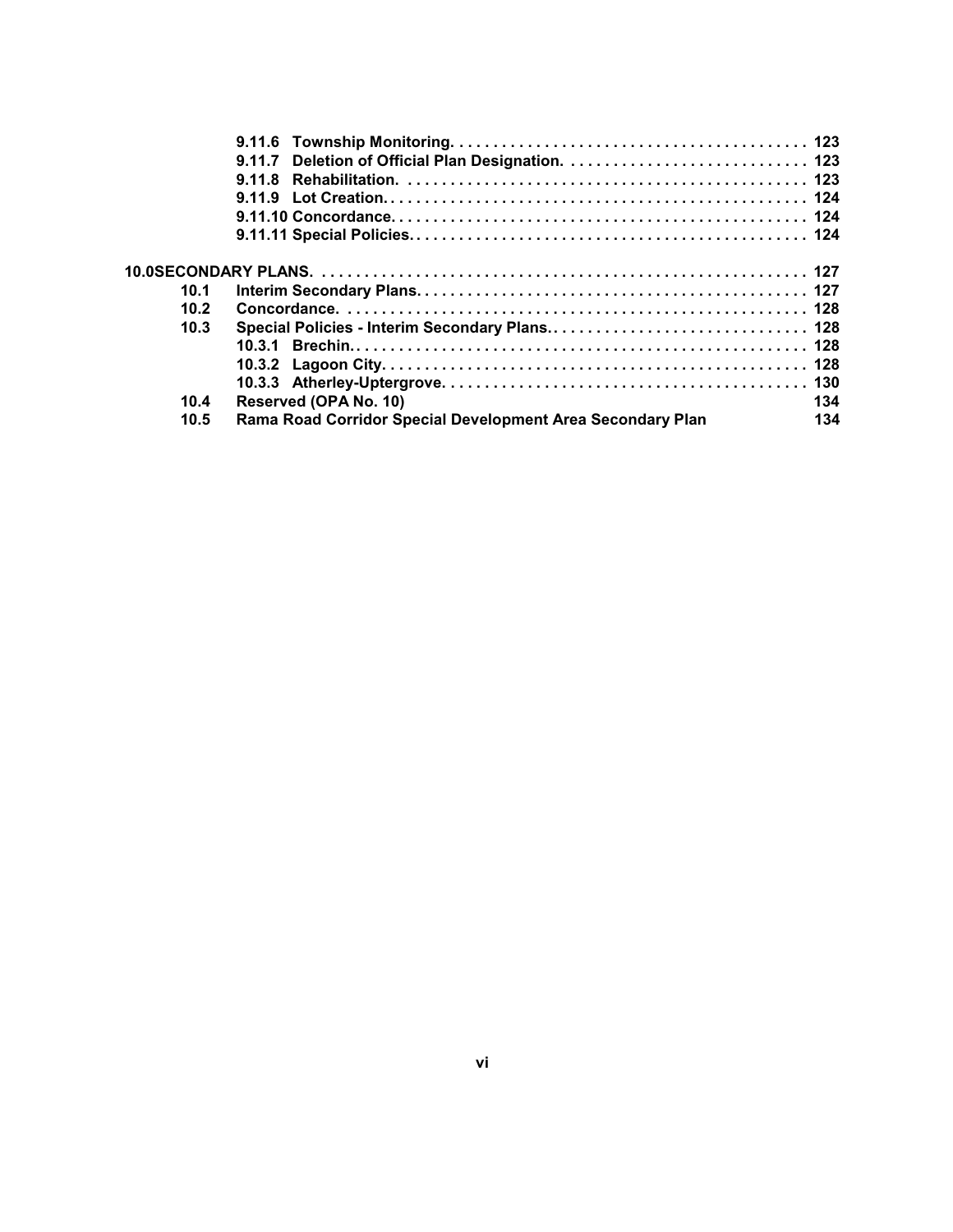#### <span id="page-11-0"></span>**1.0 INTRODUCTION**

## **1.1 Background**

 The Township of Ramara was established as an independent municipality on January 1, 1994. It assumed responsibilityfor all local planning functions including overall planning, zoning, consents, subdivisions, and site planning.

 Mara Official Plans. Since 1994, the Township has amended both Official Plans to accommodate When the Township was established, it continued to implement the approved separate Rama and development pressures and to refine its planning policies.

 with the 16 constituent local municipalities, the County prepared the first County Official Plan. This In 1992, the County of Simcoe commenced its own County planning process and in conjunction upper-tier Official Plan partially came into effect in July and August, 1999, and the balance came into effect in November, 1999.

 The *Planning Act* requires that the Township of Ramara shall bring its local Official Plan into conformity with the County of Simcoe Official Plan. In 1999, the Township started the process of revising its Official Plan with strategic planning workshops and the preparation of background documents that were reviewed by Township Council. Four documents are part of this background review:

*Township of Ramara Strategic Planning, June, 1999.* 

*Township of Ramara Community Profile, May 1999, revised November, 1999.* 

*Township of Ramara 30 Year Population Projection, June, 1999, revised November, 1999.* 

*Township of Ramara Population and Housing, November, 1999.* 

 This Township Official Plan adapts the relevant goals, objectives and policies of the existing two Official Plans, and as they are revised, are in conformity with the County Official Plan, and are in regard to Provincial policies.

## **1.2 Purpose of the Official Plan**

## **1.2.1 The Plan Generally**

 The Township of Ramara Official Plan contains goals, objectives, and policies that guide and physical changes and their effects on economic, environmental and community and procedures that may be used by the Township to achieve the objectives and to inform Township Council, its committees, boards, officials, and the public with regard to land use considerations in the Township. The Official Plan incorporates implementation measures the public and to obtain the public's views on proposed changes.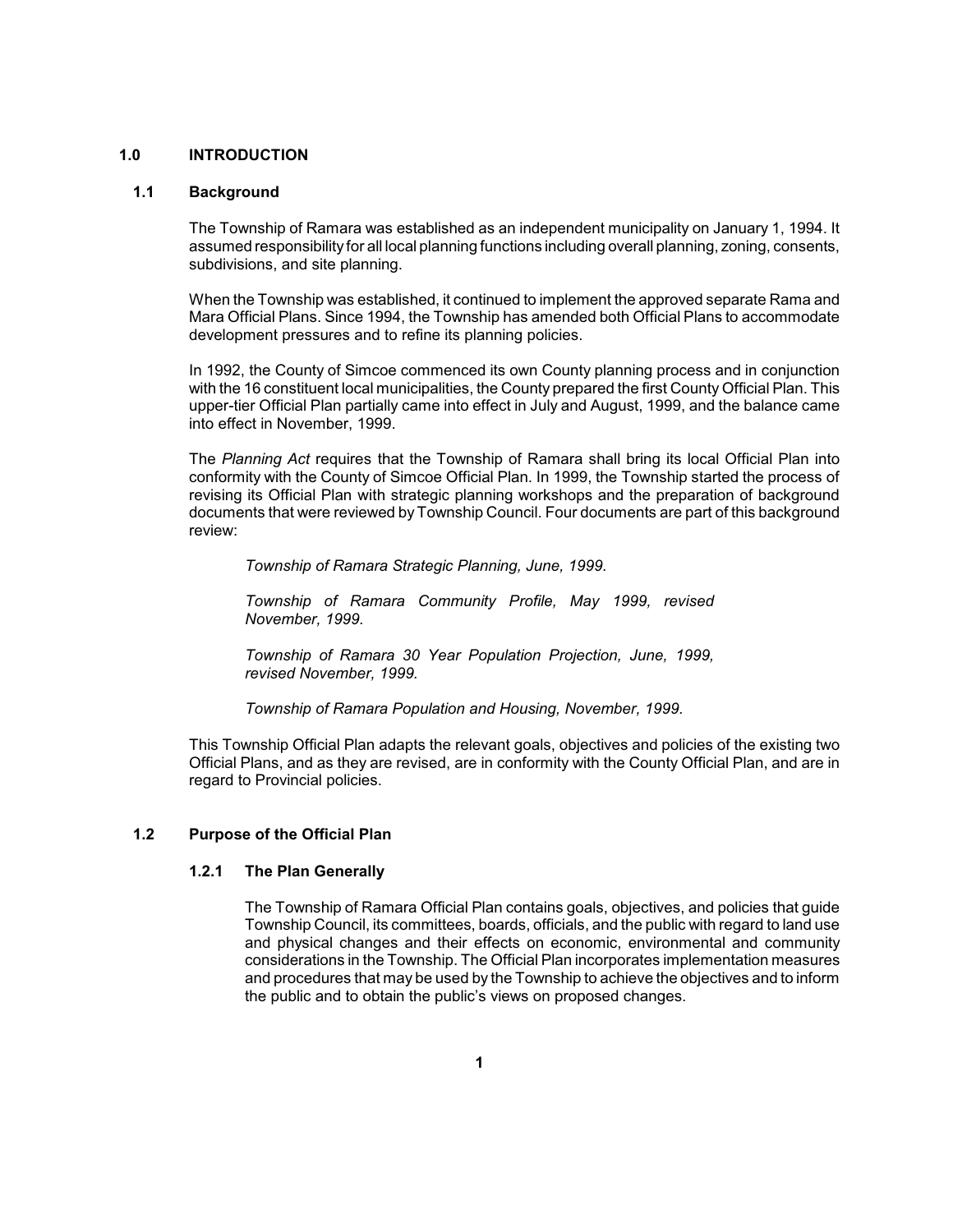<span id="page-12-0"></span> The Plan is the basis for balancing the local public interests of residents, businesses, and landowners in the Township. In considering the public interest, Township Council will have regard to encouraging economic development to achieve the benefits of environmental protection and community well-being considerations.

 The goals and objectives contained in this Official Plan may be achieved by policies and programs that are beyond the scope of this Plan.

#### **1.2.2 Status and Effect of the Plan**

 The *Planning Act* requires that the Township of Ramara prepare and adopt an Official Plan.

 The County of Simcoe has the authority under the *Planning Act* to approve the Township of Ramara Official Plan. The County may approve all or part of the Township Official Plan and may modify the Official Plan, where necessary. The County of Simcoe approves all amendments to the Township Official Plan.

 The Township of Ramara Official Plan and any of its amendments come into effect when all or part are finally approved. When approved, the Plan is the Official Plan of the Township of Ramara.

 The Township shall undertake no public work and no bylaw may be passed by the Township that does not conform with the Official Plans of the County and the Township.

 The Township's Official Plan may be more restrictive than the policies contained in the County Official Plan, however, in the event of a conflict, the County Official Plan prevails to the extent of the conflict.

 The Official Plan contains implementation measures that are wholly or partially within the jurisdiction of the Township of Ramara, under the *Planning Act.* 

 The Official Plan is used in the exercise of local planning authorityand responsibilities with regard to official plan amendments, zoning bylaw amendments, subdivision plans, consents to sever, variances to the zoning bylaw, development permits, site plan review, and community improvement.

 The Official Plan is to be read in its entirety and the relevant goals, objectives and policies are to be applied to each planning issue and situation.

## **1.2.3 Review and Amendment of the Official Plan**

 It is the intent of the Township that the Official Plan policies and the implementation measures will be continuously monitored to reflect changes in the planning environment. Periodically, Township Council may initiate amendments to the Official Plan.

 Anytime, any person or public authority that has an interest in the Official Plan may initiate amendments to the Official Plan.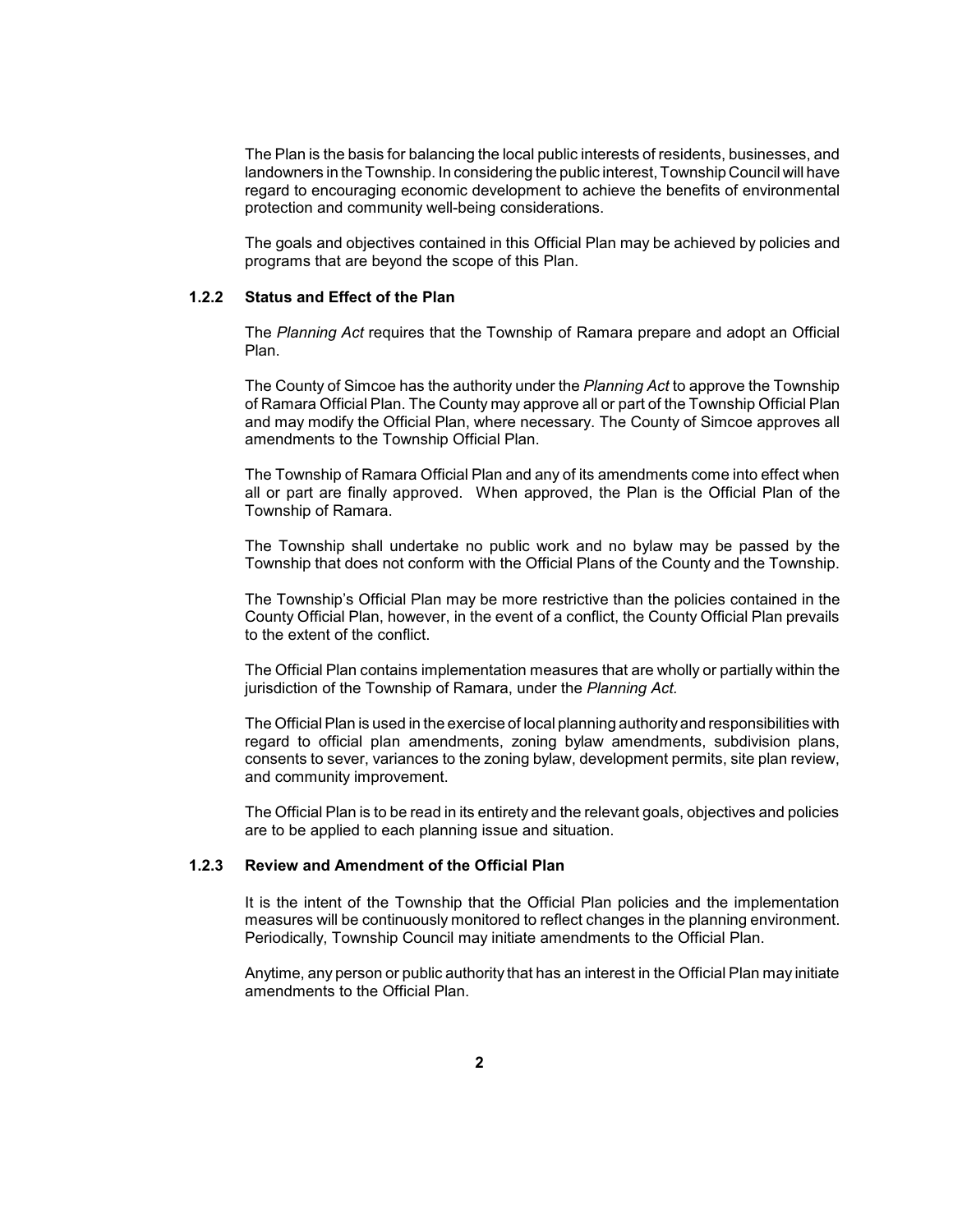At least once every five years after the Official Plan comes into effect, the Township  $\overline{a}$  comprehensively. Revisions to the Plan policies and implementation measures will reflect Council will hold a public meeting to determine if there is a public need to revise the Official Plan. Revisions to the goals and objectives are substantive and will be considered any changes to the goals and objectives.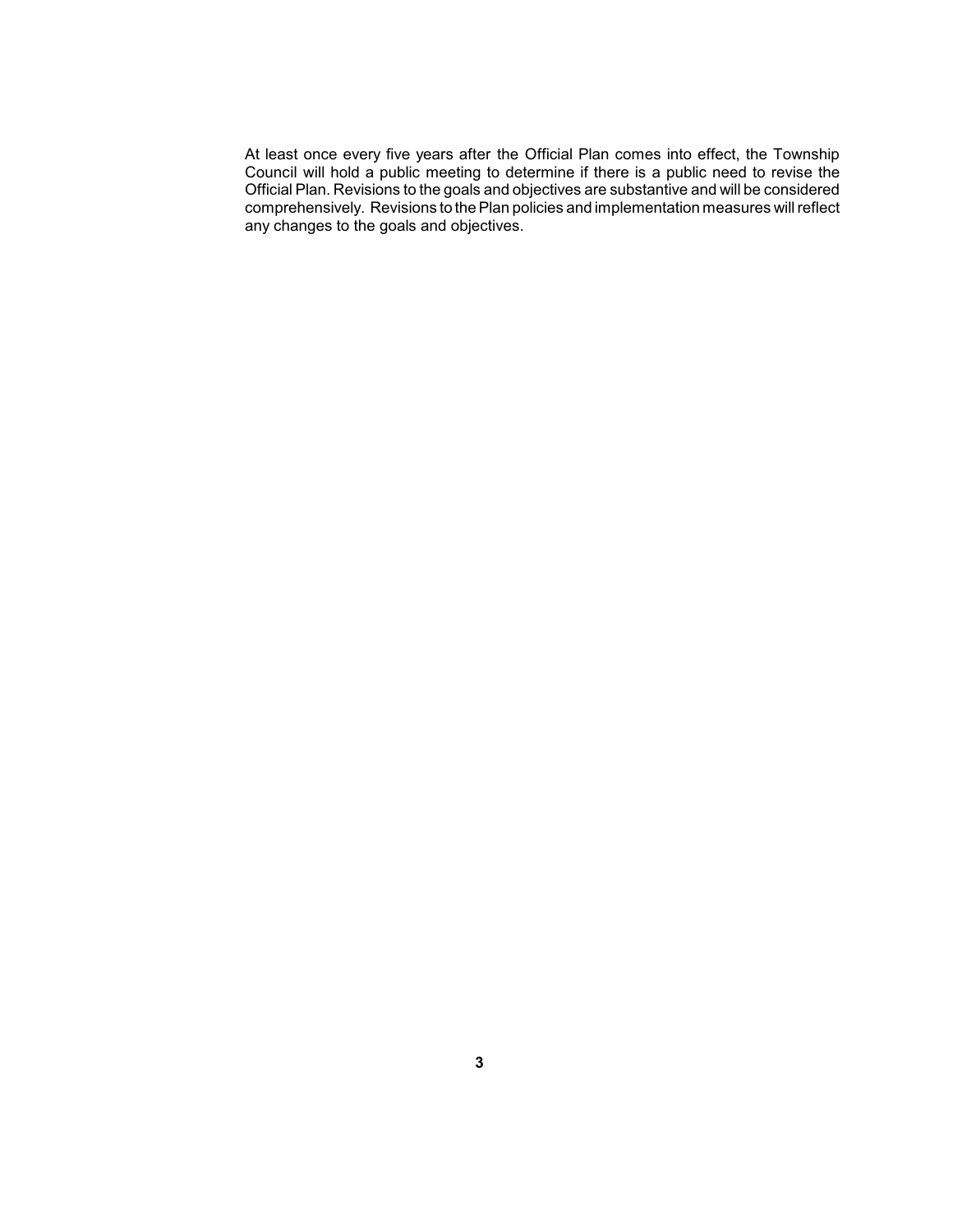## <span id="page-14-0"></span>**2.0 BASIS OF THE PLAN AND CHARACTERISTICS OF THE TOWNSHIP**

 eastern shores of Lake Simcoe and Lake Couchiching within the County of Simcoe. It is the fifth to the north at 44 $^{\circ}$  41' N Latitude and 79 $^{\circ}$  19' W Longitude and to the south at 44 $^{\circ}$  31 N Latitude Ramara Township has a land area of 417.3 square kilometres. The Township is located on the largest municipality in land area within Simcoe County. The Township is geographically located and 79° 11'W Longitude.

 The physiography of the Township is diverse and complex. The area is divided between the Great Lakes Lowland and the Canadian Shield. It is within the physiographic regions of the Simcoe Lowlands, the Carden Plain, and the Georgian Bay Fringe.

 muck, and wetlands. The area to the east of the moraine is a combination of till plains, peat, muck, wetlands and sand plains. Bare rock ridges and shallow till dominate the northern area of the Township that is characteristic of the Canadian Shield and includes a limestone plain, clay plains A till moraine oriented north-south from Lake St. John bisects the southern area of the Township. A clay plain dominates the area to the west of the moraine and is dotted with drumlins, peat and and two kame moraine features. The Carden Plain, partly in the Township, is a limestone plain also characterized by alvars.

 Ramara is a vibrant and growing rural community that provides settlements for families and older persons and has a diversified rural/agricultural economy and is home to Casino Rama, a First and Washago. Most of the population lives in these settlements with the remainder along the Nation operated facility. There are ten existing settlements identified within the Township: Atherley, Brechin, Cooper's Falls, Gamebridge, Lagoon City, Longford Mills, Sebright, Udney, Uptergrove shorelines and in the rural/agricultural areas.

 Modern settlement began in the Mara part of the municipality in 1827 and in Rama in 1835. In In 1974, the two municipalities were joined to the County of Simcoe and in 1994, the two 1869, Rama and Mara became two separate municipalities within the former County of Ontario. municipalities were joined into the Township of Ramara.

Cultural heritage resources can likely be traced back to at least the  $18<sup>th</sup>$  century when the Chippewa people settled in this part of what is now Simcoe County.

## **2.1 Population Profile**

 Based on 2001 Census of Canada data, the Township of Ramara had a population of approximately8,610 residents. (Statistics Canada, 2002). The Township population has continued to increase over the previous 50 years. The population of the Township increased 2.9 times between 1951 and 2001 and an average growth of 2.0% per year over the 50 years. The growth is attributed to net migration to the Township. People moving into the Township account for the largest share of population growth compared with people born to families in the Township. This compares with an actual average growth rate of 1.8% for the entire Province of Ontario.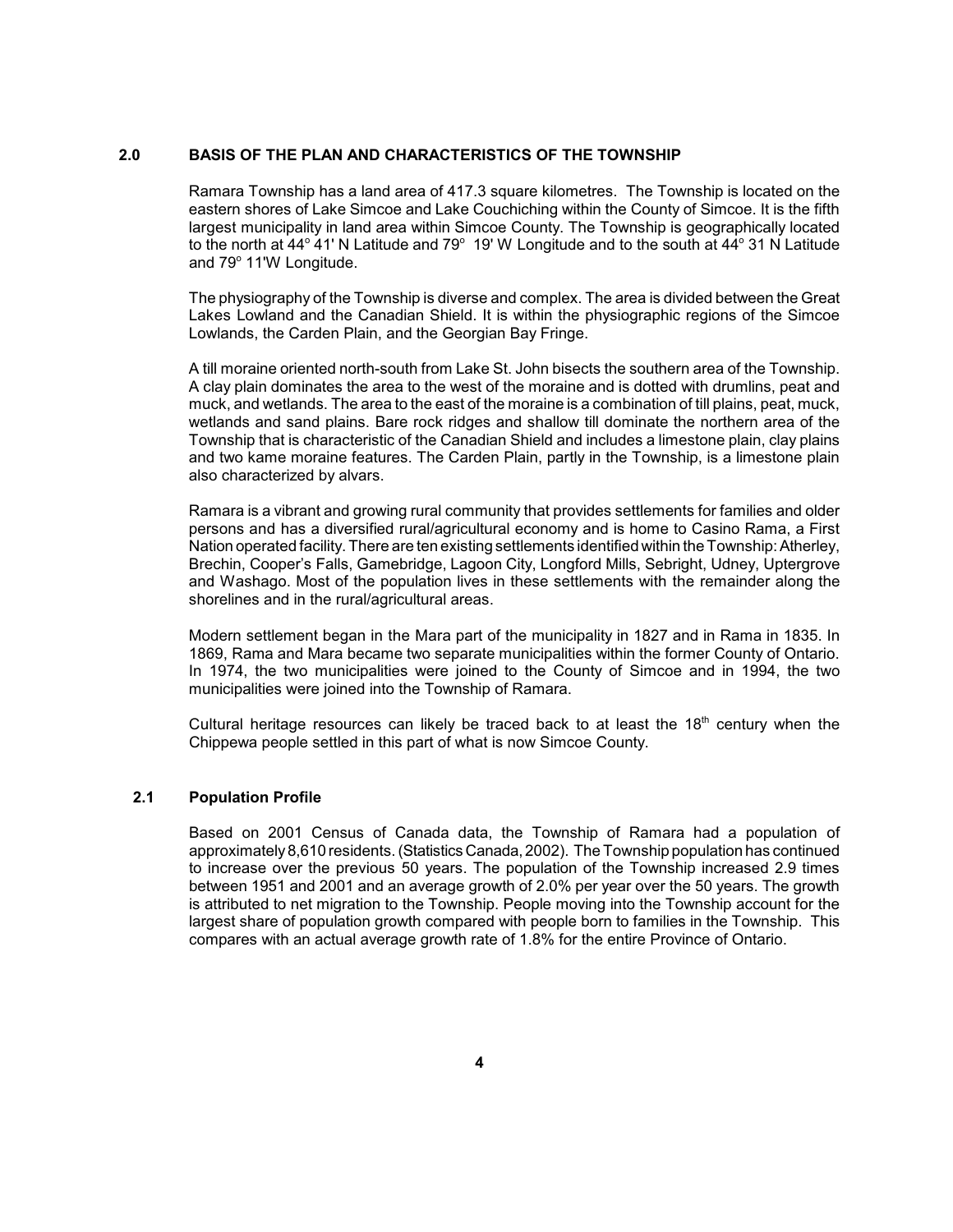<span id="page-15-0"></span> The Township has a large and growing number of older persons. Persons aged 55 years and over account for 34% of the resident population. This compares with 22% for all of Ontario. This reflects Ramara as a destination for older persons. The larger, older person population in Ramara can in part be explained by the development of Bayshore Village and Lagoon City within the of the growth is also created by the conversion of seasonal occupancy dwellings to permanent Township that have been specifically developed and marketed as adult lifestyle communities. Part occupancy dwellings for people moving to the Township.

 The population is aging in greater numbers than the province as a whole. There are an equal number of males and females in the Township.

 Persons aged 0 to 14 years accounts for 17% of the resident population. This compares with 20% for Ontario. This reflects fewer families migrating to the Township or staying within the Township.

## **2.2 Economy**

 Ramara's economy can generally be characterized as 'Rural'. It is focused on the strengths of the primary industries of agriculture and aggregate production, and the local tourism industry.

#### **2.2.1 Agricultural Industry**

 The mainstay of the agricultural industry in Ramara is livestock production. In 1996, there were 191 Census Farms operating in the Township with about half operating as beef and dairy farms and the other half operating primarily for crop production.

 The southern part of Ramara, south of the shield consists primarily of prime agricultural areas. This land is the most suitable for crop production and is a priority for protection and growth.

#### **2.2.2 Aggregate Industry**

 gravel pits on 300 hectares within the Township of Ramara. This equates to a total of 970 hectares of licensed aggregate operations and a total annual extraction limit of 4.9 million tonnes. More than 90% of the extraction limit is devoted to the quarries. The primary trucking routes used by most quarries and pits in the Township are County Road 169, There are currently eight licensed quarries on 670 hectares and eleven licensed sand and Highway 12, County Road 47 and County Road 44.

## **2.2.3 Tourism Industry**

 Ramara's tourism industry is an integral component of the local economy. There are two major segments within this industry, seasonal tourism and casino related tourism.

 Recreational activities characterize the seasonal tourism industry and is centred around the waterways and lakes in and surrounding the Township as well as winter activities. The large number of seasonal dwellings demonstrates the importance of this segment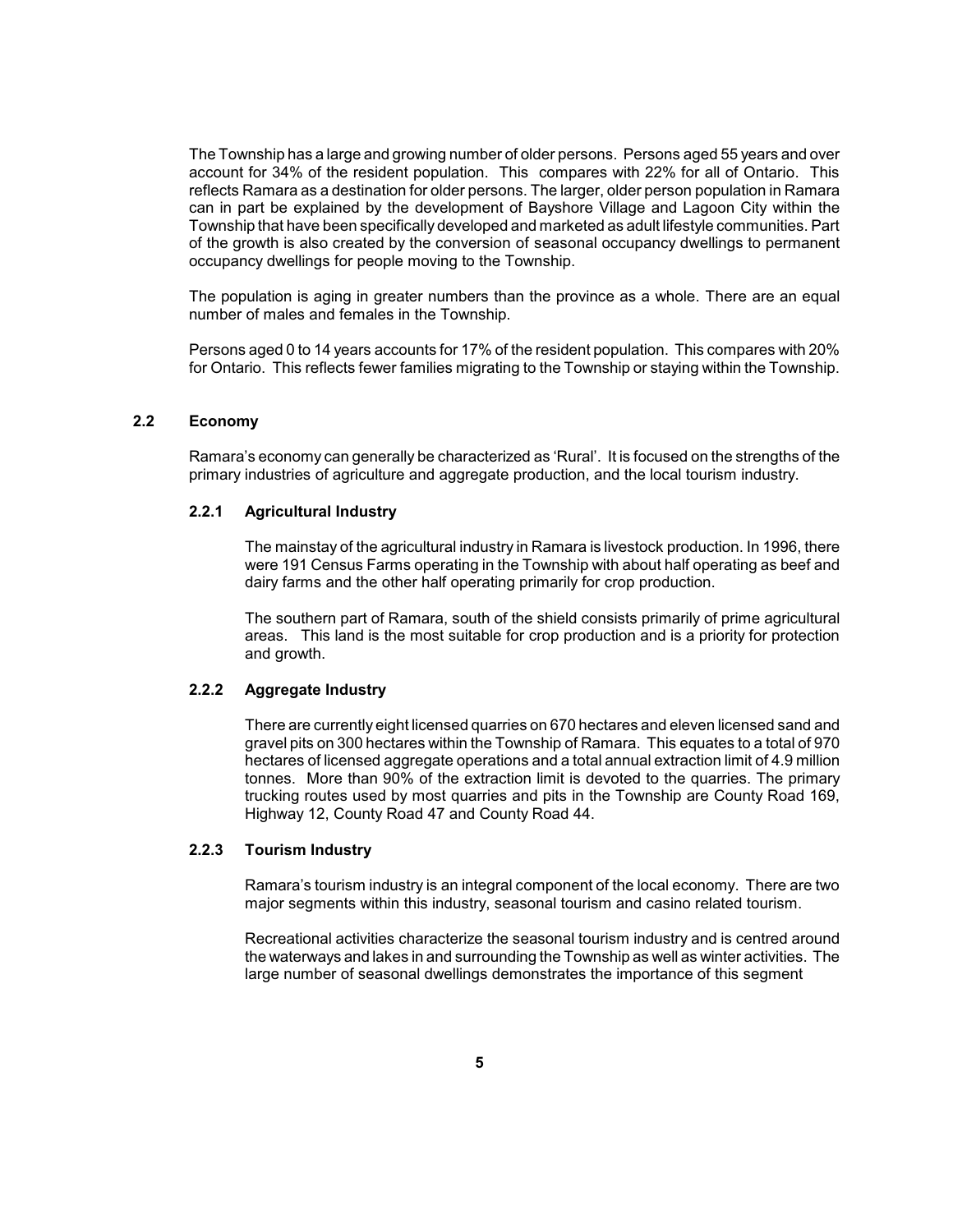<span id="page-16-0"></span> Dalrymple and Black River. Accommodations such as Geneva Park and Fern Resort are destinations in the area as are McRae Provincial Park, and Mara Provincial Park. The Trent-Severn Waterway is a major recreational and heritage feature. There are also a number of recreational camps in the Township including Camp Wahanowin, Ontario that are located on the shores of Lake Simcoe, Lake Couchiching, Lake St. John, Lake Leadership Camp, Camp Couchiching, and other outdoor recreation - education facilities.

 region and to the strength of the local economy. The casino employs more than 3,000 Opened in July, 1996, Casino Rama is a destination for visitors as well as an additional attraction for multi purpose trips. The casino adds to the year round attraction of the people.

## **2.2.4 Commercial Land Use**

 Local commercial development within the settlement areas serves residents of Ramara, especially Brechin, Atherley, and Washago. Grocery stores, gas stations, variety stores, located throughout the Township. These commercial businesses also serve the seasonal coffee shops, restaurants, personal service shops, and other retail and service shops are population and visitors to the Township.

 Specialty stores such as antique shops, arts and crafts stores, gift shops, golf courses and commercial recreation establishments serve both the seasonal visitors as well as the casino visitors.

## **2.2.5 Industrial Land Use**

 To encourage further development of secondary and tertiary industries, the Township created the Mara Industrial Park in 1986. Approximately 39 hectares immediately south of Brechin were designated industrial. Municipal water and private wastewater service the area. Existing uses in the area include the Township's municipal yard, boat sales and public storage facilities, other manufacturing businesses. The park was created in response to a shortage of industrial land within the Township that could be serviced by municipal water. Additional industrial lands are located to the south of the Mara Industrial Park and are suitable for dry-industries. Another significant industryis Stepan Canada Inc. repairs, boat manufacturing, propane distribution, trailer manufacturing and vehicle sales, in Longford Mills.

## **2.2.6 Labour Force**

 Ramara's labour force is estimated to be 3,565 people. Approximately 21% of the labour There are many seasonal employment opportunities within the Township that can be force works within the Township with the rest working mainly in Simcoe County. attributed to aggregate operations, construction, tourism, including the casino.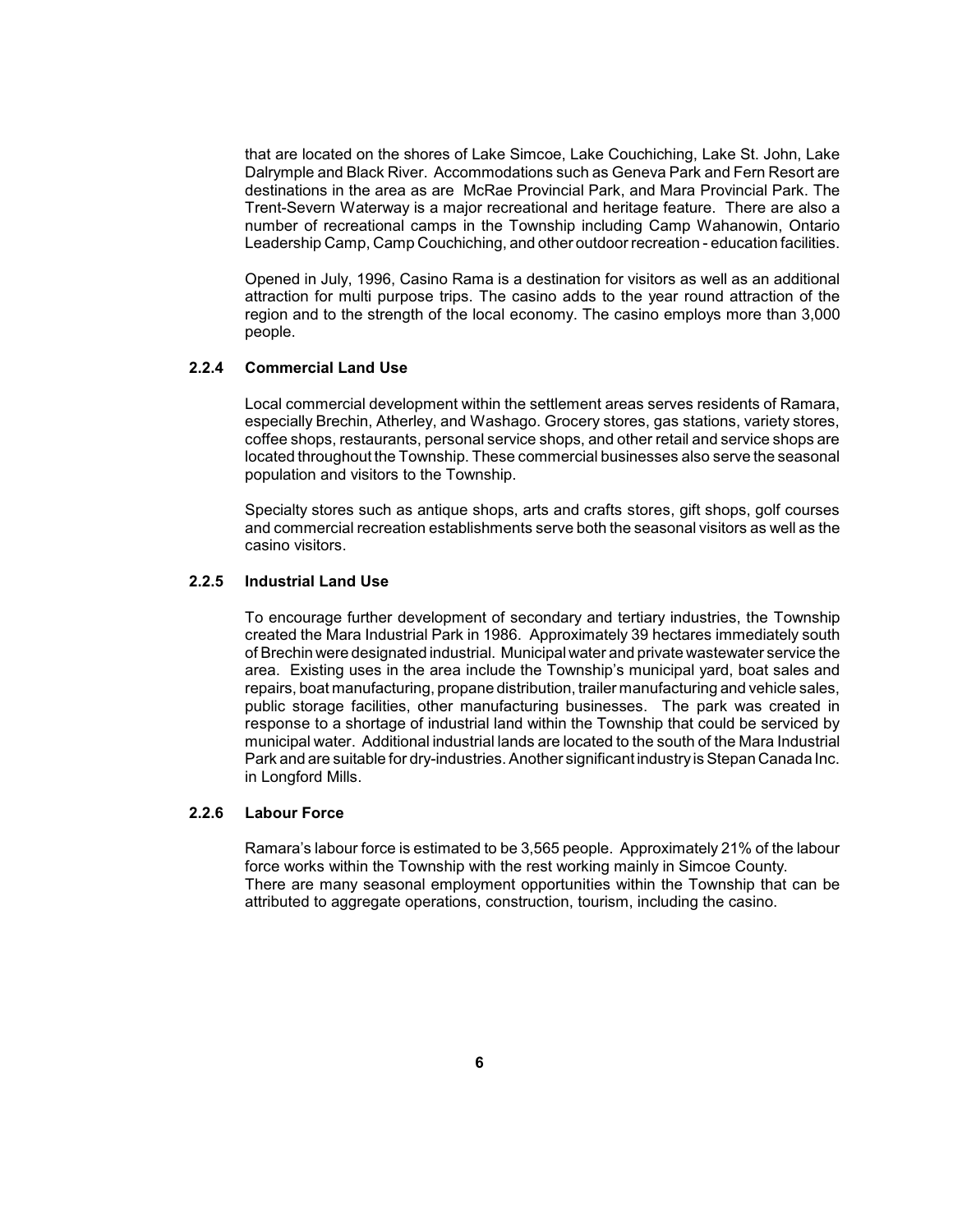<span id="page-17-0"></span> The Township will continue to encourage and promote local economic development to Ramara and to decrease the number of people commuting to jobs elsewhere in the provide a diversified economic base and increased employment opportunities within County and beyond.

## **2.3 Mnjikaning First Nation**

 The reserve was established in 1836. It is located on eight separate parcels of land, in former Rama, and on several islands in Lake Couchiching, and has a total area of 10.67  $km^2$  $km^2$ . The community is outside the jurisdiction of the Township of Ramara and is working toward self- government and management. There are approximately 500 of the 1,200 members of the community living on the reserve. Casino Rama, and its associated entertainment centre and hotel, located on the reserve is the primary economic activity and employer and provides economic prosperity for the County of Simcoe.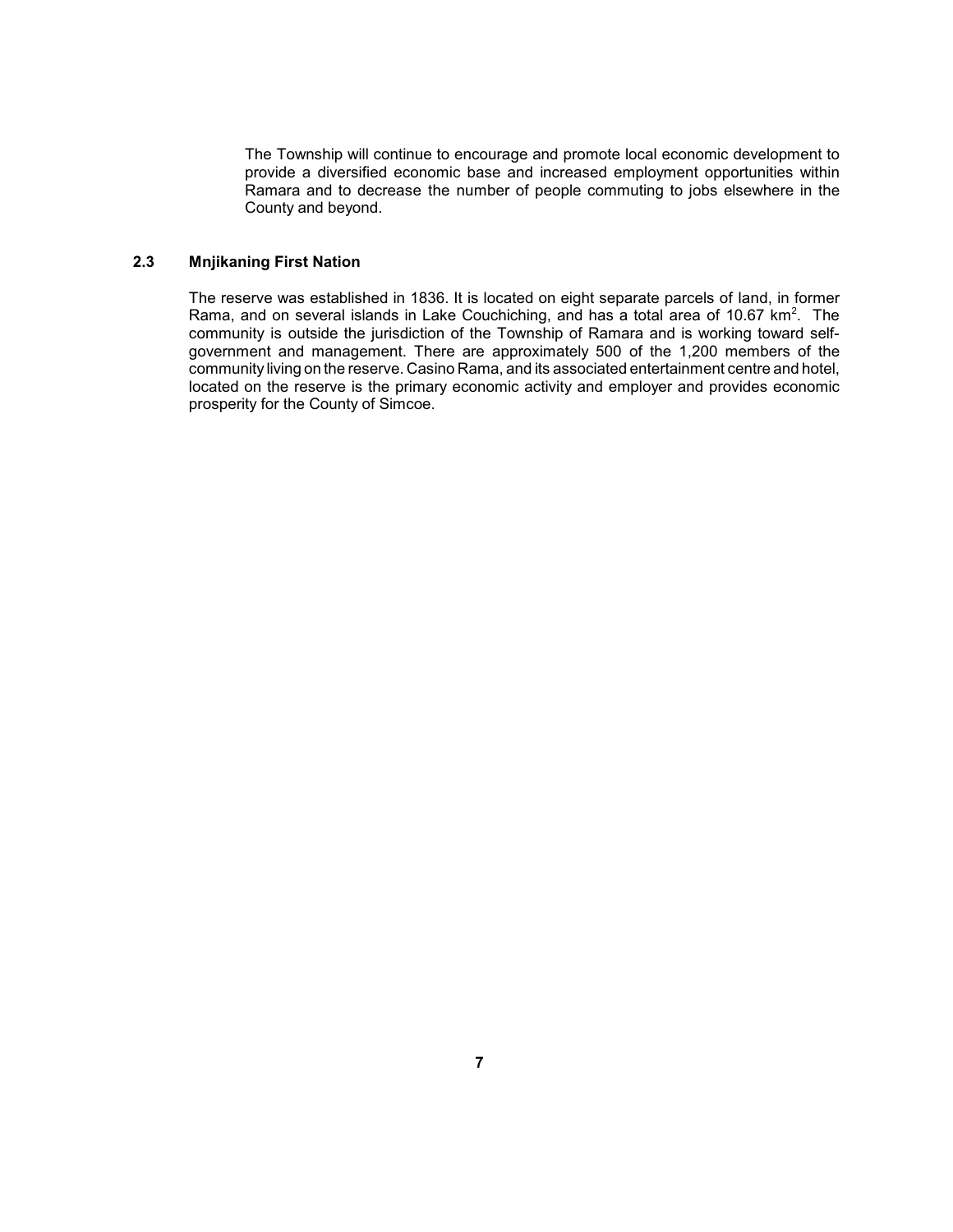## **2.4 Plan Foundation - Trends and Forecasts**

## **2.4.1 Population**

 This is an average annual growth rate of 2.1% over the 30 years. This projected population is viewed as a reasonable projection and compares favourably with the County It is estimated that by the year 2026, Ramara's population will approach 14,900 people. of Simcoe projection for the Township. The projection is based on 1996 data.

| <b>Scenario</b> | 1996  | 2001  | 2006   | 2011   | 2016   | 2021   | 2026   |
|-----------------|-------|-------|--------|--------|--------|--------|--------|
| Low             | 7.810 | 8,957 | 9.980  | 10,806 | 11.601 | 12.127 | 12,543 |
| Medium          | 7,810 | 9,218 | 10.502 | 11,681 | 12,776 | 13.890 | 14,840 |
| <b>High</b>     | 7,810 | 9,218 | 10,502 | 12,022 | 13,450 | 15,057 | 16,462 |

 the older population (55+ years) will account for 37% of the total population and the This Official Plan assumes a more balanced age structure in the future, rather than continuing the trend toward a greater share of older persons. It is estimated that, in 2026, younger population (0-34 years) will account for 40% of the total population.

## **2.4.2 Housing (Permanent Occupancy)**

 Almost half the housing was built between 1946 and 1981. 38% of the existing housing was built after 1980. The average number of persons per household is 2.5. The Currently, there are over 3,400 dwellings in the Township with 91% as single detached. dominant older person population living in the Township explain this lower person per unit rate.

 dwellings are needed. Housing will occur in a variety of ways including consents, seasonal to permanent conversions, plans of subdivision, and infill development. Residential growth will be primarily directed to the expanded settlement areas of Brechin It is estimated that, to accommodate the projected 2026 population, more than 2,000 new and Atherley according to provincial and county policies. A 10-year supply of housing is feasible within the Township's 10 settlements.

## **2.4.3 Seasonal Dwellings and Population**

 There is an estimated 2,100 seasonal dwellings with a potential population of 7,500 people. The estimated existing total resident and seasonal population are 15,300 people. There will be limited opportunity for new seasonal dwellings on existing lots.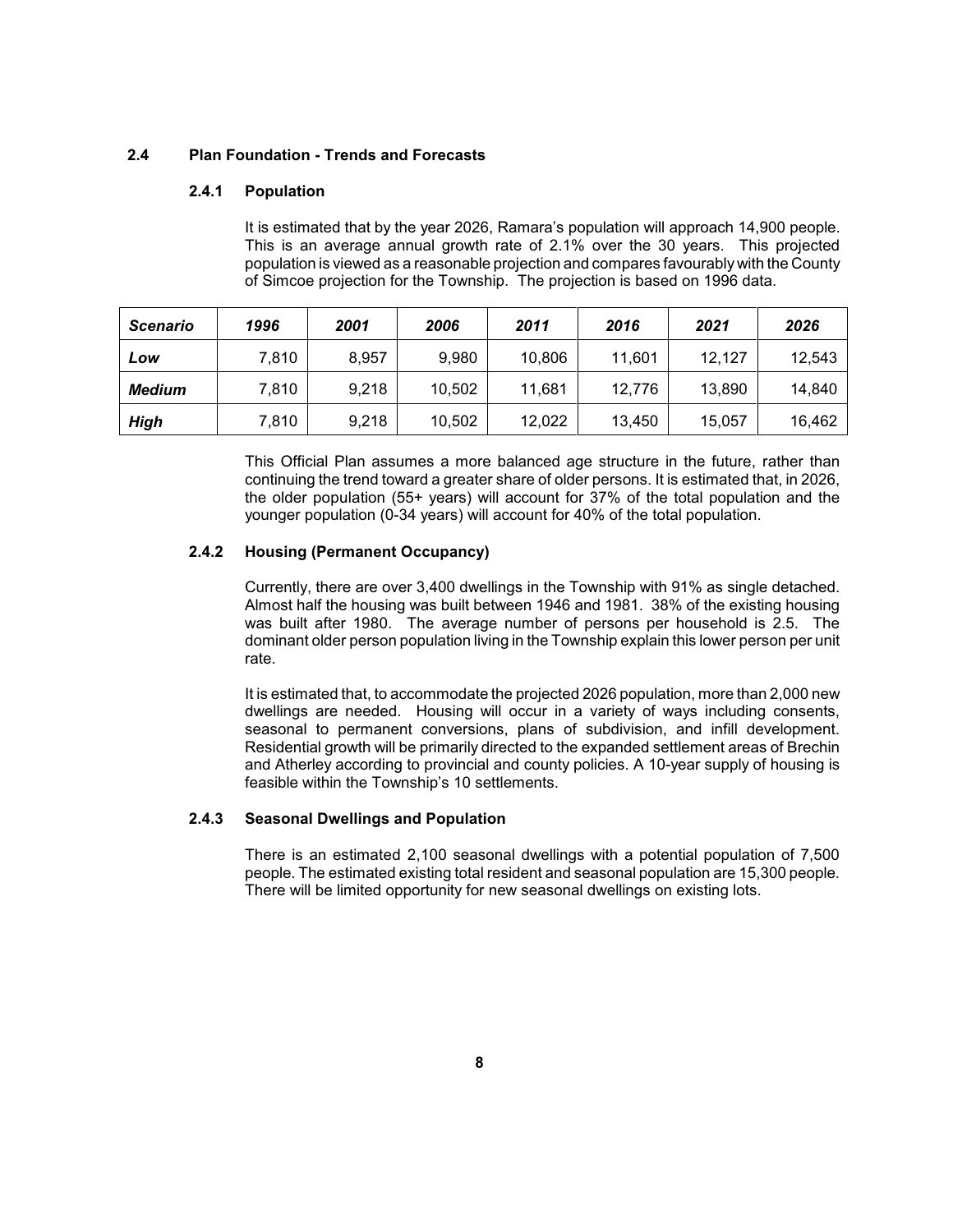## <span id="page-19-0"></span>**2.5 Existing Township Official Plans/Planning History**

 Planning Area. This joint planning area included the Town of Orillia (now the City of Orillia), and the former Townships of Orillia, Rama and Mara. In 1972, the Couchiching Planning Area was expanded to include the Township of Matchedash. (The Townships of Orillia and Matchedash now Planning in the Township can be traced back to 1959 with the establishment of the Couchiching form part of the Township of Severn).

 The Couchiching Planning Area had two Official Plans. One for the City of Orillia, and one for the Townships. The first official plan for the Townships was approved in 1969. This plan was reviewed and a new Official Plan covering Rama, Mara, Orillia and Matchedash was approved, in part, in 1981.

 In 1983, when the *Planning Act* was revised, the Couchiching Planning Area was dissolved. The separate plans. The Rama Official Plan and the Mara Official Plan came into effect on August 1, 1985 as separate documents. In 1994, the Townships of Rama and Mara were amalgamated into the current Township of Ramara and both Official Plans remained in effect. These Plans are 22 years old and have not been comprehensively reviewed. Amendments have been made to each local municipalities assumed responsibility for planning matters. The text and portion of Schedule "A" of the Couchiching Plan that applied to the respective municipalities were reassembled into plan.

 Ramara is regulated by a total of eleven zoning bylaws (ten in the former Township of Mara and The Plans are implemented through the Township's Zoning Bylaws. Land use in the Township of one in the former Township of Rama).

## **2.6 County Official Plan**

 The County of Simcoe Official Plan was adopted on October 28, 1997. It was approved and came into effect in 1999. This plan sets out the upper-tier and inter-municipal policy structure. It provides guidance on broad land use planning, growth management, environmental protection and it implements the Provincial Policy Statement. The Township of Ramara Official Plan is in conformity with the County Official Plan.

## **2.7 Provincial Policy Statement**

 The Provincial Policy Statement issued under Section 3 of the *Planning Act*, came into effect on May 22, 1996. It is a statement of provincial interest on land use planning matters including overriding purpose compared with the planning policies of the Countyof Simcoe and the Township of Ramara. All planning authorities "shall have regard to" the policy statement in dealing with all planning matters including the development or updating of Official Plans and in making decisions managed growth, economic development, resource development and conservation, natural heritage resources, cultural heritage and public health and safety. The provincial interest has an on planning applications.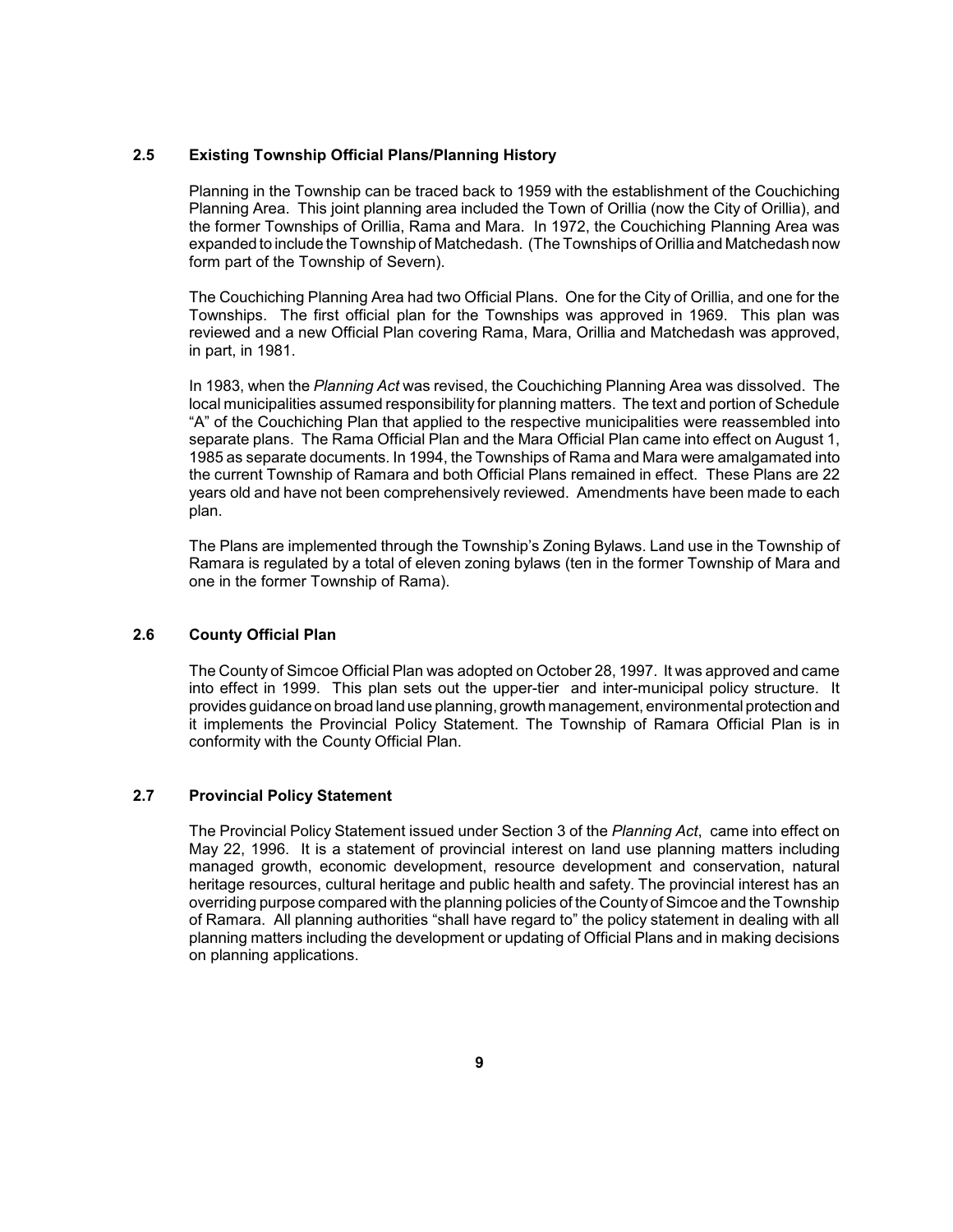Careful regard has been made to the Provincial Policy Statement in the preparation and adoption of this Plan. The goals, objectives, policies and guidelines reflect the provincial interest and meet the stated intent set out in the Provincial Policy Statement. In some instances, this Plan may be different from the Provincial interest, but the Plan is consistent.

 This Provincial Policy Statement is expected to be revised according to the required five-year provincial review.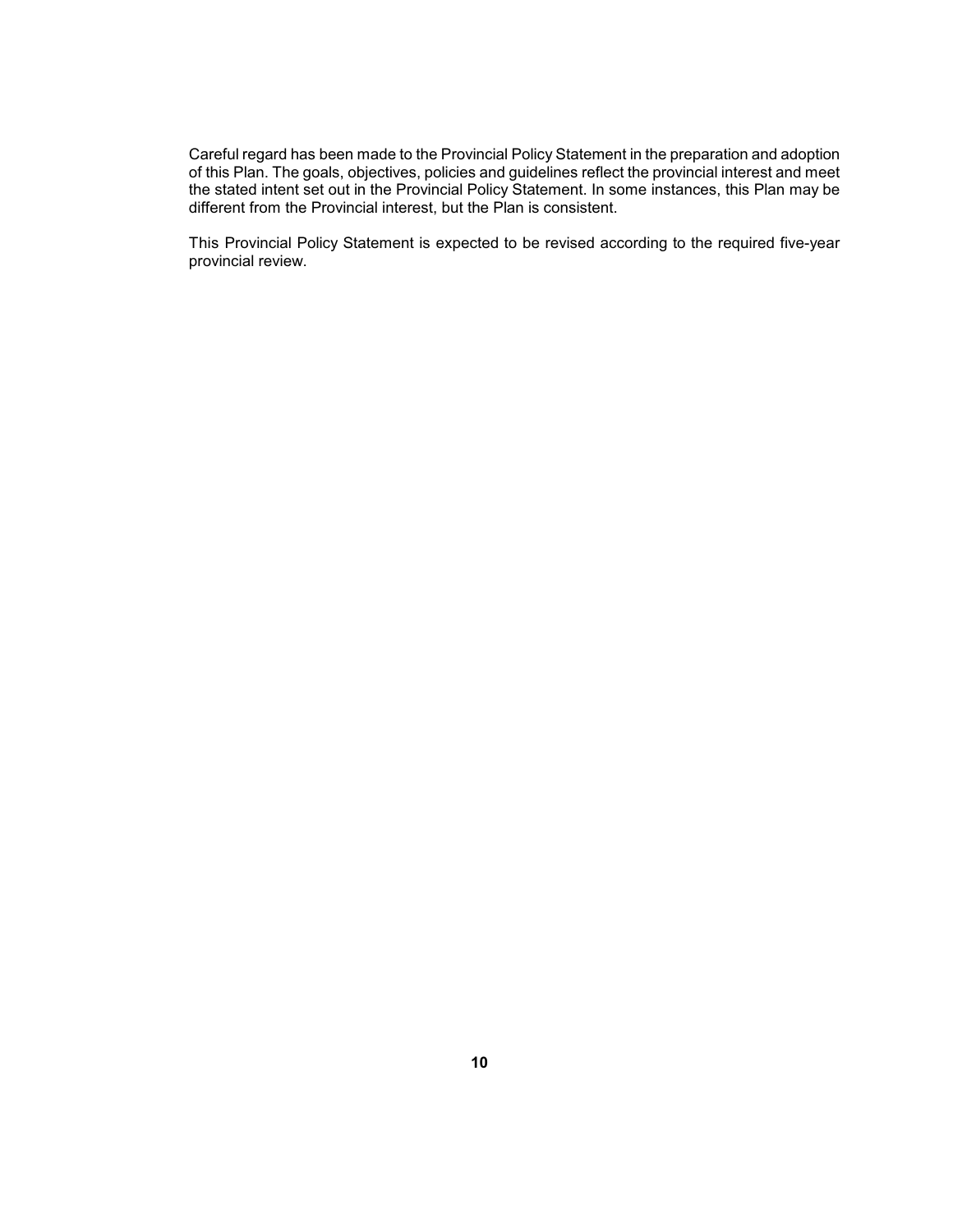## <span id="page-21-0"></span>**3.0 COMPREHENSIVE GOALS AND OBJECTIVES**

## **3.1 Basis**

## **3.1.1 Existing Official Plans**

 The Official Plan of the former Township of Rama and the Official Plan of the former Township of Mara, served the Township well. Many goals and objectives are still relevant today. These goals provide the foundation for this Township of Ramara Official Plan.

#### **3.1.2 Strategic Planning Exercise**

 In 1999, the Township undertook a strategic planning exercise that established the vision for the next 20 years and various other issues that are important to the community. These are incorporated into the Township Official Plan.

## **3.1.3 Growth Management Strategy**

 characteristics was used to frame the goals, objectives and policies of this Plan. The type cultural and community services required and the overall strategy adopted by the The discussion on population and housing and an understanding of community of growth to be pursued will dictate the location of housing, the need for employment, the Township to encourage and accommodate growth.

#### **3.1.4 Provincial Policy Statement**

 The current statement of provincial interests related to land use planning have been interest is to achieve economic prosperity, a healthy environment, and community welladapted by both the County and the Township to reflect local interests. The Provincial being in the long-term.

## **3.1.5 County Official Plan**

 The approved County Official Plan contains mandatory and permissive planning policies that are reflected in the Township's Official Plan. Some County's significant mandatory planning requirements for local official plans are: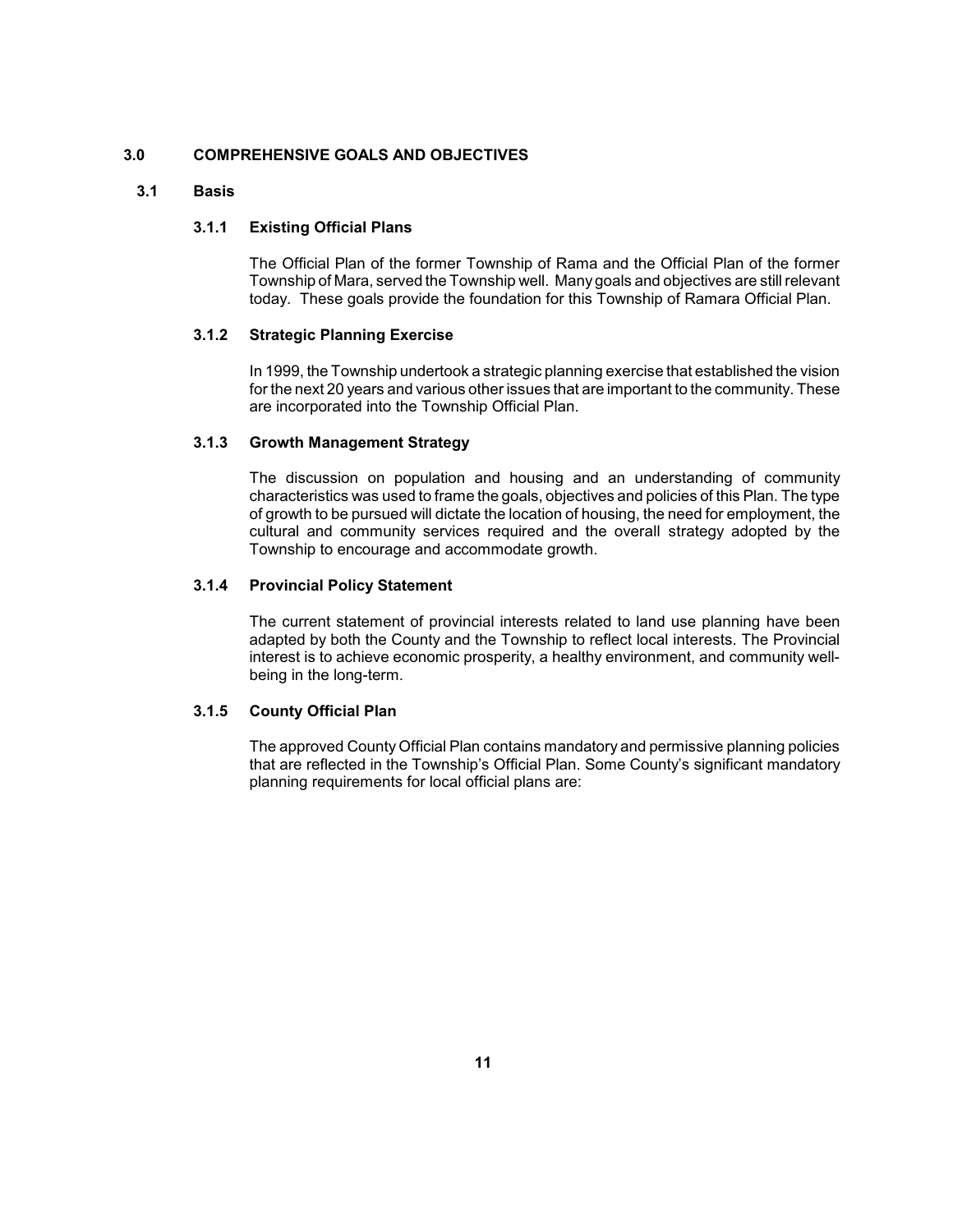To form the basis for identifying the extent of growth appropriate for various settlement areas and designate future growth areas.

 To analyze and protect natural functions in County Greenlands and local natural heritage systems.

 To provide policies to implement the County and local greenland systems and to incorporate identified natural features into growth management strategy.

 Existing settlement areas and expansions shall be shown in the local Official Plan. Official Plan, secondary plans or amendments shall be prepared prior to expanding designated settlement boundaries.

Determine and map prime agricultural areas.

 Map Special Development Areas and direct development related to these economic generators to these areas.

 Maintain at least a 10 year supply of land designated and available for new residential development and/or intensification including at least a three year supply of residential lots with servicing capacity in draft approved or registered plans.

 Where available, local Official Plan shall identify flood plains , fill lines, and hazard lands.

 types, densities, and costs to meet the needs of current and future Official Plan and zoning bylaw shall provide for a range of housing residents.

Official Plan shall contain cultural heritage resource policies which shall include policies for the development and maintenance of inventories of locally significant cultural heritage resources.

 Official Plan shall contain policies to address the mineral aggregate resource policies of the County Plan.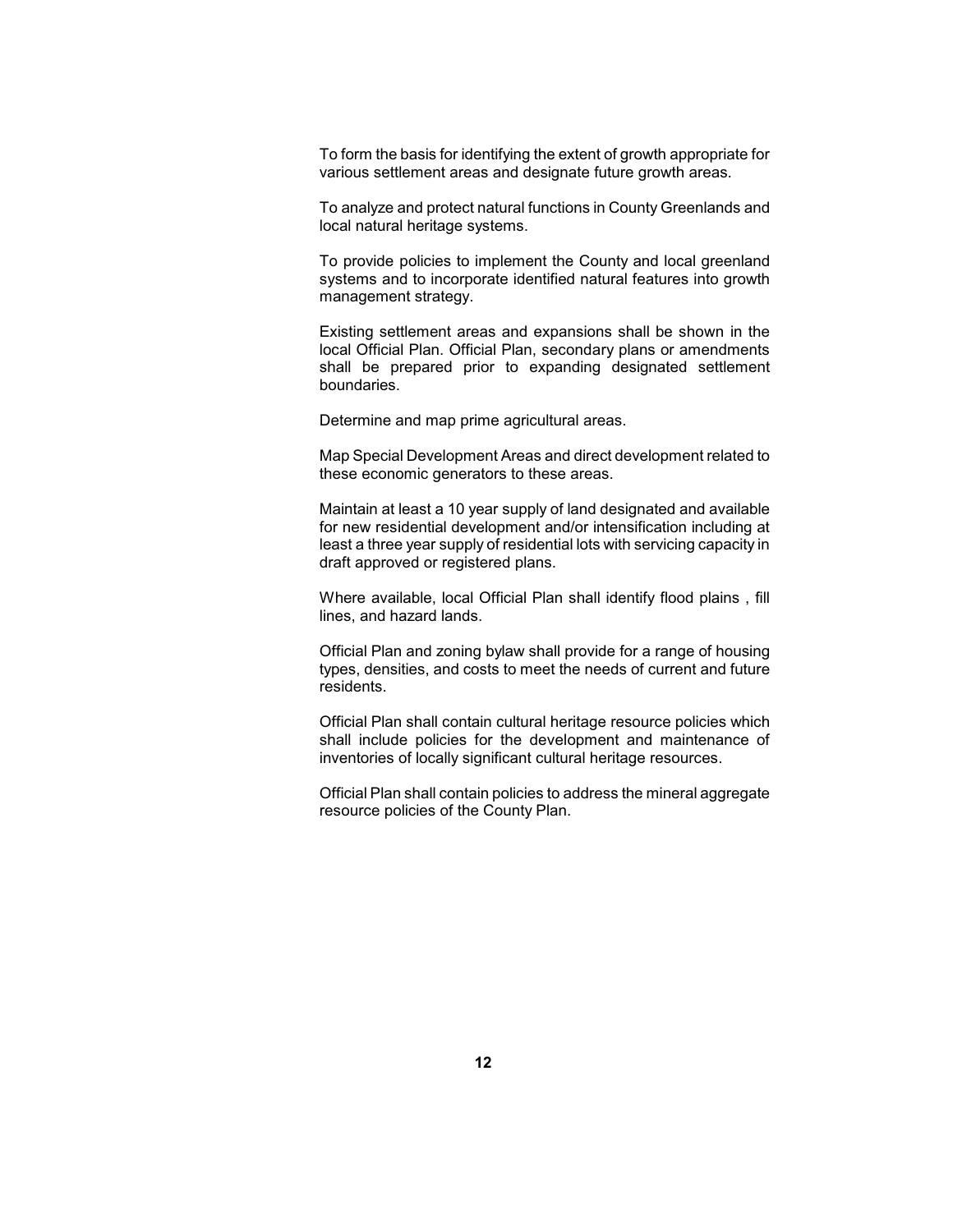## <span id="page-23-0"></span>**3.2 Municipal Vision**

 *harmony contributing to keeping Ramara as a country setting. We shall have regard for: our natural heritage including our beaches, lakes, waterways, wetlands, and woodlands; our cultural heritage; our natural resources including A community of people, permanent and seasonal, rural and urban, living in aggregate, agricultural, recreation and water; and, our lifestyle including rural, settlement and shoreline communities and employment areas, all of which are worthy of preservation and conservation.* 

#### **3.3 Goals and Objectives**

#### **3.3.1 Land Use and Compatibility**

#### **Goal**

 To provide for a diversity of land use activities throughout the Township that are generally harmonious and compatible.

- 1. Consider the potential for conflict between land uses:
	- the potential for conflict between the settlements and the surrounding rural land uses
	- **•** the potential for conflict between existing and future industrial uses and sensitive areas
	- the potential for conflict between existing and future residential areas and casino related uses and traffic
	- the impacts of transportation facilities on sensitive land uses
	- **•** the potential conflicts between agricultural uses and sensitive nonagricultural uses throughout the Township
	- **•** the impact of casino bound traffic and casino activities
	- the diversity of impacts of mineral aggregate operations
- 2. Establish policies, regulations and guidelines that provide for adequately sized parcels of land that are capable of supporting land uses.
- 3. Consider the impacts of growth on natural area features and functions, community well-being and economic development.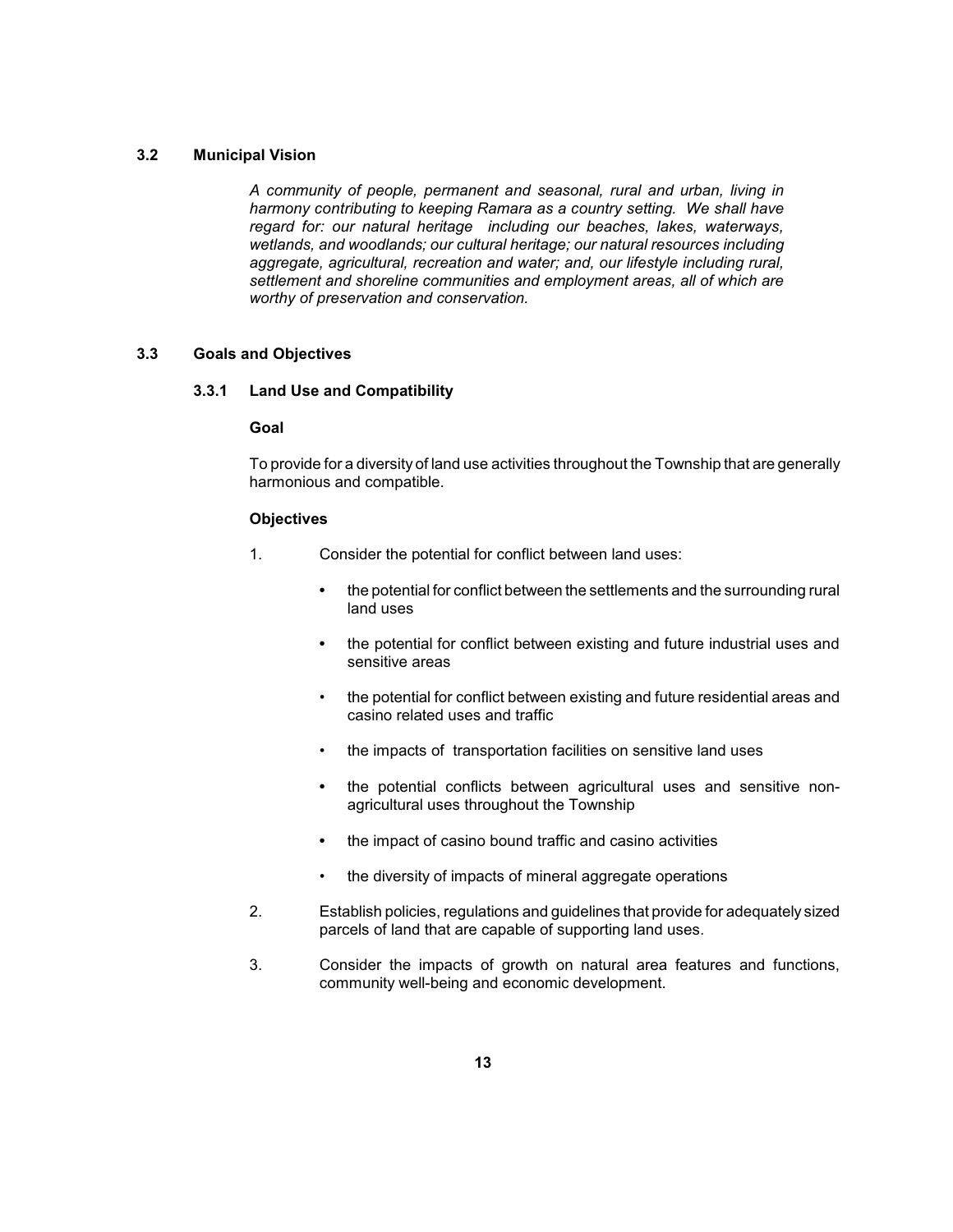#### <span id="page-24-0"></span>**3.3.2 Growth and Settlements - Next 25 Years**

#### **Goal**

 To accommodate and manage projected 25 year long-term growth and investment opportunities and to establish and designate types of settlement areas with a diversity of uses, activities, experiences and opportunities.

#### **Objectives**

- 1. Increase the number and varietyof housing, employment, educational, cultural, recreational and other opportunities and experiences within the settlement areas.
- 2. Encourage growth of residential, business and tourism related uses.
- 3. Establish efficient, cost effective and compact settlements.
- 4. Provide for the orderly and logical extension of existing development and settlements.
- 5. Utilize existing infrastructure to increase capacity for growth.
- 6. Utilize secondary plans to manage growth in settlements.
- 7. Coordinate land use planning with the Mnjikaning First Nation.

#### **3.3.3 Housing - 10 Year Supply**

#### **Goal**

 To provide an optimum pattern of land use in order to provide a variety and choice of housing, consistent with population estimates and needs, to the permanent and seasonal residents of the Township.

- 1. Recognize the rural nature of the Township.
- 2. Provide for planned population growth of the Township.
- 3. Maintain at least a 10 year supply of land designated and available for new residential development.
- 4. Increase the permanent occupancy population base within the settlements including shoreline residential areas of the Township.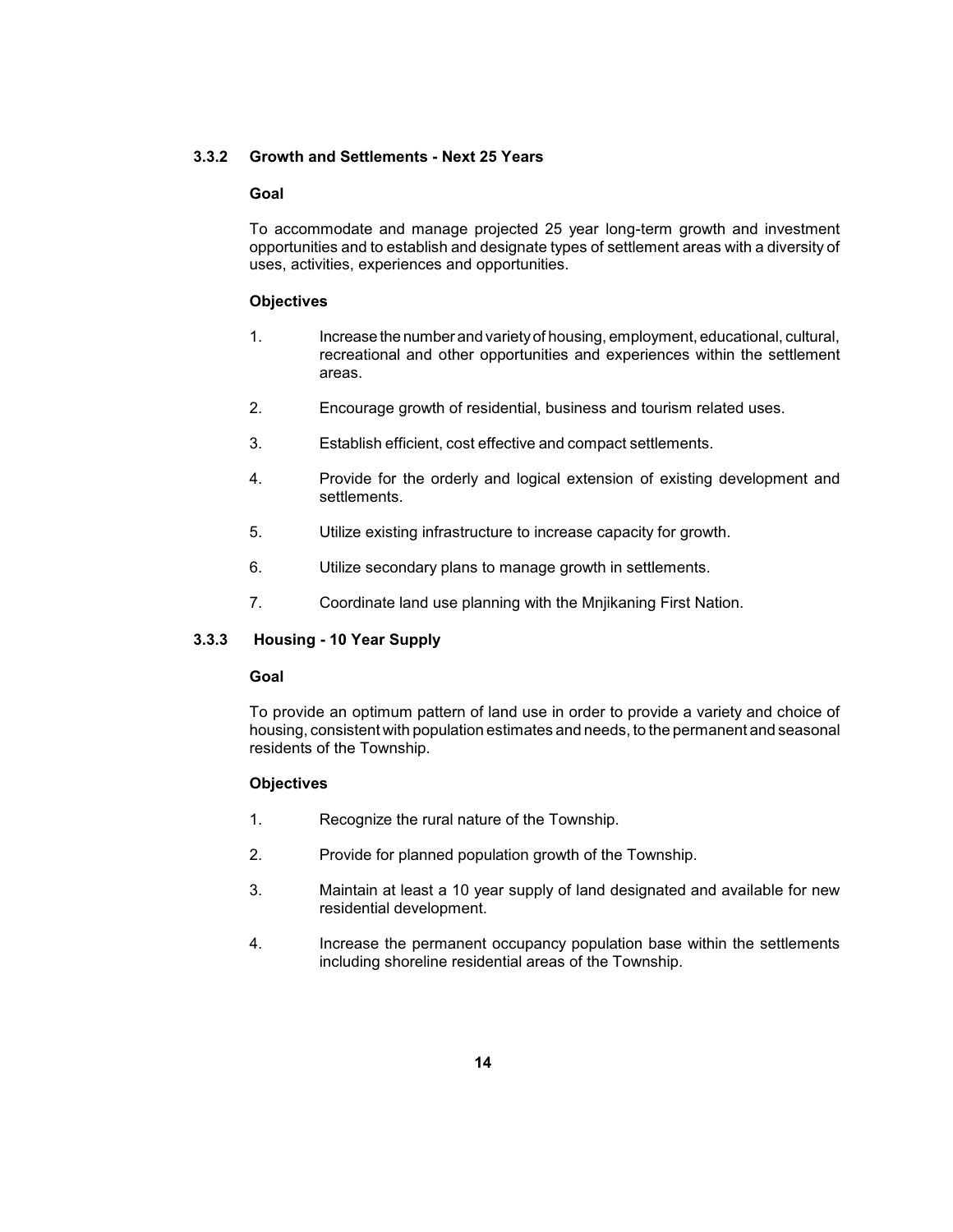- <span id="page-25-0"></span>5. Enhance the range of housing choice, types, sizes, densities, and unit affordability primarily in the settlements.
- 6. Encourage residential intensification within the settlements.
- 7. Recognize the importance of shoreline residential areas, both seasonal and year round populations, and endeavor to maintain the character of shoreline residential communities.
- 8. Where appropriate, allow for the conversion of seasonal dwellings to permanent dwelling occupancies.
- 9. Where appropriate, allow for infilling in existing housing clusters throughout the Township.

## **3.3.4 Community Well-Being of People and Safety of Property**

#### **Goal**

 To have regard for the community well-being of all people and their property in the Township.

- 1. Promote social harmony among all peoples.
- 2. Support the quality of life in vibrant and attractive communities.
- 3. Recognize the rights of all peoples.
- 4. Improve opportunities for all persons with disabilities, including accessibility.
- 5. Accommodate community-based social, education, health, cultural, religious and recreation facilities.
- opportunities to be heard, all viewpoints considered, and 6. Provide for a public participation process that allows for consensus building within the community.
- 7. Minimize the threat to life and the destruction of property from flooding, wave uprush, and other natural hazards.
- 8. Identify the location of existing and former waste disposal sites.
- 9. Identify procedures for assessing contaminated sites.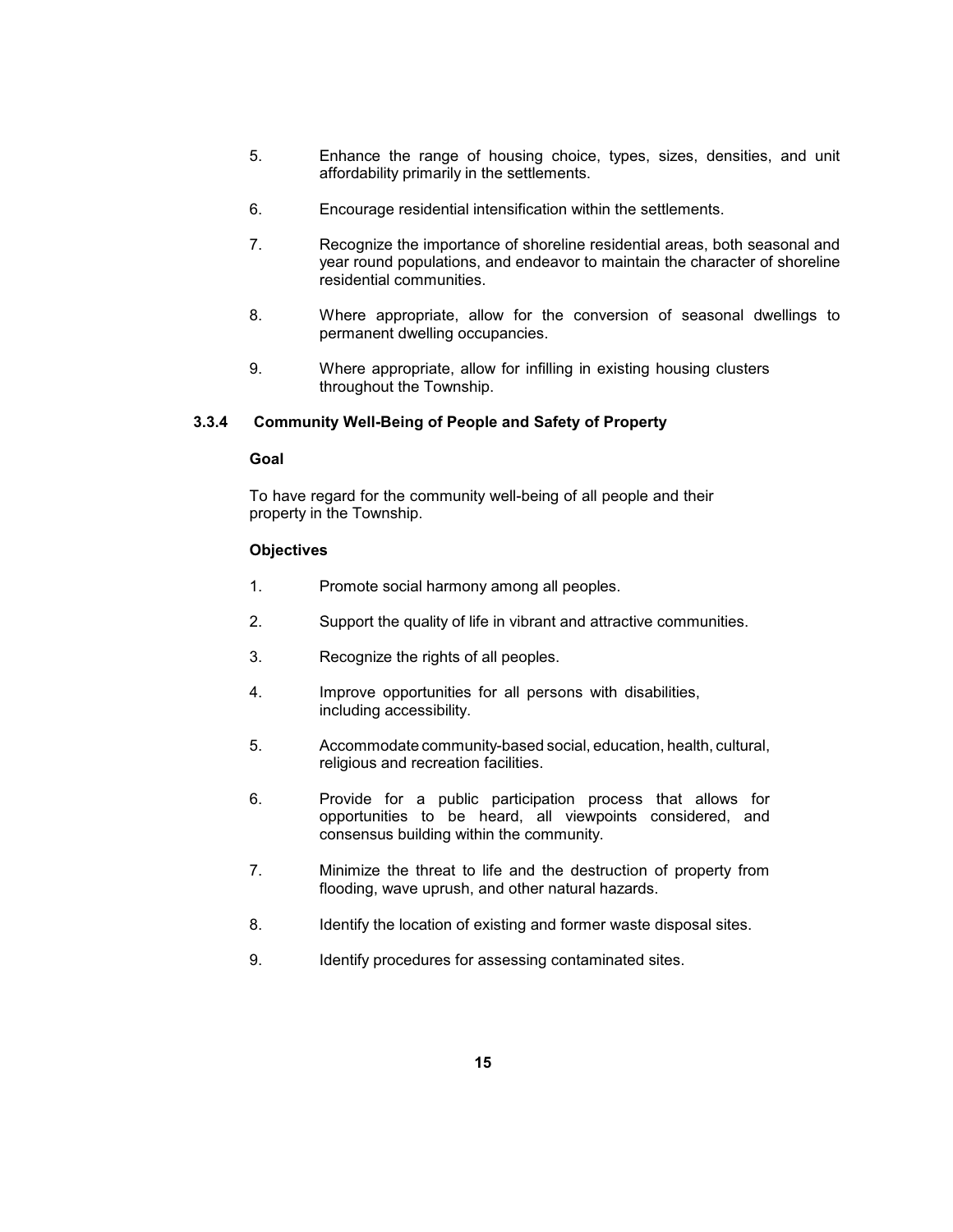### <span id="page-26-0"></span>**3.3.5 Commercial**

#### **Goal**

 To provide the Township with a varied commercial economy that will serve the needs of the permanent and seasonal residents of the area as well as the traveling public.

#### **General Commercial**

#### **Objectives**

- 1. Provide opportunities for retail, personal service, office and other business to locate in the settlements primarily serving the needs of the residents of the settlement and the surrounding rural area.
- 2. Provide for the needs of the traveling and visiting public, within the development areas of the Township.
- 3. Provide a range of locations for economic activities.
- 4. Provide for commercial development in the core areas of designated settlements.

#### **Casino Related Growth**

#### **Goal**

 To recognize Casino Rama as a vital economic activity that stimulates economic prosperity within the Township.

#### **Objectives**

1. Promote casino related recreational and commercial growth primarily in the Rama Road Corridor.

## **Destination Commercial**

#### **Goal**

 To recognize that visitors to the area require services and facilities for their accommodation, entertainment and personal needs.

## **Objectives**

 1. Stimulate growth of the seasonal recreational activities in the Township by improving existing public services and facilities and to encourage new tourism facilities as destinations.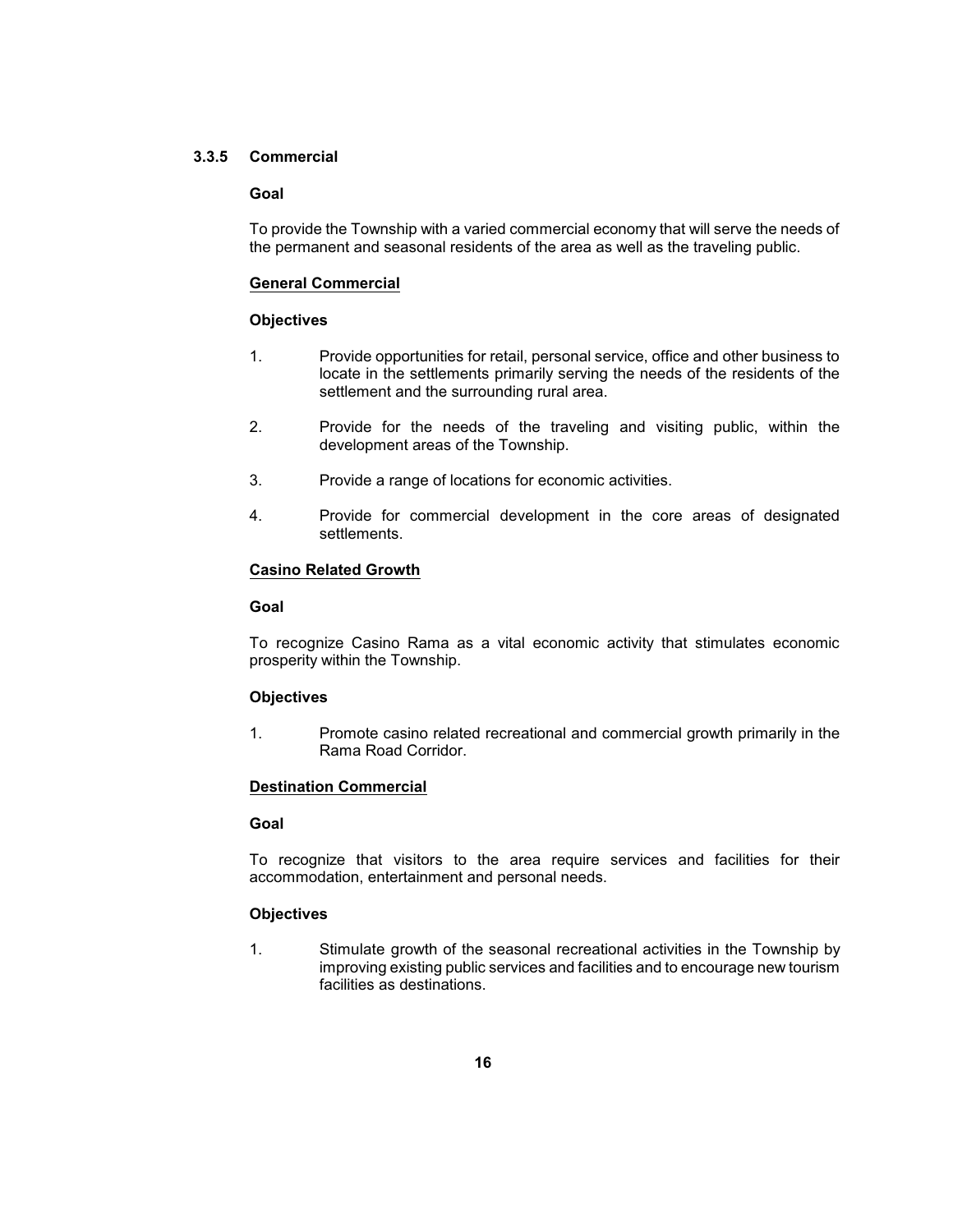- <span id="page-27-0"></span> 2. Develop recreational commercial uses that contribute to the overall attraction of the Township as a destination.
- 3. Promote a suitable distribution of community services, programs and facilities to service the permanent and seasonal populations, workers and visitors.
- 4. Ensure that new and expanded commercial marina facilities are sensitive to natural heritage features and functions of the lakes and the fishery.

### **3.3.6 Industrial**

#### **Goal**

 To develop the industrial economy consistent with its economic potential by providing adequate and suitably located areas for classes of industrial activities and by promoting the best economic functions for the area.

## **Objectives**

- 1. Existing industries should have the opportunity to expand their operations and land areas.
- 2. New industries shall be located within settlements or in designated business parks.
- 3. Home-based, farm-related, non-farm agricultural industrial and commercial uses and on-farm businesses should be encouraged where appropriate and where consistent with other Plan objectives.

## **3.3.7 Recreation**

#### **Goal**

 To ensure that sufficient land is provided for recreational purposes as development takes place, by maximizing the recreational facilities already existing and by providing the necessary facilities to meet the future needs of the permanent and seasonal residents and tourists of the Township.

- 1. Provide opportunities for both active and passive recreational activities throughout the Township.
- 2. Recreation activities should be consistent with the objective of protecting and conserving natural heritage resources.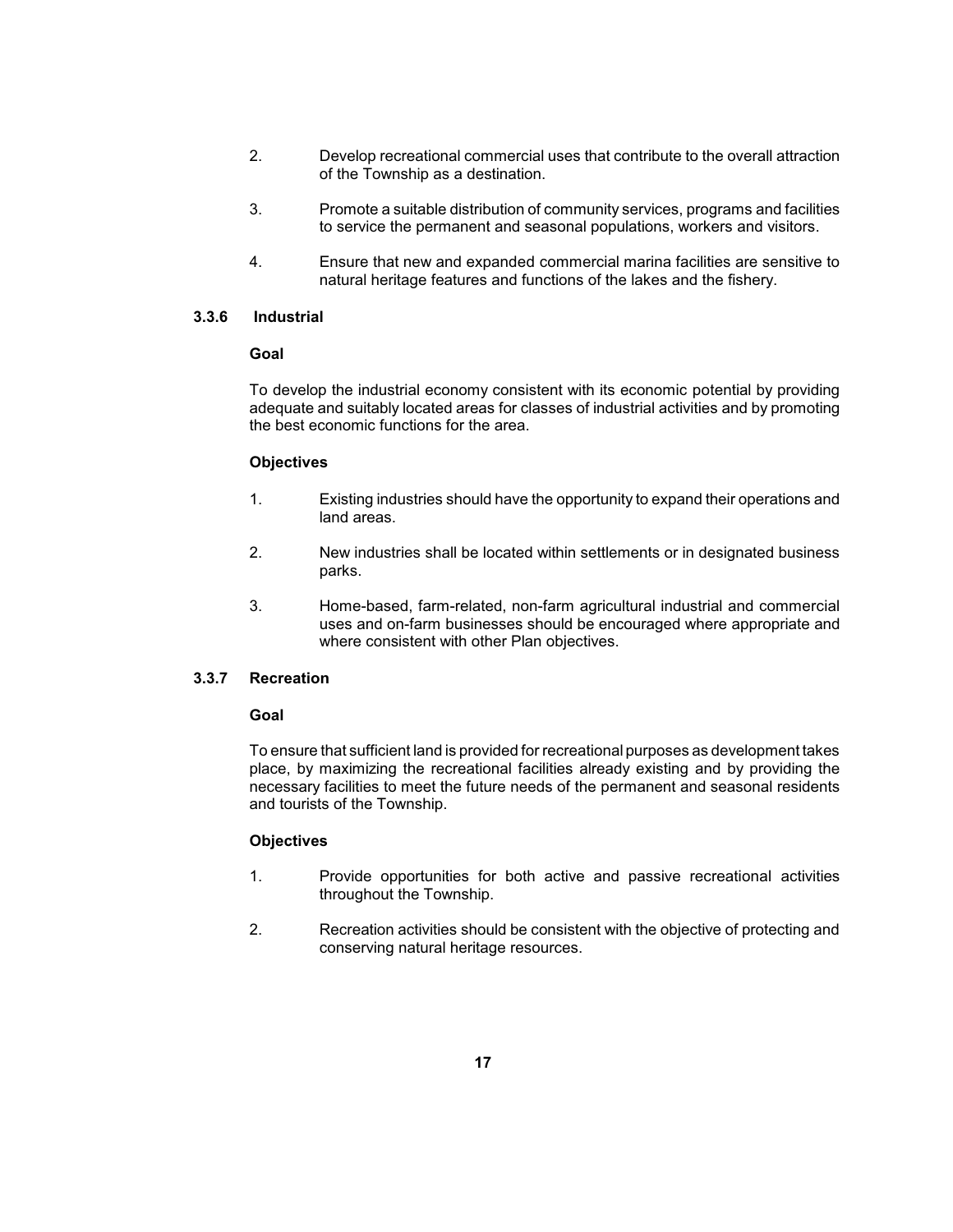3. Create recreational and cultural opportunities for the residents of the Township and that contribute to the overall attraction of Township.

## <span id="page-28-0"></span>**3.3.8 Environmental Services**

### **Goal**

 surface water drainage and waste management facilities and services, and where To provide for adequate, efficient, cost-effective wastewater treatment, water supply, necessary and required, in conjunction with the appropriate government agency.

- innovative, efficient, and cost-effective in terms of its form, water usage and 1. Encourage development that is environmentally appropriate, sustainable, wastewater disposal.
- 2. Provide for privately owned and operated individual and communal services within settlement areas, shoreline areas and recreational commercial areas.
- 3. Expand municipal water supply and wastewater treatment facilities, where physically and financially feasible.
- 4. Provide for new municipal water supply and wastewater treatment facilities where financially and environmentally feasible.
- 5. Encourage communal water supply and wastewater treatment facilities and surface water management rather than individual services.
- 6. Operate, maintain and monitor public and private water supplyand wastewater treatment systems and surface water management within provincial health, engineering, and environmental standards.
- 7. Provide for efficient waste diversion and collection in conjunction with the County's waste disposal function.
- 8. Plan municipal and communal environmental services in settlement and shoreline areas in the context of environmental assessments.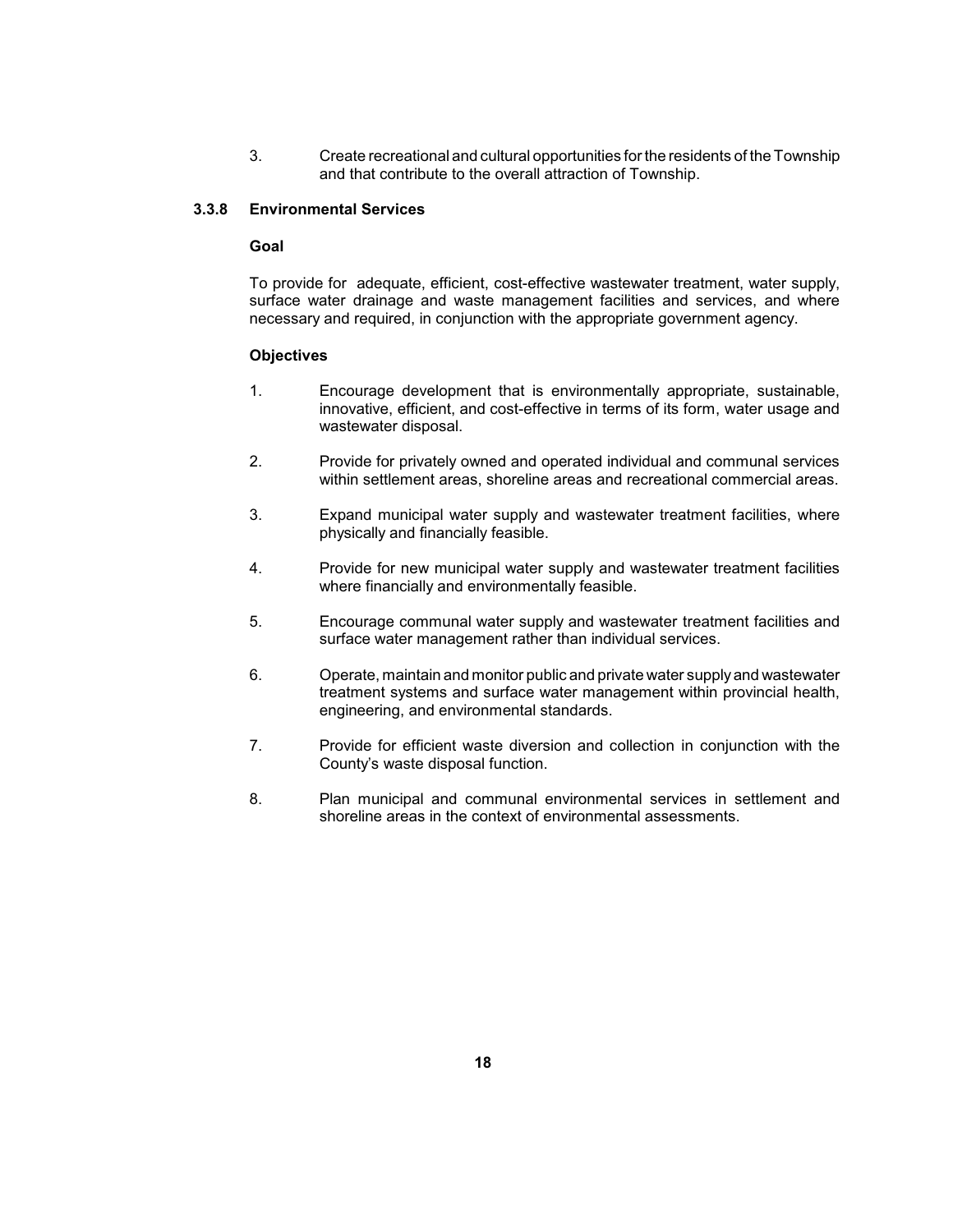### <span id="page-29-0"></span>**3.3.9 Natural Areas and Physical Environment**

#### **Goal**

 resources, and to protect and preserve the unique or special physical attributes of To protect, conserve and enhance natural area features and functions, incorporate good community planning and design to prevent the contamination of air, water and land landforms.

#### **Objectives**

- 1. Protect, conserve and enhance the natural area features and ecological functions within the Township including provincially significant features, the County Greenland System, and locally significant features.
- 2. Encourage private landowner stewardship practices in both the urban and rural/agricultural parts of the Township.
- 3. Direct growth to settlement areas where it will have the least impact on natural area features and functions.
- 4. Create a network of privately and publicly owned green infrastructure.

## **3.3.10 Natural Resources (Agriculture, Aggregate, Woodland, Water)**

#### **Agriculture**

#### **Goal**

To protect and preserve productive agricultural land to the greatest extent possible and recognize the essentially rural nature of the Township.

- 1. Preserve prime agricultural areas for agricultural and farm-related uses.
- 2. Ensure the long term availability and economic use of prime agricultural areas and rural areas.
- 3. Provide opportunities for farm expansions that are compatible with other land uses.
- 4. Encourage best farm management practices including opportunities for sound disposal of animal wastes on farmland.
- 5. Regulate intensive livestock operations throughout the Township.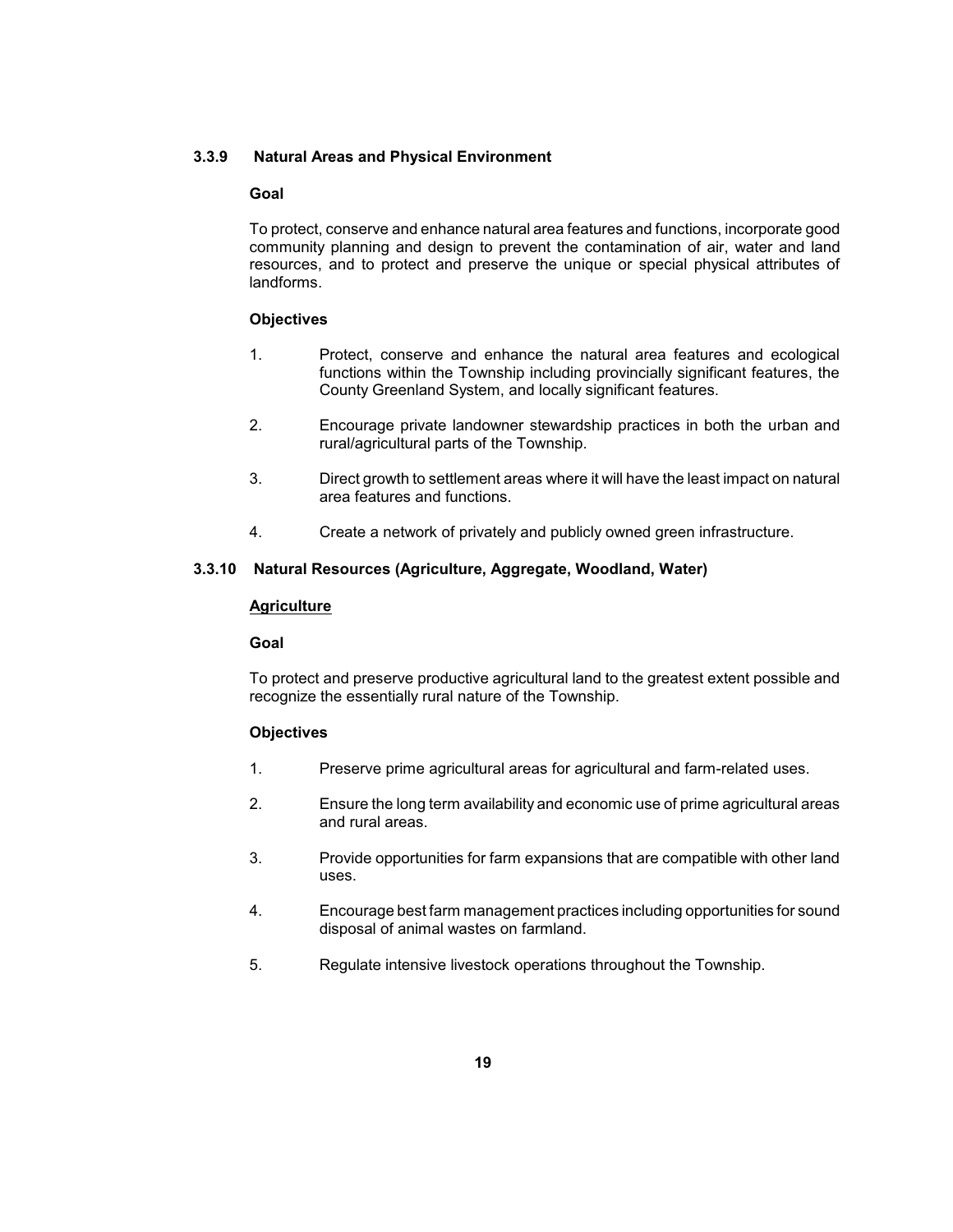- 6. Provide for on-farm businesses that supplement farm income.
- 7. Limit the creation of severed lots and lots for retiring farmers.

## **Aggregate**

## **Goal**

 To identify significant mineral aggregate resources capable of extraction and support the production of aggregate materials as part of the economic development of the Township.

## **Objectives**

- 1. Identified high potential mineral aggregate resource areas shall be sufficiently separated from settlements, residential areas, natural heritage areas, and other sensitive uses in order to avoid land use conflicts and impacts.
- 2. Ensure adequate and safe access and haul routes associated with mineral aggregate resource operations.
- 3. Haul routes within and through the Township shall be established and maintained in conjunction with other road authorities and the aggregate industry.
- 4. Ensure that the Township's interests are considered in the evaluation of new and expanding mineral aggregate operations.
- aggregate resource areas shall be protected by appropriate setbacks from the 5. Licenced mineral aggregate operations and future expansions and mineral impact of incompatible land uses.

## **Woodland**

## **Goal**

 To preserve woodlands as a natural resource and a natural area feature throughout the Township.

- 1. Provide for forestry management and commercial harvesting.
- 2. Preserve woodlands for their natural area functions including interior bird habitats and wildlife corridors.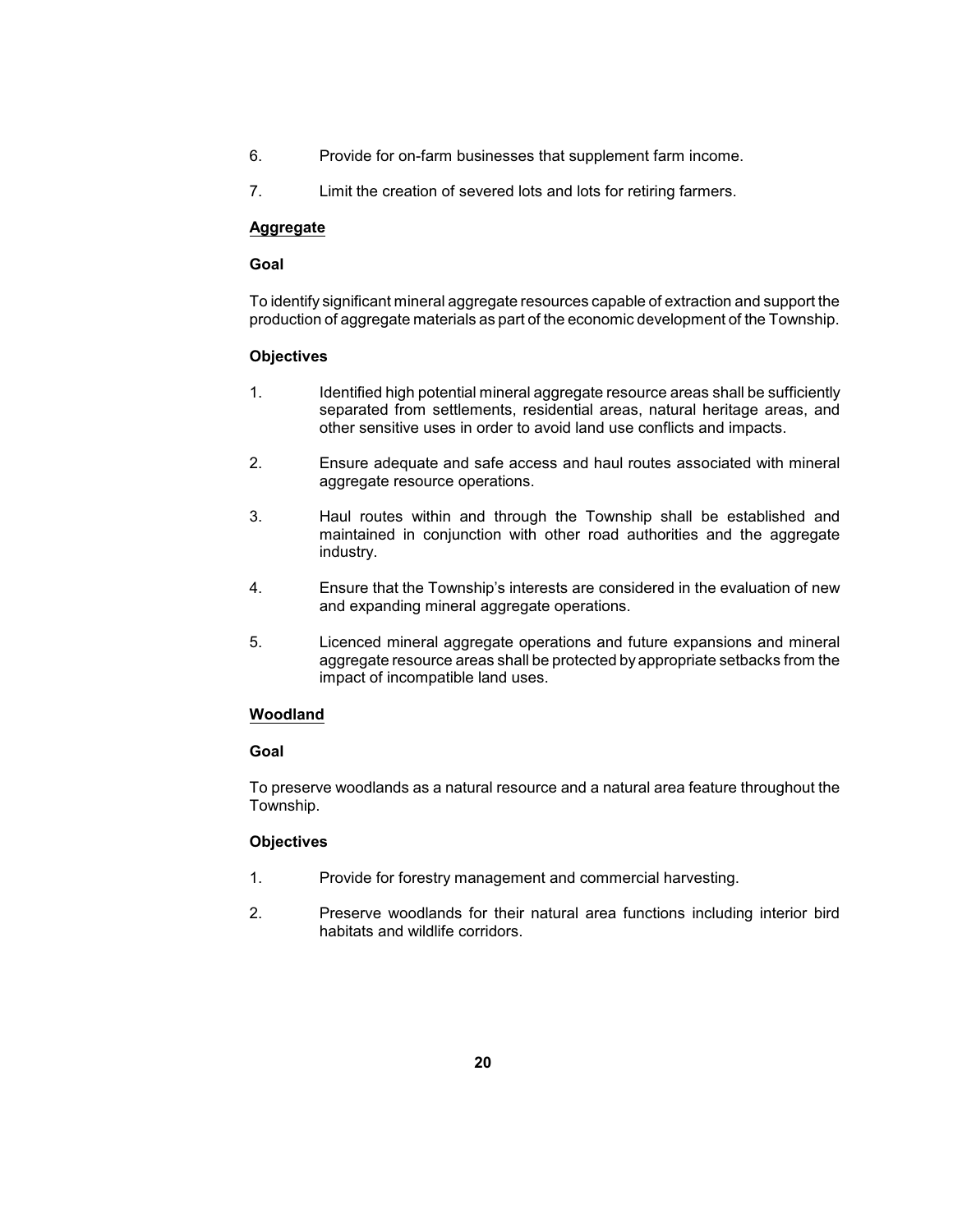<span id="page-31-0"></span> 3. Maintain remnant woodlands within built-up areas as amenity and recreation areas.

### **Water**

#### **Goal**

 To protect the quantity and quality of surface water and groundwater resources for their benefit as fishery habitat, and for domestic and agricultural uses.

#### **Objectives**

- 1. Conserve surface water resources for fishery habitats.
- 2. Carefully utilize surface water resources for recreational purposes.
- 3. Protect surface and ground water resource areas from contamination.
- future domestic, industrial, commercial and agricultural purposes are 4. Ensure that surface water and groundwater resources used for existing and sustainable.

#### **3.3.11 Transportation**

#### **Goal**

 efficient and safe movement of people and goods within the Township, as well as major To provide an adequate and integrated transportation network and corridors for the development areas.

- 1. Provide for the efficient and safe movement of local traffic and visitor traffic within the Township.
- 2. Provide for a hierarchy of public roadways as a network within the Township.
- 3 Enable the safe and efficient movement of pedestrians and cyclists within settlement areas and for access to settlement areas.
- 4. Provide for all-season recreational trails for cycling, walking, and snowmobiling.
- 5. Accommodate airport development that is compatible with existing and planned land uses.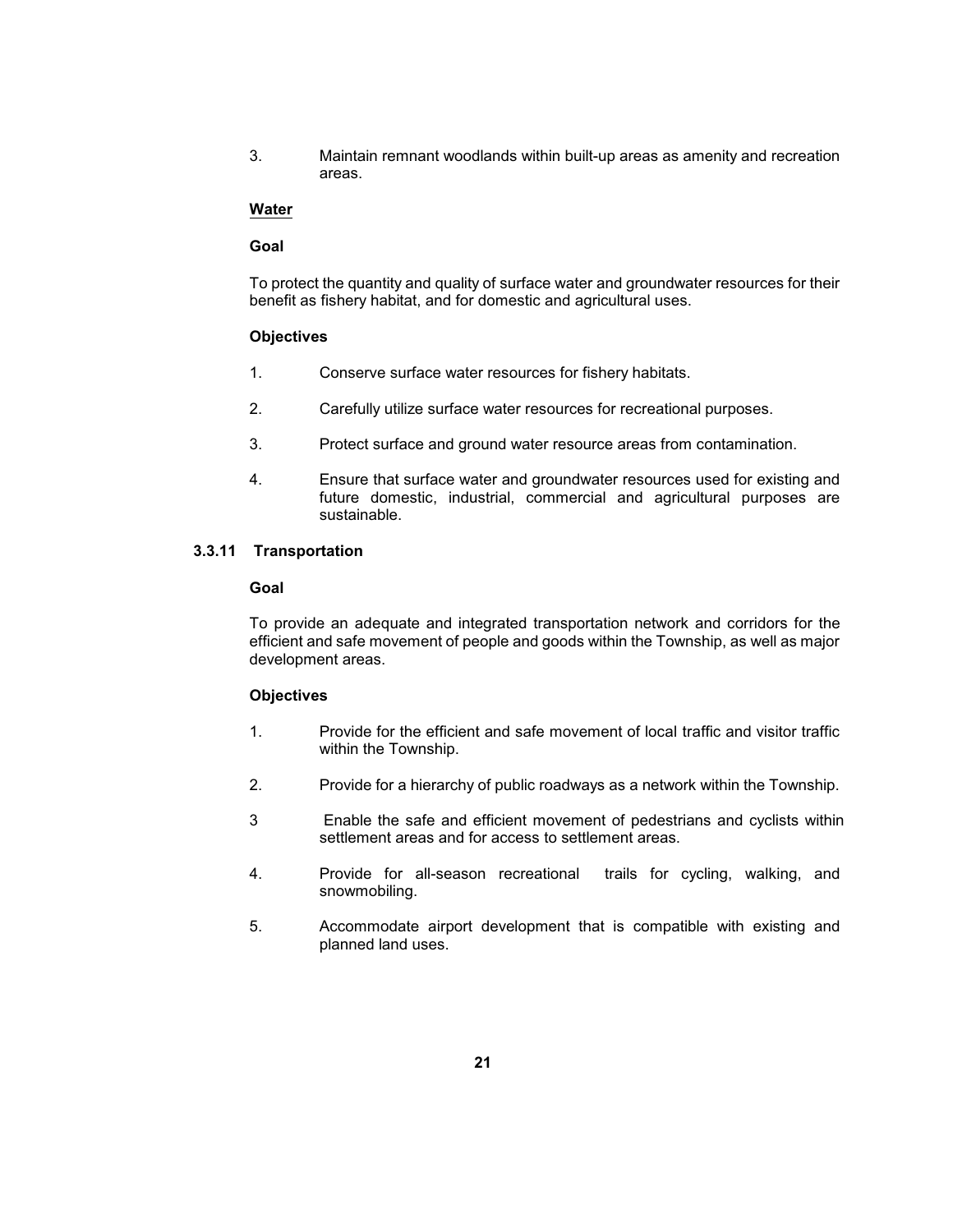## <span id="page-32-0"></span>**3.3.12 Cultural Heritage**

#### **Goal**

 To conserve built cultural heritage resources, archaeological resources and important landforms.

## **Objective**

1. In considering land use changes, provide for the assessment of cultural heritage resources, where appropriate.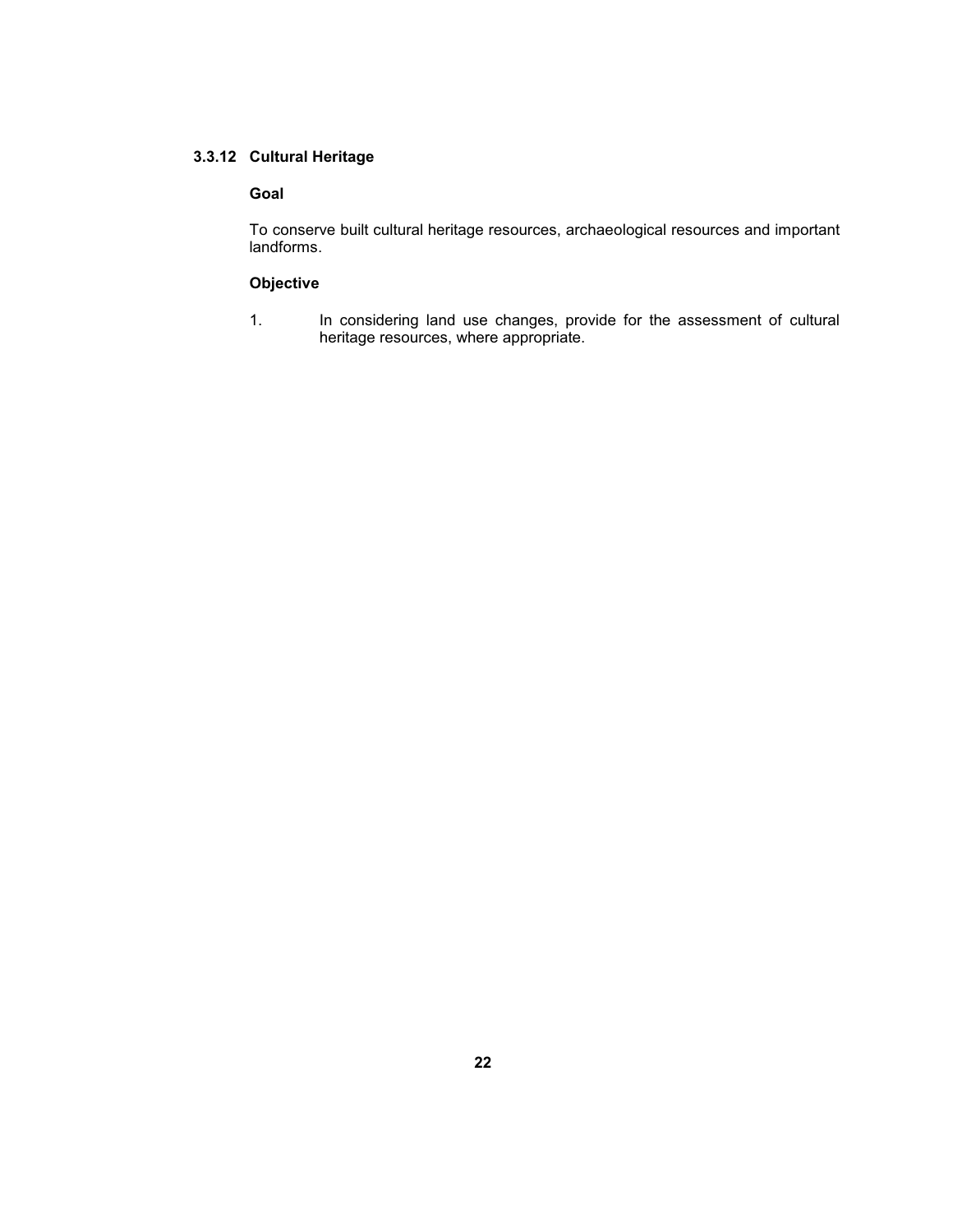## <span id="page-33-0"></span>**4.0 GROWTH OBJECTIVES AND POLICIES**

## **4.1 Settlement Area Objectives**

- 1. Direct planned residential, educational, recreational, cultural, employment, and nonresources related growth to appropriate settlement areas.
- 2. Provide for the planned, efficient, compact development of the settlement areas.
- 3. Identify development boundaries for each settlement area.
- services where environmentallyand financiallyfeasible and limit extent of partial services. 4. Provide for municipal and private communal water supply and wastewater treatment
- 5. Develop a local road system for safe and convenient local vehicular and pedestrian traffic movement and minimize vehicular - pedestrian conflicts.
- 6. Encourage business development to provide employment opportunities for the existing and future residents of the Township.
- 7. Provide for commercial uses that cater to and serve local needs of the residents and business of the settlement and the surrounding rural and agricultural community.
- 8. Provide social, educational, cultural, health and recreational opportunities for local residents and the surrounding rural and agricultural community.
- 9. Minimize land use conflicts with the rural, agricultural and natural resource activities.
- 10. Protect natural area features and conserve natural area functions, within settlements and within subwatersheds

## **4.1.1 Settlement Area Policies**

- 4.1.1.1 There are ten recognized settlement areas in the Township of Ramara:
	- 1. Atherley<br>2. Brechin
	- **Brechin**
	- 3. Cooper's Falls
	- 4. Gamebridge
	- 5. Lagoon City
	- 6. Longford Mills<br>7. Sebright
	- Sebright
	- 8. Udney
	- 9. Uptergrove
	- 10. Washago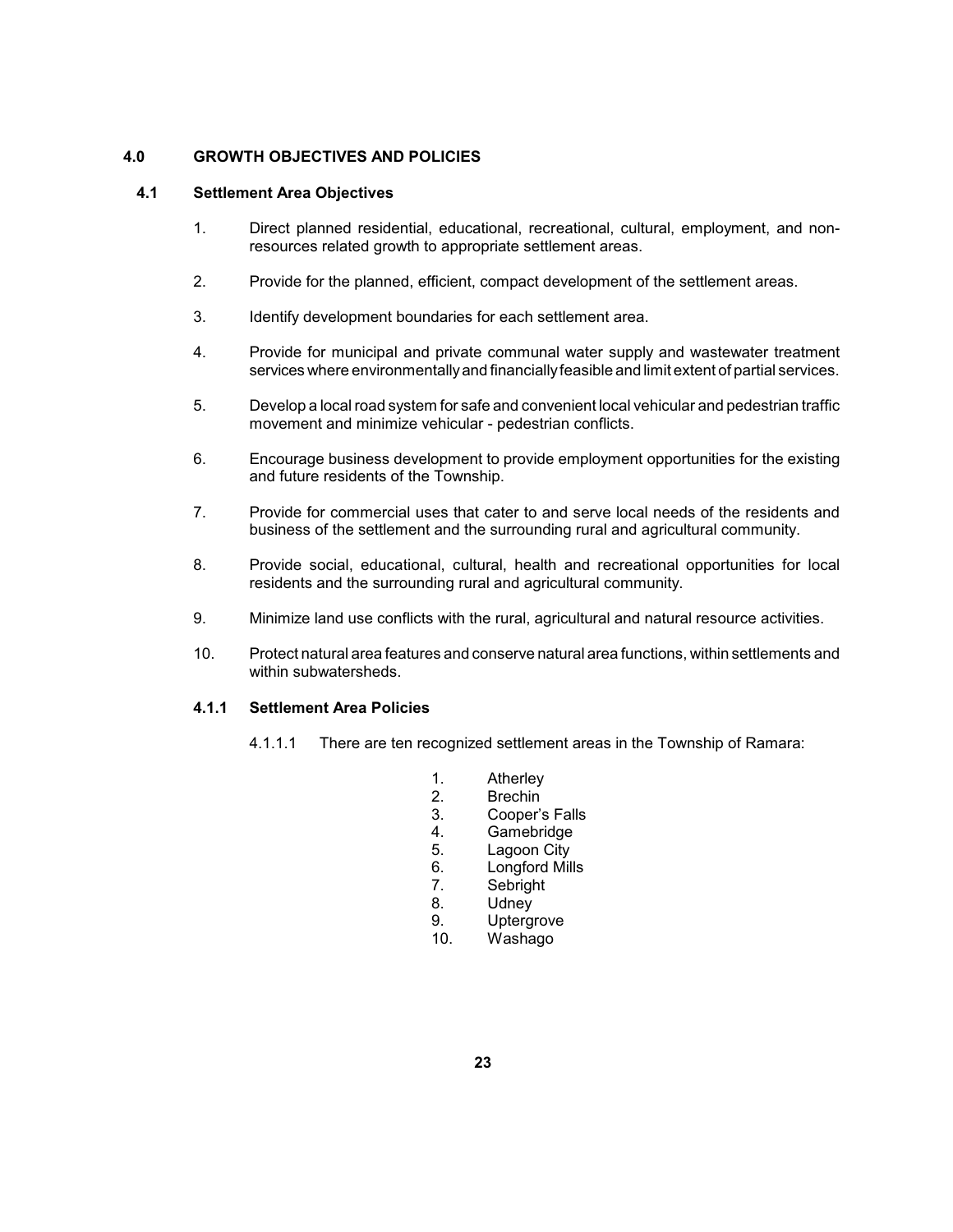### <span id="page-34-0"></span>**4.1.2 Classification of Settlement Areas**

Township settlement areas are divided into two types: Villages (Full Service Settlement Areas and Hamlets (Partial Service Settlements).

- areas of the Township. 4.1.2.1 **Villages (Full Service Settlement Areas)** are intended to function as core They will accommodate most of residential, institutional, employment and non-resources related growth of the Township during the life of this Plan.
- 4.1.2.2 Classification as a Village is based on the following criteria:
	- • the level of municipal or communal water supplyand wastewater treatment service or the opportunity to provide full municipal services
	- the size of residential population
	- • the presence of public and private, cultural, education, health and recreational uses and services
	- • the variety of existing services in the settlement
	- • opportunity to accommodate planned growth within existing designated lands
	- potential to expand the settlement to satisfy growth needs.
- 4.1.2.3 The existing Villages (Full Service Settlement Areas) include:
	- Brechin Lagoon City Atherley-Uptergrove Longford Mills
- 4.1.2.4 New Villages may be established by amendment to this Plan.
- 4.1.2.5 Preferred water supply and wastewater treatment services for new development are municipal or communal. Partial servicing with individual services are not permitted for new development.
- economic uses; have not been identified as areas for major growth; are generally located at a municipal boundary or have limited expansion opportunity. The existing Hamlets (Partial Service Settlement Areas) include: 4.1.2.6 **Hamlets (Limited Service Settlement Areas)** are settlements that are characterized by lower population, limited cultural and recreation services and
	- Cooper's Falls Gamebridge Sebright **Udney** Washago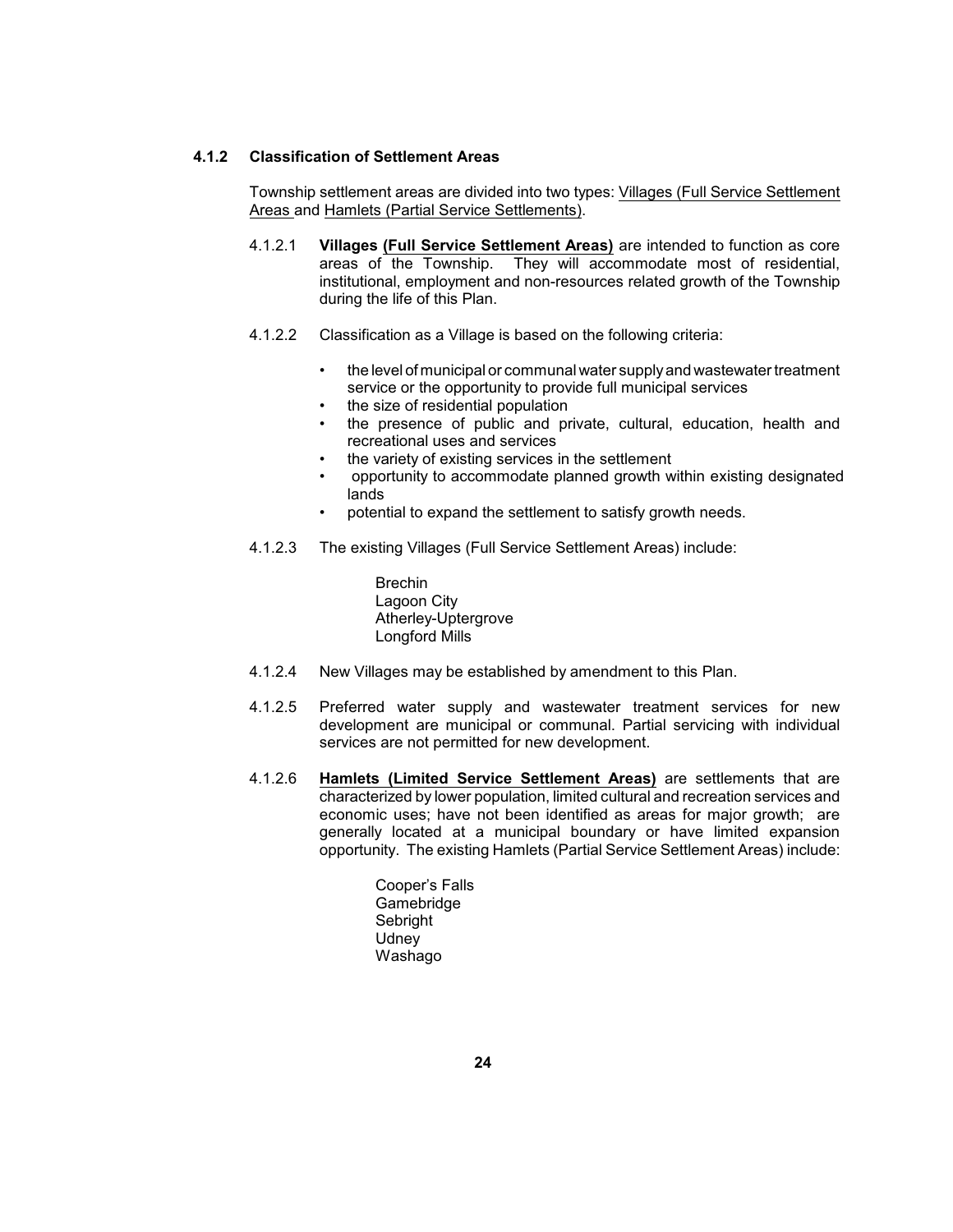- <span id="page-35-0"></span> 4.1.2.7 Preferred water supply and wastewater services for new development are private individual or communal. Partial servicingwith individual services are not permitted for new development.
- 4.1.2.8 New Hamlets may be established from an existing cluster in the Rural area of the Township by amendment to this Plan.

#### **4.1.3 Secondary Plans for Settlement Areas**

## 4.1.3.1 **Villages (Full Service Settlement Areas)**

 Secondary Plans shall be prepared for each of the Villages (Full Service Settlement Areas), except Longford Mills.

- 4.1.3.2 Settlement related development shall occur within the boundaries of the settlement areas as determined through the secondary plan process.
- 4.1.3.3 Secondary Plans for the Villages will generally establish:
	- the development boundary of the settlement area
	- land use designations specific to the settlement area
	- the existing or opportunity for municipal or communal services
	- consideration of well protection areas
	- subwatershed limits and local drainage boundaries and patterns
	- location of central stormwater management systems and facilities
	- recreation and cultural uses such as schools, libraries, parks, day the existing and appropriate future location of community, institutional, nurseries
	- the extent of natural area features and functions including groundwater recharge and discharge areas to be protected and conserved
	- the transportation network including the local road network, arterial and collector road systems, all-season walkways, bicycle paths, trails, and transit
	- urban design guidelines
	- monitoring protocols for surface and groundwater quantity and quality, natural area features and functions, and stormwater management
- 4.1.3.4 Secondary Plans will be based, in part, on Settlement Capability and/or Servicing Feasibility Studies to be undertaken as part of the public consultation process.
- 4.1.3.5 Monitoring protocols in Secondary Plans provide the Township and the evaluate baseline conditions before development; effect of control measures during land development and construction; changes to targets and/or community with qualitative and quantitative environmental information used to mitigation measures; and post development conditions.
- 4.1.3.6 Outward expansion of Villages may only be allowed by amendment to the applicable secondary plan, and shall be in accordance with a growth management study, and will generally occur by plan of subdivision.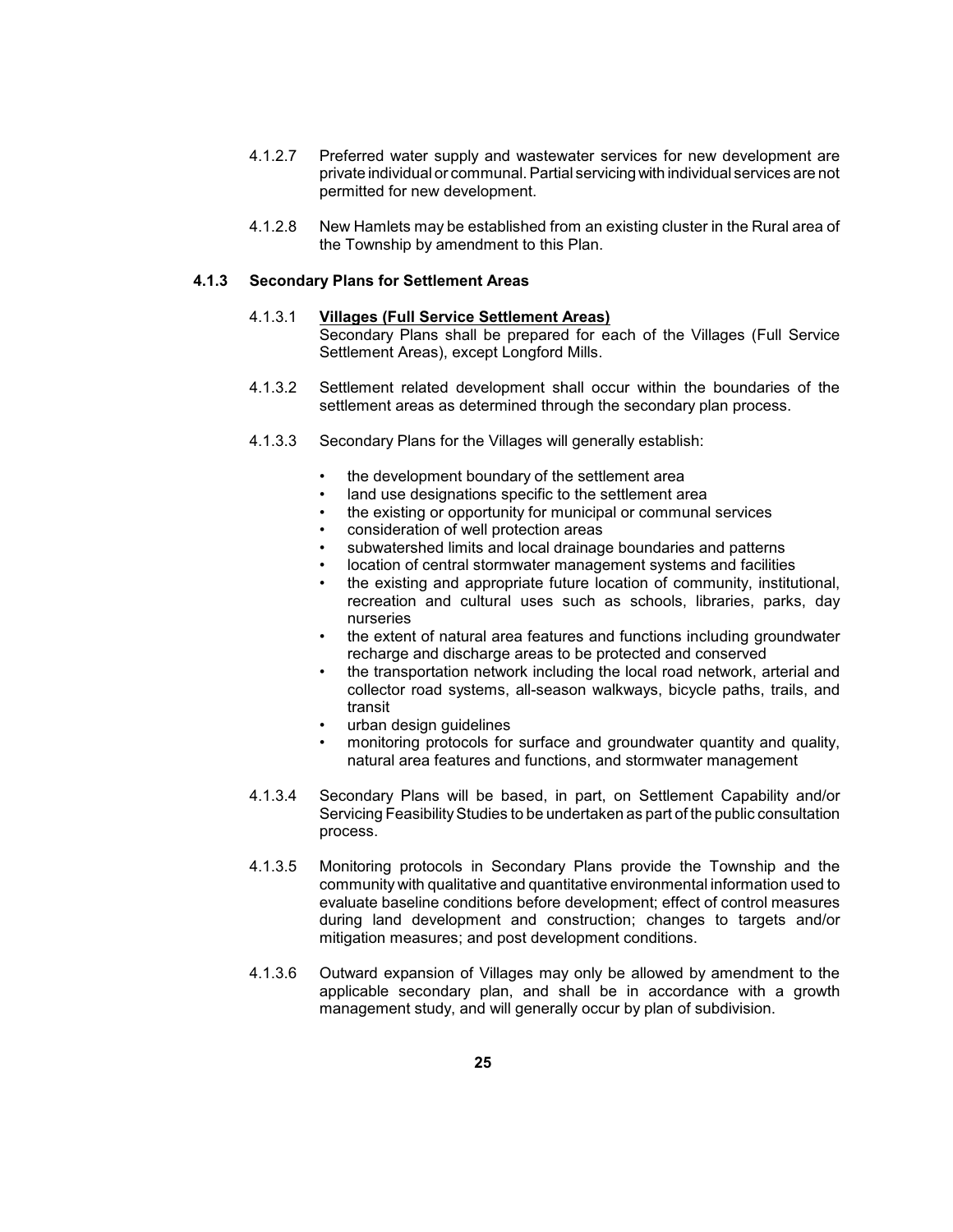- 4.1.3.7 When preparing a Secondary Plan for an area within 1 kilometre of an adjacent municipality, the Township will consult with the Council of the adjacent municipality.
- 4.1.3.8 Secondary Plans shall be adopted by Township Council as an amendment to this Official Plan.

### 4.1.3.9 **Hamlets (Limited Service Settlement Areas)**

 and any growth will generally take place through infilling by severance of land. Hamlets will be limited in spatial extent to existing Official Plan designations

- 4.1.3.10 A Secondary Plan is not required for infilling within a Hamlet.
- 4.1.3.11 New Hamlets and the outward expansion of Hamlets in the Rural area will generally be discouraged, and may only be permitted by a Secondary Plan for the settlement area, according to Section 4.1.3 and justified by a growth management plan for the Township.

### **4.2 Rama Road Corridor Special Development Area Objectives**

- 1. Define the limit of the Special Development Area as identified by the County of Simcoe Official Plan on Schedule "A" of this Plan.
- 2. Provide for the planned and integrated growth of the Longford Mills Full Service Settlement Area in conjunction with the Rama Road Corridor Special Development Area.
- 3. Plan for the integration of Longford Mills, other development areas, and the First Nation Reserve settlement areas.
- 4. Stimulate growth of tourism and commercial activities, as destinations, by improving existing services and facilities for existing and future demand and utilization and encourage new and expanded visitor facilities.
- 5. Promote and provide for casino related recreational and commercial growth.
- 6. Provide for the efficient and safe movement of local traffic and visitor traffic within and through the Rama Road Corridor.

## **4.2.1 Rama Road Corridor Policies**

 4.2.1.1 A Secondary Plan shall be prepared for the Rama Road Corridor including the Longford Mills Full Service Settlement Area.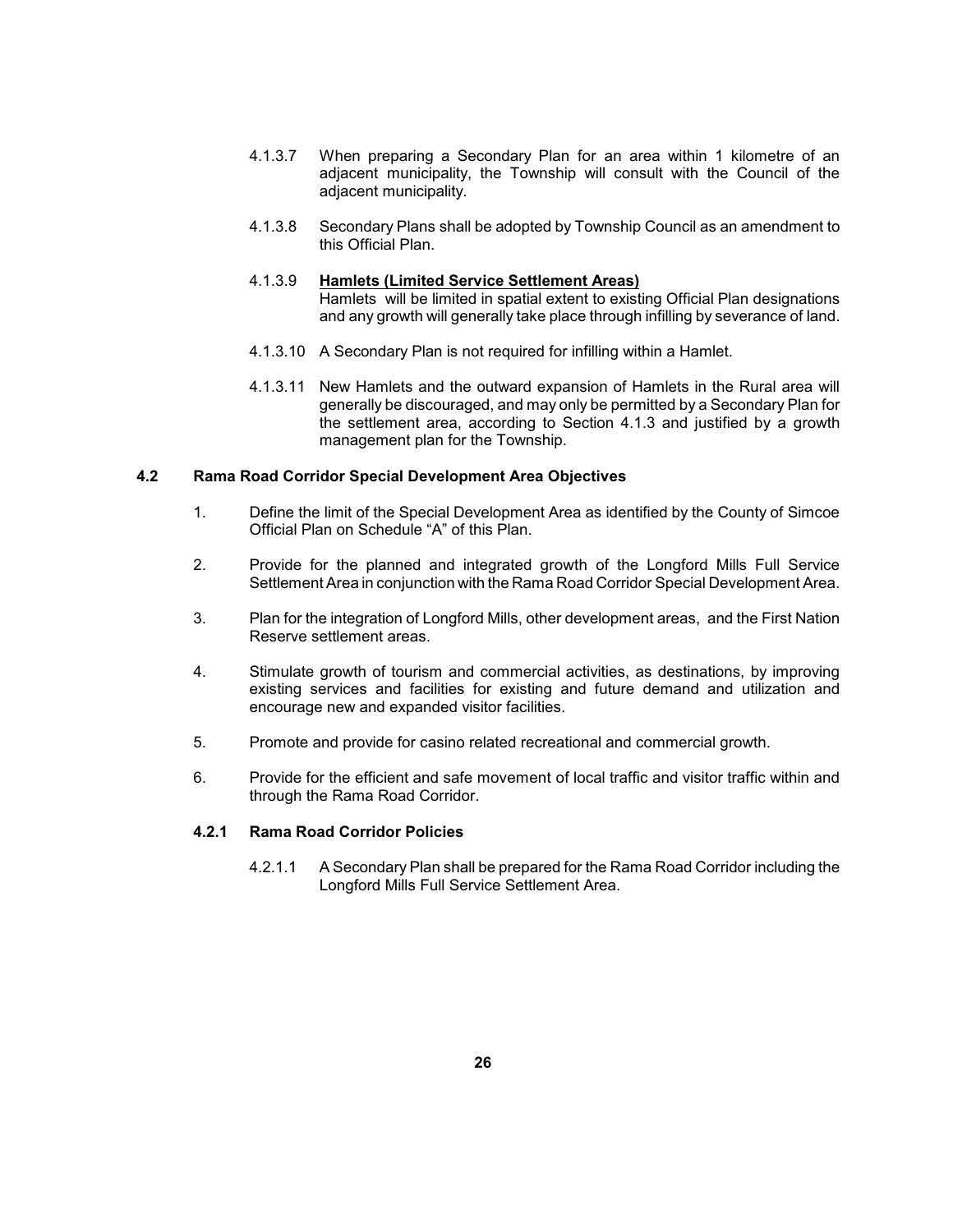- 4.2.1.2 The Secondary Plan or Secondary Plans will generally establish:
	- • the development boundary of the special development area and the settlement area
	- land use designations specific to the corridor and the settlement area
	- natural area features and functions including groundwater recharge and discharge areas that are to be protected and conserved
	- natural resource constraint areas
	- the transportation network including the local road network, arterial and collector road systems, all-season walkways, bicycle paths, trails, and transit
	- consideration of well protection areas
	- subwatershed limits and local drainage boundaries and patterns
	- location of central stormwater management systems and facilities
	- • opportunities for municipal or communal water supply and wastewater treatment services
		- urban design guidelines
	- monitoring protocols for surface and groundwater quality and quantity, natural area features and functions, and stormwater management
- 4.2.1.3 The Secondary Plan will be based, in part, on Servicing Feasibility Studies to be undertaken as part of the public consultation process.
- 4.2.1.4 Monitoring protocols in Secondary Plans provide the Township and the evaluate baseline conditions before development; effect of control measures during land development and construction; changes to targets and/or community with qualitative and quantitative environmental information used to mitigation measures; and post development conditions.
- 4.2.1.5 The Secondary Plan shall provide for a Longford Mills Aggregate Study.

 Prior to the development of those lands identified as Lots 19 and 20, an Aggregate Study shall be prepared by the proponent to the satisfaction of the Approval Authority. The Study shall assess aggregate potential in the area and propose mitigation methods to ensure land use compatibility.

4.2.1.6 The Secondary Plan shall also consider a Longford Mills Industrial Setback.

 Any development occurring on the east side of County Road 44 shall provide appropriate setbacks from the existing industrial lands subject to the approval of the Township.

 Setbacks shall be determined using current guidelines and procedures of the Ministry of the Environment and shall be incorporated into any zoning bylaw amendment for the property.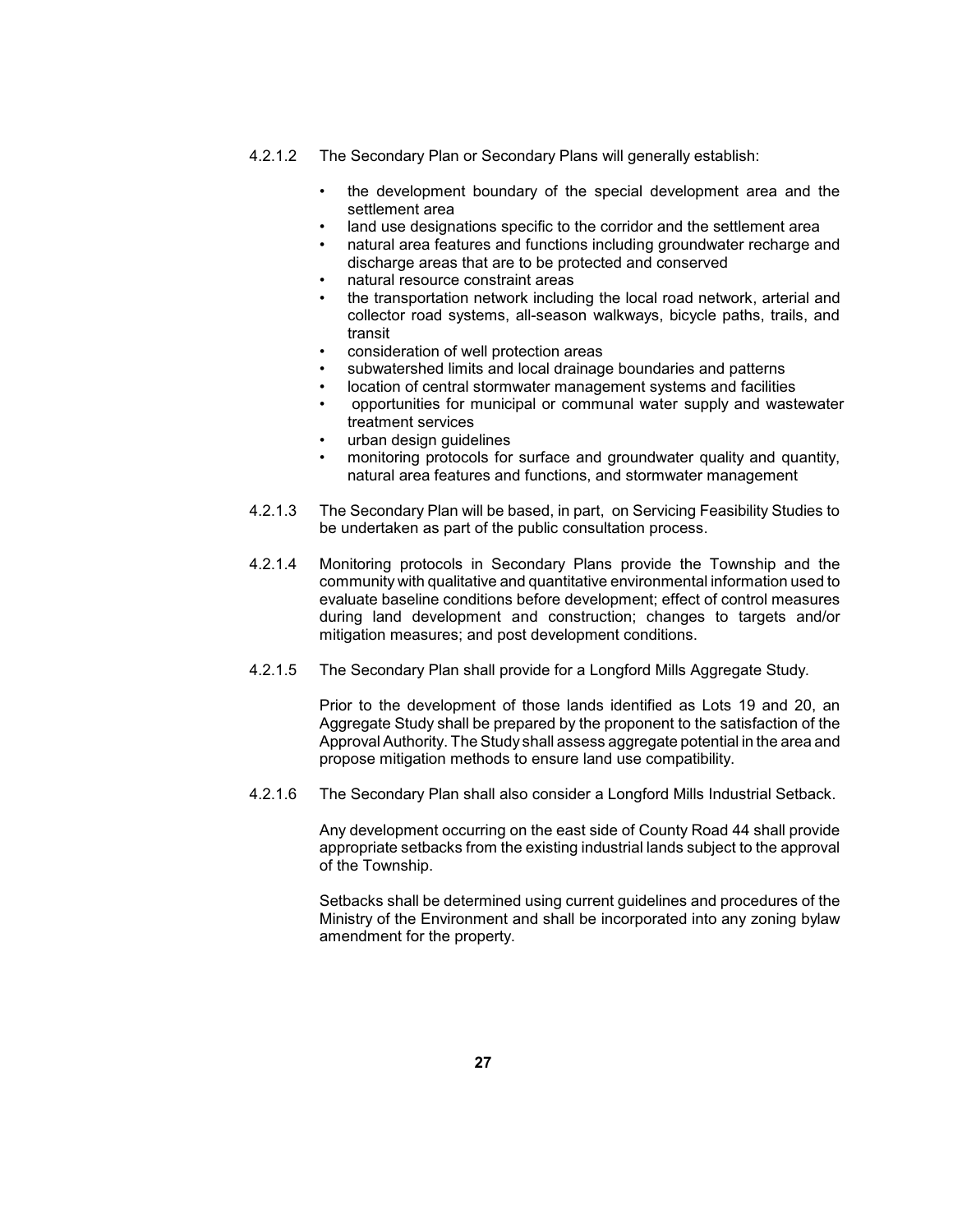## 4.2.1.7 Noise Vibration Studies

 Where a noise and vibration sensitive land use is proposed in close proximity to a rail line or that may be impacted by a rail line, a noise and vibration study the Ministry of the Environment in consultation with the appropriate railway. shall be undertaken by the proponent to the satisfaction of the Township and Where adverse effects are identified, appropriate measures to mitigate these effects shall be undertaken by the proponent.

 Development adjacent to the railway shall ensure that appropriate safety measures such as setbacks, berms and security fencing are provided, to the satisfaction of the Township in consultation with the appropriate railway.

 4.2.1.8 A stormwater management study is required to investigate the impacts of development on water quality and quantity both on and off site and to recommend appropriate measures to maintain the Lake Couchiching ecosystem, and where appropriate, the Lake St. John watershed. A study will be required where development is proposed in Part of Lots 18, 19 and 20, Broken Front Range (Longford Mills).

> In determining whether and what measures may be required, consideration shall be given to the impacts of existing and proposed future development within the contribution catchment. The study is to be completed according to the Ministry of the Environment guidelines and shall be reviewed and approved by the Township and appropriate agencies.

 4.2.1.9 The Secondary Plan shall be adopted by Township Council by amendment to this Official Plan.

## **4.3 Shoreline Residential Area Objectives**

- 1. Recognize the importance of shoreline residential areas along lakes and rivers not associated with settlement areas for both seasonal and year round occupancies, and endeavor to maintain the character of shoreline residential communities.
- 2. Promote a suitable distribution of community services, programs and facilities to serve the permanent and seasonal populations, workers and visitors.
- 3. Require new lots that are environmentally appropriate in area/size to minimize the risk of soil and water contamination.
- 4. New second tier residential development that does not have lakeshore or river frontage shall not be designated in shoreline residential areas.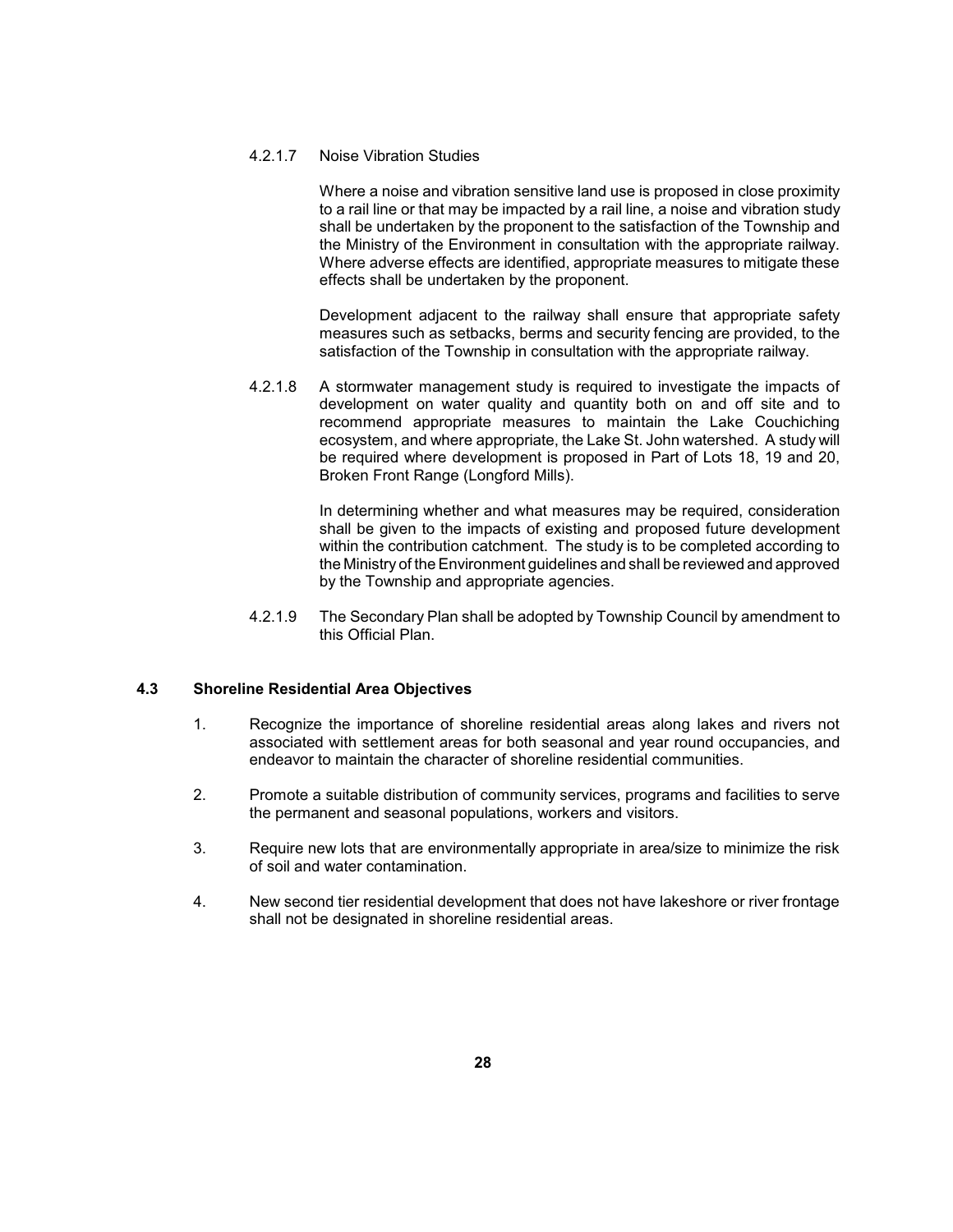- 5. Provide for improved public access to the shorelines, where appropriate.
- 6. Minimize conflicts between shoreline residential areas and natural hazards and natural areas.
- 7. Provide for limited small scale convenience commercial uses that cater specifically to shoreline residential areas.

### **4.3.1 Shoreline Residential Area Policies**

- 4.3.1.1 Shoreline Residential Areas are designated on Schedule "A" of this Plan.
- 4.3.1.2 Shoreline Residential Areas are established linear development abutting lakes and waterways and are established groupings of residential dwellings that may have partial or no direct access to a shoreline and may comprise existing second tier development or vacant lots adjacent to an existing public road.
- 4.3.1.3 New second tier development that proposes a new public road in a designated Shoreline Residential Area, is not permitted if the new second tier development is adjacent to a linear development abutting lakes and waterways and the new public road connects to an existing public road.
- 4.3.1.4 Infilling is permitted within the designated Shoreline Residential Areas according to Section 9.7.5.
- 4.3.1.5 Existing designated Shoreline Residential Areas may continue to exist and infilling may be permitted on partial or individual water supply and wastewater treatment services.
- 4.3.1.6 New and the outward expansion of existing designated Shoreline Residential Areas are not permitted.
- 4.3.1.7 Secondary Plans are not required for Shoreline Residential Areas.

## **4.4 Countryside Clusters Objectives**

- 1. Recognize existing rural residential clusters located in the Rural Area of the Township.
- 2. Provide for new Countryside Residential Subdivisions in the Rural Designation.
- 3. Provide for private individual and communal water supply and wastewater treatment services.
- 4. Minimize land use conflicts with rural, agricultural and natural resource activities.
- 5. Protect natural area features and conserve natural area functions within drainage (subwatershed) areas.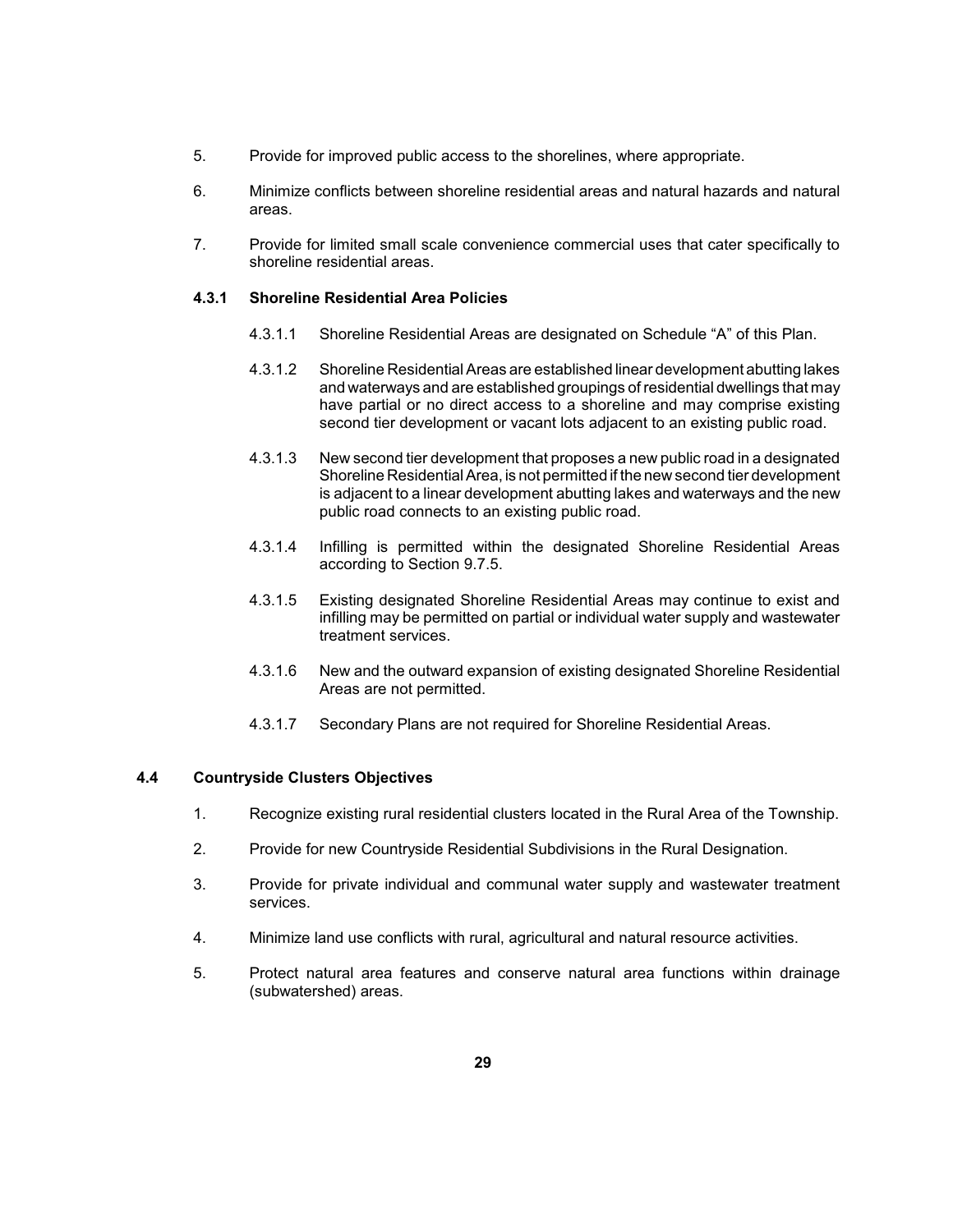6. Encourage lots that are environmentally appropriate in lot area/size and minimize risk of soil and water contamination.

### **4.4.1 Rural Residential Cluster Policies**

- 4.4.1.1 Existing Rural Residential Clusters are those groups of lots in the Rural to the adoption of this Plan, and that are not designated as a Settlement in this designation identified by subsection 4.4.1.2 that are existing on the day prior Plan.
- 4.4.1.2 A Rural Residential Cluster is a grouping of four or more existing non-farm residential lots each of which are separated by up to 100 metres as measured with a dwelling, along the frontage on one side of each opened and maintained public road existing on the day prior to the coming into effect of this Plan. For purposes of this subsection, an existing non-farm residential lot shall have a from the centre point of each existing legal lot, whether vacant or developed maximum area of 4.05 hectares.
- 4.4.1.3 Growth within Rural Residential Clusters is permitted only by infilling through severances, up to a maximum of five new lots.
- 4.4.1.4 The creation of new Rural Residential Clusters is not permitted.
- 4.4.1.5 Outward expansion of an existing Rural Residential Cluster is not permitted by this Plan.
- 4.4.1.6 Lands created and retained by severance shall require frontage on existing opened and maintained public roads.
- 4.4.1.7 No new public road shall be created for this type of development.
- 4.4.1.8 Individual water supplyand wastewater treatment services shall be established and maintained according to provincial and municipal standards.
- 4.4.1.9 Rural Residential Clusters may be serviced with partial water supply and wastewater treatment.
- 4.4.1.10 Individual lots shall comply with provisions of the Township Zoning Bylaw.

### **4.4.2 Countryside Residential Subdivision Policies**

- 4.4.2.1 A Countryside Residential Subdivision is a cluster of single detached dwelling units that is designed as a planned unit with a public street or private street in a plan of condominium. The subdivision plan may include a public or private park.
- 4.4.2.2 Countryside Residential Subdivisions are permitted only in the Rural designation and shall contain a maximum potential of 40 dwelling units.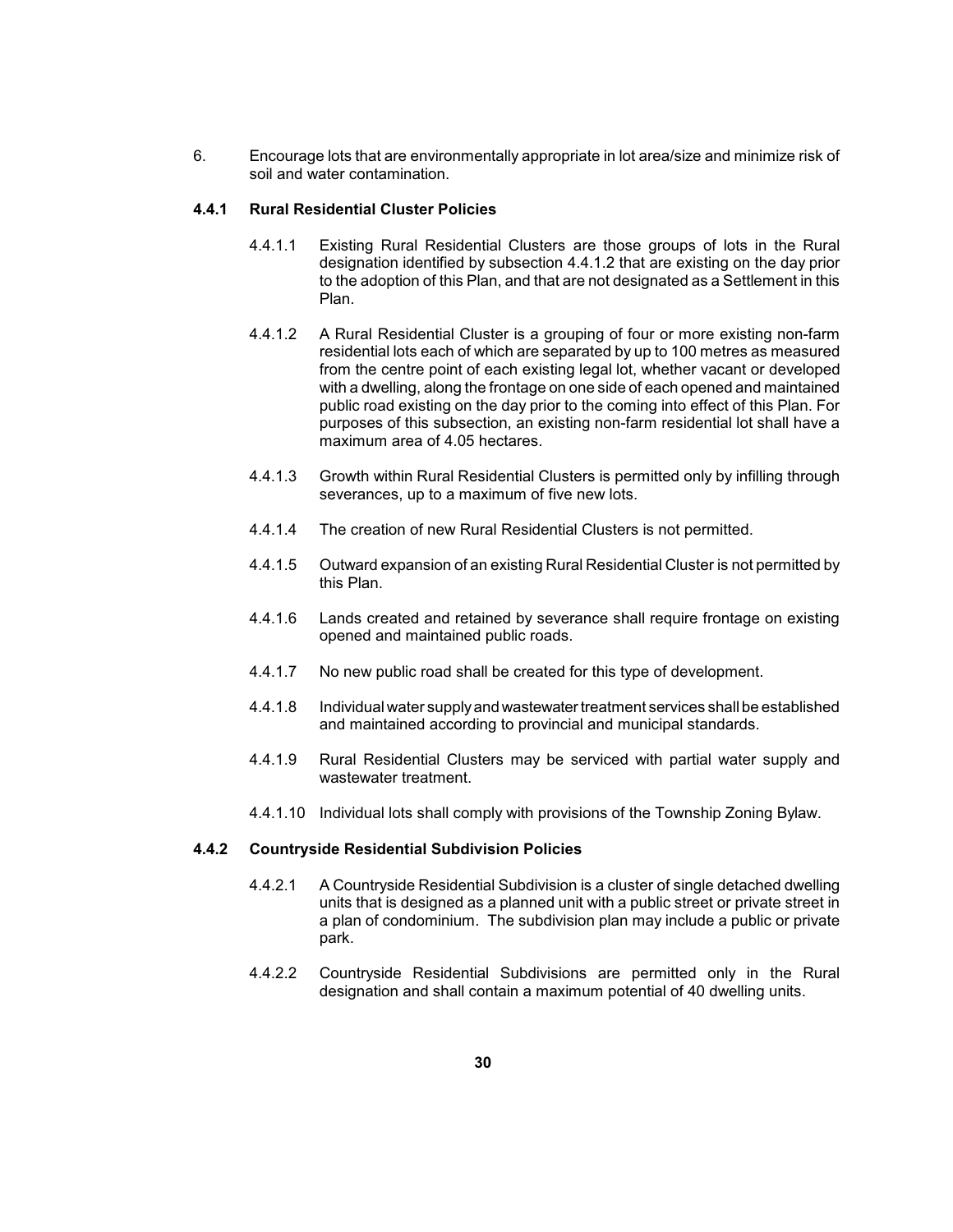- Policy amendment to this Official Plan and shall be implemented by plan of 4.4.2.3 A Countryside Residential Subdivision shall be established with a Special subdivision and/or plan of condominium and by Zoning Bylaw amendment.
- 4.4.2.4 The size of individual residential lots shall be determined by the capacity of communal water supply and wastewater treatment systems or individual water supply and wastewater services and the cumulative impact on ground water quantity and quality.
- 4.4.2.5 A Countryside Residential Subdivision shall be separated bya minimum of one kilometre from any Settlement Area; the Rama Road Corridor; any Shoreline Residential Area; and a Countryside Residential Subdivision designated or identified in this Plan.

# **4.5 Reserved (OPA No. 18)**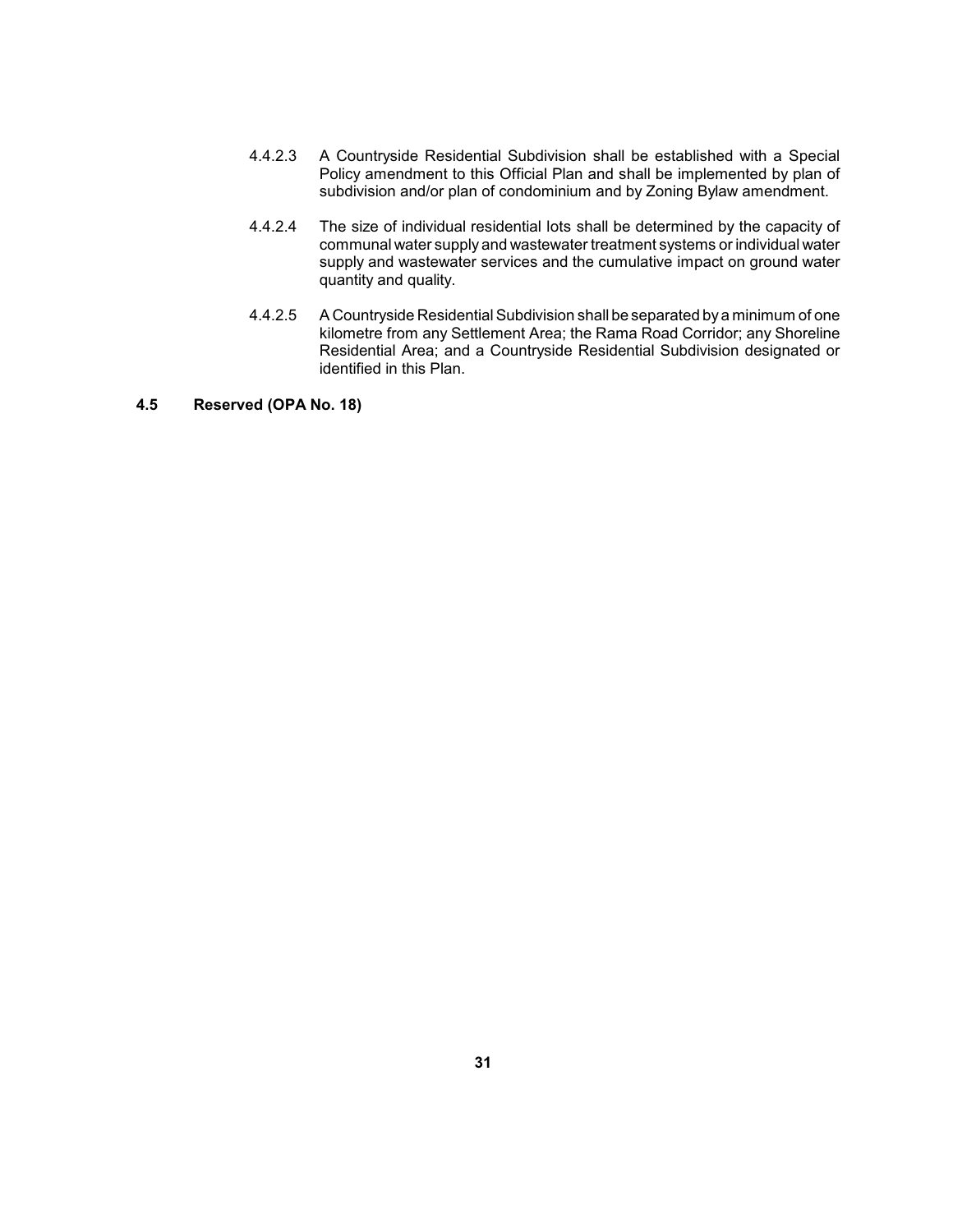### **5.0 COMPREHENSIVE POLICY FRAMEWORK**

### **5.1 Common Policies**

### **5.1.1 Interpretation**

- 5.1.1.1 This entire document, including definitions, tables, and schedules constitute the Official Plan of the Township of Ramara. Any documentation included in an Appendix to this Plan is provided for illustration, identification and information and does not form part of this Plan.
- 5.1.1.2 The goals, objectives, and policies of this Plan provide the stated intentions of Township Council.
- with this Plan. Definitions, tables and schedules are to be interpreted in 5.1.1.3 The goals, objectives and policies considered together determine conformity conjunction with the associated text in this Plan.
- 5.1.1.4 Township Council shall decide the interpretation of this Plan where differences of opinion arise as to the meaning and effect of any part of this Plan.
- 5.1.1.5 The boundaries of any land use classification shown on any schedule in this Plan are subject to minor variation without amendment to this Plan except where the boundaries coincide with fixed boundaries such as the limits of roads, hydro corridors, railways, watercourses and shorelines or where specifically fixed by this Plan.
- 5.1.1.6 Boundaries of natural area features and natural resource areas shown on any schedule in this Plan may be interpreted by Township Council subject to precise study and measurement and consultation with other agencies.
- 5.1.1.7 References to federal and provincial government statutes, regulations, policies and guidelines and to the County of Simcoe Official Plan includes amendments thereto.
- 5.1.1.8 The word "shall" is to be construed as imperative and the word "may" as permissive.

## **5.1.2 Existing Uses**

5.1.2.1 The policies set forth in the Plan will not effect the continuing use or activity of land, buildings or structures legallyestablished on or before the date of coming into effect of this Plan. However, the Township in cooperation with the landowners, will attempt to reduce the number of non-conforming uses wherever and whenever possible. Non-conforming uses should convert, relocate or redevelop during the life of the Plan to bring the use in conformity with the intent of the Plan.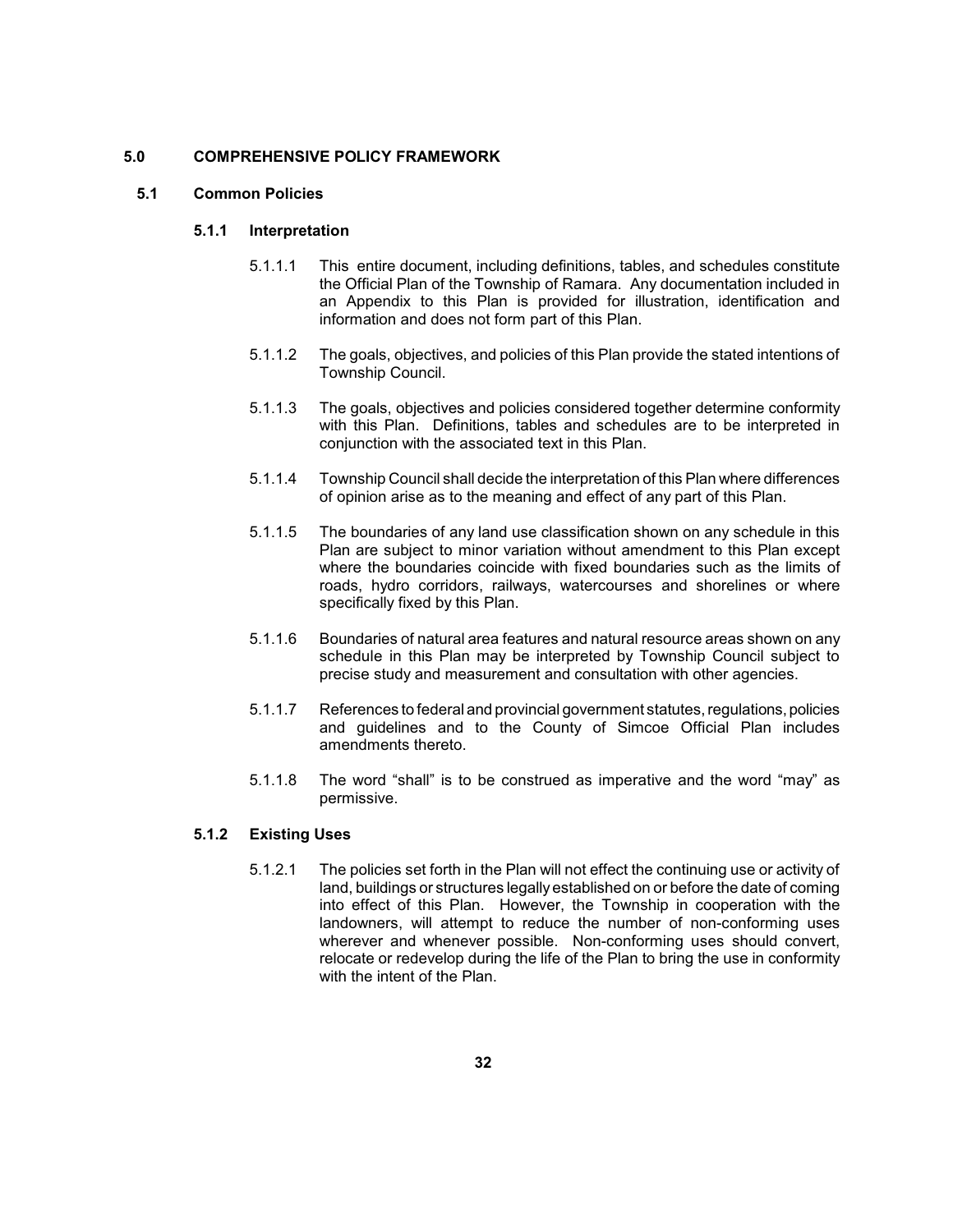- 5.1.2.2 Notwithstanding the above policy, it is recognized that there may be existing legal non-conforming land uses that can be tolerated without serious adverse results.
- reasonably compatible with other complying uses in its vicinity, such uses may standards and all other applicable circumstances without amending this Plan 5.1.2.3 Where existing uses or activities that do not conform with this Plan are be zoned in the zoning bylaw according to their existing use and performance provided:
	- a. the zoning will not permit any change of use or performance standard that will aggravate any situation detrimental to adjacent complying uses;
	- b. it does not constitute a danger or nuisance to surrounding uses by virtue of a hazardous nature, poor property conditions, traffic generation, or similar characteristic;
	- conditions to the extent of interfering with the normal enjoyment of c. it does not contaminate earth, air and/or water or create adverse noise property;
	- d. it does not interfere with desirable development or enjoyment of the adjacent areas that are or will be in conformity with this Plan;
	- e. Where the use or activity is discontinued, any rezoning may only take place according to the applicable goals, objectives and policies of this Plan.

## **5.1.3 Change in Non-Conforming Uses**

 It is the policy of this Plan that a legally established land use that does not conform with this Plan maybe considered for expansion, enlargement or change of use, if the following conditions are satisfied:

- adjoining or adjacent lands by requiring adequate on-site landscaping and 1. the use proposed to be extended, enlarged, or changed is compatible with existing uses on adjacent or adjoining lands and provision has been made or is proposed to be made for the reasonable protection of the existing use of other site-related standards to be observed in such extension, enlargement, or change;
- 2. the use has been continuous since it was legally established;
- 3. there is no proposed expansion of the use beyond the land owned and used when it was legally established;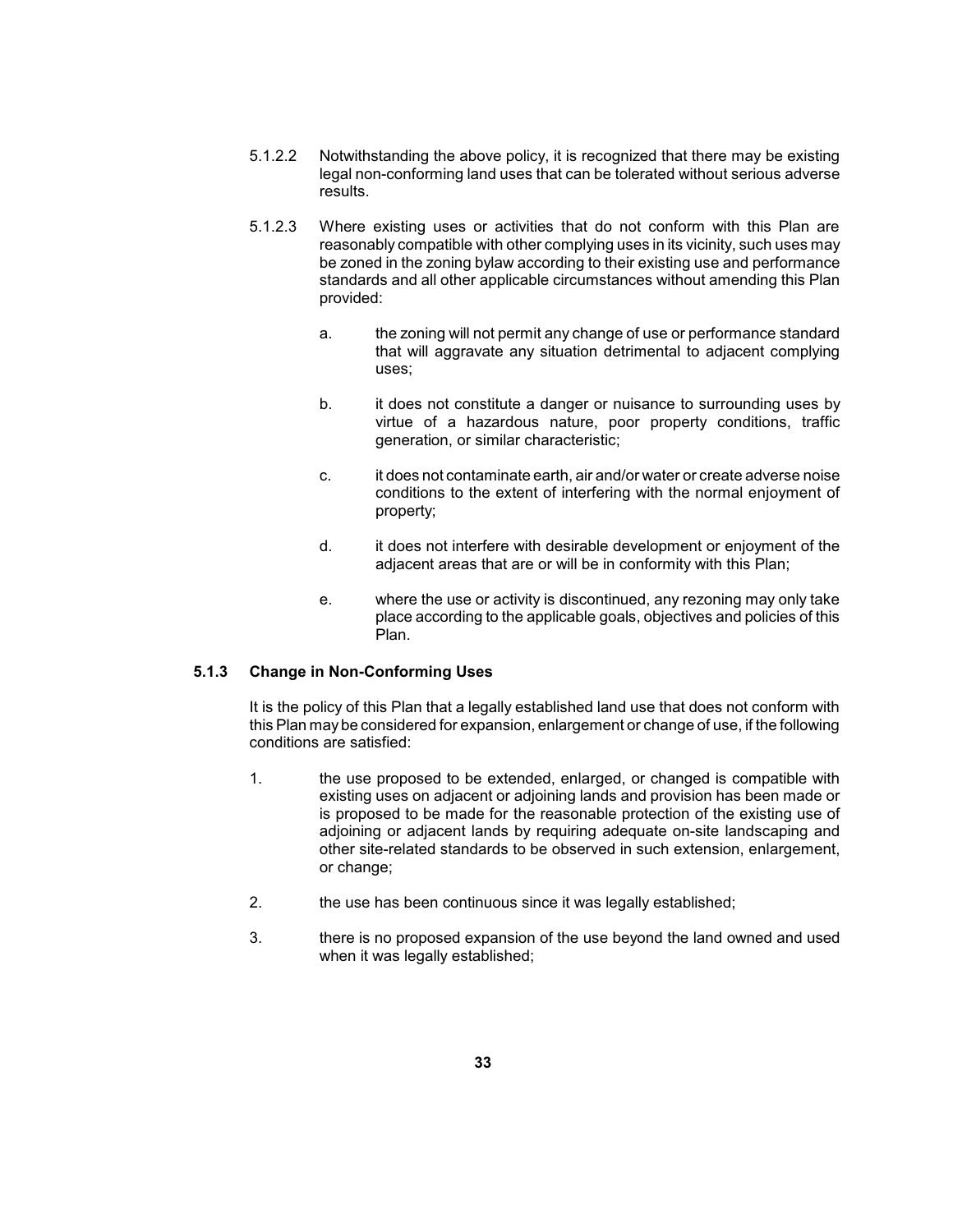- 4. adequate off-street parking facilities are or will be made available to the use proposed to be extended, enlarged, or changed on such lands;
- 5. adequate roads, water supply and wastewater services are or will be made available to accommodate the use proposed to be extended, enlarged, or changed on such lands; and
- lighting, radiation and traffic generation and the degree to which any of these 6. there is no significant increase in noise, vibration, fumes, smoke, dust, odour, factors may be increased by the extension, enlargement or change in use.

## **5.1.4 Lots of Record**

 Development may take place on existing lots of record created on or before the coming into effect of this Plan, subject to such lot complying with the provisions of the Zoning Bylaw, and provided the following conditions are met:

- 1. That the lot fronts on an open public right-of-way maintained by a road authority;
- 2. That the lot fronts on a private right-of-way if the following criteria are met:
	- a. the private right-of-way was in existence at the time of the adoption of this plan and is adequately maintained;
	- b. the private right-of-way is partially developed with residential dwellings;
	- c. there is an agreement between the owner of the lot and the municipality regarding services and maintenance of the private rightof-way; and
	- d. the lot is within reasonable distance of the intersection of the privately maintained right-of-way with a public maintained road.
- 3. That the lot satisfies the requirements of provincial and municipal standards regarding individual water supply, wastewater treatment and stormwater management.

## **5.1.5 Utilities**

 operated by or on behalf of any government agency and public or private utility are In any land use designation, the following uses, services and facilities owned and/or permitted in any land use designation:

1. Utilities, facilities and services for the transmission of water and wastewater, natural gas, roads, bridges, and railway lines.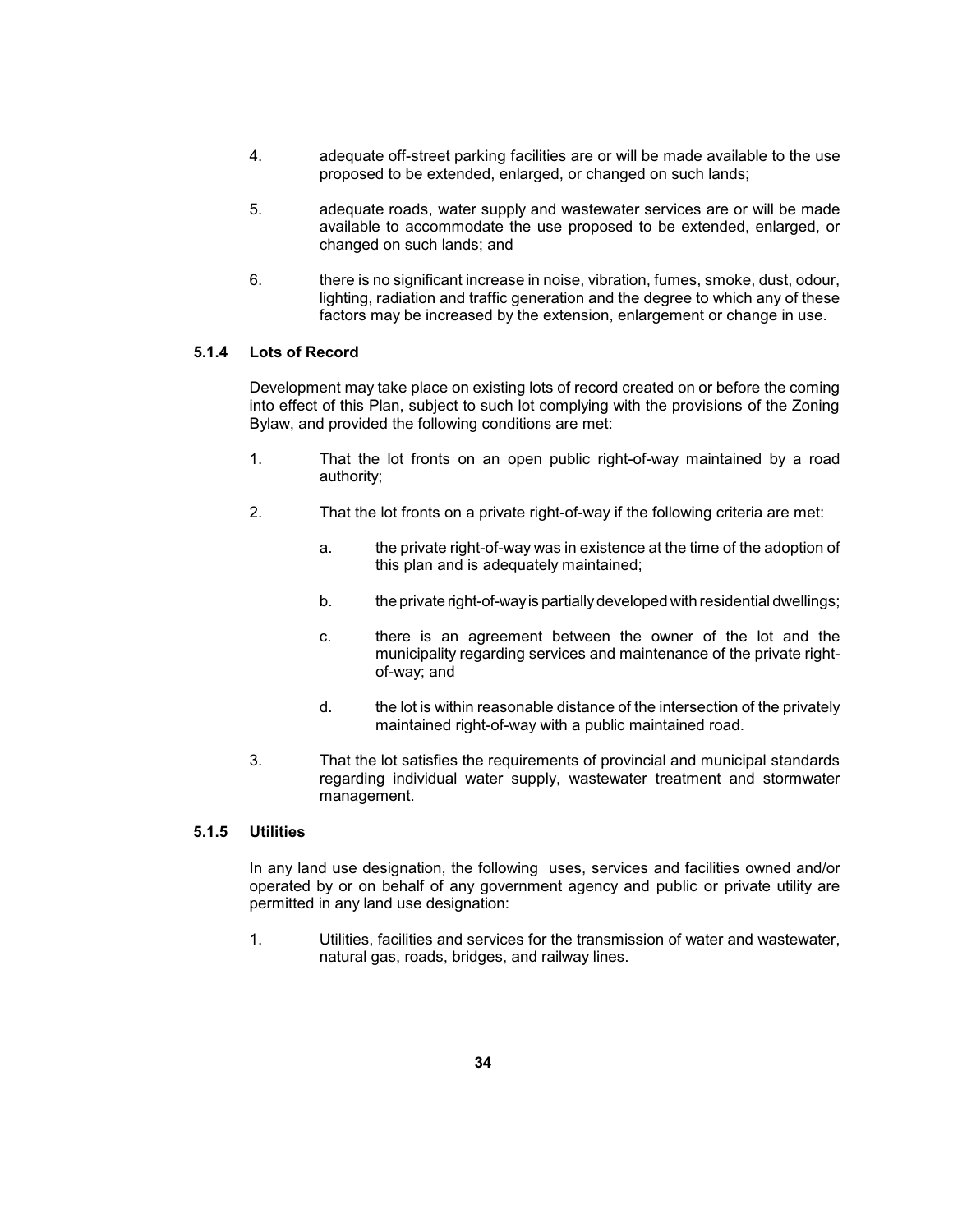- 2. All electric power facilities, including generation, transmission lines, transformer and distribution stations.
- 3. All telecommunication facilities, excluding free standing towers.
- 4. Any building, facility or service owned and operated by the Township of Ramara.

 The utilities must be in conformity with the land use policies of this Plan and shall be compatible in scale, magnitude and character with existing and planned land uses in the area.

### **5.1.6 Minimum Distance Separation**

 settlement areas and rural residential clusters, the creation of lots for sensitive land uses whether within or outside settlement areas and rural residential expanding livestock facilities must comply with the minimum distance separation formulae established as provincial government policy when 5.1.6.1 All development, including the establishment or outward expansion of clusters, the establishment of sensitive land uses on existing lots, and new or considering conformity with this Plan.

### **5.1.7 Mobile Homes, Manufactured Homes and Park Model Trailers**

- 5.1.7.1 Existing and approved mobile home parks are recognized, within the beyond the approved designated areas or the development of new mobile Township. The outward expansion or enlargement of existing establishments home parks are not permitted by this Plan.
- 5.1.7.2 New manufactured home developments and/or park model trailer developments are only permitted in designated Settlement Areas or Countryside Residential Subdivisions.
- 5.1.7.3 The use of trailers or mobile homes as permanent and seasonal dwellings is discouraged throughout the Township, except in approved seasonal trailer parks and approved mobile home parks, and such uses may be permitted and regulated in the Zoning Bylaw.

## **5.1.8 Individual Care Facilities**

- 5.1.8.1 In all Villages and Hamlets and where residential uses are permitted in other land use designations, individual care facilities shall be permitted.
- 5.1.8.2 Individual care facilities include group homes, residential care facilities, day nurseries, and garden suites.
- 5.1.8.3 The Township Zoning Bylaw shall provide for these uses in specific zones and regulations for the establishment and enlargement of these permitted uses shall be included in the Zoning Bylaw.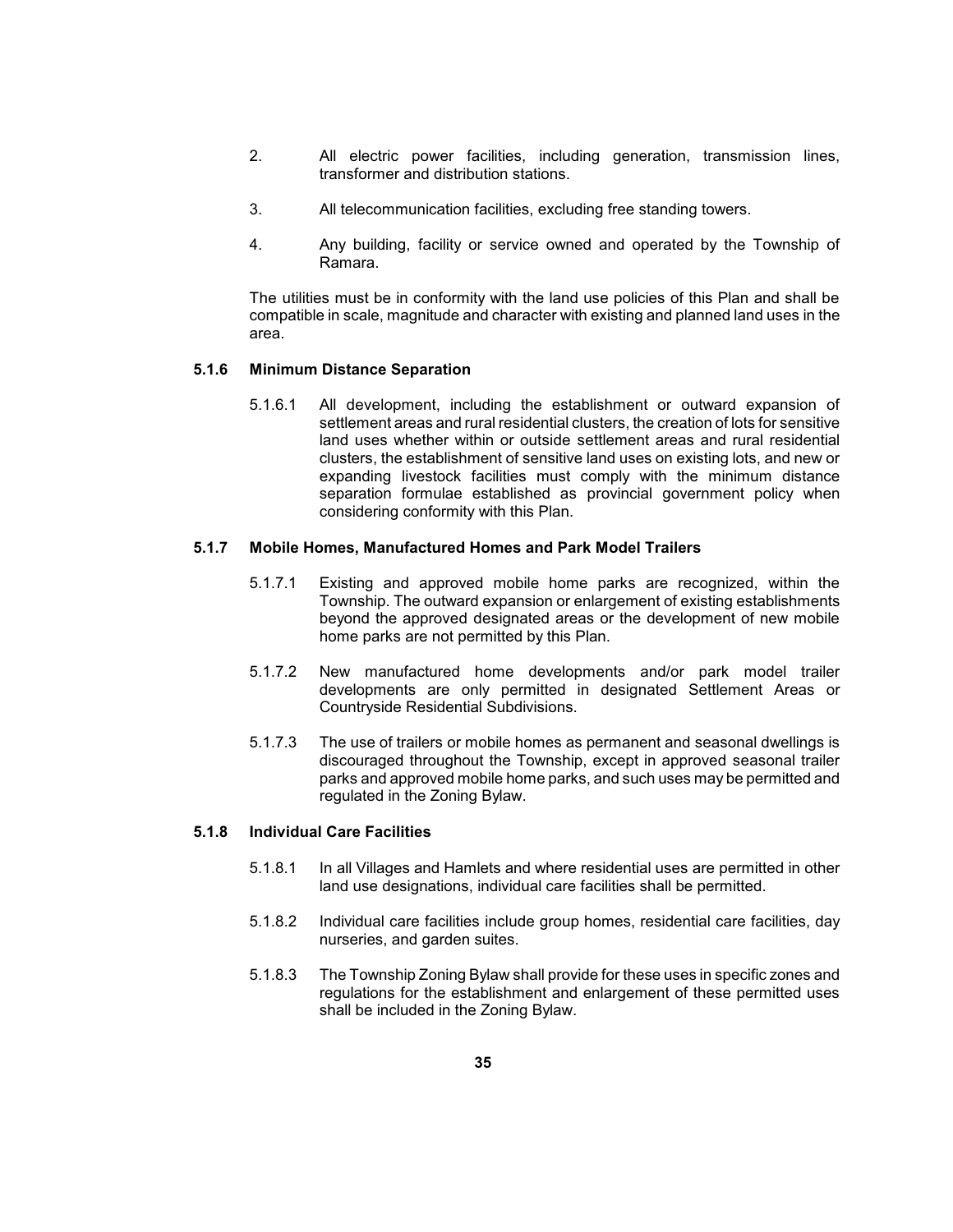### **5.1.9 Public Parks and Open Space**

 Public parks and open space for use in settlement areas shall be acquired by the Township primarily through new plans of subdivision. Acquisition of land or alternatives will be undertaken under the provisions of the *Planning Act* as a condition of planning approval.

### **5.1.10 Wayside Pits and Quarries and Portable Asphalt Plants**

- 5.1.10.1 Wayside pits and quarries and portable asphalt plants for exclusive temporary use of a road authority operating under a wayside pit permit may be established in all land use designations without amendment to this Plan and to the Zoning Bylaw, excluding lands within and immediately adjacent to settlement areas and in areas designated Natural Area Protection.
- 5.1.10.2 Except within existing built up areas or areas that have been determined to be as "Natural Area Protection," wayside pits and quarries and portable asphalt plants may be established without amendment to this Plan or the Township's incompatible with extraction and associated activities due to concerns for public health, public safety, and/or environmental impact, or areas designated Zoning Bylaw, subject to the following provisions:
	- a. the public authority seeking to open or establish a wayside pit or quarry or portable asphalt plant shall, on behalf of itself or its agent, inform the Township of its intentions; and
	- quality of the resources, expected duration of extraction, details of the proposed rehabilitation, and the details of the operation of the portable b. information shall be provided to the Township on the quantity and asphalt plant.

### **5.1.11 Restricted Uses**

- 5.1.11.1 In any land use designation, uses shall be restricted to uses and activities that explosion, radiation or the release of noxious fumes, smoke, gases and other do not involve or produce excessive noise, vibration, odour, danger of fire or forms of air or water-borne contaminants.
- wells and water supply. The Township may amend this Plan and the Zoning 5.1.11.2 The Township shall prepare and adopt, byresolution, a groundwater protection strategy and/or a wellhead protection area strategy applicable to municipal Bylaw to identify areas of protection.
- Zoning Bylaw provisions shall identifycertain non-residential land use activities 5.1.11.3 The groundwater protection and/or wellhead protection area Plan policies and that may pose a risk to the quality of municipal wells and water supplies.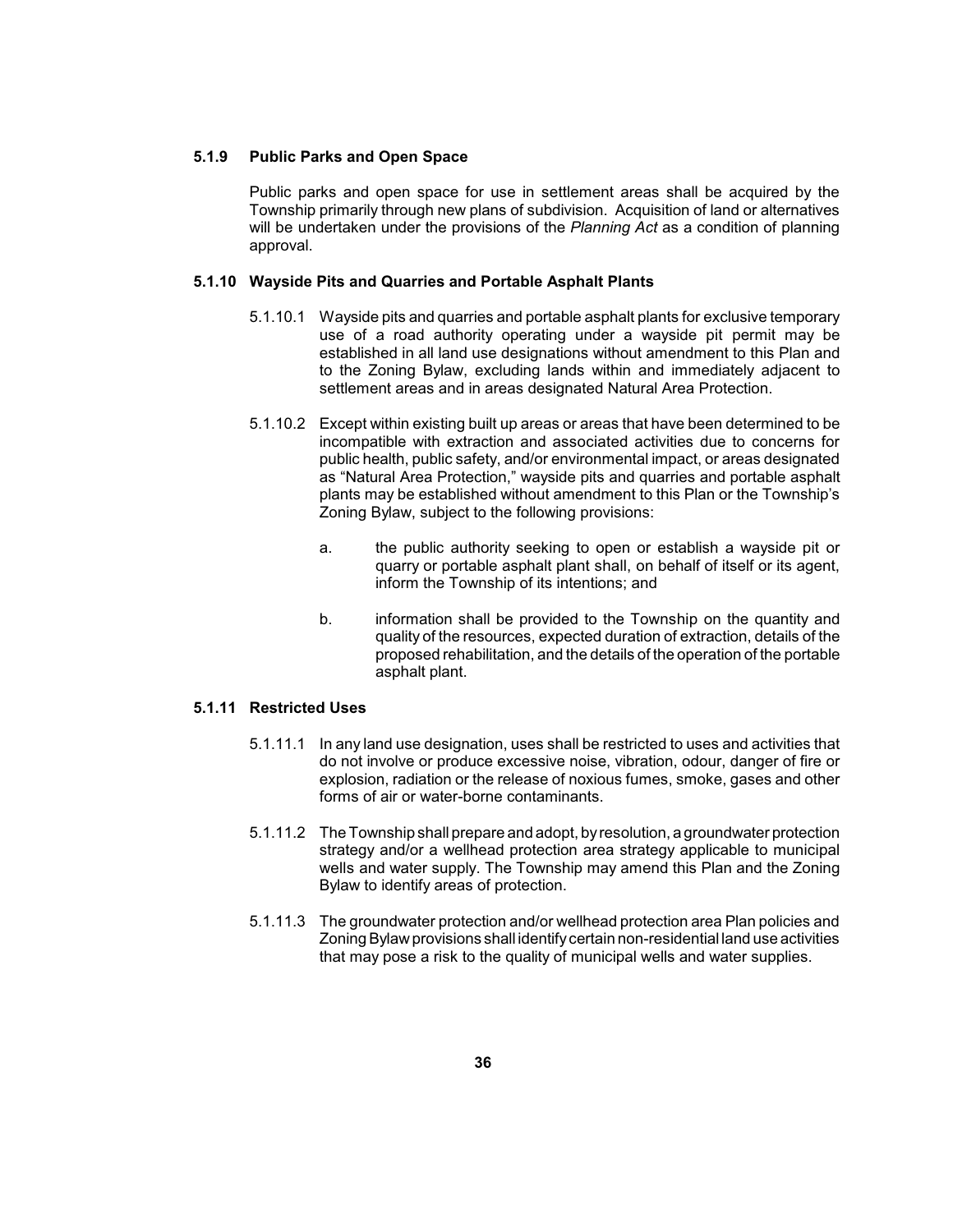#### **5.1.12 Lot Creation (Subdivision Control)**

- 5.1.12.1 Where permitted by the Land Use Policies of this Plan, any application to provisions of the *Planning Act*, provincial policies and regulations, the County Official Plan, this Plan and the Zoning Bylaw and in particular, the health, safety, convenience, accessibility for persons with disabilities, and welfare of create a new lot for any purpose shall be considered according to the the present and future inhabitants of the Township.
- 5.1.12.2 Changes to lot boundaries are permitted:
	- 1. to create or alter any easement or right-of-way;
	- 2. to correct or confirm valid title for a lot which has been previously recognized and held in distinct and separate ownership;
	- 3. to make minor adjustments to the legal boundaries of lots to conform with existing patterns of exclusive use and occupancy, or to rectify problems created by the encroachment of buildings, structures, private water supply or private wastewater treatment systems on abutting lots; or
	- recognized by the Zoning Bylaw that does not result in the creation of any additional lot held, or capable of being held, in distinct and 4. to make lot boundary adjustments between two abutting lots separate ownership pursuant to the *Planning Act*.
- 5.1.12.3 Where there is a potential to create more than 5 abutting lots on one property, as determined by hydrogeological, servicing and environmental studies, the lots shall be created by plan of subdivision.
- 5.1.12.4 Proposed lots to be created by consent or plan of subdivision shall comply with the following provisions:
	- 1. Any proposed lot must have safe access and frontage on an open public road (County, Province or Township) that conforms with the standards of the road authority.
	- 2. All proposed lots shall comply with the policies of the applicable land use designation as set out in Section 9.0 of this Plan and the Zoning Bylaw.
	- 3. A proposed lot may be created by infilling on a private right-of-way only within a designated Shoreline Residential Area.
- 5.1.12.5 No proposed lot shall be created on an unopened road or on a seasonal road unless Schedule "B" to this Plan is amended and an agreement for road improvement is entered into.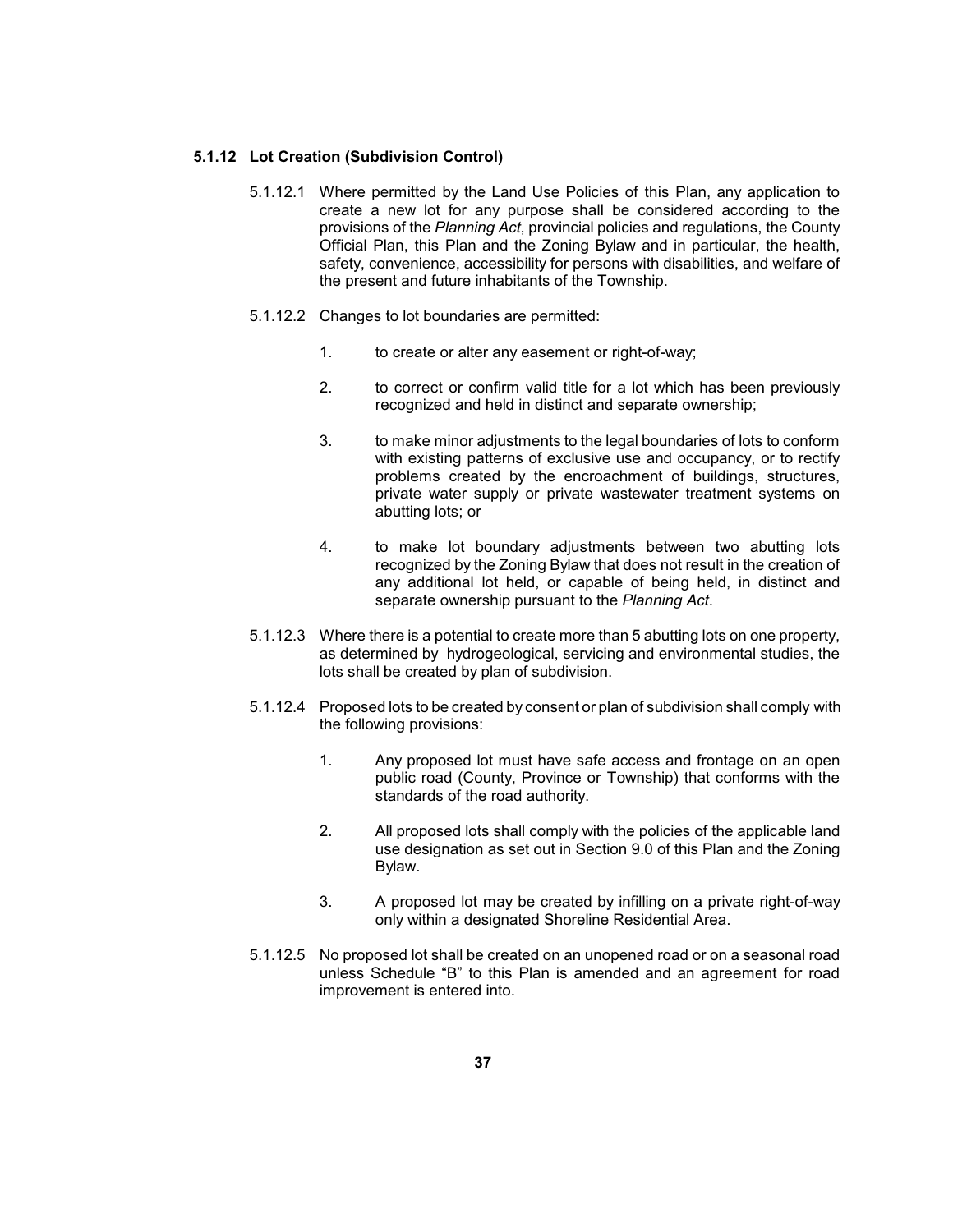- 5.1.12.6 Proposed lots to be created by plan of condominium shall comply with the policies of the applicable land use designation as set out in Section 9 of this Plan and the Zoning Bylaw.
- 5.1.12.7 As a condition of approval for the creation of a lot or block, the Township may Township and the owner of the lands to be created to provide for Township require a subdivision or consent agreement to be entered into between the concerns including but not limited to the installation of services, drainage, roads and facilities; the payment of various fees; and the dedication of lands for roads, daylighting triangles, 0.3 reserves, and other public uses.
- 5.1.12.8 Conditions of Approval that are required by the approval Authority shall conform to this Plan and the Zoning Bylaw and may apply to the proposed severed and retained lots and to the plan of subdivision.
- residual land within the property shall conform with the provisions of this Plan 5.1.12.9 Where a lot or lots are proposed to be created by consent, plan of subdivision or plan of condominium, the size, configuration and location of the proposed and the Zoning Bylaw.

### **5.1.13 Home Occupation Use**

- 5.1.13.1 In any permitted dwelling unit, a home occupation is permitted as a secondary use.
- 5.1.13.2 The occupants of the dwelling shall operate the home occupation as a business and a maximum of one person who is a non-resident of the dwelling shall be permitted to be employed in the home occupation.
- 5.1.13.3 The home occupation shall not change the character or appearance of the building as a dwelling.
- 5.1.13.4 The Zoning Bylaw shall contain provisions regulating home occupation uses.
- 5.1.13.5 A Bed and Breakfast establishment shall be considered as a Home Occupation Use only within a permitted single detached dwelling unit.
- 5.1.13.6 A Bed and Breakfast establishment shall be limited to a maximum of 3 bedrooms used for overnight accommodation and shall not provide any dining facilities to other than registered guests.
- 5.1.13.7 Required parking spaces for a Bed and Breakfast establishment shall be located on the subject lot.
- 5.1.13.8 Access to a lot that permits a Bed and Breakfast establishment shall only be provided directly from a public road.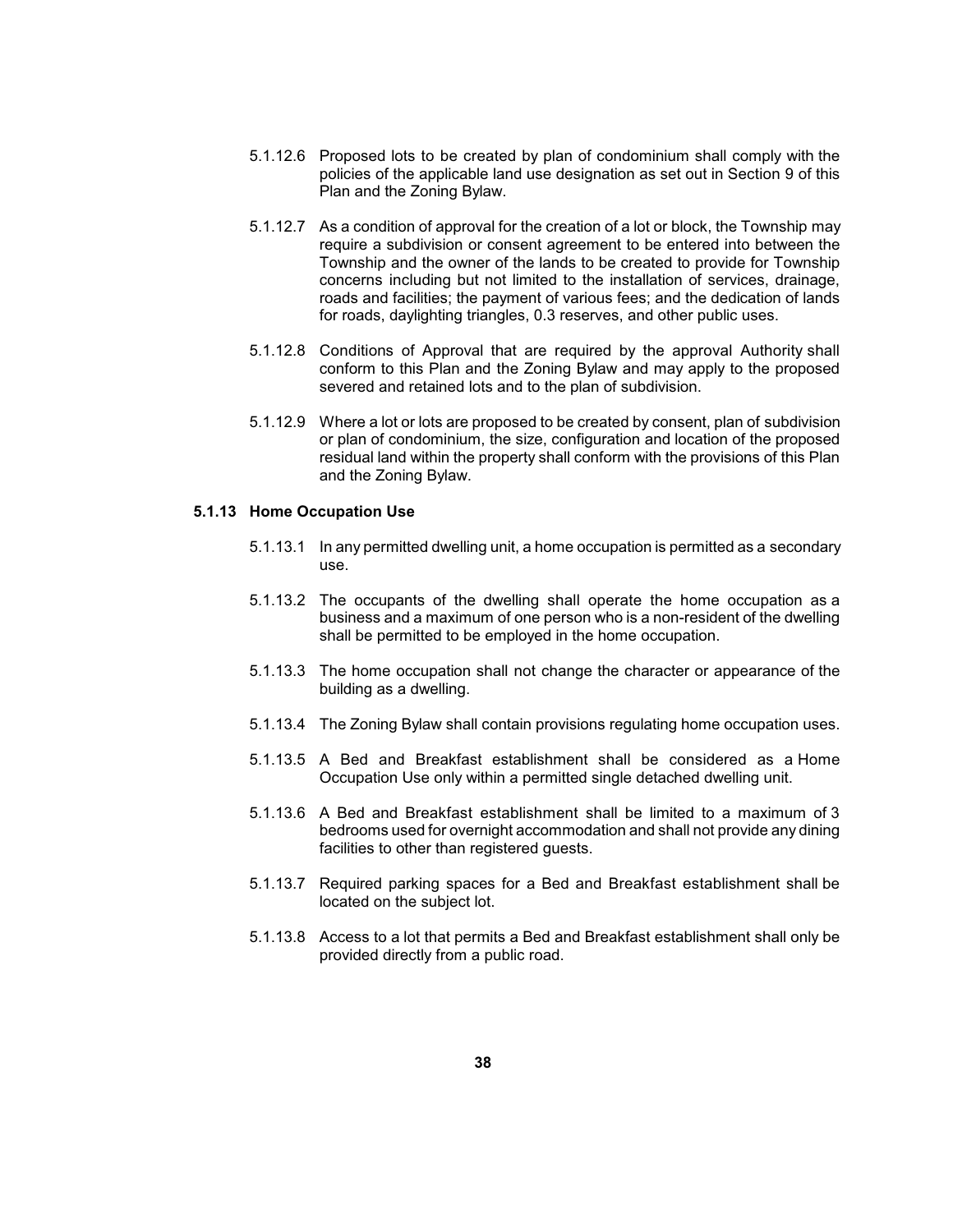dwelling, one home occupation is permitted in an accessory building on the 5.1.13.9 Notwithstanding Section 5.1.13.1, on a lot with an existing non-farm residential same lot as the occupant's dwelling in an Agricultural or Rural designation.

## **5.1.14 Principal Main Line Railway Noise, Vibration and Safety**

- noise study in consideration of the proposed development of new sensitive land uses, such as residential dwellings, requiring a planning approval that are located within 300 metres of the principal main line railway right-of-way, and that appropriate mitigation measures such as setbacks, berms and security fencing shall be required as a condition of any Township approval in 5.1.14.1 Where appropriate, the Township should require the preparation of a railway consultation with the railway.
- vibration study in consideration of the proposed development of new building measures, such as setbacks, berms and security fencing, shall be required as 5.1.14.2 Where appropriate, the Township should require the preparation of a railway and structures requiring a planning approval that are located within 75 metres of the principal main line railway right-of-way, and that appropriate mitigation a condition of any Township approval in consultation with the railway.

## **5.2 Natural Area Policies**

## **5.2.1 Objectives**

- 1. Integrate natural area features and functions with land use areas throughout the Township.
- 2. Ensure that the Township's natural area goal and objectives form a primary consideration for all land use planning policies and decisions within Ramara.
- 3. Identify, conserve, protect, manage and enhance natural area features and functions through the implementation of appropriate designations, policies and programs in the Plan.
- 4. Foster public awareness, education, and private stewardship regarding Ramara's natural areas.
- 5. Prepare and implement policies that minimize the impact of human activities within the natural area features and functions.
- 6. Create partnerships with various agencies and organizations to coordinate natural area programs, policies and information.
- 7. Ensure that natural hazards are addressed in planning considerations.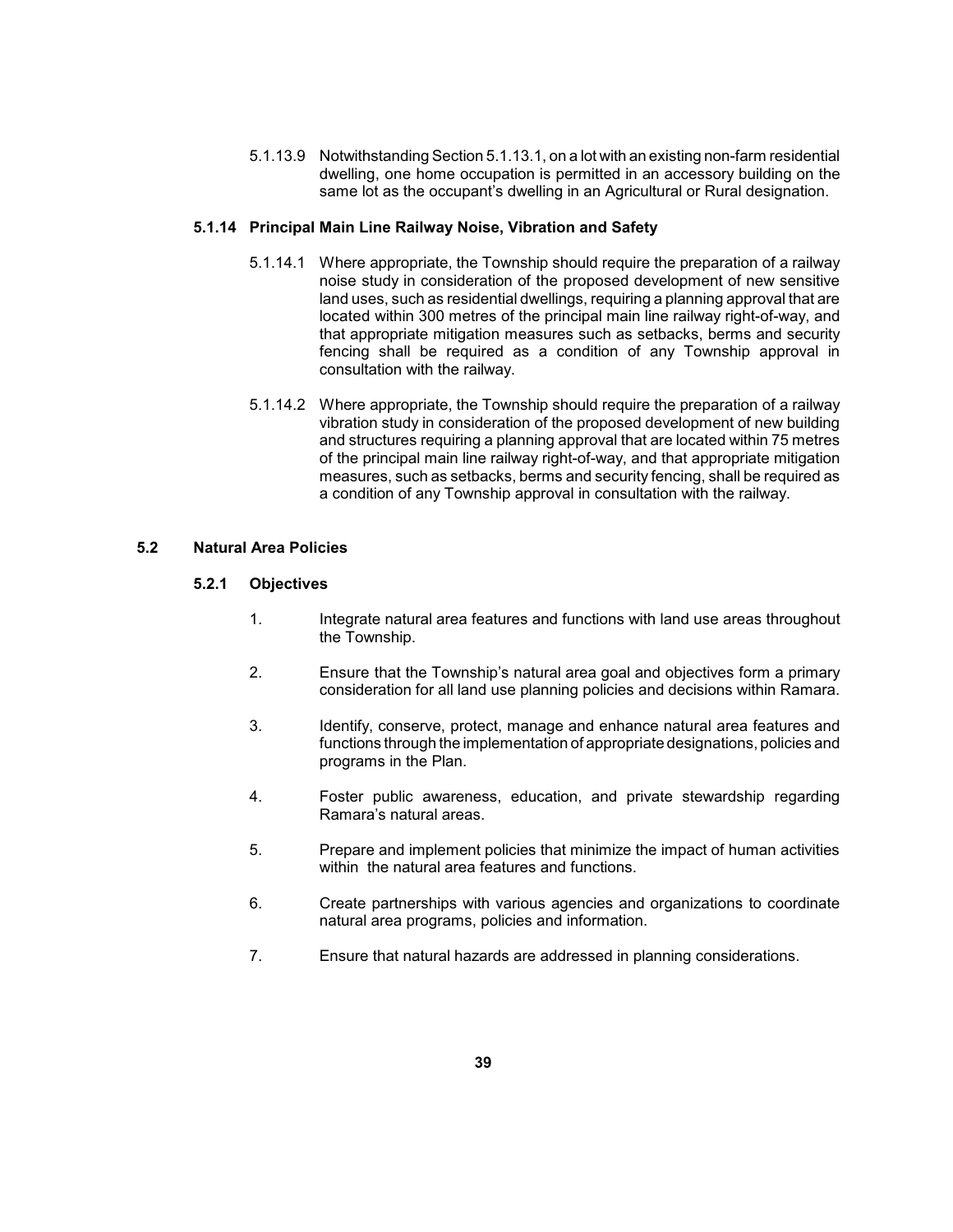#### **5.2.2 Natural Area Framework**

 Natural area features and functions represent a framework of significant natural features and functions identified in this Plan on two levels:

 **Core Areas and Corridors** are natural areas of Provincial, regional and local significance identified as:

- provincially significant wetlands
- significant habitat of endangered and threatened species
- • significant woodland cores and corridors
- fish habitat

 **Supportive and Complementary Areas and Corridors** are natural areas of Regional and Local significance and other areas in County Greenlands identified as:

- significant valleylands
- • environmentally sensitive areas
- • significant wetlands
- • significant woodlands
- • significant wildlife habitat
- significant areas of natural or scientific Interest (ANSI's)
- regionally and locally significant natural areas features and functions (headwaters, recharge areas, discharge areas, woodlands, wetlands, water courses and water bodies)

 The Natural Area Framework is identified on Schedule "C" to this Plan and is subject to provisions of this Plan.

### **5.2.3 General Policies**

- 5.2.3.1 The Natural Area Framework is identified on Schedule "C" of this Plan and includes areas of Provincial, Regional and Local Significance.
- 5.2.3.2 The Natural Areas shown on Schedule "C" are not designated as land uses, but are features that overlay designated land uses. Components of the Natural Area Framework are designated on the Land Use Plan forming part of this Plan.
- to the general and specific Natural Area goals, objectives and policies in this 5.2.3.3 All development and/or site alteration in all land use designations are subject Plan.
- 5.2.3.4 Core Areas and Corridors are designated as Natural Area Protection on Schedule "A" and are subject to the provisions of Sections 5.2.3 and 9.2 of this Plan.
- 5.2.3.5 Supportive and Complementary Areas and Corridors are not designated on Schedule "A" and are subject to the provisions of Section 5.2.3 of this Plan.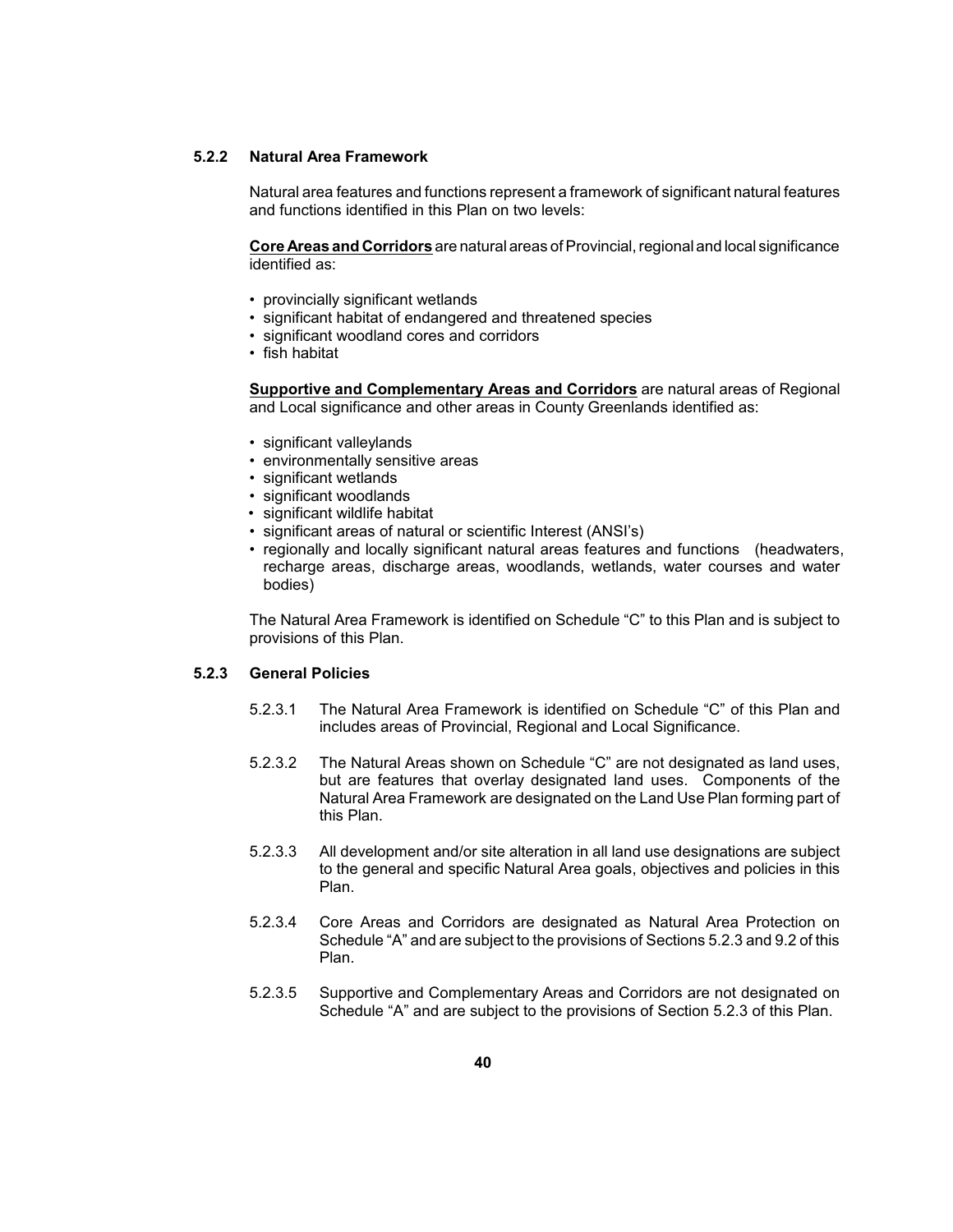- as Natural Area Protection, and identified through more detailed investigations and studies as warranting specific protection and management measures, will be excluded from development in order to satisfy the Township's natural area goals, objectives, policies and performance criteria. In such cases, these lands will generally be placed in the Natural Area Protection designation on Schedule "A", and shall be subject to the policies of Section 9 and Section 5.2.3.6 Natural Area components that are not currently evaluated and/or designated 5.2.4.
- 5.2.3.7 Development and/or site alteration within the designated Core Areas and Corridors are not permitted except the following uses:
	- a. passive recreation, and permitted agricultural activities;
	- railway and utility infrastructure approved under the provisions of federal, provincial and municipal statutes, regulations and approved b. water supply, wastewater treatment, stormwater management, road, environmental assessments;
	- c. facilities for preservation and conservation of natural areas.

 wetlands, the habitat of threatened or endangered species, and hazardous Development and/or site alteration is not permitted in Class 1, 2, and 3 lands.

- ComplementaryAreas and Corridors are not encouraged, except the following 5.2.3.8 Development and/or site alteration within identified Supportive and uses subject to Sections 5.2.3.9 and 5.2.3.10:
	- a. permitted agricultural activities.
	- b. Iand uses designated within an approved secondary plan for a designated settlement area or a special development area.
	- c. licenced pits and quarries.
	- d. new residential lots created byseverance where in conformitywith this Plan.
	- e. new residential lots created by severance in Rural Residential Clusters.
	- f. new Countryside Residential Subdivisions.
	- g. minor development, minor site alterations, and passive recreation.
	- railway and utility infrastructure approved under the provisions of federal, provincial and municipal status, regulations and environmental h. water supply, wastewater treatment, stormwater management, road, assessments.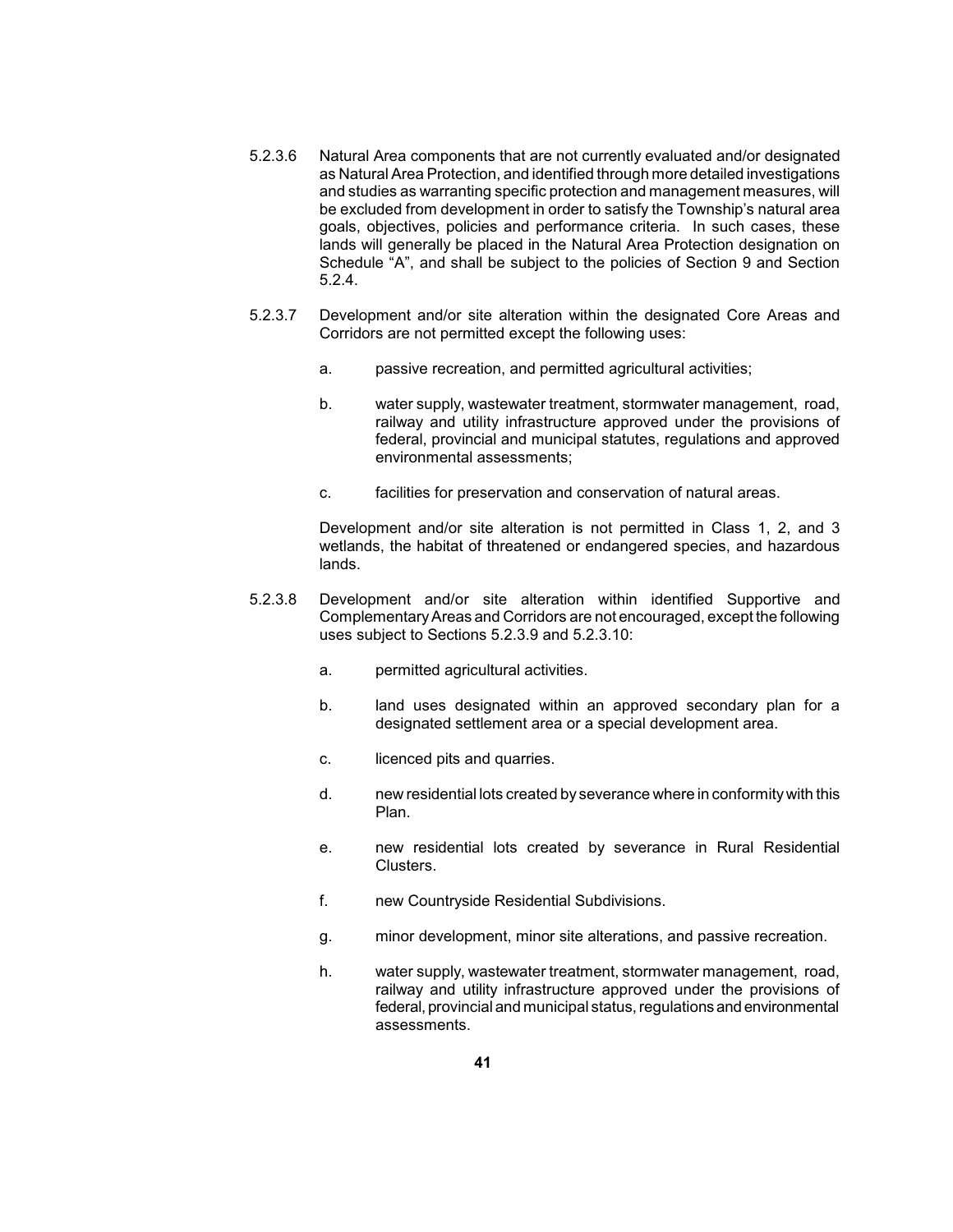- I. facilities for preservation and conservation of natural areas.
- Complementary Areas and Corridors shall be considered by the Township in Section 5.2.4 of this Plan and other applicable policies of this Plan, where it is demonstrated that there will be no negative impact on natural area 5.2.3.9 Development and/or site alteration proposed by an amendment to this Plan or to the Zoning Bylaw, within Core Areas and Corridors, and Supportive and according to the performance criteria for each feature and function identified features and functions of the area.
- 5.2.3.10 Proposed development and/or site alteration adjacent to Core Areas and Corridors and Supportive and Complementary Areas and Corridors shall be considered where it is demonstrated that there will be no negative impact on the natural area features and ecological functions of the area.
- 5.2.3.11 The spatial extent of adjacent lands referenced in Section 5.2.3.10 shall be determined according to the performance criteria for each feature and function identified in Section 5.2.4 of this Plan.
- advanced through the formal environmental review and approvals process, prior to the date of Council's adoption of this Plan, shall be processed application shall be considered sufficiently advanced if the environmental studies and investigations normally required by the Township and other relevant agencies have been received by the Township in a form that the Township considers acceptable for circulation, and that the Township has agreed that the circulation of such studies and investigations is appropriate in 5.2.3.12 Proposed new development or uses and site alteration that are sufficiently according to the policies that were in force at the time of the application. An light of all the relevant planning considerations.
- 5.2.3.13 Proposed new development that is eligible to be considered under Section 5.2.3.12, but is subject to significant alteration from the original proposal (e.g., major redesign, change in form or intensity of use) shall normally be required to demonstrate adherence to the natural area objectives, framework, policies and performance criteria, to the satisfaction of the Township.
- 5.2.3.14 Where the Township's natural area policies and performance criteria are more restrictive than those contained in the Official Plan of the County of Simcoe, the more restrictive policy shall apply, provided they conform with the intent of the Official Plan of the County of Simcoe.
- and/or site alteration shall be required to satisfy all applicable technical performance standards as established from time to time by other government 5.2.3.15 In addition to the Township's performance criteria, proponents of development agencies.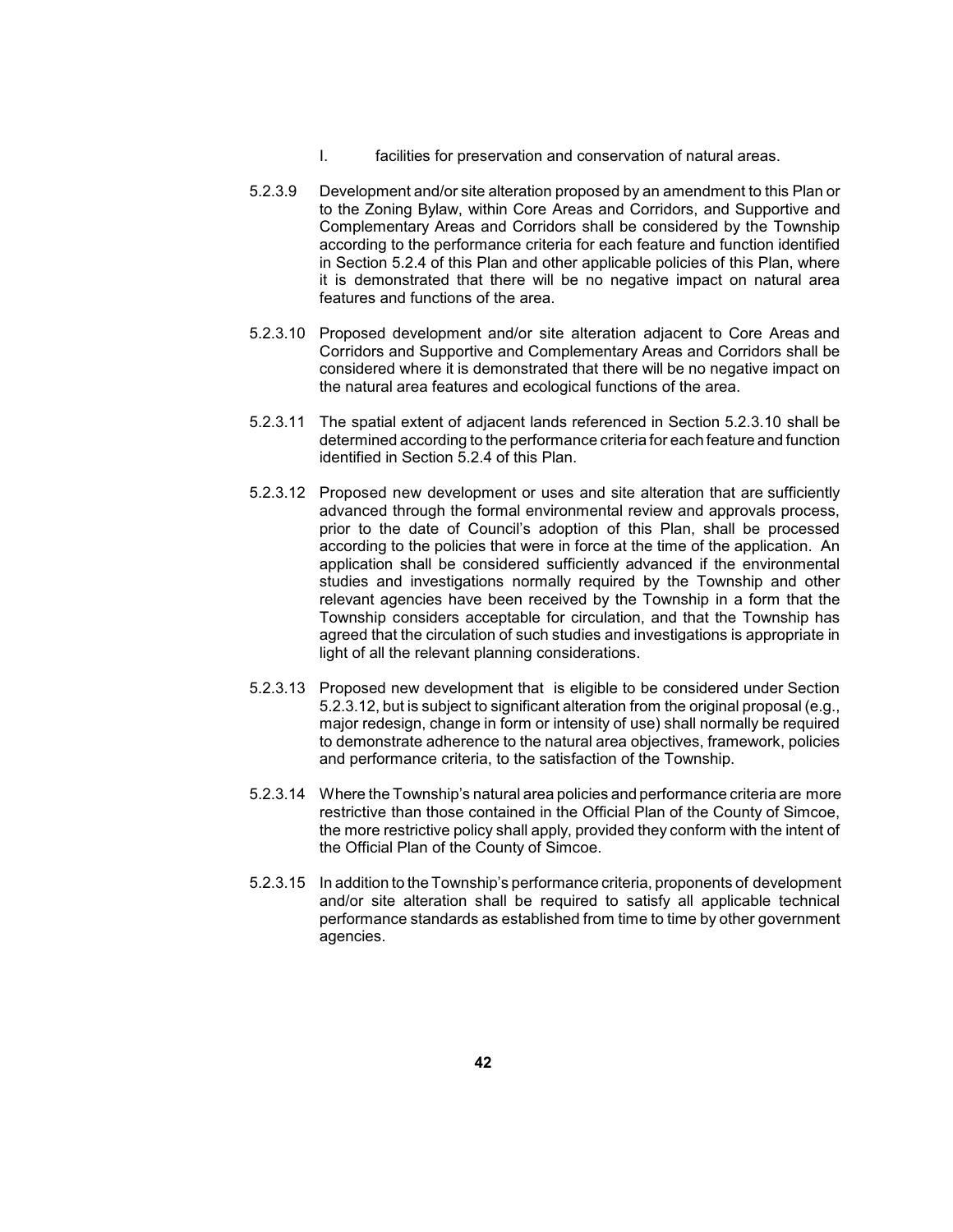- 5.2.3.16 The Township shall encourage initiatives to restore degraded natural areas approvals process. Such enhancement/restoration initiatives shall be restoration initiatives shall adhere to the natural area objectives, framework, designated and identified in this Plan, throughout the municipality and may require appropriate enhancement/restoration works through the development implemented through an Environmental Impact Study (E.I.S.) and Management Plan (M.P.), where required. Environmental management and policies and performance criteria contained in this Plan, and shall be subject to the Township's approval, as required, or the approval of other appropriate agencies, prior to implementation.
- 5.2.3.17 The Township shall encourage innovative development patterns and techniques that support and strengthen the natural area objectives, framework, policies and performance criteria contained in this Plan.
- 5.2.3.18 The Township may implement its Natural Area goals and objectives by undertaking the following initiatives:
	- a. Participate in, as appropriate, joint projects that identify and assess groundwater resources and recharge areas in Ramara and that establishes groundwater protection and management policies or programs.
	- b. Participate in, as appropriate, environmental studies/strategies, including flood plain studies, watershed and subwatershed planning studies, and environmental planning initiatives related to Lake Couchiching, Lake Simcoe and the Carden Plain.
	- and other information packages to assist in the interpretation and implementation of the Township's natural areas policies and c. Develop, jointly with relevant agencies, and organizations, guidelines programs, for the preparation of Environmental Impact Statements (E.I.S.) and Management Plans (M.P.), and procedures regarding the conservation of scenic natural landscapes.
	- awareness initiatives with respect to natural areas in Ramara, and the d. Encourage, support and initiate, as appropriate, public education and environmental provisions of this Plan.
	- e. Identify and promote appropriate non-regulatory measures, regarding natural area management, such as land trust, land stewardship, and conservation easement initiatives.
	- f. Review and, as necessary, amend existing municipal bylaws, and adopt additional regulatory measures as appropriate.
	- g. Undertake studies to identify and evaluate wetlands that have not been evaluated.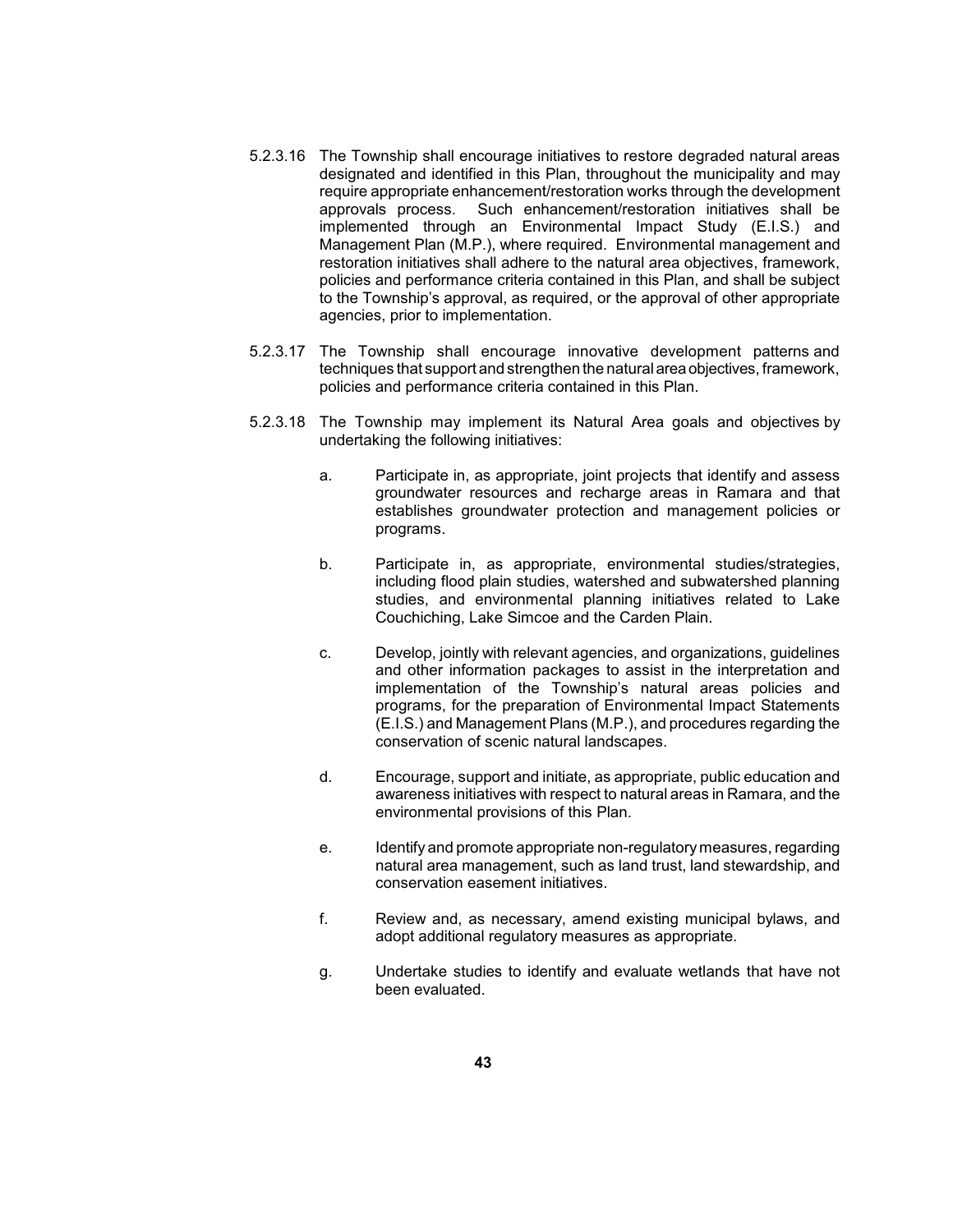- h. Identify the need to undertake groundwater protection strategies in conjunction with other governments and agencies.
- I. Identify the need for woodland management guidelines for the protection and restoration of woodlots, forests and individual trees.
- j. Participate in environmental monitoring programs and state of the environment reporting that will, among other things, consider cumulative effects and carrying capacity, and assess the relative success of the Township's Natural Area planning policies.
- government organizations, in their efforts to collect, coordinate, k. Cooperate with, as appropriate, other government agencies and nonanalyze and update environmental data.
- 5.2.3.19 Any natural area feature designated or identified as part of the Natural Area Framework that is under private ownership, is not intended to be free and open to the public or shall not be acquired by purchase by the Township of Ramara or any other government authority.

## **5.2.4 Performance Criteria**

- within and/or adjacent to any Natural Area feature or function prescribed 5.2.4.1 In considering any application for development and/or site alteration proposed according to Section 5.2.3, the applicant shall prepare and submit an Environmental Impact Statement (E.I.S.).
- 5.2.4.2 The purpose of an Environmental Impact Statement is to identify the natural area features and ecological functions and to identify and assess potential impacts of the proposed development and/or site alteration on the components of the Natural Area features and functions. An E.I.S. shall recommend:
	- a. measures to prevent, minimize, or mitigate impacts, including buffers;
	- b. opportunities for enhancement;
	- c. monitoring protocols for pre- and post-development;
	- d. where appropriate, interpretation and refinement of boundaries of the features and functions.
- Township and other appropriate agencies or approval authorities as part of the likely impacts are limited in area and/or scope, or to focus on specific 5.2.4.3 An E.I.S. shall be prepared by a qualified professional and submitted to the application. The Township may alter the scope and content of an E.I.S. where concerns.
- to satisfy the requirements of another authority or agency shall incorporate the 5.2.4.4 An environmental assessment or environmental impact statement prepared requirements of this Section.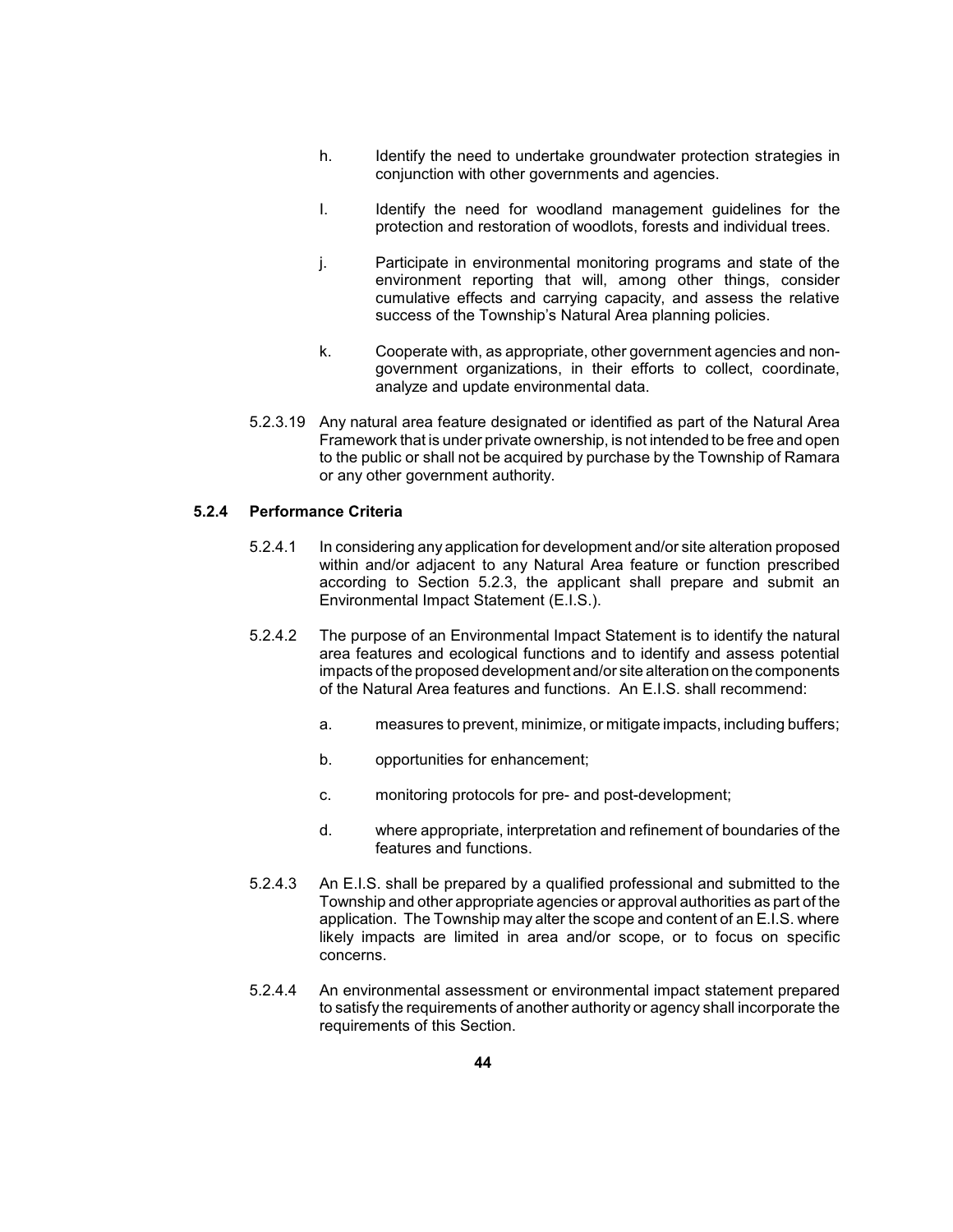- 5.2.4.5 For purposes of this Plan, development and/or site alteration proposed:
	- a. within 120 metres of a designated Core Area and Corridor; and
	- b. within 50 metres of an identified Supportive and Complementary Areas and Corridors,

shall be defined as the adjacent area.

- to the Natural Areas features and functions designated and identified in this Plan shall satisfy as a minimum standard, the following performance criteria 5.2.4.6 Development and/or site alteration proposed in areas within and/or adjacent for all relevant components of Natural Areas features and functions.
	- a. Wetlands

Demonstrate that there will be no negative impacts or disturbance.

- Demonstrate that significant woodlots of a minimum of 40 hectares in area and in consideration of ecological function b. Woodlands are protected with respect to integrity for habitat value.
- that waste materials or harmful or toxic substances will not be c. Groundwater Demonstrate that there is sufficient groundwater available for the proposed development; that water taking will not cause an unreasonable impact on existing water quantity and quality; discharged into and impair groundwater quality.
- Demonstrate that the natural condition of a watercourse, lake be protected; that unreasonable soil erosion will not cause increased siltation; and that waste materials or harmful or toxic substances will not be discharged into or impair surface d. Watercourses, Lakes and Discharge Areas or discharge area will be maintained; that aquatic habitat will water quality.
- e. Recharge Areas

 likely to move toward and reach a well or a series of wells supplying water; demonstrate that the quality of groundwater Demonstrate that surface and subsurface areas in a defined groundwater recharge area are protected from contaminants satisfies established environmental standards; and demonstrate that post development recharge rates are maintained at a minimum of predevelopment rates.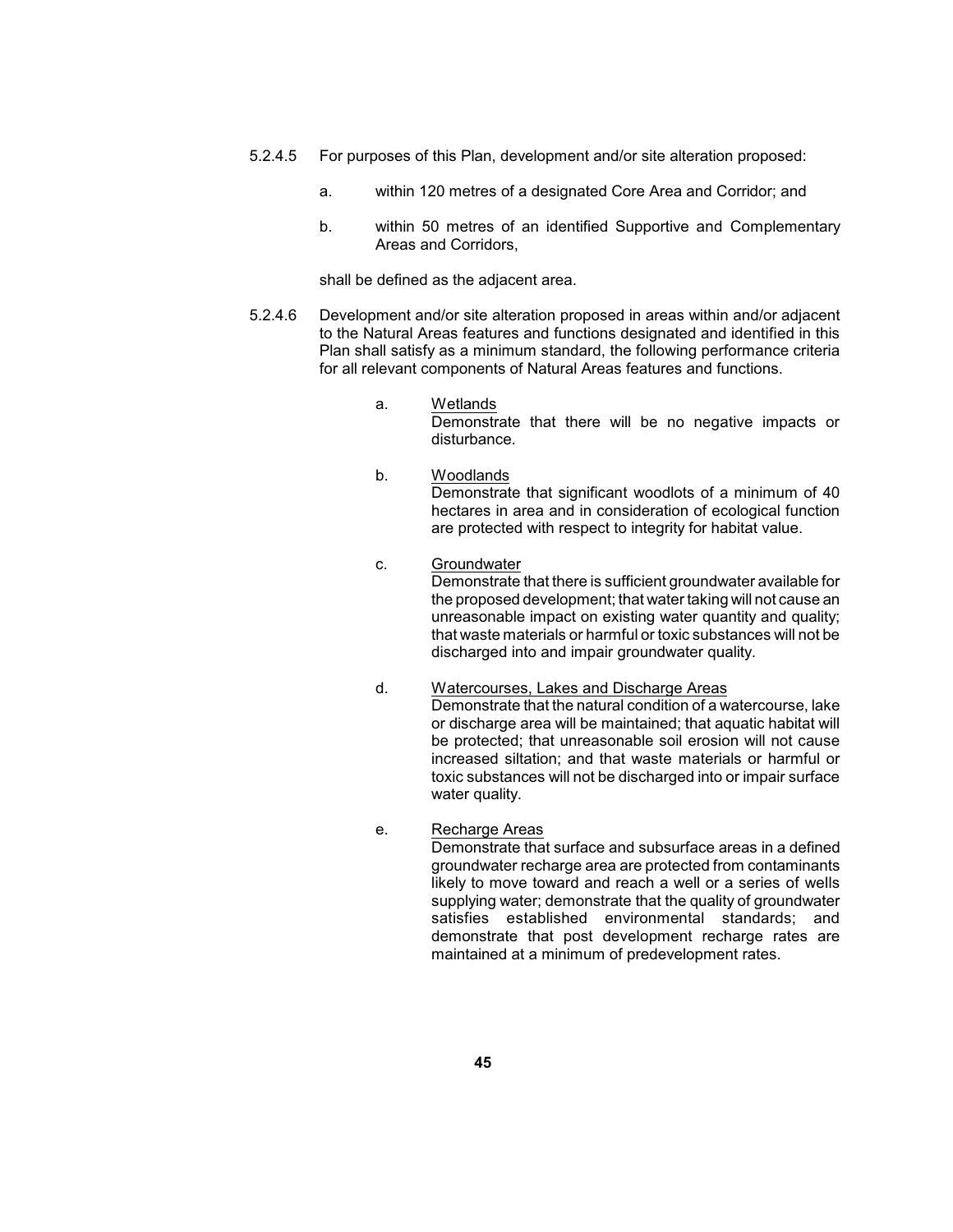## f. Fish Habitat

 Demonstrate that the health of aquatic communities and fish habitat are not altered, disrupted or destroyed and that there is no net loss of productive capacity.

- Demonstrate that habitats where there exists or potentially exist concentrations of animals; rare vegetation communities; species of concern (vulnerable and threatened); and/or g. Wildlife Habitat wildlife movement corridors are protected and conserved.
- be no negative impacts on the natural features or functions of h. Areas of Natural and Scientific Interest (A.N.S.I.) Demonstrate that A.N.S.I.s are protected and that there will the area.
- Demonstrate that a habitat of a species that is at risk of I. Habitat of Endangered, Threatened or Vulnerable Species extinction or becoming endangered is protected and conserved and that there will be no negative impacts on the identified natural features and ecological functions.
- Demonstrate that the integrity of valley walls, landforms, j. Valleyland and Stream Corridors habitats, and steep slopes are maintained and protected in corridors having a drainage area 125 hectares or greater.
- 5.2.4.7 Performance Criteria in Section 5.2.4 shall be addressed, where appropriate, in required Environmental Impact Statements and other environmental assessment studies.

## **5.2.5 Natural Hazards**

- 5.2.5.1 Development and/or site alteration that results in propertydamage, and human health and safetyrisks from flooding, erosion, dynamic beaches, unstable soils and unstable bedrock will not be promoted or encouraged by the Township and should be avoided.
- 5.2.5.2 New development and/or site alteration shall not be permitted within the farthest landward limit of Lake Simcoe and Lake Couchiching determined by:
	- a. bhe portions of the dynamic beach hazard defined as 15 metres or according to local conditions; in addition, the 100-year flood level plus 5 metres or according to local conditions.
	- b. the flooding hazard defined as the 100-year flood level plus a 5-metre flood allowance for wave uprush and other water related hazards or according to local conditions.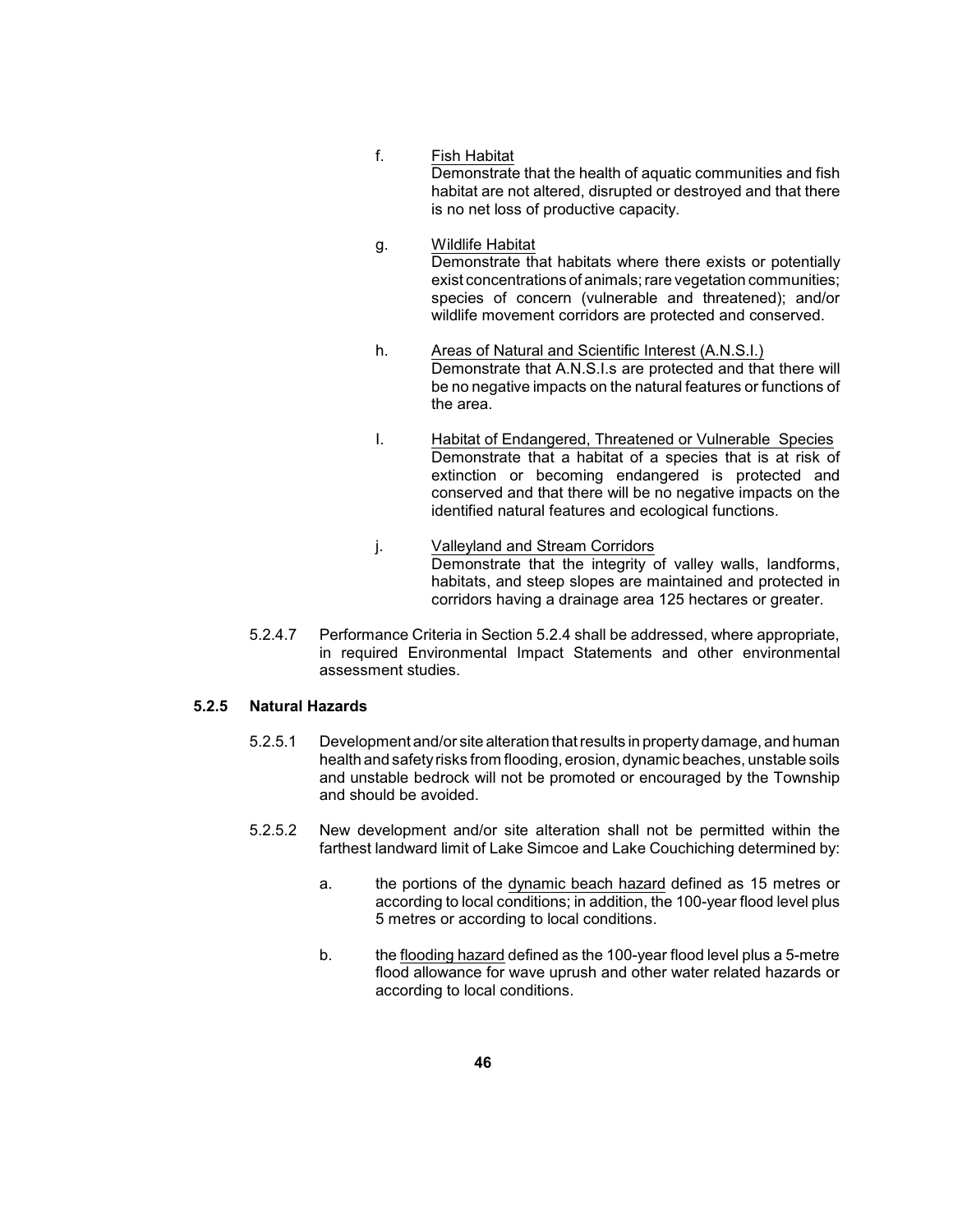- c. the erosion hazard defined as the greater of the stable slope plus a 15-metre erosion allowance or an erosion allowance of 15 metres from the first lakeward break in the slope or according to local conditions.
- 5.2.5.3 New development and/or site alteration shall not be permitted within the farthest landward limit of river and stream systems determined by:
	- a. **flooding hazards defined as the greater of the Timmins storm event** or the 100-year flood or observed flood event.
	- b. erosion hazards defined for confined systems and unconfined systems as determined in MNR Technical Guides.
- 5.2.5.4 New development and/or site alteration may be permitted in hazardous lands and hazardous sites other than those established by Sections 5.2.5.2 and 5.2.5.3, if the following criteria are satisfied:
	- a. the hazards can be safely addressed and the development and site alteration is carried out according to established standards and procedures;
	- b. hew hazards are not created and existing hazards are not aggravated;
	- c. no adverse environmental impacts will result;
	- a way of safely entering and exiting the area during times of flooding, d. for residential and overnight occupancies, vehicles and people have erosion and other emergencies; and
	- care facilities, or essential emergency services or the disposal, e. the development does not include institutional uses, such as individual manufacture, treatment or storage of hazardous substances.
- 5.2.5.5 Uses otherwise allowed within hazardous lands and hazardous sites are:
	- a. open space areas for public and private recreational activities;
	- b. permitted agricultural activities and accessory structures;
	- c. structures and works for flood and erosion-sediment control;
	- and potential hazard to property and human health and safety is not d. expansions to existing permitted structures, provided that an existing continued or created;
	- e. open space areas associated with uses of permitted buildings and structures;
	- f. boat houses, boating docks and shorewalls;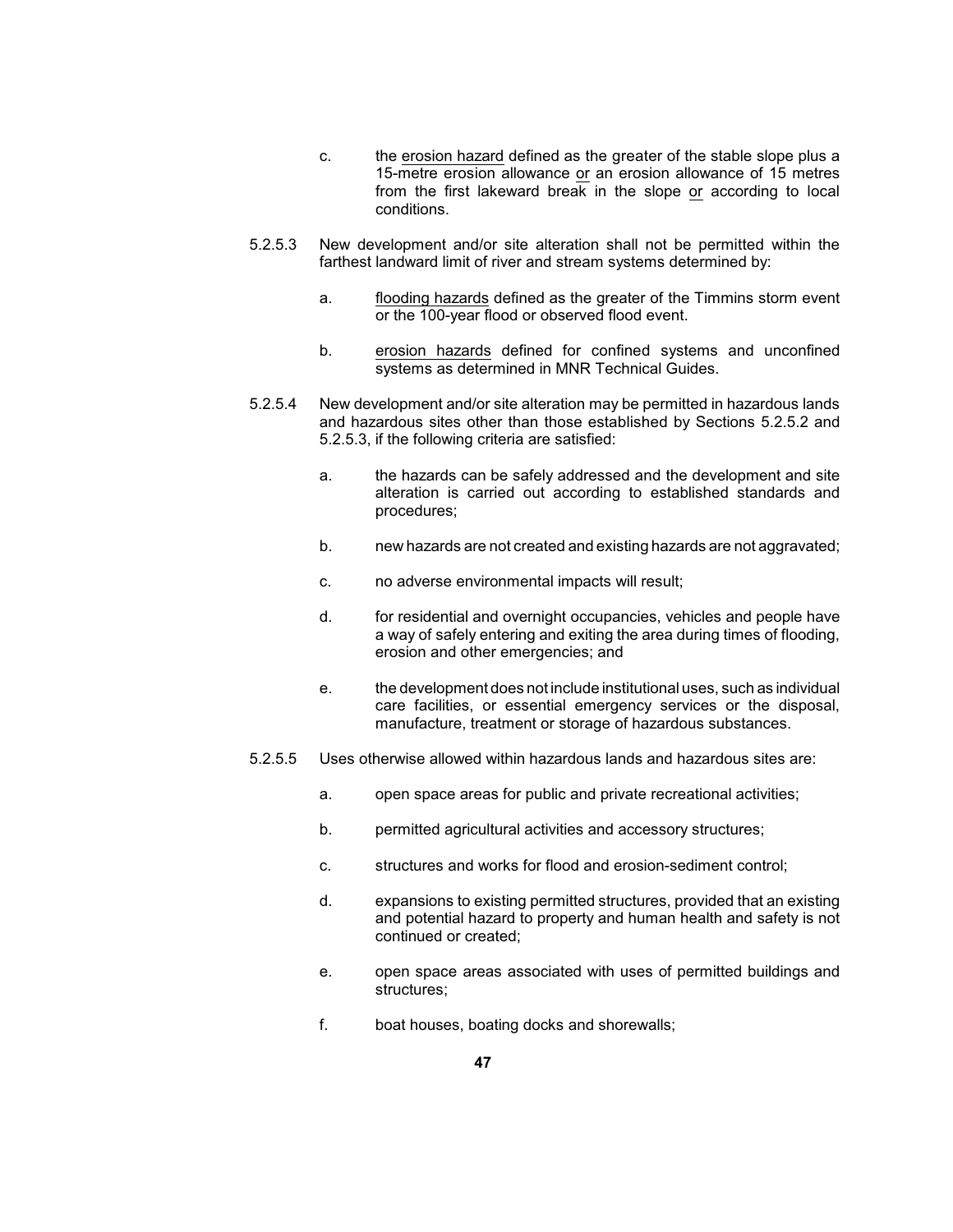- g. existing buildings and structures according to the Township Zoning Bylaw.
- lands and hazardous sites shall be subject to federal, provincial, county and township statutes, regulations, policies and guidelines, as well as the regulations, policies and guidelines of the appropriate Conservation Authority 5.2.5.6 Where applicable, proposed development and/or site alteration of hazardous with jurisdiction in the Township.

## **5.3 Natural Resource Policies**

### **5.3.1 Natural Resources**

 The natural resources of the Township are those renewable and non-renewable naturally occurring products that sustain the economy in the Township. These include agricultural land and soils; mineral aggregate resources; water; and forests.

#### **5.3.2 Natural Resource Goal**

 The natural resource goal of the Township is to protect and preserve these consumptive resources for current use and for future generations. These resources have social and environmental values balanced with their commercial value.

### **5.3.3 Agricultural Resources**

- 5.3.3.1 Agricultural resources are areas classified as prime and non-prime.
- 5.3.3.2 Prime Agricultural Areas are to be protected for agricultural activities that include crop and animal production and agriculturally related uses such as onfarm businesses.
- 5.3.3.3 Prime Agricultural Areas are those soils that are predominantly in Classes 1, 2, and 3 of the Canada Land Inventory that is at least 400 hectares in area, and are designated on Schedule A of this Plan. Non-prime Agricultural Areas are predominantly Classes 4 to 7. These lands are shown on shown on Schedule "A" of this Plan and generally are designated as Rural Areas.
- 5.3.3.4 The agricultural economy of the Township is dependent upon the protection of Prime Agricultural Areas and the best efforts will be made to reduce pressure for non-agricultural development on these lands.
- 5.3.3.5 Non-prime agricultural soils are also productive for the agricultural economy. However, where appropriate, proposed non-agricultural development and expansion of settlements should utilize non-prime agricultural soils.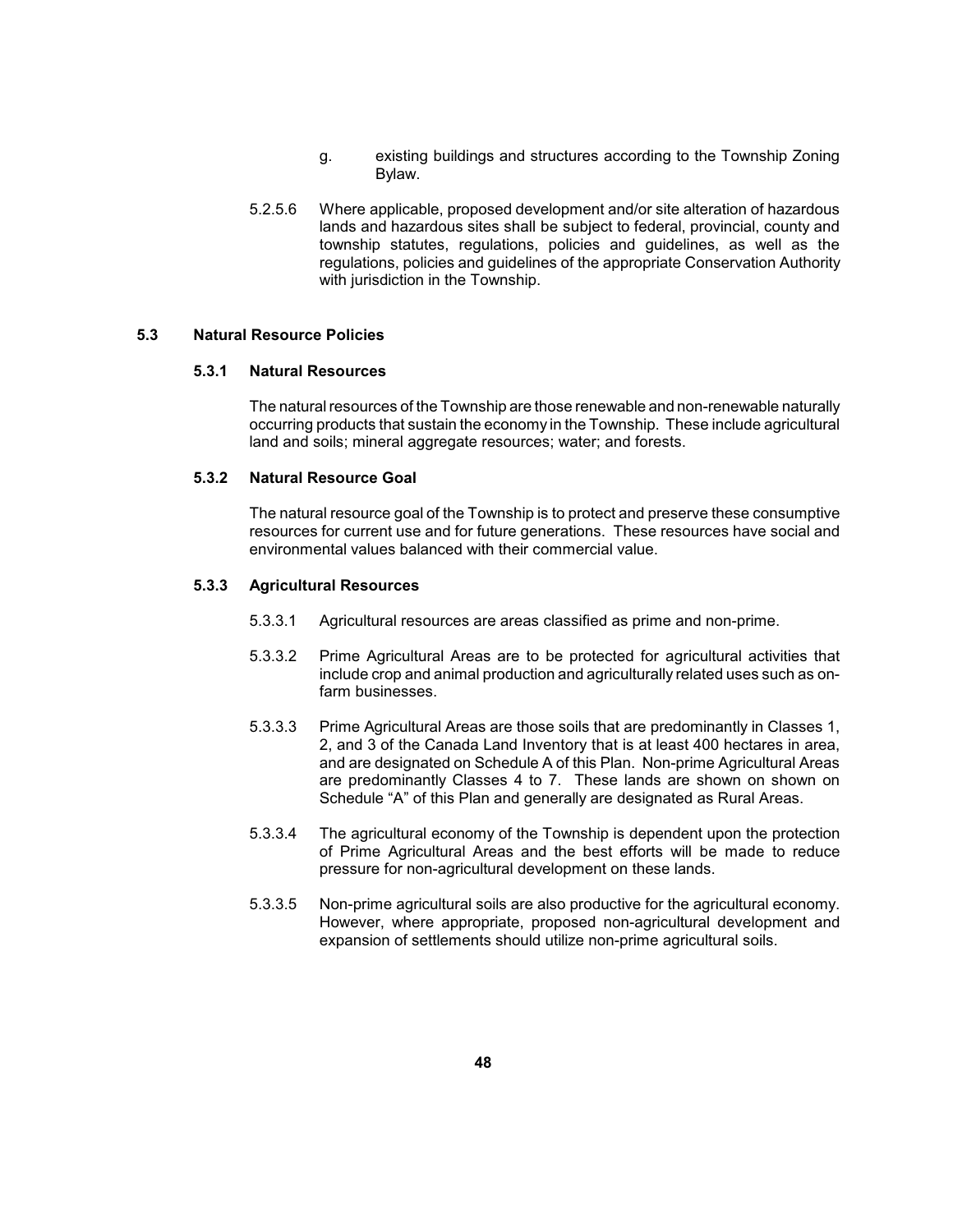- 5.3.3.6 Prime Agricultural Areas may be considered for non-agriculturally-related activities under the following circumstances:
	- a. Outward expansion of a designated settlement if there is no reasonable alternative location in the Rural area;
	- b. On-farm businesses within established farms subject to policies of this Plan;
	- c. Mineral aggregate resource extraction according to the Provincial Policy Statement and the policies of this Plan.
- 5.3.3.7 Owners and operators of land-based agricultural activities are encouraged to support best farm management practices, nutrient management, land stewardship, and the conservation of natural area features and functions.
- the Township will take responsibilityto protect prime agricultural resources and agricultural operations including livestock, and the transport of farm machinery 5.3.3.8 In considering non-agricultural development in designated Agricultural Areas, from incompatible activities.
- 5.3.3.9 Agricultural operators and landowners are encouraged to ensure that planned expansions of farms, livestock operations, and animal waste disposal are compatible with existing and planned non-agricultural uses in the Township.
- 5.3.3.10 Where appropriate, the Township may review applications for new or expanded livestock operations with regard to nutrient management in consultation with the relevant provincial government ministries and agencies.

### **5.3.4 Mineral Aggregate Resources**

- 5.3.4.1 Mineral Aggregate Resources are materials including gravel, sand, clay, earth, shale, stone, limestone, rock suitable for construction, industrial, manufacturing, maintenance and landscaping purposes.
- 5.3.4.2 Mineral Aggregate Resource Areas (MARAS) have a high potential for extraction due to the high quality of the mineral aggregate resource.
- 5.3.4.3 High Potential Mineral Aggregate Resource Areas (HPMARAS) are the identified primary sand and gravel resources and the bedrock resources in the Township.
- 5.3.4.4 HPMARAS are shown on Schedule "D" of this Plan and are not a land use designation.
- 5.3.4.5 The HPMARAS do not identifyall of the resources where extraction mayoccur, rather it is intended to ensure that consideration is given to these resources when the Township is considering land use decisions.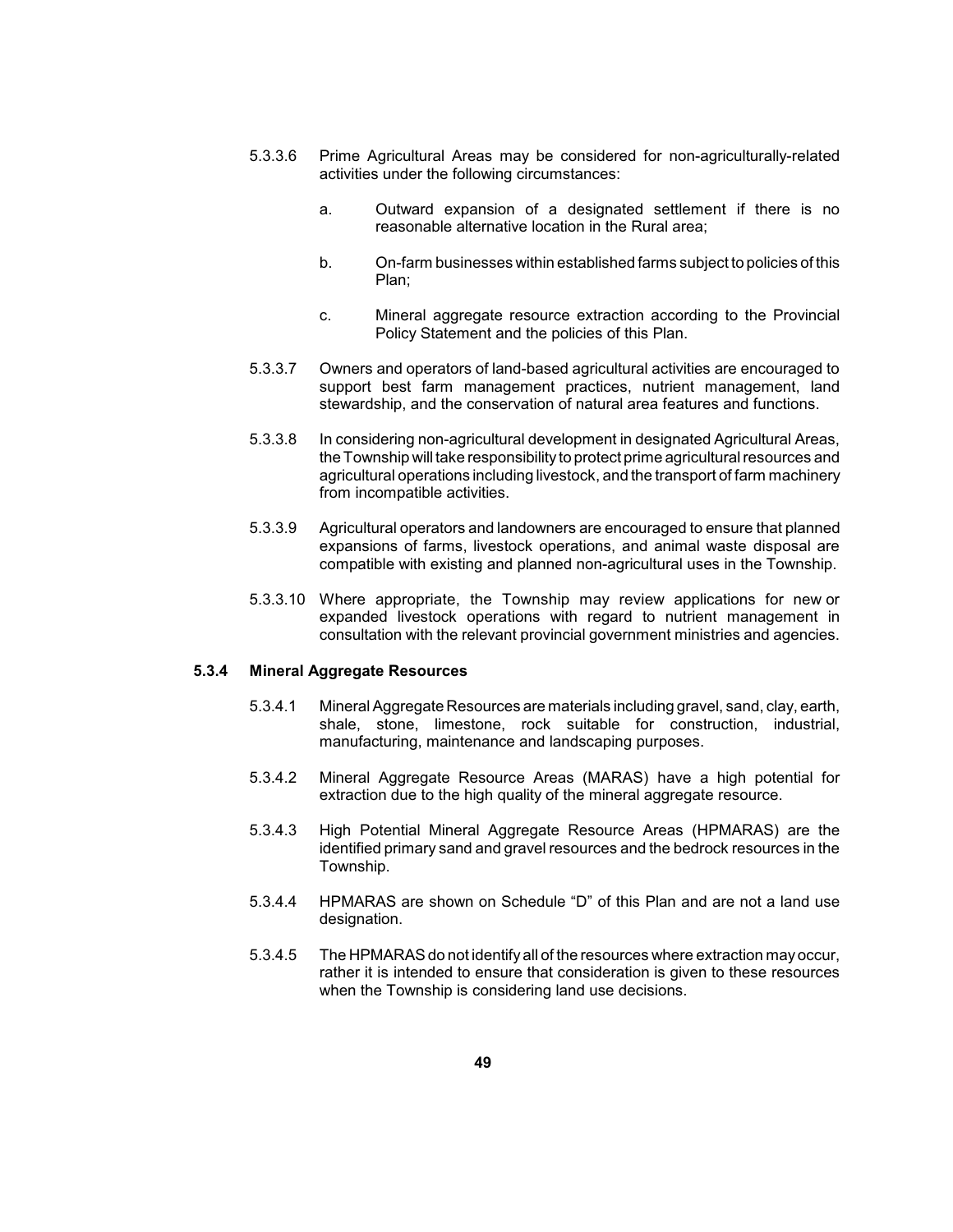- establishment of new or expanded aggregate operations or access to the resource, according to the Provincial Policy Statement. The land uses in 5.3.4.6 The HPMARAS and areas adjacent to HPMARAS are protected from development and/or site alteration that would preclude or hinder the HPMARAS that are acceptable include existing uses, farming, agricultural uses, forest resources, natural area protection and utilities.
- 5.3.4.7 Development and/or site alteration in HPMARAS will be considered by the Township where:
	- a. extraction would not be feasible;
	- b. the proposed land use, development or site alteration serves a greater long term public interest;
	- c. issues of public health, public safety and environmental impact are addressed; and
	- d. the establishment or expansion of aggregate operations in the area is not precluded or hindered.
- this Plan, the creation of a new lot for a single detached dwelling used by a 5.3.4.8 On lands designated as Agriculture and Rural, and identified as HPMARA in retiring farmer shall be permitted subject to sections 9.3 and 9.4 of this Plan.
- designated Natural Area Protection, regardless if the lands are identified as 5.3.4.9 New or expanded mineral aggregate operations are prohibited in areas HPMARAS on Schedule "D".
- 5.3.4.10 The extraction of mineral aggregate resources may occur in areas designated as "Mineral Aggregate Extraction Areas" on Schedule "A" and in areas within the HPMARAS identified on Schedule "D", subject to the policies specific to the mineral aggregate resource extraction designation in this Plan.
- 5.3.4.11 Owners and operators of licensed pits and quarries are encouraged to ensure that planned expansions of licensed areas and increased extraction of the resource are compatible with existing and planned land use in the Township.
- 5.3.4.12 In considering the establishment, operation and expansion of mineral available as much of the resource as is realistically possible to supply resource aggregate resource extraction, the Township will take responsibility to make needs as close to markets as possible.

### **5.3.5 Water Resources**

5.3.5.1 Surface and groundwater resources are complex integrated systems such as recharge and discharge areas, lakes, rivers, streams, ponds and aquifers.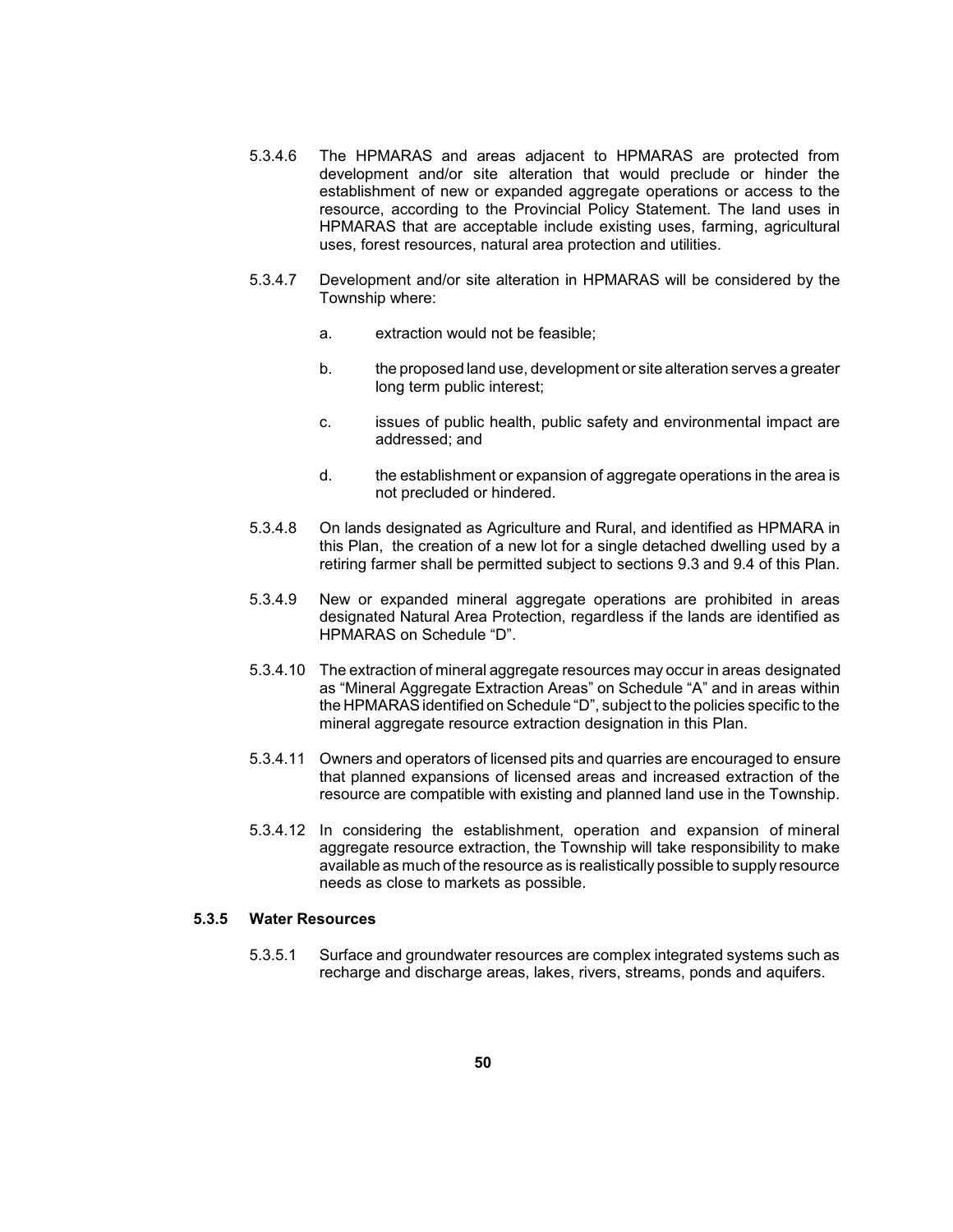- 5.3.5.2 Groundwater aquifers are the primary source of water taking supplies for agricultural, industrial, commercial and domestic purposes and therefore the quality and quantity of the water resources need to be protected.
- recharge and discharge areas, the Township will rely on hydrogeological and hydrological studies and wellhead protection studies prepared by proponents 5.3.5.3 In consideration of proposed water taking and use in sensitive groundwater and government agencies.
- 5.3.5.4 Where appropriate, subwatershed studies and plans will be prepared by proponents of all large water takings to determine the groundwater quality and quantity characteristics.
- 5.3.5.5 The Township will use the Provincial Water Quality Standards in considering land use implementation for ground and surface water quality and quantity.
- 5.3.5.6 Jointly with the provincial agencies, the County of Simcoe and the relevant Conservation Authorities, the Township may establish an inventory of and guidelines for water quality targets for Lake Simcoe, Lake Couchiching and other major inland lakes.

### **5.3.6 Forest Resources**

- 5.3.6.1 Forest resources are valuable for timber production and should be managed according to sustainable practices.
- 5.3.6.2 The Township encourages landowners to undertake forest management plans as a basis for identification, protection and enhancement of the resource.
- 5.3.6.3 The Township's responsibility is to consider the potential impact of proposed development and/or site alteration in settlement areas and in resource areas on the productive forest resource.
- 5.3.6.4 The Township supports the implementation of the County of Simcoe Tree Bylaw and the protection of County Forest lands.
- 5.3.6.5 The Township will consider preparing a woodland management strategy for publicly owned lands.

### **5.4 Economic Policies**

- **5.4.1** The Township recognizes and supports a strong economic base suitable to the needs of the community and reflecting its characteristics.
- **5.4.2** Long term economic prosperity is encouraged to achieve the benefits of community wellbeing and a healthy environment.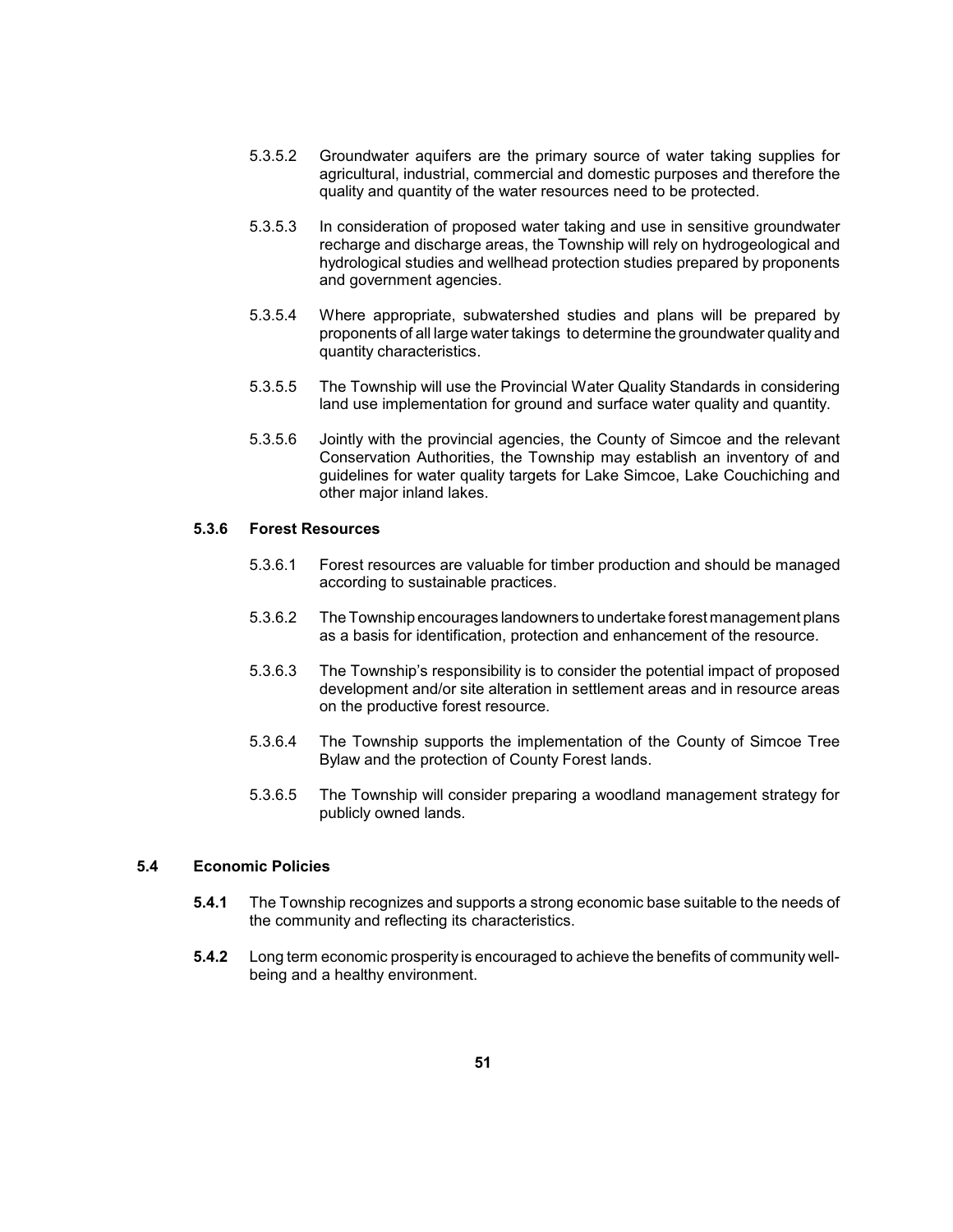- **5.4.3** The Township shall ensure that an adequate land supplyfor existing and future economic activities is available in settlements and in business parks and that opportunities for servicing are provided by landowners in partnership with the Township.
- **5.4.4** The Township will continue to support agricultural activities as a primary economic base of the Township.
- **5.4.5** The Township will continue to support the emerging tourism related commercial activities associated with the casino and natural areas.
- **5.4.6** The Township will continue to support the vitality of existing businesses and provide for expansion within the goals, objectives and policies of this Plan and will support business promotional initiatives by the private sector.
- **5.4.7** The Township will undertake improvements in the core areas of the Villages according to approved community improvement plans.

### **5.5 Community Services**

- occupants of the Township. The Township provides the opportunities to establish and maintain education, recreation, public safety, health and social support, and religion in In particular, one of the considerations in designating new residential areas will be the adequacy of school sites and facilities in consultation with the school boards serving the **5.5.1** This Plan provides the framework for services needed by the permanent and seasonal conjunction with other government agencies, the non-profit sector and the private sector. Township.
- **5.5.2** One of the primary considerations of any proposed development is the well-being of the community, taking into account the diversity of the population.
- **5.5.3** The Township may provide for public and private linkages such as all season trails, pedestrian paths and bicycles lanes as part of its transportation network.

#### **5.6 Cultural Heritage**

- **5.6.1** The Township recognizes that the cultural heritage of the Township is integral to supporting and maintaining community well-being.
	- 5.6.1.1 The Township will ensure that proposals for development and/or site alteration shall have regard for the conservation of significant archaeological resources, built heritage resources and cultural heritage landscapes.
	- 5.6.1.2 The Township may require the preparation and submission of archaeological assessments when considering proposals for development and/or site alteration.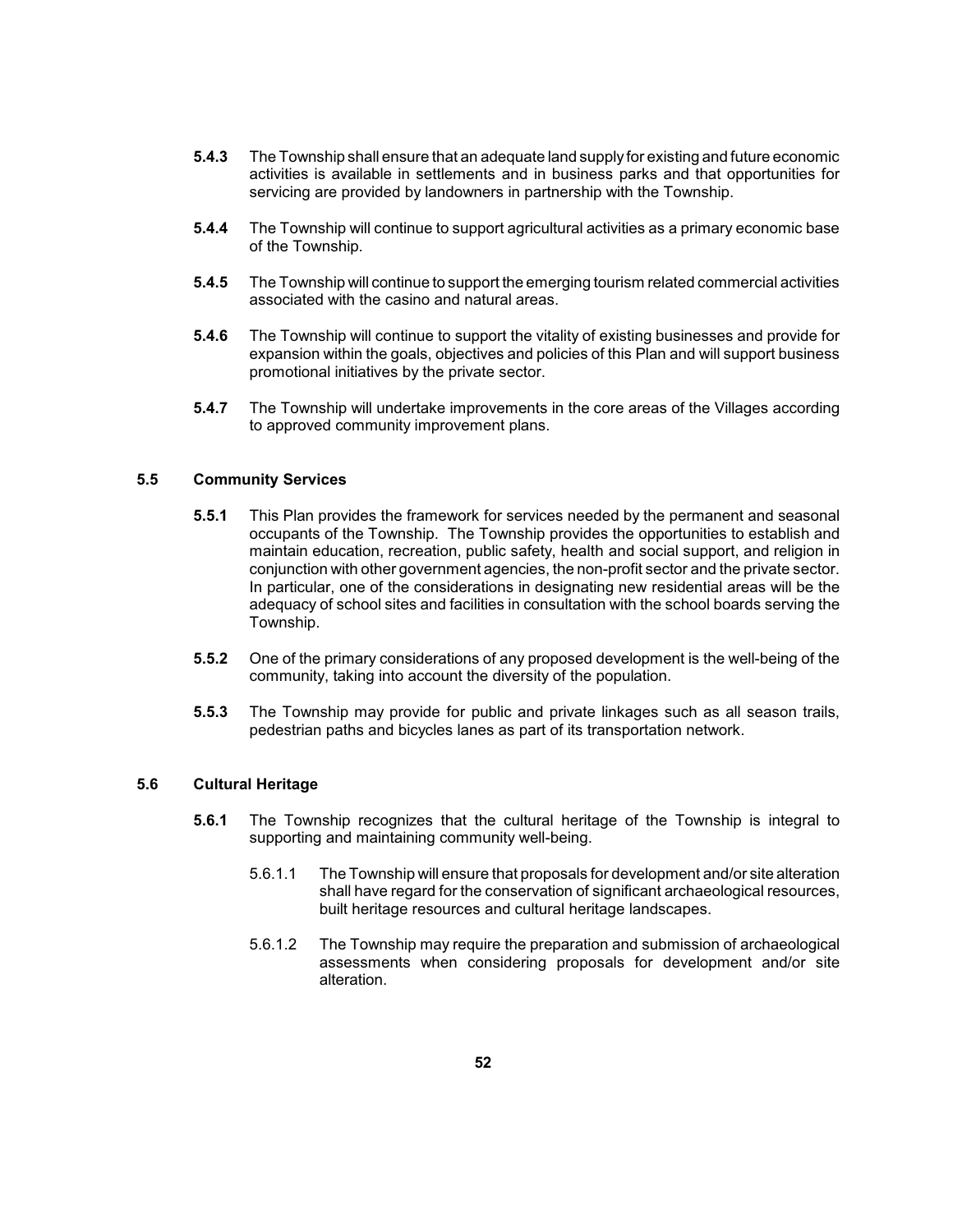- includes or is adjacent to significant built heritage or cultural heritage 5.6.1.3 The Township may require the preparation and submission of a cultural heritage impact statement where a proposed development or site alteration landscape.
- properties in all land use designations according to Provincial statutes, 5.6.1.4 The Township will encourage the appropriate designation of heritage regulations and policies.
- 5.6.1.5 The Township will provide for the preparation of inventories of cultural heritage resources according to the County of Simcoe Official Plan.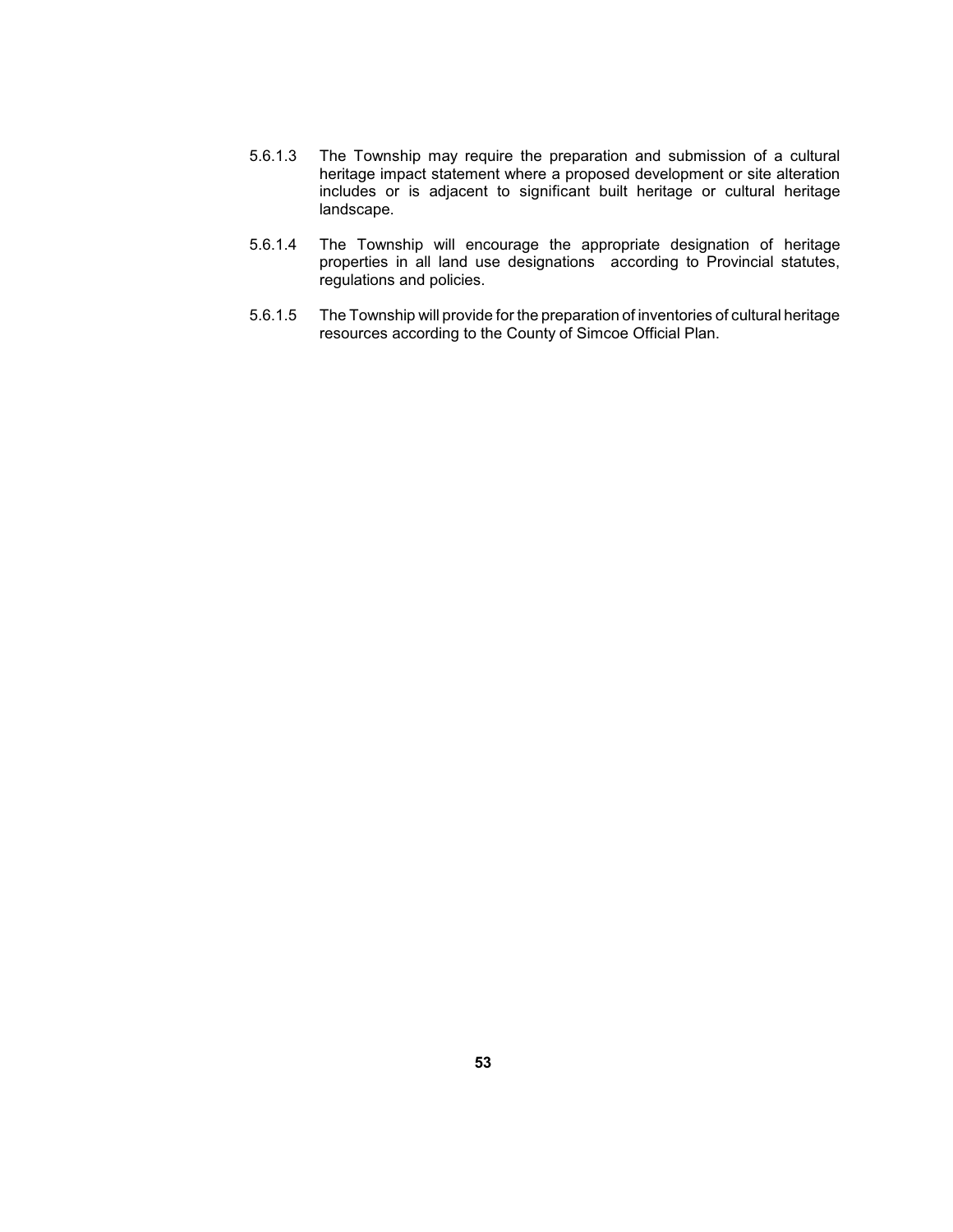## **6.0 PUBLIC AND PRIVATE INFRASTRUCTURE**

### **6.1 Water Supply**

- **6.1.1** Water required for residential, non-residential and agricultural purposes will be obtained from groundwater and surface water resources within the Township subject to provincial statutes and regulations.
- **6.1.2** Water supplied for all land uses may be provided by the Township or individually by landowners or communally by private owners. The expansion of existing partial services is only permitted in Shoreline Residential Areas and Rural Residential Clusters.
- **6.1.3** Water distribution systems may be owned and operated by the Township or communally by private owners.
- individual supply shall be designed and operated according to provincial statutes and **6.1.4** All public and private water taking, water supply and water distribution systems and regulations and municipal bylaws and guidelines.
- **6.1.5** The Township and any landowner/developer shall individually or jointly prepare servicing feasibility and environmental assessment studies to determine appropriate alternative water supply options based on the following criteria:
	- a. the proposed development and area wide or watershed development potential;
	- b. physical and environmental constraints on water supply and distribution;
	- c. potential impacts on groundwater and surface water quantity and quality resources;
	- d. costs and benefits of supply, distribution, operation and maintenance of systems;
	- e. Where more than 5 residential lots or dwelling units are proposed or may potentially be developed.
- **6.1.6** Alternative water supply options in Villages (Full Service Settlement Areas) shall include:
	- a. Water supply and distribution systems owned and operated by the Township are the preferred method.
	- b. Where new development is proposed, privately owned and operated communal systems are the preferred alternative method.
	- c. New municipal or communal water supply and distribution systems shall be provided in conjunction with new municipal or communal wastewater treatment systems.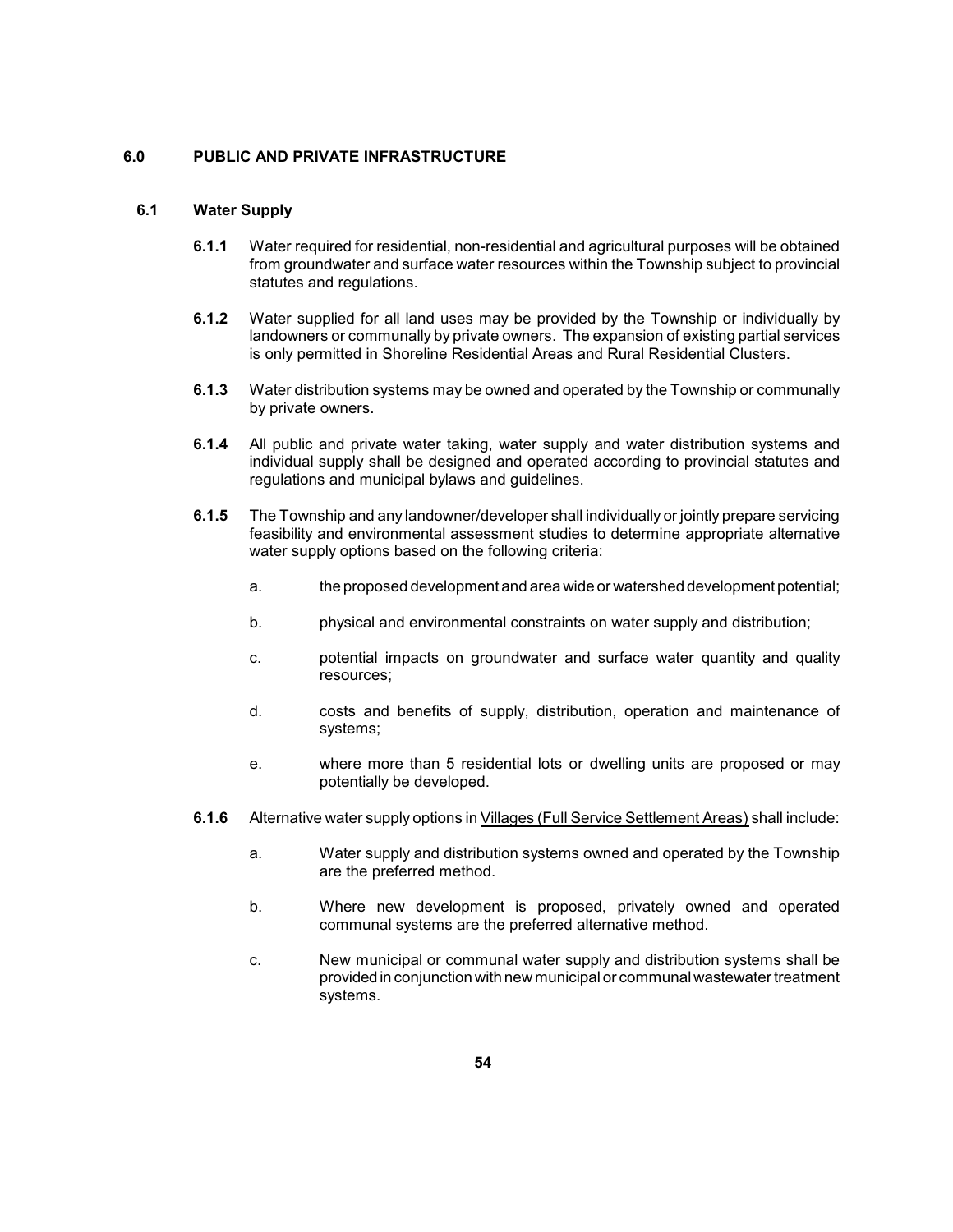- d. Where municipal or communal wastewater treatment systems exist, any settlement expansion for new development shall be serviced by municipal or communal water supply and distribution systems.
- e. Any infilling development that proposes more than 5 residential lots or dwelling units within an existing settlement and is to be serviced by individual water supply systems shall be supported by a settlement capability study and/or servicing feasibility study.
- **6.1.7** Alternative water supply options in Hamlets (Partial Service Settlement Areas) shall include:
	- a. Privately owned and operated communal systems are the preferred method for new, proposed development within the existing Hamlet.
	- b. Individual water supply systems are preferred where 5 or fewer residential lots or dwelling units are proposed within the existing or expanded Hamlet.
	- c. Any outward expansion of the Hamlet for more than 5 residential lots or dwelling units be developed with individual water supply systems shall be supported by a settlement capability study.
- **6.1.8** Alternative water supply options in the Rama Road Special Development Area shall include:
	- a. Water supply and distribution systems owned and operated by the Township are the preferred methods in Longford Mills.
	- and operated communal systems are the preferred alternative method, in b. Where new development is proposed outside Longford Mills, privately owned conjunction with new communal wastewater treatment systems.
	- c. Individual water supply systems for new development are not preferred.
- **6.1.9** Alternative water supply options in Shoreline Residential Areas shall include:
	- a. Expansion of existing communal water supply and individual water supply systems within existing areas and lot clusters, are preferred.
	- b. Provision of municipal water supply and distribution systems, where feasible.
- **6.1.10** Alternative water supply options for Rural Residential Clusters shall include:
	- a. Individual water supply systems are preferred.
	- b. Private communal water supply systems, where feasible.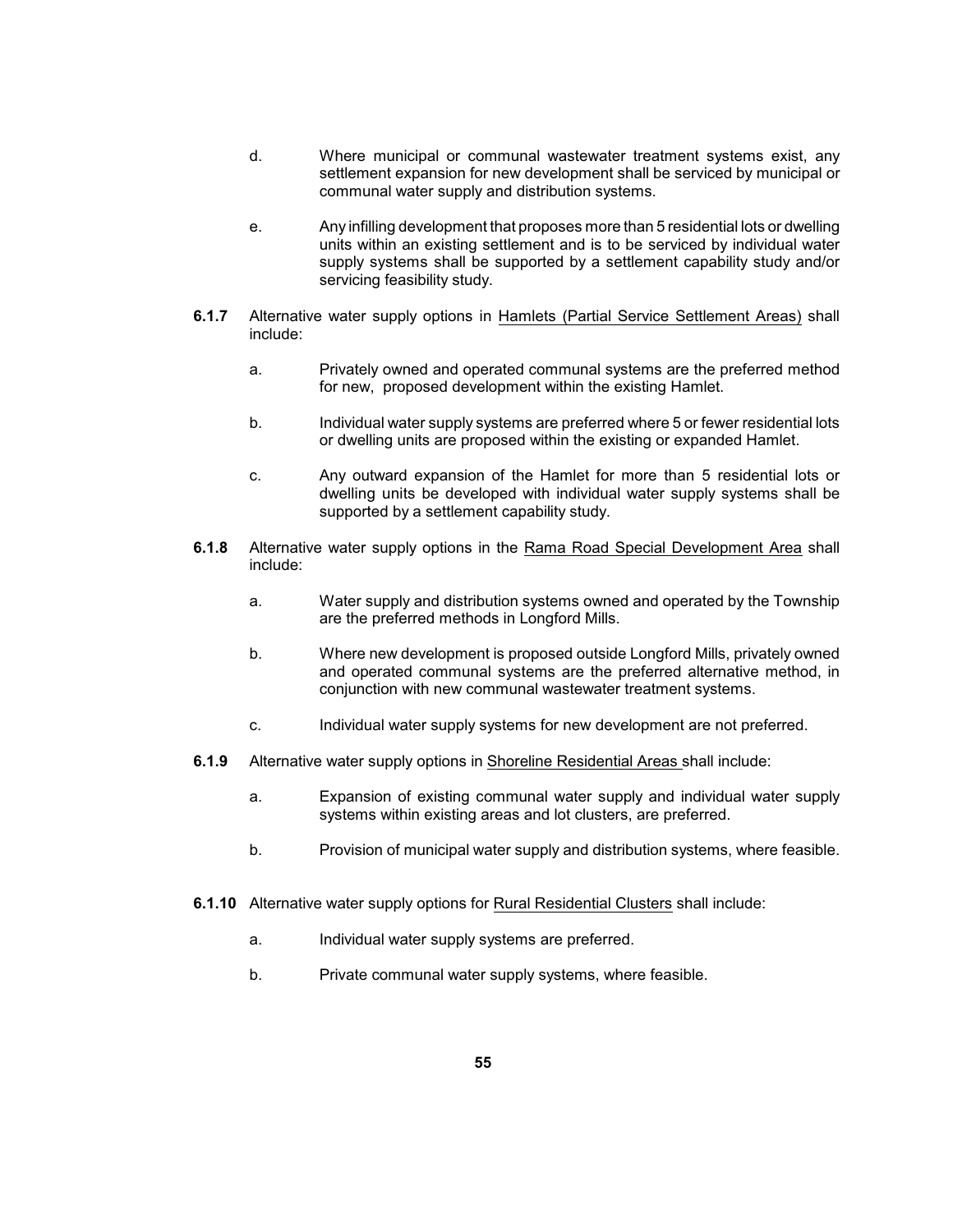- c. Any proposed development for more than 5 residential lots or dwelling units within an existing cluster shall be supported by a settlement capability study.
- **6.1.11** Alternative water supply options for Countryside Residential Subdivision shall include:
	- a. Privately owned and operated communal water supply systems are the preferred method, with individual systems as an alternative.
	- b. **New communal water supply and distribution systems shall be provided in** conjunction with new communal wastewater treatment systems.
	- c. Any proposed development for more than 5 residential lots or dwelling units shall be supported by a settlement capability study.
- **6.1.12** Alternative water supply options for any development not included in Sections 6.1.6 to 6.1.11 of this Plan shall be determined according to appropriate provincial and municipal regulations, standards and guidelines. Privately owned and operated individual and communal systems are preferred.
- **6.1.13** In considering the feasibility of privately owned and operated communal water supply, the Township shall determine the desirability of entering into a responsibility agreement regarding future ownership and liability in the event of default.

## **6.2 Wastewater Treatment**

- **6.2.1** Wastewater treatment required for residential, non-residential and agricultural purposes is intended to protect the quality of surface water and groundwater quality according to federal and provincial standards.
- **6.2.2** Protection of water quality is intended to achieve human health and environmental health objectives.
- **6.2.3** Wastewater treatment for all land uses may be provided by the Township or individually by private landowners or communally by private owners. Partial Services are only permitted in Shoreline Residential Areas and Rural Residential Clusters.
- **6.2.4** Wastewater treatment systems may be owned and operated by the Township or communally by private owners.
- operated according to provincial standards and regulations and municipal bylaws and **6.2.5** All wastewater treatment systems and individual treatment shall be designed and guidelines.
- **6.2.6** The Township and any landowner/developer shall individually or jointly prepare servicing feasibility and environmental assessment studies to determine appropriate alternative wastewater treatment options based on the following criteria:
	- a. the proposed development and area wide or watershed development potential;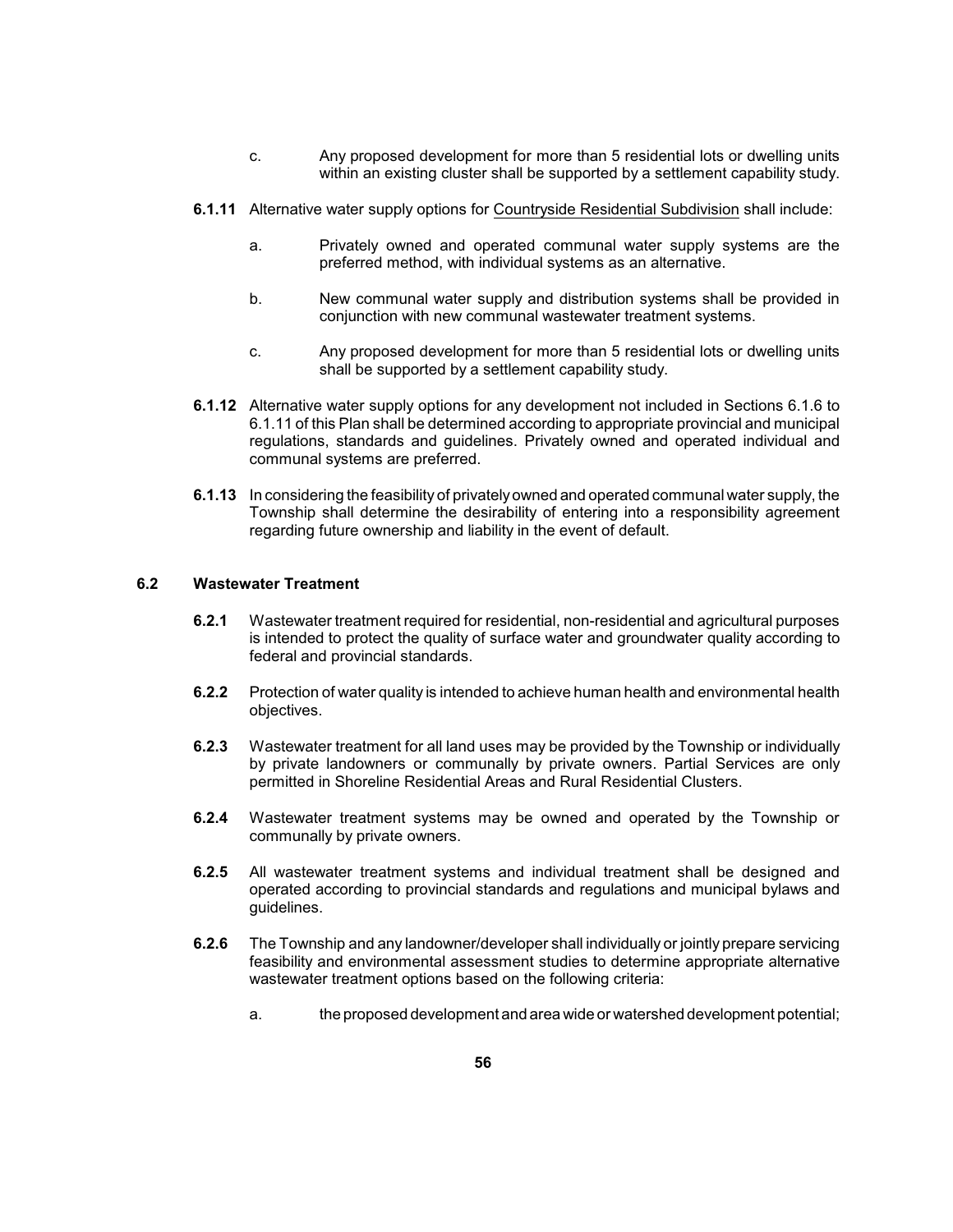- b. physical and environmental constraints on wastewater treatment and collection;
- c. potential impacts on groundwater and surface water quality resources;
- d. costs and benefits of treatment, collection, operation and maintenance of systems;
- e. **Where more than 5 residential lots or dwelling units are proposed or may** potentially be developed.
- **6.2.7** Alternative wastewater treatment options in Villages (Full Service Settlement Areas) shall include:
	- a. Wastewater treatment and collection systems owned and operated by the Township as the preferred method.
	- b. Where new development is proposed, privately owned and operated communal systems are the preferred alternative method.
	- c. New municipal or communal wastewater treatment and collection systems shall be provided in conjunction with new municipal or communal water supply systems.
	- d. Where municipal or communal water supply systems exist, any settlement expansion for new development shall be serviced by municipal or communal wastewater treatment and collection systems.
	- e. Any infilling development that proposes more than 5 residential lots or dwelling units within an existing Settlement Area and is to be serviced by individual wastewater treatment systems shall be supported by a settlement capability study and/or servicing feasibility study.
- **6.2.8** Alternative wastewater treatment options in Hamlets (Partial Service Settlement Area) shall include:
	- a. Privately owned and operated communal systems are the preferred method for new, proposed development within the existing Hamlet.
	- residential lots or dwelling units are proposed within the existing or expanded b. Individual wastewater treatment systems are preferred where 5 or fewer Hamlet.
	- c. Any outward expansion of the Hamlet for more than 5 residential lots or dwelling units if developed with individual wastewater treatment systems shall be supported by a settlement capability study and/or servicing feasibility study.
- **6.2.9** Alternative wastewater treatment options in the Rama Road Special Development Area shall include: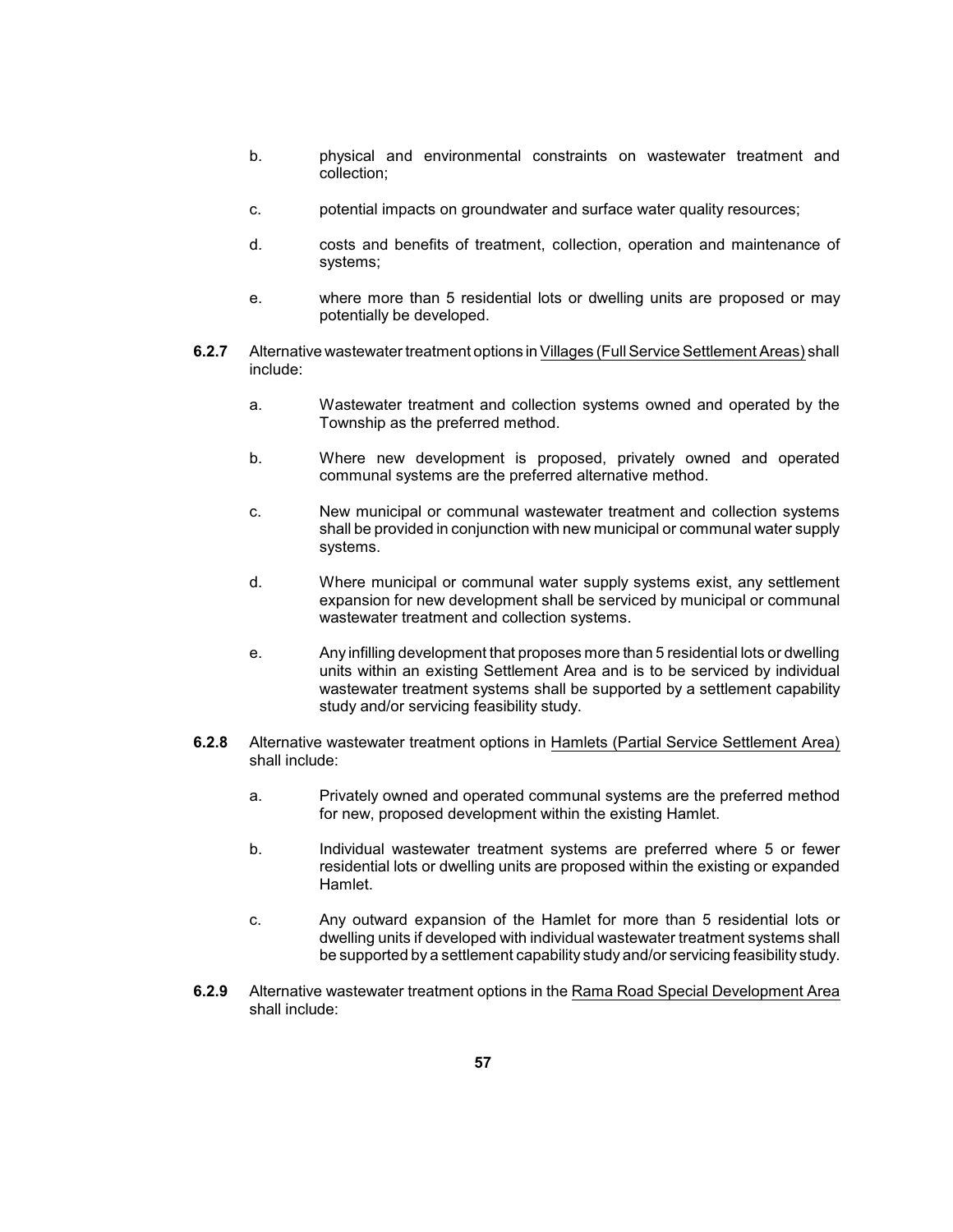- a. Wastewater treatment and collection systems owned and operated by the Township are the preferred methods in Longford Mills.
- b. Where new development is proposed outside Longford Mills, privately owned and operated communal systems are the preferred alternative method, in conjunction with new communal water supply systems.
- c. Individual wastewater treatment systems for new development are not preferred.
- **6.2.10** Alternative wastewater treatment options in Shoreline Residential Areas shall include:
	- a. Expansion of existing communal wastewater treatment and individual wastewater treatment systems within existing areas and lot clusters, are preferred.
	- b. Provision of municipal wastewater treatment and collection systems, where feasible.
- **6.2.11** Alternative wastewater treatment options for Rural Residential Clusters shall include:
	- a. Individual wastewater treatment systems.
	- b. Private communal wastewater treatment systems, where feasible.
	- c. Any proposed development for more than 5 residential lots or dwelling units within an existing Cluster shall be supported by a settlement capability study.
- **6.2.12** Alternative wastewater treatment options for Countryside Residential Subdivision shall include:
	- a. Privately owned and operated communal wastewater treatment systems are the preferred method, with individual systems as an alternative.
	- b. Newcommunal wastewater treatment andcollection systems shall be provided in conjunction with new communal water supply systems.
	- c. Any proposed development for more than 5 residential lots or dwelling units shall be supported by a settlement capability study.
- 6.2.7 to 6.2.12 of this Plan shall be determined according to appropriate provincial and **6.2.13** Alternative wastewater treatment options for any development not included in Sections municipal regulations, standards and guidelines. Privatelyowned and operated individual and communal systems are preferred.
- **6.2.14** In considering the feasibility of privately owned and operated communal wastewater, the Township shall determine the desirability of entering into a responsibility agreement regarding future ownership and liability in the event of default.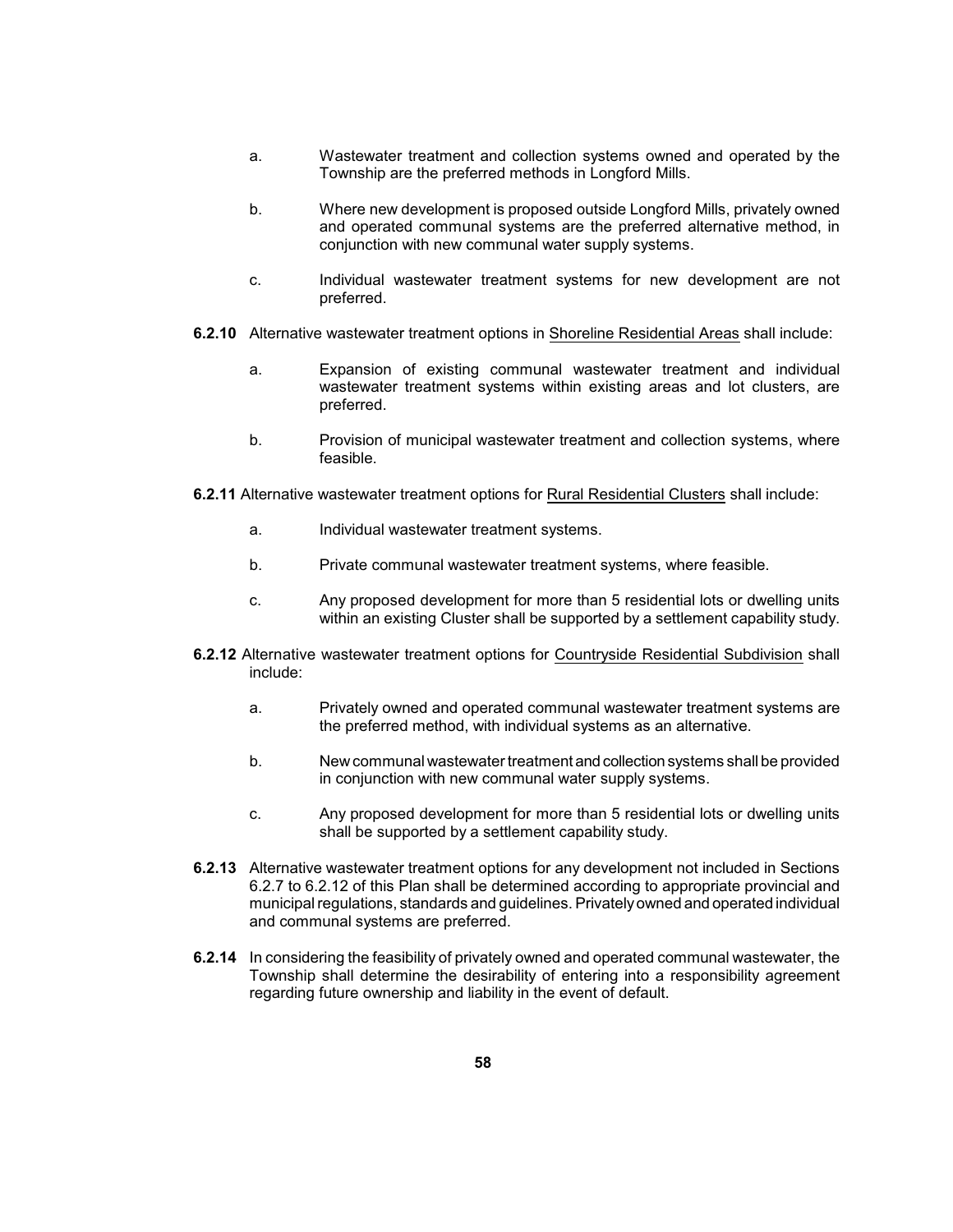### **6.3 Stormwater Management**

- **6.3.1** Surface water management systems shall be designed and maintained for a development and/or site alteration that exceeds five residential lots or units in Settlement Areas; Countryside Residential Subdivisions; and in Destination Commercial; in Highway Commercial and Industrial designations.
- **6.3.2** Stormwater management facilities may be owned and operated by the Township or individually and communally by private owners.
- **6.3.3** All stormwater management facilities shall be designed and operated according to provincial standards, regulations and municipal bylaws and guidelines and conservation authority standards regarding water quality in Lake Simcoe and Lake Couchiching.
- **6.3.4** The stormwater management facilities shall be designed to maintain groundwater and water course base flow; protect surface and groundwater quality; protect aquatic species and natural area habitat; prevent erosion; and mitigate flood risk.
- **6.3.5** Development and/or site alteration proposals shall minimize impervious areas and maximize natural areas to achieve minimal surface water volumes and contaminant loadings.
- **6.3.6** The Township and land owner/developer shall individually or jointly prepare stormwater management studies and/or plans to determine appropriate alternative surface water management options.
- **6.3.7** In Shoreline Residential Areas, and on the shorelines of lakes and watercourses, the Township will prepare and adopt guidelines for stormwater management that shall be where development and/or site alteration of existing lots and for infilling is proposed. lots; minimum setbacks from lot lines; provisions for swales and on-site ponds; maximum height of ground floors; maximum area of ground floor openings; maximum impervious area on individual lots; maximum heights and base areas of berms and walls; easements to convey surface water; width and depth of roadside ditches; communal stormwater used to improve existing drainage patterns and facilities and that shall be considered Stormwater management measures include maximum building coverage on individual detention/retention areas.

## **6.4 Waste Management**

**6.4.1** The County of Simcoe is responsible for the development, operation, monitoring, maintenance, and rehabilitation of all municipal solid waste disposal facilities.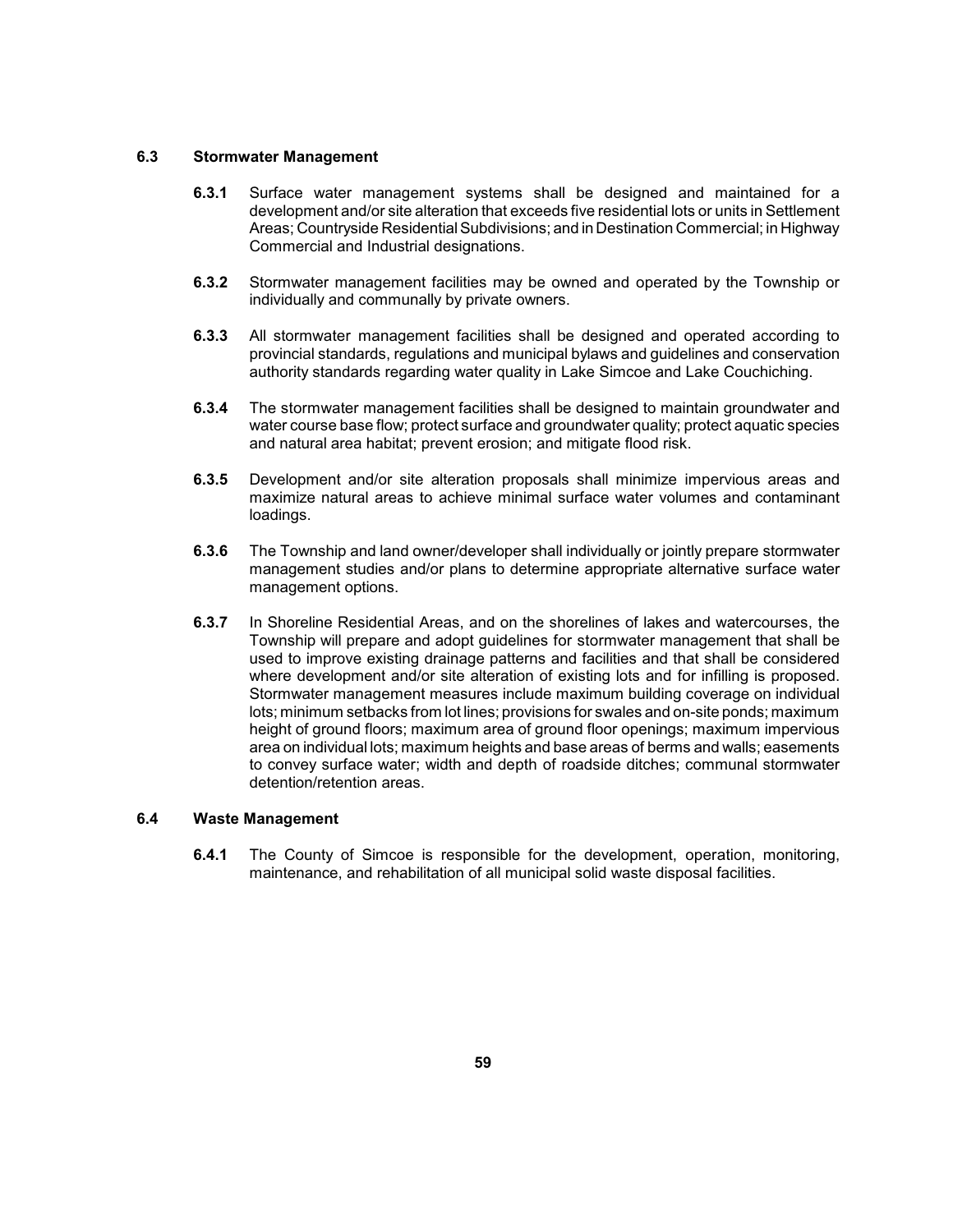consider the following impacts of these known sites in an assessment prepared by the **6.4.2** Schedule "E" in this Plan identifies known active and closed waste disposal sites in the Township. Any proposal for development and/or site alteration within 500 metres shall land owner to the satisfaction of the Township and the County of Simcoe:

> Impact of proposed development/site alteration on leachate Methane gas migration Noise, odour, dust or other nuisance factors Potential traffic impacts Ground and surface water contamination by leachate migration migration

 the required assessment of impacts has been completed to the satisfaction of the In the comprehensive zoning bylaw, the Township shall add a holding provision to the lands identified on Schedule "E". The Township may remove the holding provision when Township and the County of Simcoe.

- **6.4.3** Any new or expanded publicly or privately operated waste management facility shall be subject to an amendment to this Plan.
- **6.4.4** Any proposal for the establishment or expansion of a public or private waste management facility shall be considered by the Township with regard to the environmental, social and economic impacts.
- **6.4.5** Any proposal for a waste disposal site, including a recycling facility, that is subject to approval under the *Environmental Protection Act*, shall be considered as waste management and shall require an amendment to this Plan.
- **6.4.6** The development of new or expanded sensitive land uses such as residential dwellings shall be separated from the boundary of existing and designated waste management facilities according to provincial criteria in effect, but not less than 340 metres.

### **6.5 Utilities**

- **6.5.1** All major public and private operated electrical power, oil, gas and communication facilities locating within the Township shall be assessed to protect the interests of the Township as expressed in this Plan and shall have regard to the land use policies in Section 9 of this Plan.
- **6.5.2** All utility facilities proposed to be located, relocated or replaced within a road allowance under the jurisdiction of the Township shall be subject to public consultation.

#### **6.6 Road Transportation**

**6.6.1** The Roads Plan, shown as Schedule "B" in this Plan, supports the Township's settlement and land use pattern. Roads are classified by jurisdiction and function, as follows: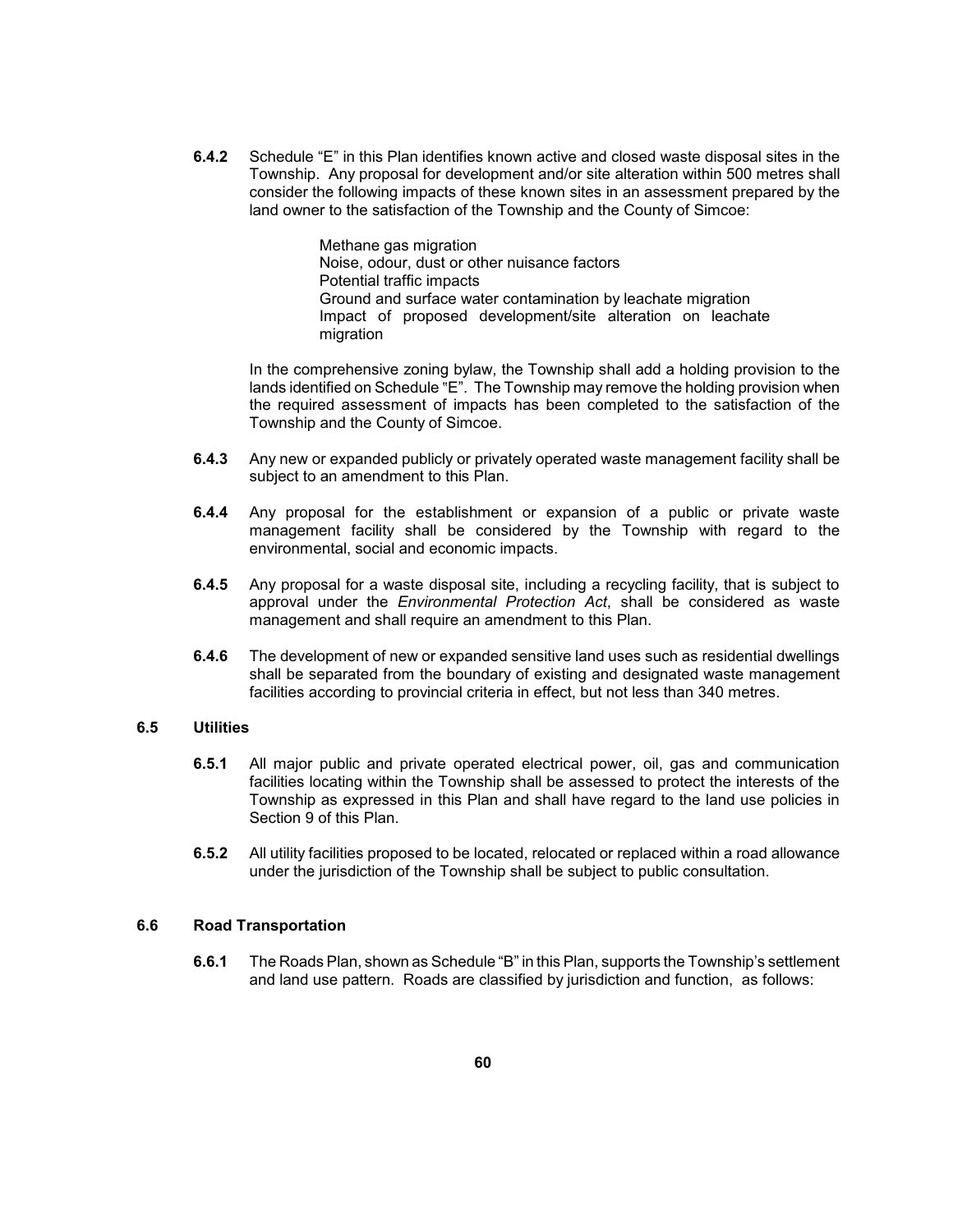- a. Provincial highways arterials
- b. County roads arterials
- c. Township roads collectors
- d. Township roads local streets

Township Roads that are Seasonal Roads are designated with a symbol on Schedule "B".

 Township roads intersections that may require further study by the Township and improvements are not identified on the Roads Plan.

- **6.6.2** Provincial Highways are designed for interregional transportation and have capacity for large daily volumes of traffic. Access to and from adjacent lands are restricted and are controlled by provincial government regulations.
- volumes of traffic. Signs, setbacks and access to and from adjacent lands are restricted **6.6.3** County Roads are designed for intra-County transportation and have capacity for large and are controlled by the County of Simcoe Official Plan and bylaws.
- to and from adjacent lands and to connect to the provincial and county road network. Access is controlled by this Plan, Township control access bylaws and the use of 0.3 **6.6.4** Township Roads are designed for intra-Township transportation and to provide access metre reserves.
- **6.6.5** Where feasible, access to new and changing development areas shall be from Township Roads rather than from provincial highways and county roads.
- **6.6.6** The Township shall identify and designate, by bylaw, Township Roads as haul routes to guidelines and criteria that may be adopted for the design, operation and maintenance associated with licenced pits and quarries that are located within the Township according of these routes.
- **6.6.7** The designation of new public rights-of-way or the establishment of new, realigned or widened public roads or intersections under any jurisdiction that are subject to environmental assessment and approval do not require an amendment to this Plan.
- improvements subject to appropriate planning Roads Needs Study and environmental assessment processes without amendment to this Plan and that widenings shall be dedicated to the Township, at no cost to the Township, as a condition of planning **6.6.8** The Township may protect a future right-of-way or widening for road and intersection approval.
- **6.6.9** Unopened Township road allowances may be opened by bylaw enacted by the Township pursuant to a land use proposal and/or subject to a Roads Needs or Roads Engineering Study, and subject to required Township agreements. Schedule "B" shall be amended to designate an opened Township Road as a collector or a local street.
- **6.6.10** The Township may assume or accept new road rights-of-ways designed, constructed and/or maintained to Township road design standards.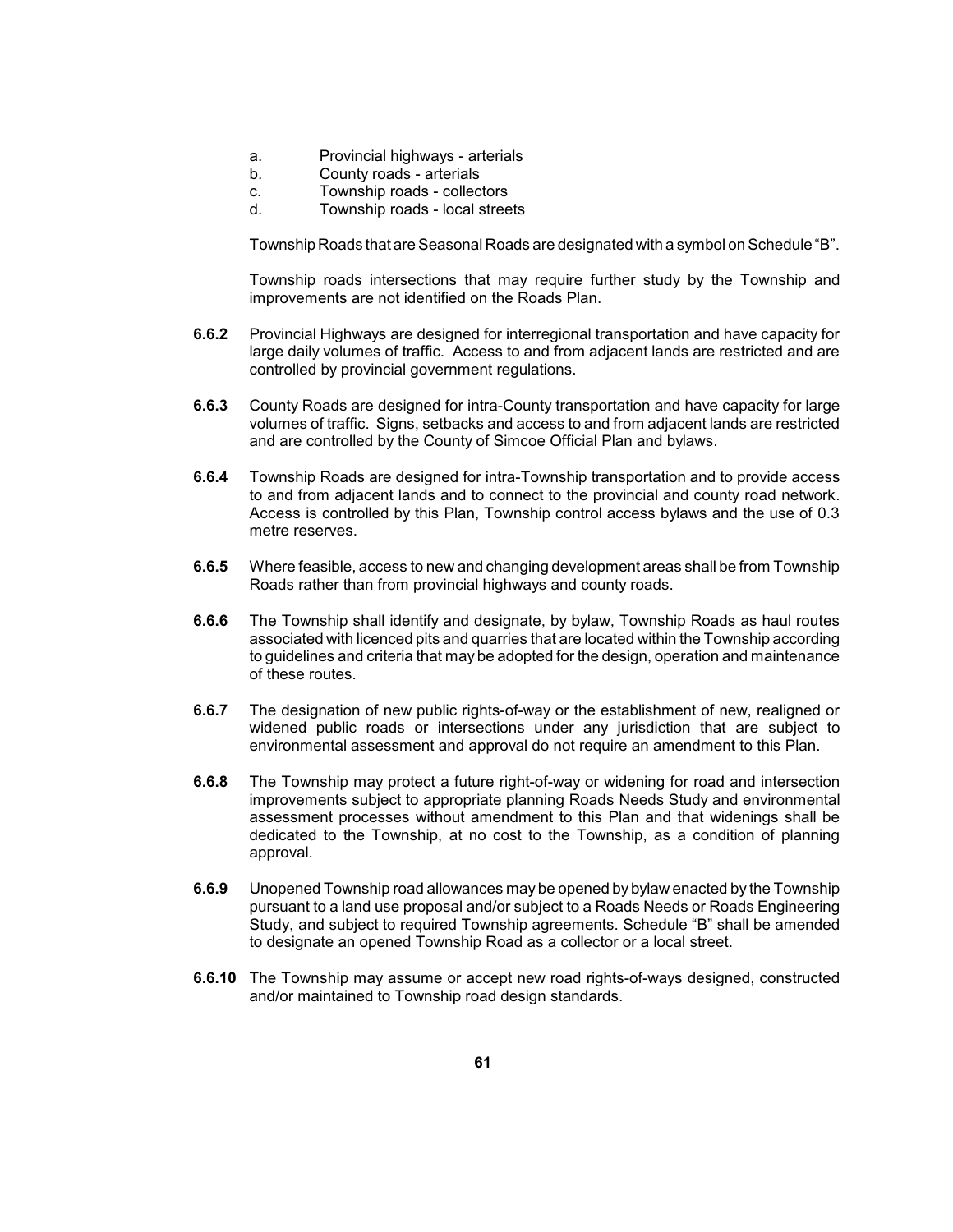- **6.6.11** Seasonal Roads identified on this Plan may be improved and opened year-round by the Township subject to agreement with benefitting landowners. No new lot shall be created on a Seasonal Road. Schedule "B" of this Plan shall be amended to remove the Seasonal Road symbol.
- **6.6.12** The Township prefers the design of Township roads that are through roads or where there is provision for secondary access, and discourages permanent "dead-end" or "culde-sac" roads.
- **6.6.13** The Township shall require road entrance permits for new or altered entrances to Township roads for safety, drainage, and efficiency purposes.
- **6.6.14** Where necessary, any proposal for development and redevelopment of land and for all applications for new or expanded pits and quarries, shall be considered subject to a Traffic Impact Study and/or a Road Engineering Study, by the proponent, to address road and intersection capacity, safe access, design, road widening and turning lane requirement, surface drainage, and where appropriate, noise impact and attenuation.
- **6.6.15** The Township shall adopt municipal road design and maintenance standards for all Township Roads.
- **6.6.16** The establishment and maintenance of new or realigned private rights-of-wayfor multiple property access shall be administered by agreement, right-of-way, or easement among landowners.
- maintenance of private rights-of-way. The Township Zoning Bylaw shall require minimum **6.6.17** The Township shall not assume responsibility for the ownership, operation and setbacks from private rights-of-way for all buildings and structures.
- **6.6.18** The Township may provide for cycling facilities within Township road rights-of-way, and other Township lands, and will encourage cycling facilities within provincial and county roads.
- **6.6.19** The design of new land use areas within settlement areas shall include provisions for cycling and walking facilities and other all season trail systems.

## **6.7 Air Transportation**

- **6.7.1** Existing private aircraft landing strips and private airport facilities are recognized as integral to the transportation system within the Township.
- **6.7.2** Expansion to air facilities shall be considered by the Township with regard to land use policies of this Plan and any expansion shall ensure that projected aircraft noise is compatible with existing and planned land uses in the vicinity of the airport.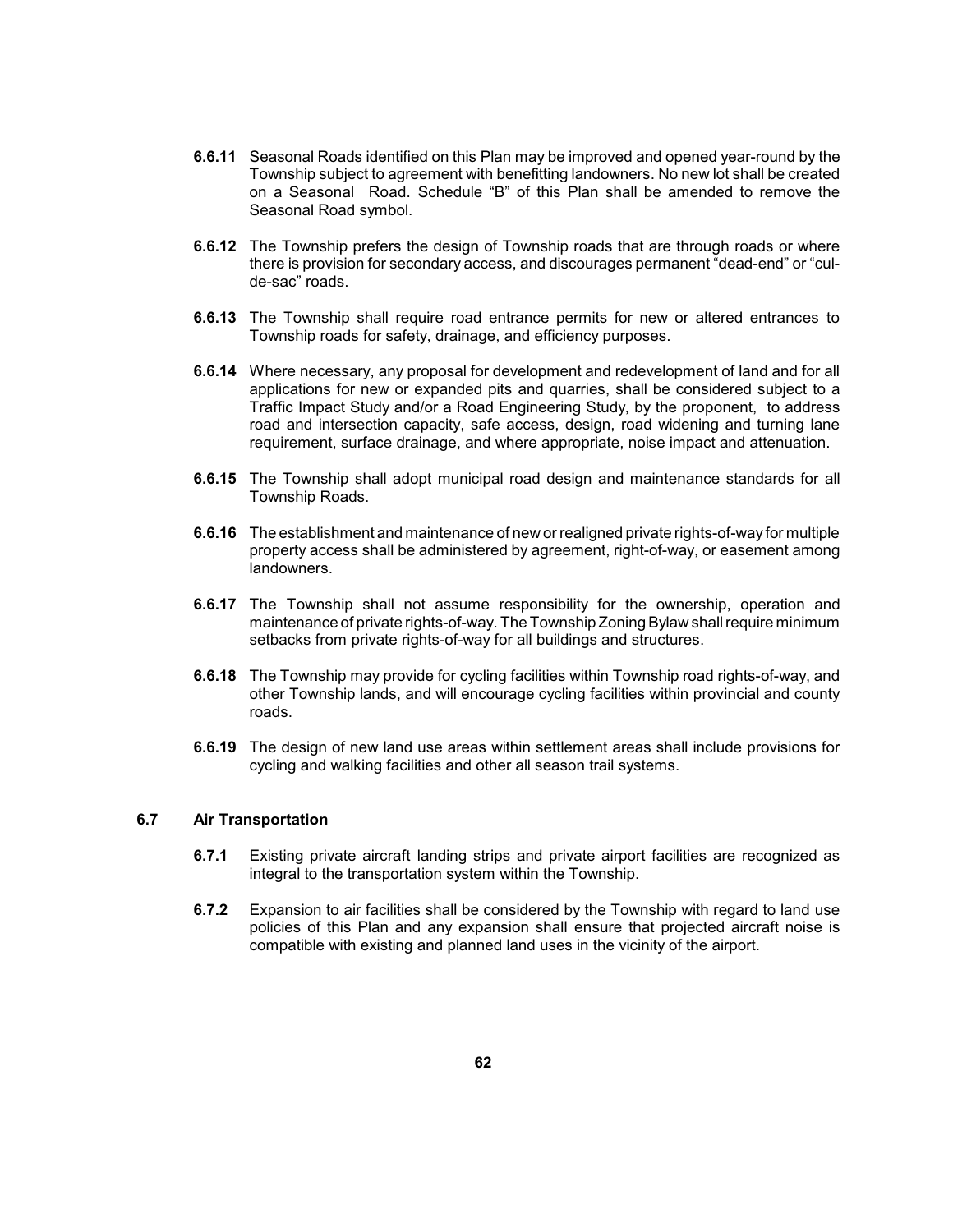### **6.8 Rail Transportation**

- **6.8.1** The Township will encourage the grade separation of railway lines and major roads and the improvement of safe grade crossings on all roads.
- **6.8.2** The Township will consider closing grade crossings where deemed appropriate.
- **6.8.3** The Township mayacquire abandoned railwaycorridors for use as all season pedestrian, off-road vehicle, and utility corridors and shall zone these lands in the Township Zoning Bylaw.

## **6.9 Green Infrastructure**

- **6.9.1** The Township recognizes that the Natural Area Framework includes cores and corridors, but also includes forests, parks and trails. The green infrastructure frames the land use and settlements pattern of the Township in a manner similar to roads, water supply and wastewater treatment facilities.
- planned settlements as recreational urban forests for use by residents and visitors. **6.9.2** The Township will encourage the protection of existing woodlands within existing and
- **6.9.3** Since the green infrastructure is part of private property ownership, the Township recognizes that there is a community benefit that should be conserved in the interest of landowners and users.
- **6.9.4** The Township will work jointly with the provincial and county governments to establish a strategy for the implementation of a green infrastructure plan. Part of the implementation measures may include public acquisition, conservation easements, development rights bonus, property tax incentives, and other measures permitted and encouraged by provincial statute, regulation and policy.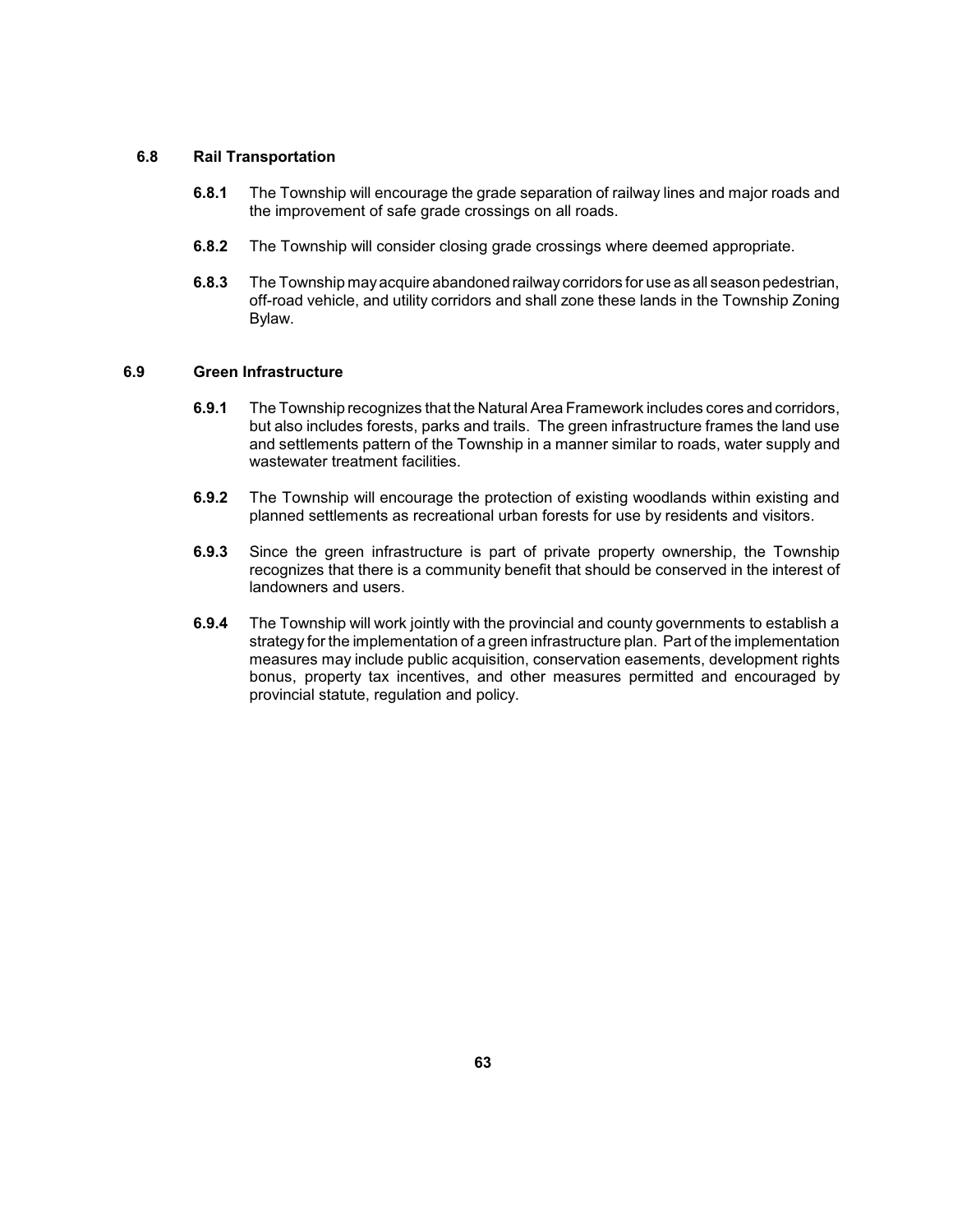# **7.0 IMPLEMENTATION MEASURES**

# **7.1 Official Plan Amendment**

- **7.1.1** Any provision of this Plan may be amended according to the requirements of the *Planning Act.*
- **7.1.2** Any initiative by Township Council to amend this Plan will be considered with a planning appraisal explaining the need for the amendment and the implications on other components of this Plan.
- **7.1.3** Any request by any landowner for an amendment to this Plan shall be accompanied by the information required bythe Township and other approval authorities according to their policies and guidelines.
- **7.1.4** The Township shall carefully consider whether the need for the proposed amendment satisfies the goals, objectives and policies of this Plan prior to deciding the appropriateness of the proposed amendment.

# **7.2 Secondary Plan**

- **7.2.1** Secondary Plans for Settlement Areas shall be considered as amendments to this Plan.
- **7.2.2** The Township may require the preparation and submission of a plan by a landowner and/or applicant to establish a development concept for proposed land uses and infrastructure requirements in a land area greater than a proposed development prior to the completion of a secondary plan.

# **7.3 Zoning Bylaw**

- **7.3.1** The Township will enact a comprehensive zoning bylaw that conforms with the designations and provisions of this Plan and the County Official Plan.
- **7.3.2** A zoning bylaw shall establish regulations for the use of land, buildings and structures, sensitive groundwater recharge area or headwater area; land identified as within the including land subject to flooding and natural hazards; contaminated land; land that is a natural area framework; land that is a significant archaeological resource.
- **7.3.3** Any request for an amendment to the zoning bylaw shall be accompanied by the required planning application information required by the Township according to its policies and guidelines.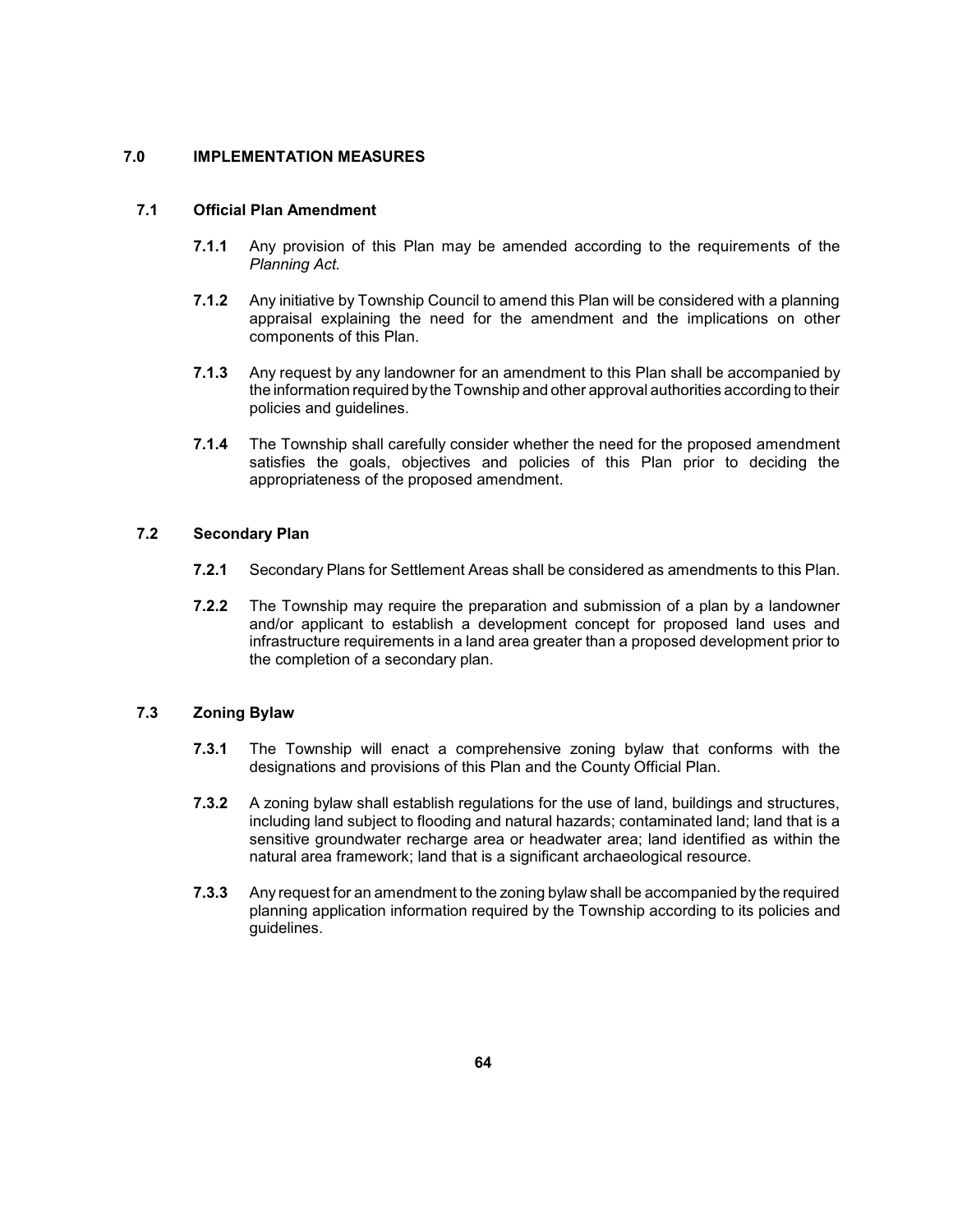## **7.4 Interim Control**

- **7.4.1** The Township may by bylaw or resolution, direct that a review or study is undertaken with respect to land use and/or infrastructure in any area of the Township and enact an interim control bylaw according to the *Planning Act.*
- **7.4.2** The Township may amend the interim control bylaw to extend its effective period up to two years from the time of the initial enactment.

# **7.5 Temporary Use**

- **7.5.1** The Township may by bylaw authorize the temporary use of land, buildings or structures that are otherwise prohibited by the zoning bylaw, conform with the permitted uses in this Plan.
- **7.5.2** The Township shall consider the temporary use subject to satisfying the following relevant criteria:
	- a. The use is clearly transitory in nature and would be authorized for up to three years;
	- b. **the use is compatible with existing and proposed land uses in the area;**
	- c. that the requirements for temporary buildings or structures are according to building standards;
	- d. the impacts on adjacent roads, access and parking requirements are minimal;
	- e. **infrastructure servicing requirements are existing;**
	- f. **Example 2** alterations to topography shall be limited in order that using the property is possible as designated and zoned;
	- g. there is general conformity with provisions of this Plan
- **7.5.3** A temporary use bylaw may be enacted to authorize the temporary use of a garden suite for up to ten years, subject to section 7.5.2.
- **7.5.4** The Township may amend the temporary use bylaw to extend its effective period for up to three years, subject to section 7.5.2.
- **7.5.5** When the Temporary Use Bylaw has expired and has not been extended, the temporary uses shall not continue as legally non-conforming and must cease.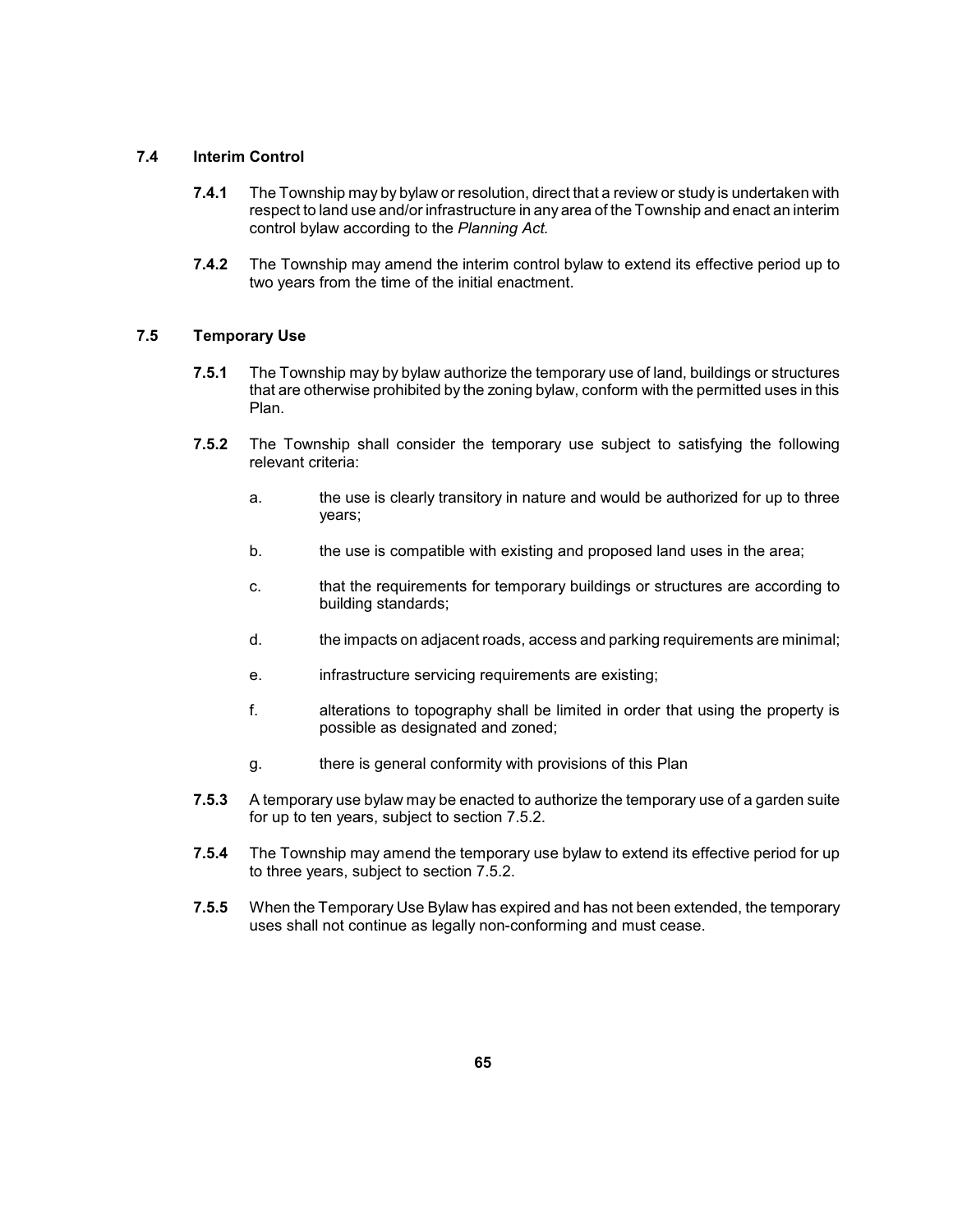## **7.6 Holding Provisions**

- **7.6.1** The Township may enact a zoning bylaw that establishes a holding symbol "H" in building or structure may be put until amendment to the bylaw removes the holding conjunction with any zone and/or permitted use specifying the use to which the land, symbol.
- **7.6.2** The conditions under which the holding symbol may be applied shall be determined by Council. The "H" symbol may be used if Township Council is satisfied that municipal or communal services are readily available, or can be readily extended or upgraded, and that the orderly and logical extension or upgrading of municipal or communal services, can be ensured through the execution of a Subdivision Agreement or Site Plan Agreement.
- **7.6.3** Township Council may apply the "H" symbol to include the following conditions to be satisfied by the proponent:
	- a. a development proposal for the subject lands has been first approved, where necessary by all relevant municipal, county and provincial agencies;
	- b. all necessary agreements have been first entered into with the Township and, this Official Plan and all relevant Bylaws of the Township have been complied where necessary the County and/or province, to ensure that all provisions of with, and that all requirements concerning the provision of roads, installation of services, including sewer and water services where applicable, and drainage on and to the subject lands, have been met;
	- c. any necessary approvals or conditions have been obtained or met to the satisfaction of the affected Provincial agency and/or the County of Simcoe.
- **7.6.4** The Township may enact a bylaw to remove a holding symbol on all or part of the lands subject to the "H" symbol in compliance with provisions of the *Planning Act*.

## **7.7 Site Plan Control**

- **7.7.1** The whole of the Township of Ramara is established as a proposed site plan control area. The Township may by bylaw, designate the whole or any part of the Township as a site plan control area, according to the *Planning Act*.
- **7.7.2** In this Plan, for purposes of site plan control, "development" or "redevelopment" means:

 *more buildings or structures on land or the or structure that has the effect of substantially the construction, erection or placing of one or making of an addition or alteration to a building increasing the size or usability thereof, or the laying out and establishment of a commercial*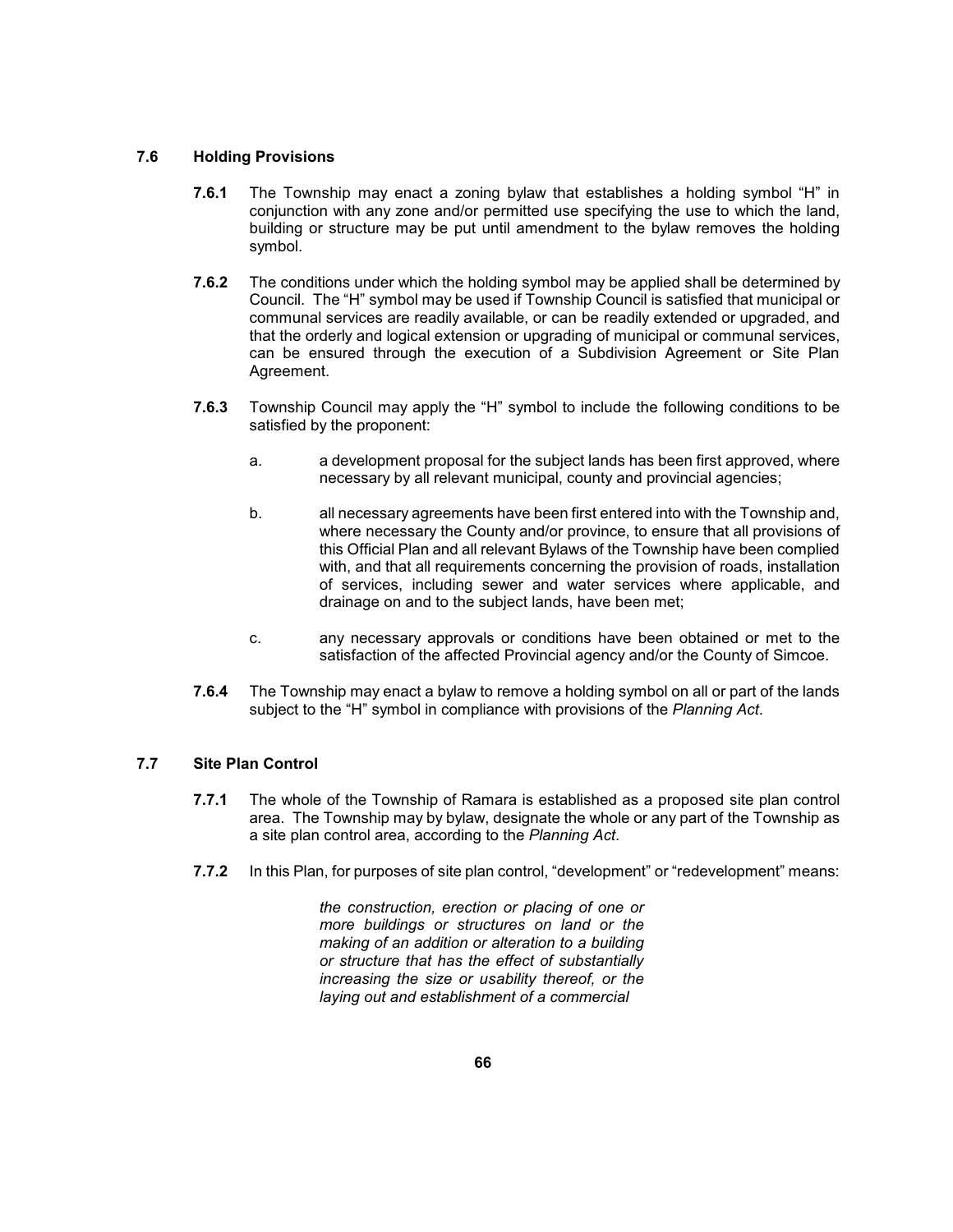*more trailers as defined in subsection 168(5) of the Municipal Act, 2001 or of sites for the location of three or more mobile homes as three or more land lease community homes as parking lot or of sites for the location of three or defined in subsection 46(1) of the Planning Act, or of sites for construction, erection or location of defined in subsection 46(1) of the Planning Act.* 

- **7.7.3** The Bylaw establishing a site plan control area may also establish classes of developments that are subject to or exempted from site plan control, requirements for plan review and conditions related to site plan approval. These conditions may include establishing easements for works and utilities, dedicating lands for the widening of any entering into one or more agreements with the Township, the County or Province highways abutting the land, obtaining entrance permits, and providing and maintaining all of the facilities and works to which the site plan approval applies.
- **7.7.4** The Bylaw shall, in addition to any other class or classes of development deemed appropriate by Council, exempt lots for single detached dwellings, single detached seasonal dwellings, and buildings associated with normal agricultural operations, save and except lots for single detached dwellings or single detached seasonal dwellings that are subject to the Shoreline Residential Area designation and on the shorelines of lakes (25) dwelling units in Lagoon City and Brechin, and in Shoreline Residential Areas may and waterways. Building elevation plans for structures that contain less than twenty-five be required.
- with disabilities to all facilities, services and matters subject to the site plan control bylaw. **7.7.5** In considering a site plan, the Township shall have regard to the accessibility for persons
- **7.7.6** Where land is adjacent to a County road, the County may require a road widening as a condition of approval.
- **7.7.7** All existing Township roads shown on Schedule "B" of this Plan shall have a standard road width of twenty (20) metres. In order to achieve this standard, a maximum road widening of five (5) metres from each side of such road, may be required as a condition of the approval of plans and drawings, at no expense to the Township. Where any portion of the land proposed for development abuts such road, a maximum five (5) metre wide road widening may be required, with existing and proposed road widths, road grades, side slopes, drainage requirements and sight lines being major considerations in determining what road widening, if any is to be required.
- **7.7.8** Other Provincial, County and Township road dedication requirements may include sight triangles, intersection turning lanes, 0.3 metre reserves and required intersection improvements.
- **7.7.9** Any agreement entered into regarding the approval of any site plan may be registered against the land to which it applies.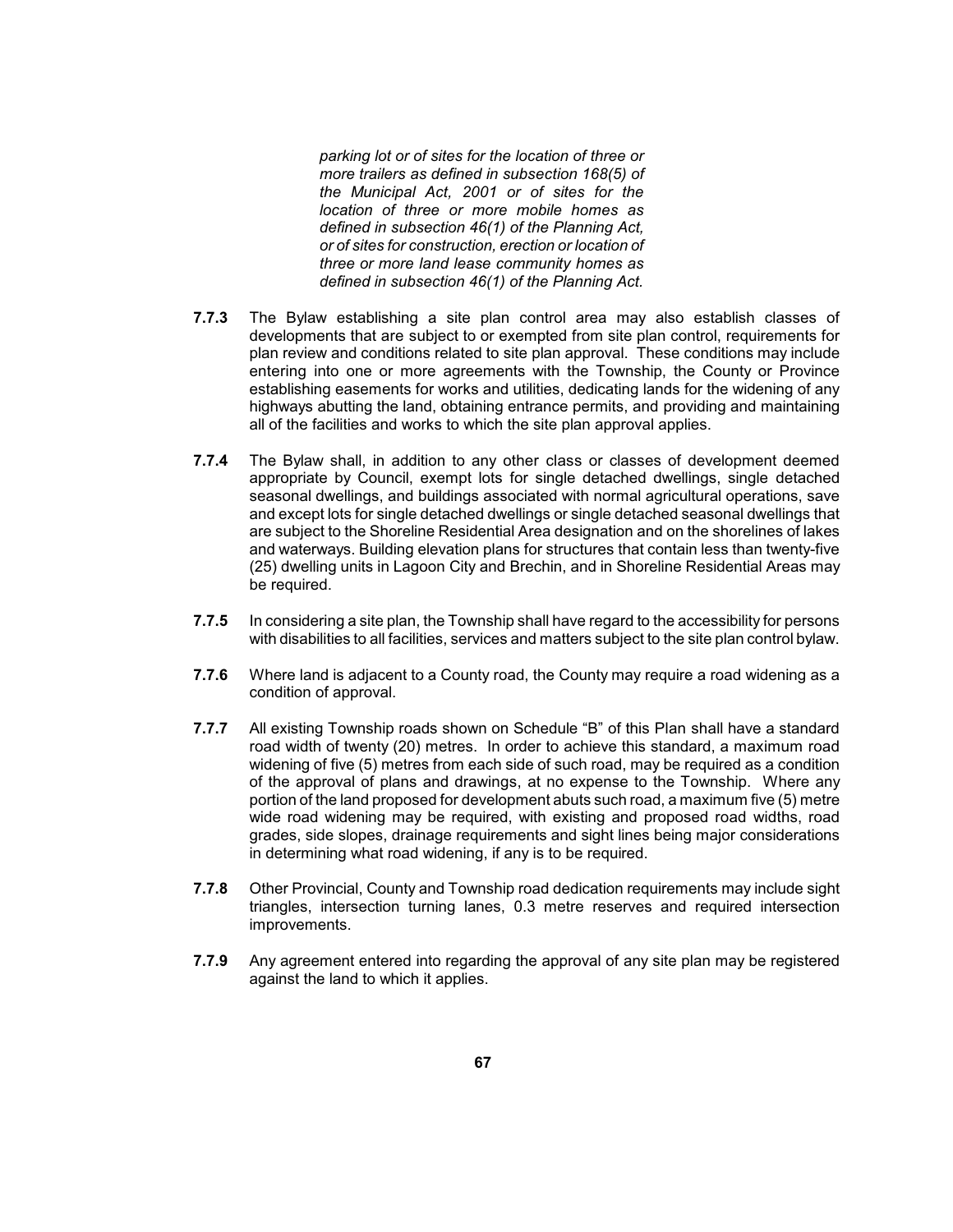**7.7.10** Where possible, natural areas, natural infiltration techniques, surface water source controls, cycling and pedestrian features should be incorporated into site plans, subject to Township approval.

# **7.8 Parkland**

- **7.8.1** The Township shall require parkland dedication from development applications (including consent and subdivision plans) according to the following:
	- a. Five (5) percent of the lands included in a residential development proposal are to be dedicated for parkland purposes.
	- b. Two (2) percent of the lands included in an industrial and/or commercial development proposal are to be dedicated for parkland purposes.
	- c. Cash-in-lieu of parkland dedication to the value of the land otherwise required to be dedicated may be required by the Township where appropriate.
- **7.8.2** Council may pass a bylaw pursuant to the *Planning Act* and other applicable legislation outlining the rates of parkland dedication that are to be applied as a condition to the development of land for residential, commercial or industrial purposes.
- **7.8.3** Significant natural features, hazard lands and stormwater management facilities may not Township to satisfy objectives and policies of this Plan. Where parkland dedication is necessarily be accepted as parkland dedication, but may otherwise be accepted by the required, the land must be suitable for development as a public park.

# **7.9 Community Improvement**

- **7.9.1** Council may by bylaw designate part or all of the Township as a community improvement project area and may prepare a community improvement plan that comes into effect according to the *Planning Act*, as amended.
- **7.9.2** The designation of a community improvement project area by bylaw and the adoption of a community improvement plan will be influenced by the availability of government assistance programs as well as the relative needs for improvements in specific areas.
- **7.9.3** Community improvement initiatives may be undertaken by the Township to address the following issues:
	- a. a deficiency or deterioration in the availability and/or condition of municipal infrastructure;
	- b. existing non-compatible land uses that detract from its viability and vitality;
	- c. an area where buildings and structures are in physical, functional and/or economic decline and need rehabilitation;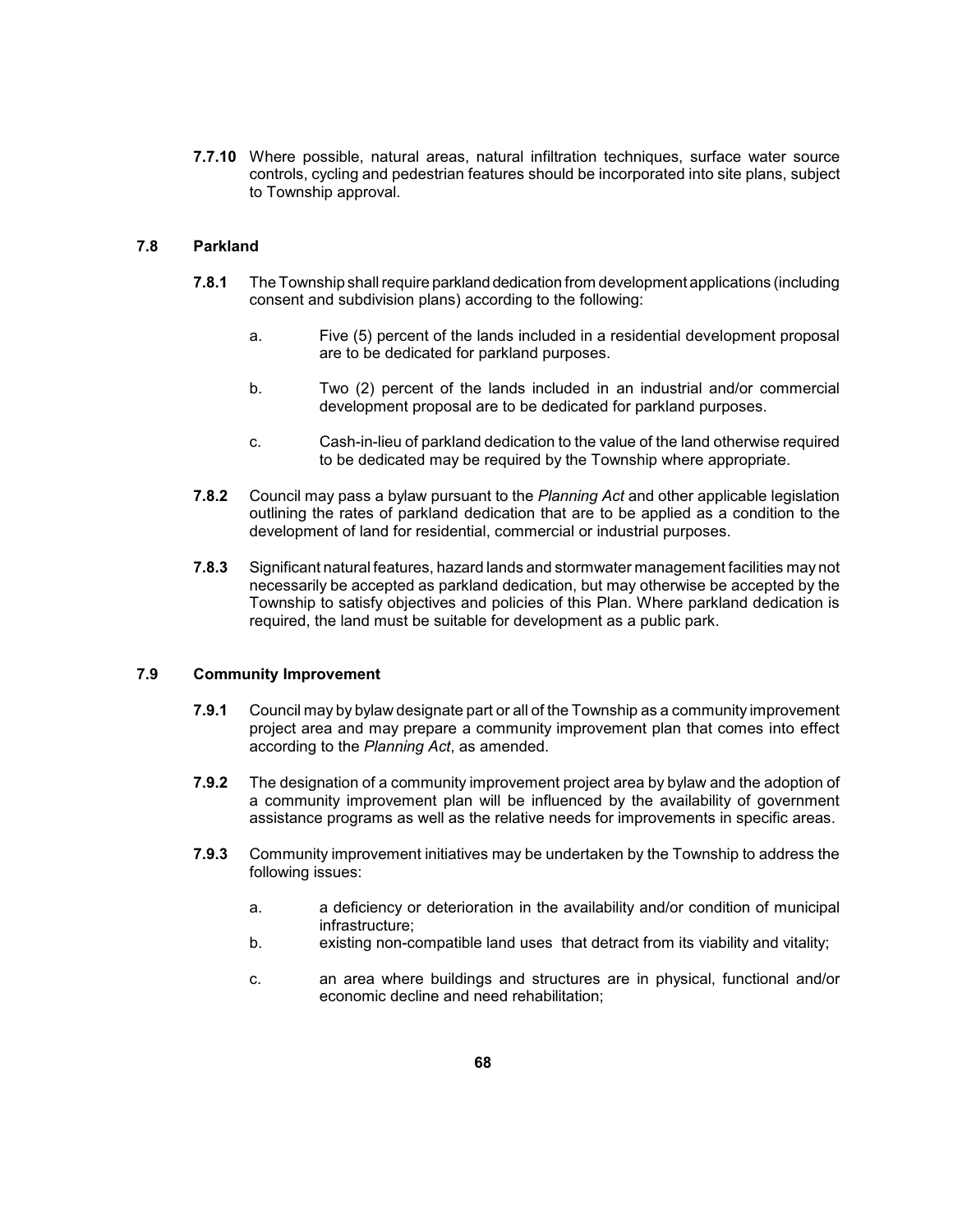- d. **an area where community or recreational facilities are deficient or where** existing facilities require upgrading;
- e. an area where off-street parking and access to roads are inadequate;
- f. vacant land with development potential;
- g. an area subject to flooding;
- h. a natural area that should be protected or conserved;
- I. the revitalization of abandoned, underused or contaminated lands;
- j. any other environmental, social or community economic development reasons.
- **7.9.4** Community improvements will be phased in order to prevent unnecessary economic hardship to landowners, users and the Township.
- maintenance, rehabilitation, repair and establishment of public and privately-owned facilities and lands and may include provisions for financial assistance, grants and loans **7.9.5** A community improvement plan shall include implementation measures for the by the Township.

### **7.10 Cultural Heritage**

- **7.10.1** The Township, with the County of Simcoe, may develop and maintain an inventory of designated cultural heritage resource features in the Township, and encourage local groups, with Council's endorsement, to develop and inventory other cultural heritage resources, and to determine their local significance based on criteria developed with, and supported by Township Council.
- and zoning bylaw amendment. The County may require assessments for plans of **7.10.2** The Township may require archaeological assessments for site plan approvals, consent, subdivision, official plan amendments, and secondary plans.
- Conservation Advisory Committee (L.A.C.A.C.) on matters related to cultural heritage **7.10.3** The Township may create and appoint and consult with a Local Architectural conservation.
- **7.10.4** Through consultation with L.A.C.A.C. and in cooperation with the County of Simcoe, the Township may develop and maintain a comprehensive inventory of cultural heritage resources.
- **7.10.5** Land, buildings and structures that are of historic, architectural or archaeological value shall satisfy at least two of the following criteria:
	- a. It is a good, representative or rare example of the work of an outstanding local, national or international architect, engineer, builder, designer, landscape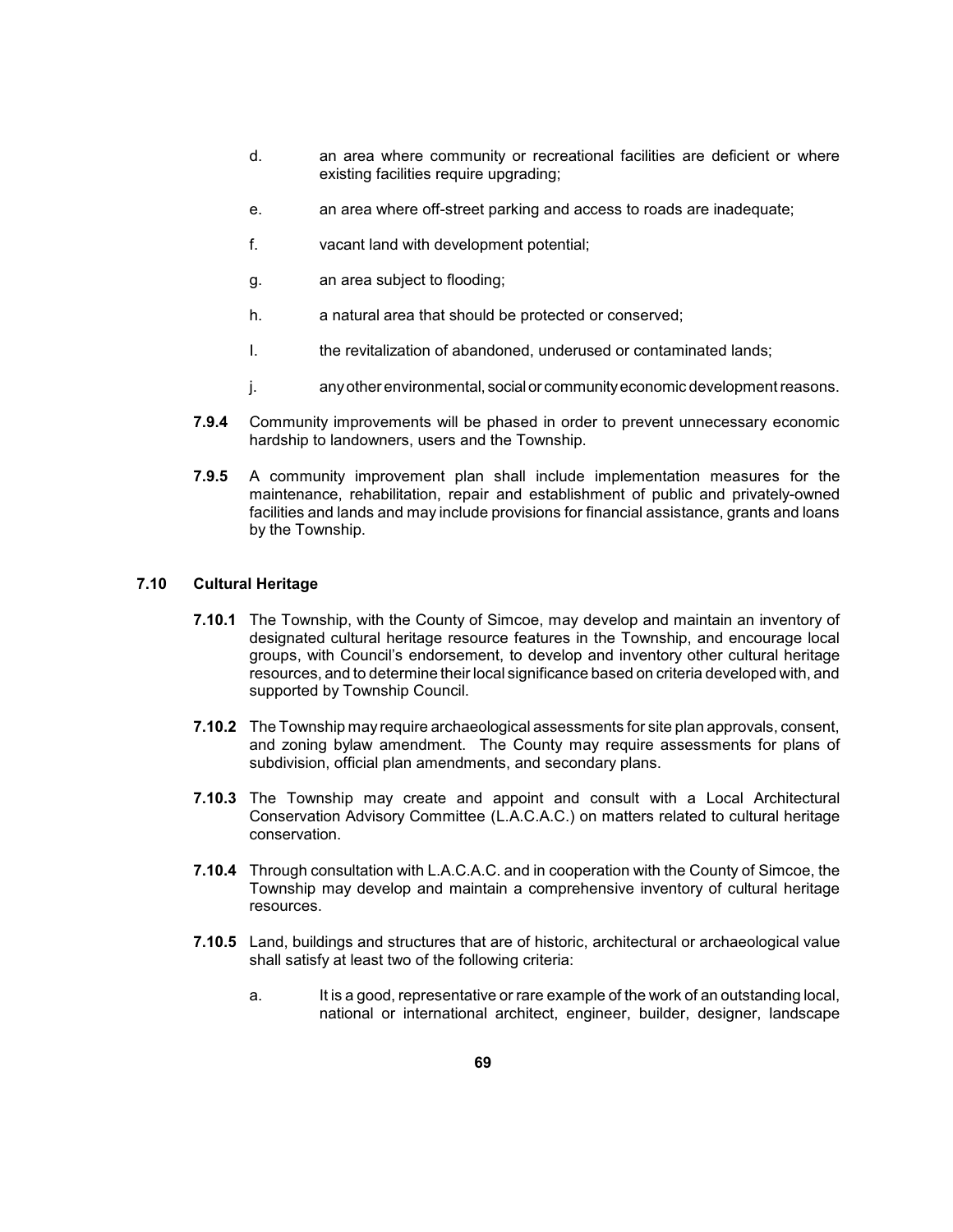architect, interior designer, sculptor, or other artisan and is well preserved.

- contribution to the Township's social, cultural, political, economic, technological b. It is associated with a person who is recognized as having made a significant or physical development or as having materially influenced the course of local, regional, provincial, national, or international history.
- c. It dates from an early and/or important period in the development of the Township.
- d. It is directly associated with an historic event recognized as having local, regional, provincial, national or international importance.
- e. It is a well-preserved representative example of a method of construction now rarely used.
- f. It is a good representative example of its architectural style or period of a building.
- g. It is a well preserved and an outstanding example of architectural design.
- h. It makes an important contribution to the composition or streetscape of which it forms a part.
- I. It is recognized as an important Township landmark.

## **7.11 Development Permits**

- **7.11.1** The Township may amend this Plan to designate an area as a proposed development permit area.
- **7.11.2** Pursuant to a regulation enacted under the *Planning Act*, the Township may enact a development permit bylaw under the *Planning Act*.
- **7.11.3** This policy may be implemented when *Planning Act* regulations come into effect under Section 70.2 of the *Planning Act*.

### **7.12 Flood and Fill Regulations**

- **7.12.1** Flood Plain Regulations and Fill regulations may be applied to lands under the authority of the *Conservation Authorities Act* by the appropriate Conservation Authority.
- **7.12.2** Any regulated Flood Plain areas and Fill Lines shall be incorporated into this Plan by an amendment initiated by the Township.
- **7.12.3** Where applicable, approval from the relevant Conservation Authority is required for any development and/or site alteration within a regulated Flood Plain or anychanges to a lake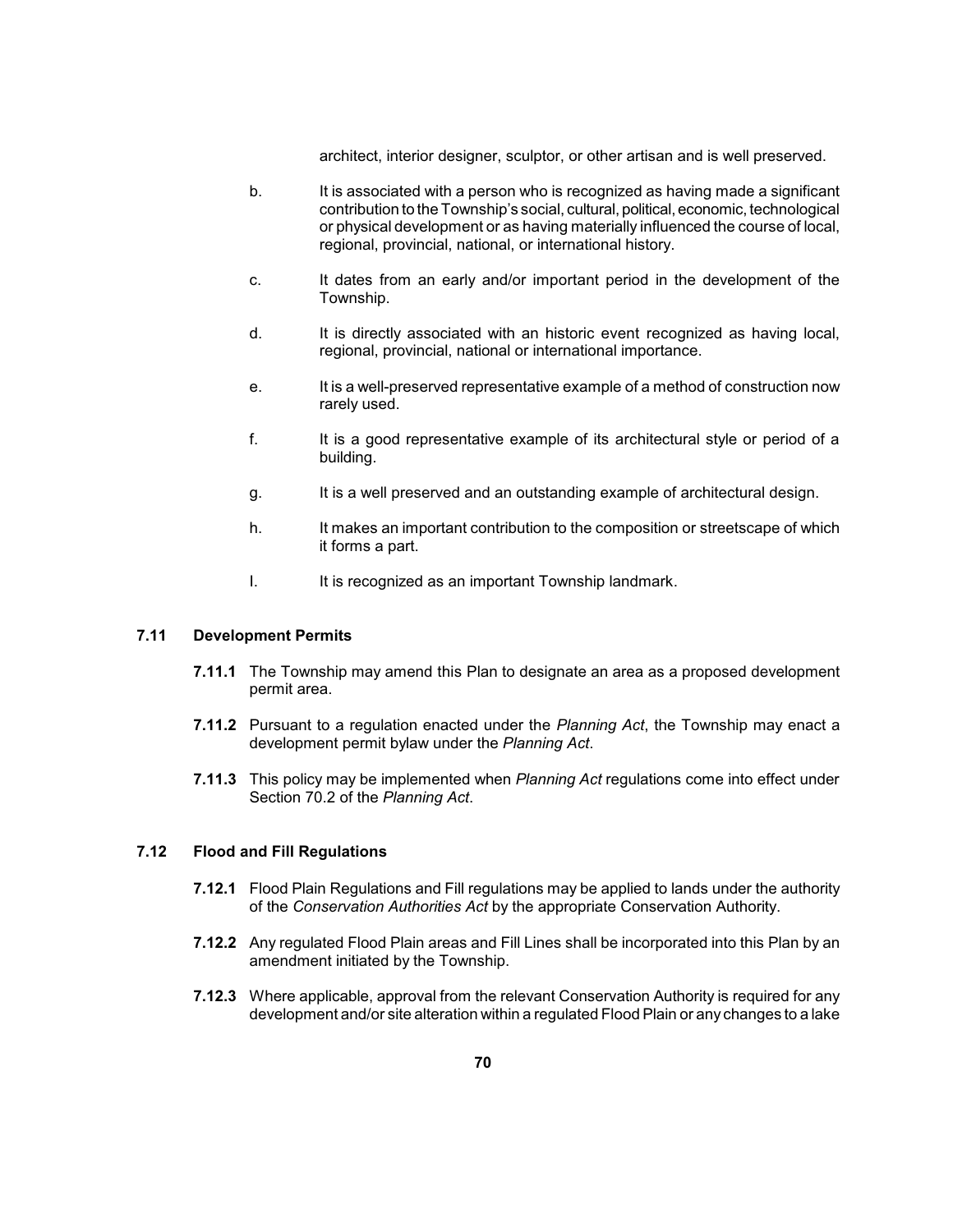or watercourse.

**7.12.4** Where applicable, approval from the relevant Conservation Authority is required for any development and/or site alteration within a fill regulated area of the Township.

# **7.13 Servicing Feasibility Study**

- **7.13.1** The Servicing Feasibility Study shall investigate and determine the appropriate methods All reasonable servicing alternatives, preferably full municipal or private communal services, shall be considered within the context of a settlement servicing strategy that of water supply and wastewater treatment necessary to service proposed and existing development and to maintain ground and surface water resource quality and quantity. establishes servicing alternatives for development scenarios.
- **7.13.2** The study shall provide that for any proposed development the following issues shall be addressed by a proponent:
	- treatment systems as well as existing capacity and feasibility of the extension and expansion, if required; the necessityfor and feasibilityof new facilities; and a. the potential to connect to existing and proposed water supply and wastewater the analysis of comparative performance of similar facilities;
	- b. environmental, financial and administrative implications of multiple systems regardless of whether the systems discharge to surface water or groundwater;
	- suitability of the site shall be investigated and environmental constraints evaluated. This includes the suitability of terrain, hydrological suitability, soils suitability and where subsurface disposal is proposed, hydrogeological c. where individual on-site wastewater treatment services are proposed, the suitability; and
	- d. consideration of the assimilative (carrying) capacity of the Lake Couchiching and Lake Simcoe ecosystems and the phosphorous management for Lake Simcoe.

# **7.14 Settlement Capability Study**

- **7.14.1** The Settlement Capability Study identifies the capability of a defined area to accommodate growth and development on individual water supply and wastewater treatment systems or partial water supply and wastewater treatment systems.
- **7.14.2** The study shall include:
	- a. **the ability of soils and groundwater to assimilate sewage effluent.**
	- b. appropriate limits on the extent and timing of system expansion.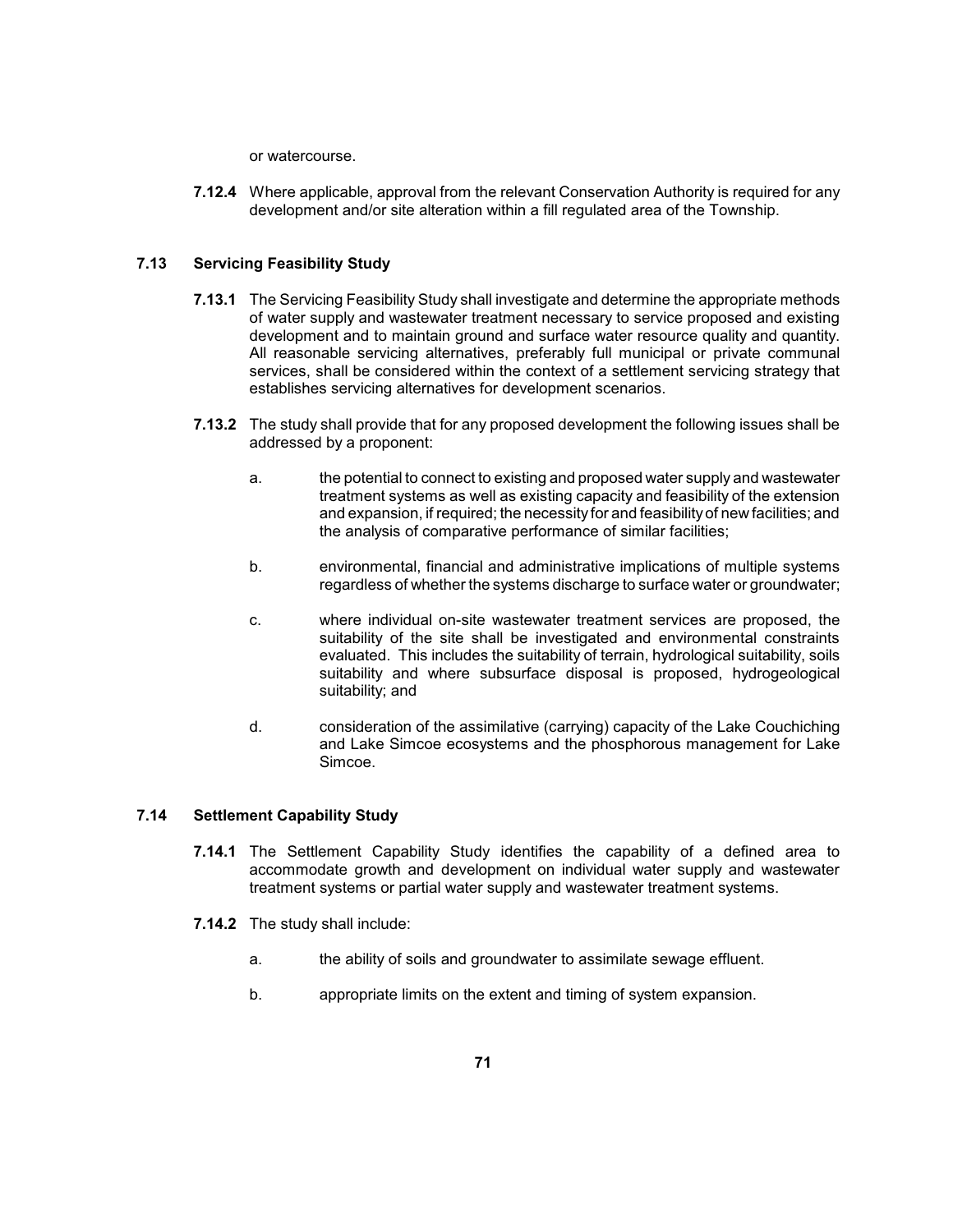c. The appropriate density and intensity of development and/or design parameters.

 to ensure no negative impact on natural area features and functions and to ensure protection and enhancement of ground and surface water quality.

#### **7.15 Public Consultation Procedures**

- opportunities for any individual, group, agency and organization with an interest in the **7.15.1** Prior to considering any application for amending this Plan, the Township shall provide matter, to submit in writing or otherwise, any expression of concern, support, opposition and information.
- **7.15.2** The Township shall conduct a public hearing and shall make information available to the public according to provisions of the *Planning Act* with respect to any planning matter.
- **7.15.3** The Township may conduct one or more public hearings on any matter to be considered under this Plan or the *Planning Act*.

## **7.16 Municipal Fiscal Measures**

- 7.16.1 The Township will assess Development Charges according to the *Development Charges Act*, as a means of recovering appropriate growth related capital costs for the delivery and provision of Township services and facilities.
- 7.16.2 The Township may impose uniform user fees as a means of recovering appropriate operating and capital costs associated with the delivery of Township services.
- 7.16.3 The Township's capital expenditure forecast and budget will reflect the goals, objectives and policies of this Plan.

### **7.17 Development Adjacent to the First Nation Reserve**

- 7.17.1 On lands abutting the Mnjikaning First Nation Reserve, where development requires a planning approval by the Township, the Township shall require a condition that a 0.3 metre reserve abutting the First Nation Reserve, shall be dedicated to the Township without cost to the Township.
- 7.17.2 Any 0.3 metre reserve abutting the First Nation Reserve, shall be used for regulating vehicle and pedestrian access and controlling joint development.
- 7.17.3 The Township may lift the 0.3 metre reserve in whole or in part where it deems appropriate for the proper and reasonable development of lands in the Township.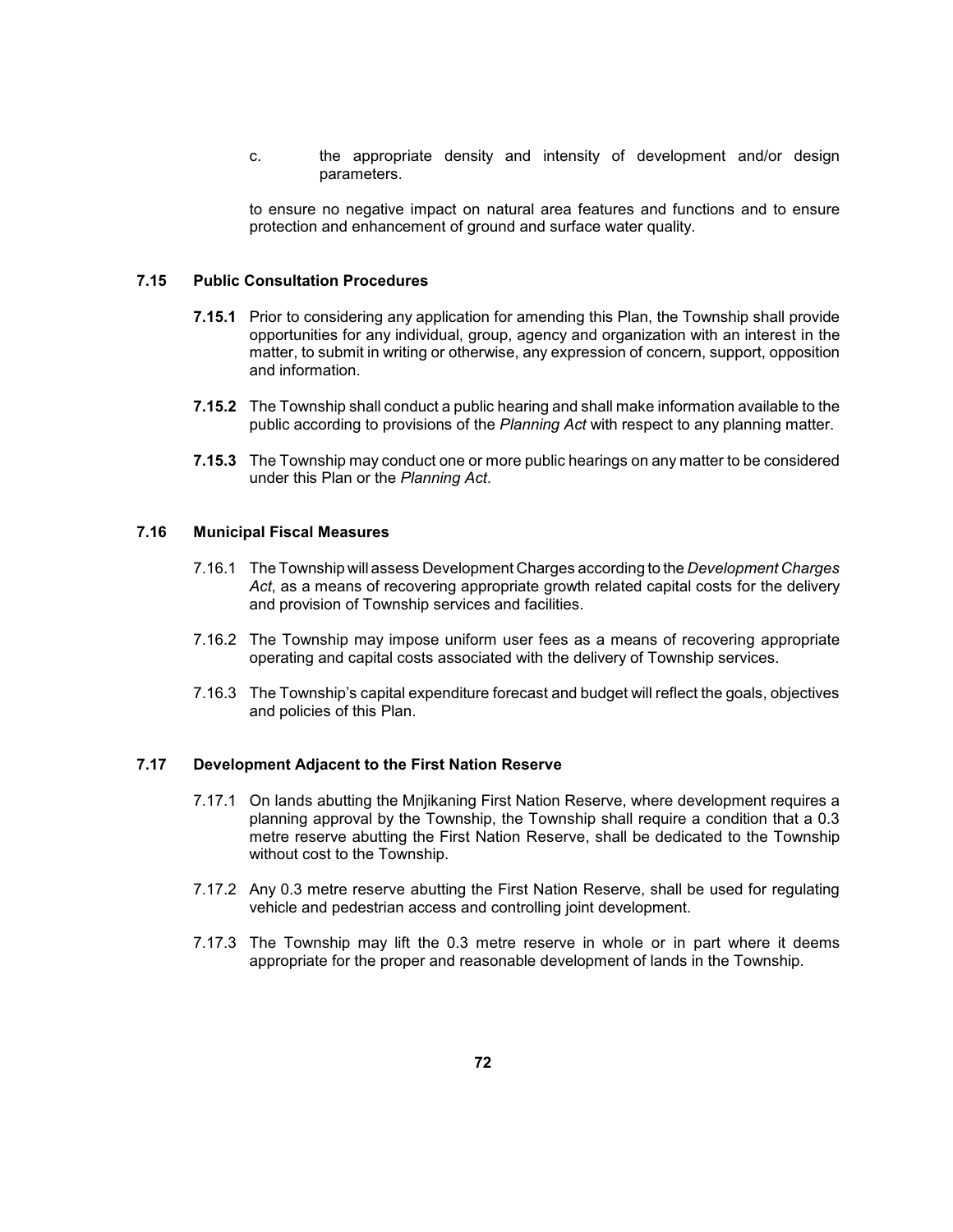#### **8.0 GLOSSARY OF TERMS**

 *Words and terms that have a particular meaning in this Plan or are intended to provide a reasonable interpretation, are included in this Glossary. They do not include those words and terms of ordinary English usage. Those terms and definitions contained in legislation, guidelines, or companion documents such as the Planning Act, the Interpretation Act, the Aggregate Resources Act and the Environmental Protection Act are not necessarily included and should be referred to for precision.* 

 **Abutting** means that parcels of land have a common boundary or that a lot borders on a public road.

**Accessibility** means the removal and prevention of barriers to persons with disabilities.

 **Accessory Use** is any land, building or structure that is subordinate to and exclusively devoted to the principal use that is permitted and that is located on the same lot.

 **Active Recreational** is a large-scale outdoor use or activity with buildings and structures and services and includes such activities as golf course, playing field, campground, trailer park and conservation area.

**Adjacent** means in the vicinity, contiguous, or adjoining.

**Adverse Effect** has multiple meanings and includes one or more of the following.

 Impairment of the quality of the natural environment for any use that can be made of it; Rendering any property or plant or animal life unfit for any use by Injury or damage to property or to plant and animal life; Harm or material discomfort to any person; An adverse effect on the health of any person; Impairment of the safety of any person; humans; Loss of enjoyment of normal use of property; or Interference with the normal conduct of business.

 **Aquatic** pertains to water and an **Aquatic System** is a body of water that functions as a natural system.

**Aquifer** refers to saturated soil that contains groundwater. There can be separate aquifers near the ground surface (shallow) and deeper in the bedrock (deep).

 natural landscapes or features identified as having values related to protection, scientific study **Area of Natural and Scientific Interest (ANSI)** is an area of land and/or water that contains or education.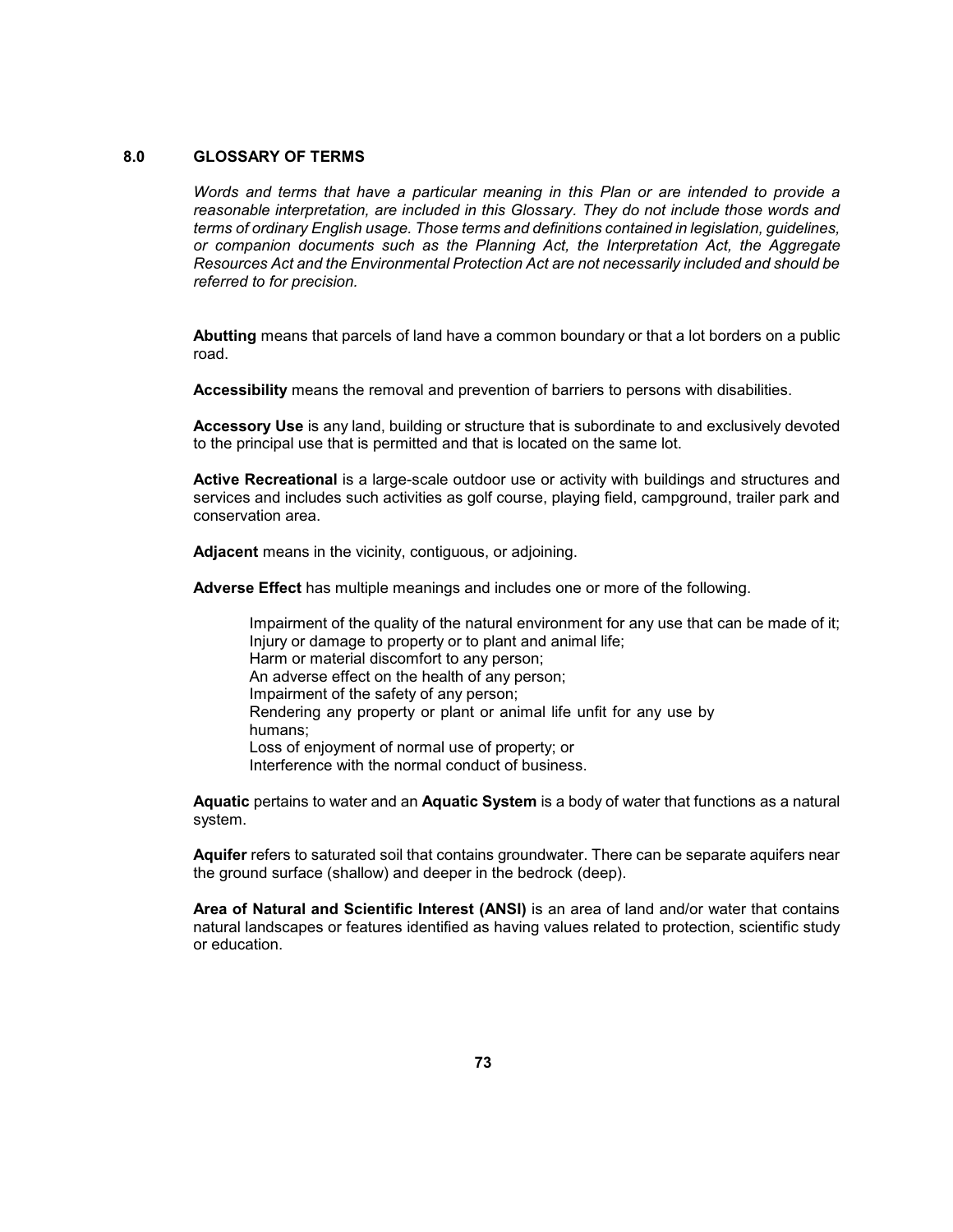**Archaeological Resource** is the remains of any building, structure, activity, place or cultural water and is of significance to the understanding of the history of a people or place. feature or object that, because of the passage of time, is on or below the surface of the land or

 **Arterial Road** carries larger volumes of traffic and provides a continuous route across and through the Township.

 **Bedrock** is the solid rock formed in the Precambrian age. In the Township, the bedrock is under the sedimentary limestones, shales, and sandstones. Where this Precambrian bedrock is on the surface, it is referred to as the Canadian Shield.

**Built Heritage Resource** is a building, structure, monument or installation or remains associated with architectural, cultural, social, political, economic or military history.

 **Carrying Capacity** is a concept in environmental management that involves a level of resource use that allows for long term maintenance of some prescribed level of quality within a predefined level of management determined by the cost of maintaining that quality at a level that will provide resource user satisfaction.

 **Clay** is a rock or mineral particle of any composition having a diameter of less than 0.004 mm. A **Clay Plain** is a relatively level, featureless topographic feature.

 **Collector Road** carries lower volumes of traffic than arterial roads and provides continuous access in the Township and connects to arterial roads.

**Communal Services** are water supply and wastewater treatment facilities and systems that are privately owned and that are commonly used for more than five residential lots or units.

 **Compatible Use** is any use of land, building or structure that avoids creating adverse effects for adjacent sensitive land uses. Compatible uses should be at least highly tolerant of adjacent land uses.

**Concordance** refers to the sections of this Plan that are to be read together.

 **Consent** means an approval under the *Planning Act* for purposes of land severance, addition to lot, easement, right-of-way, and long term lease of land.

 of resources in order to restore, enhance, protect and sustain the quantity and quality of natural **Conserve** and **Conservation** refers to the management of human activities and the human use area functions.

 **Contaminant** means any solid, liquid, gas, odour, heat, sound, vibration, radiation, or their combination that results from human activities causing an adverse effect.

 **Core Area** means an area with concentrations of significant natural features and functions. The area is a habitat that is essential in breeding, nesting and rearing of young species. This area is necessary for the survival of one or more species and functions.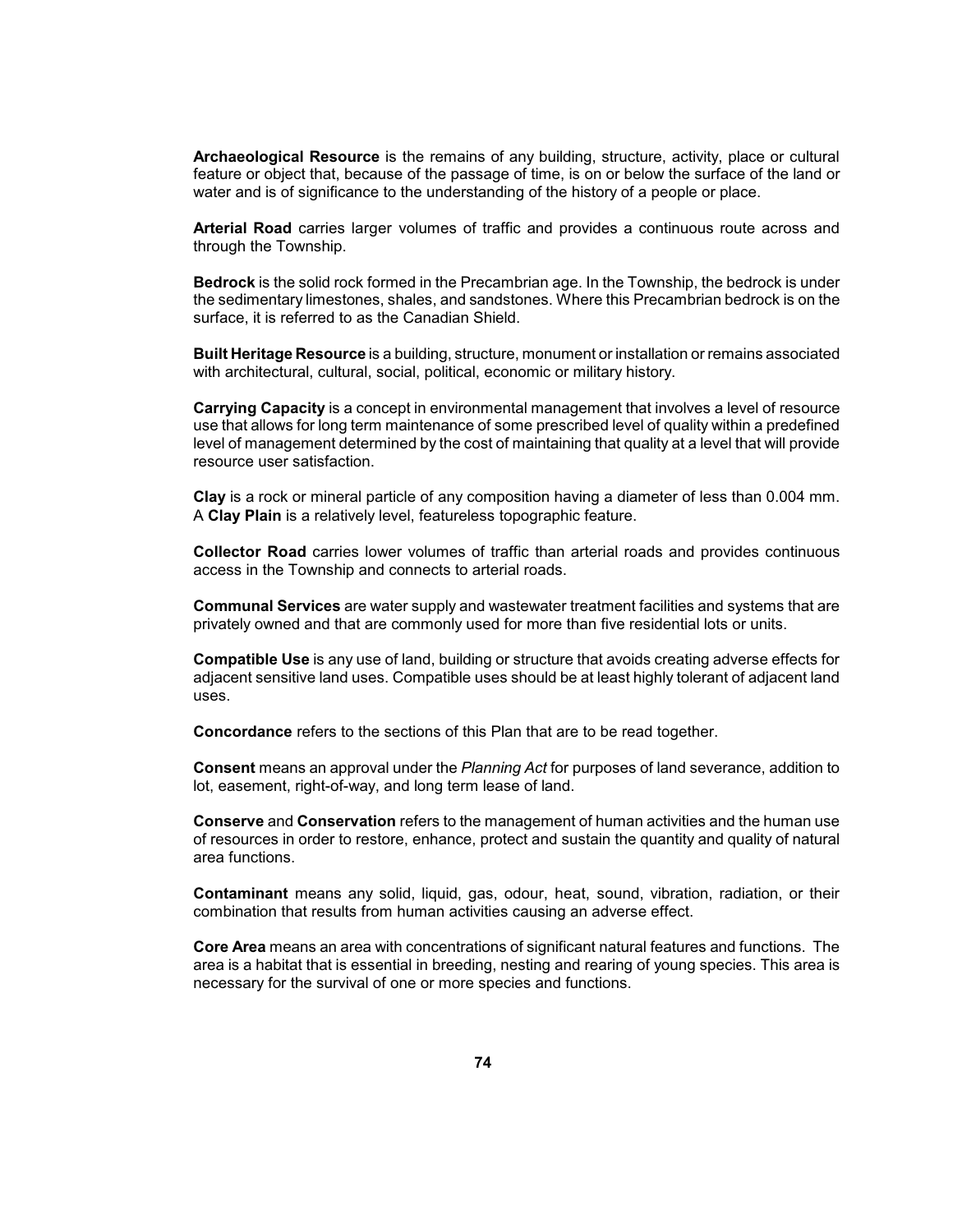used as passageways for native plant and animal species and communities and may serve as buffers to protect the integrity of an ecosystem feature and function. The corridor functions as a **Corridor** is a linking physical feature such as a wetland, watercourse, valleyland, and woodland migratory route, passage between different habitats for animals, pathwayfor different populations of the same plant or animal species.

 **Cultural Heritage Resource** is an artifact or landform that is of significance to the understanding of the history of a people or a place and the cultural identity of a people.

 **Development** is the creation of a new lot, a change in land use and/or the construction, erection or placing of buildings or structures on the land, but does not include activities that create or maintain infrastructure authorized by approvals under legislation other than the *Planning Act.* 

 **Discharge** is the rate of flow of a waterway at a particular moment in time, related to its volume and velocity.

 **Drumlin** is a deposit of glacial till shaped like a teardrop with the narrow end pointing in the direction that the glacier moved.

 **Dwelling** and **Dwelling Unit** mean a room or group of rooms occupied and designed as an independent and separate self-contained housekeeping unit.

 **Dynamic Beach** is an area of inherently unstable accumulation of shoreline sediment along Lake Simcoe and Lake Couchiching and the inland lakes. The hazard limit includes the flood hazard limit and a dynamic beach allowance.

 **Endangered, Threatened or Vulnerable Species** are any native species that is at risk of extinction in its range.

 **Erosion** is the wearing away of the surface of the land by water, wind, ice or other agent of transportation.

**Extraction** is the removal of mineral aggregate resources from a licenced pit or quarry.

 **Farm** is a parcel of land where the predominant activity is farming. **Farming** and **Agriculture** includes the growing of crops and the raising of livestock and may include fur farming, fruit tree farming and maple syrup production. **Farm-Related** and **Agriculturally-Related** implies that farming, bee keeping, fish farming, poultryfarming, vegetable growing, greenhouses, sod farming a use or activity is small scale and is directly connected with or supports a farm or farming.

 **Feasibility** is the result of a study that evaluates the ability of a proposal for development and/or site alteration to achieve stated objectives and standards.

**Feature** is naturally occurring land, water and biotic feature.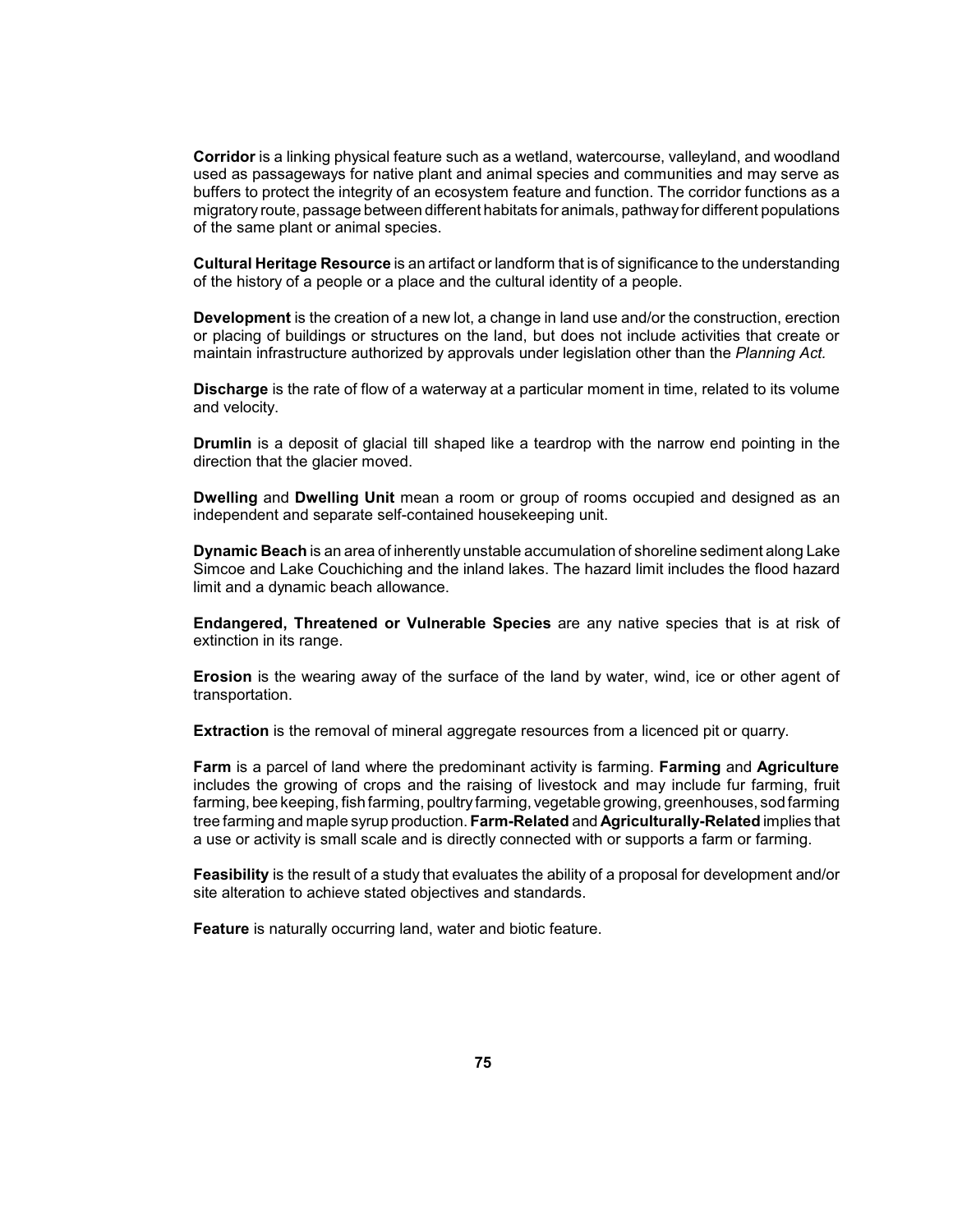**Fish Habitat** is the spawning ground and nursery, rearing, food supply and migration area upon which fish depend to carry out their life processes.

 **Floodplain** is the land area next to a watercourse that is subject to flooding that results from the rainfall during a major storm transposed over a watershed or subwatershed.

 **Function** is the natural or biological process that species provides or performs within or between habitats and landscapes.

**Gravel** is an accumulation of rounded pebbles each between 2 and 64 mm in diameter.

 layers of soil following rainfall or snow melt. Groundwater is stored in aquifers. The boundary between aquifers and the overlying unsaturated soils is the water table level. Groundwater moves **Groundwater** is the water that moves down into the soil and the underlying strata from the upper underground in streams or by seepage.

 **Groundwater Discharge** occurs where groundwater seeps into a watercourse, lake or pond through springs or areas.

 **Groundwater Recharge** is the addition of water by natural or artificial processes to the groundwater.

 **Habitat** is a natural area (water, earth, air) upon which organisms depend to carry out their life processes.

 If developed, the hazard may cause deterioration or degradation of natural area features and **Hazard Land** is land that may be inappropriate for development because of susceptibility to flood or erosion, poor drainage, unstable soils, steep slopes or other physical condition or constraint. functions or cause damage to property or danger to human and animal life.

**Headwater Area** is the source and upper tributaries of a watercourse.

 **Hydrology** and the hydrologic cycle refer to the circulation of water from the atmosphere to the and physical properties of water on the surface of the earth, in the soil and underlying rocks, in earth and its return through precipitation, runoff, infiltration, groundwater flow, and evapotranspiration. Functions include the occurrence, circulation, distribution and the chemical the atmosphere and its interaction with natural areas and living things.

**Infill** is development on vacant lots or underdeveloped lots within a settlement area.

**Infiltration** is the passage of water into the soil.

**Infrastructure** is the physical structure supporting development. It includes water supply and wastewater treatment facilities, waste management, electric power, communications, road and transit transportation corridors and facilities, oil and gas pipelines.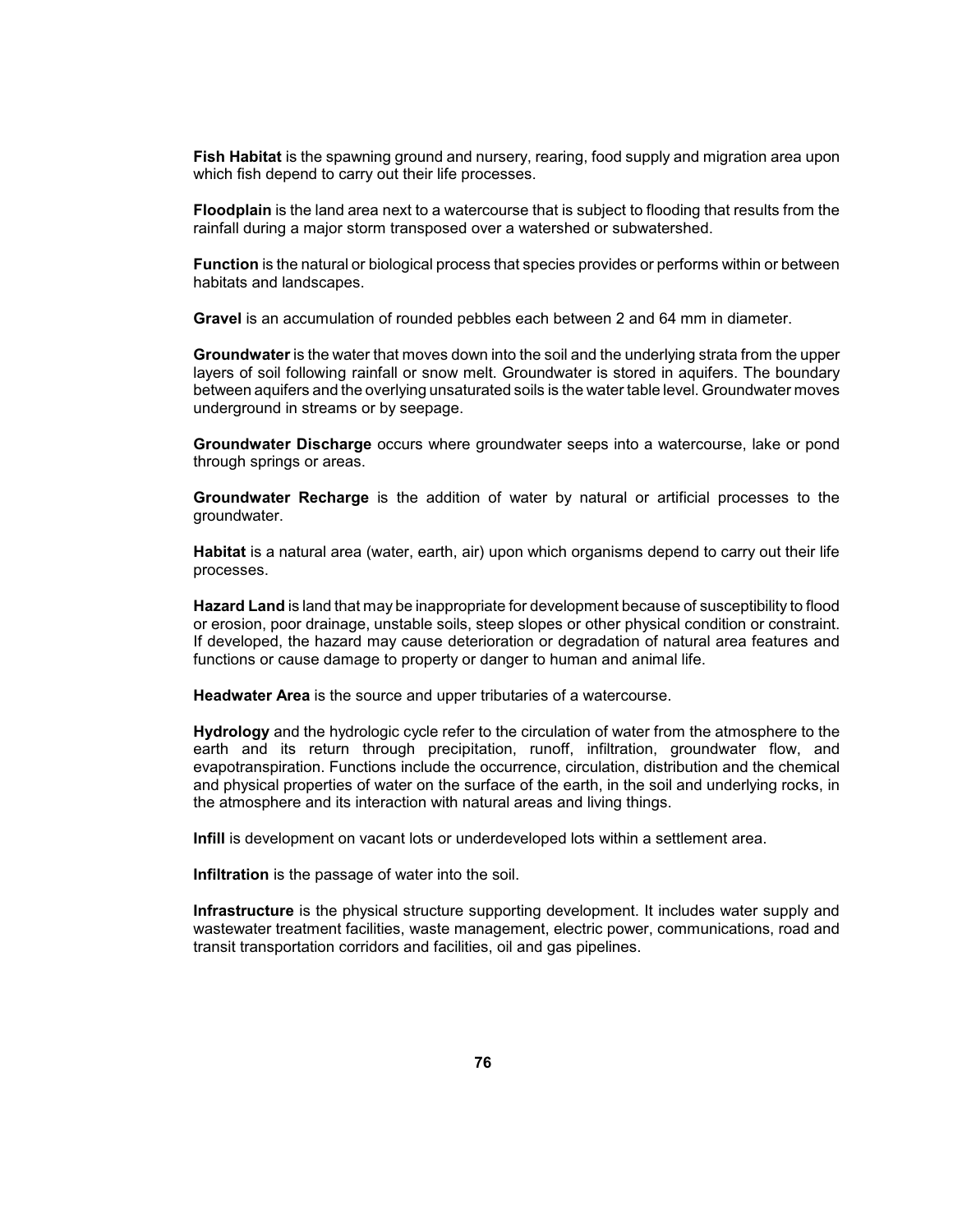**Kame** is an irregular or cone shaped hill mainly composed of sand and gravel. It is formed when sediments transported by meltwater and coming into contact with stagnant glaciers were deposited.

**Lake** is a standing body of water that is greater than 2 hectares in area.

 **Landform** is simply a topographic feature that results from a variety of actions such as deposition or sedimentation, erosion and the movement of the earth's crust.

**Limestone** is a sedimentary rock composed mainly of the mineral calcite.

Lot is a parcel of land that legally exists or that has been created by consent.

**Mineral Aggregate** is gravel, sand, clay, earth, shale, stone, limestone, dolostone, sandstone, marble, granite, rock or other material prescribed under the *Aggregate Resources Act* suitable for construction, industrial, manufacturing and maintenance purposes.

 **Mobile Home** is a transportable, single or multiple section dwelling that is used for permanent occupancy. It conforms to the Canadian Standards Association published standard at the time of manufacture.

 **Moraine** is a ridge that contains unstratified glacial drift that is usually till. Drift is also referred to as overburden and surficial deposit and is distinguished from bedrock.

**Muck** is organic soil decomposed beyond recognition, with a higher mineral content than peat.

 **Negative Impact** is the loss or harmful alteration, disruption or destruction of natural area features and functions for which the area is identified and/or designated.

 **Non-Farm** refers to the uses and activities of land, buildings and structures that are unrelated or not connected to a farm and farming or agriculture.

 **Park Model Trailer** is a seasonal recreational dwelling that conforms to the Canadian Standards Association published standard at the time of manufacture.

**Partial Services** mean the connection to one water supply or wastewater treatment system that is private communal or municipal and the other service is an individual on-site system.

 **Passive Recreational** is a low-intensity outdoor use or activity that does not require the construction of significant structures, significant alteration of the site, and services and includes non-motorized trails, open spaces and natural areas and unserviced tent camping.

**Peat** is partly decomposed organic matter that has accumulated in a saturated area or wetland.

 **Preserve** and **Preservation** is a managed attempt to prohibit human activity or use within a designated or identified natural area feature.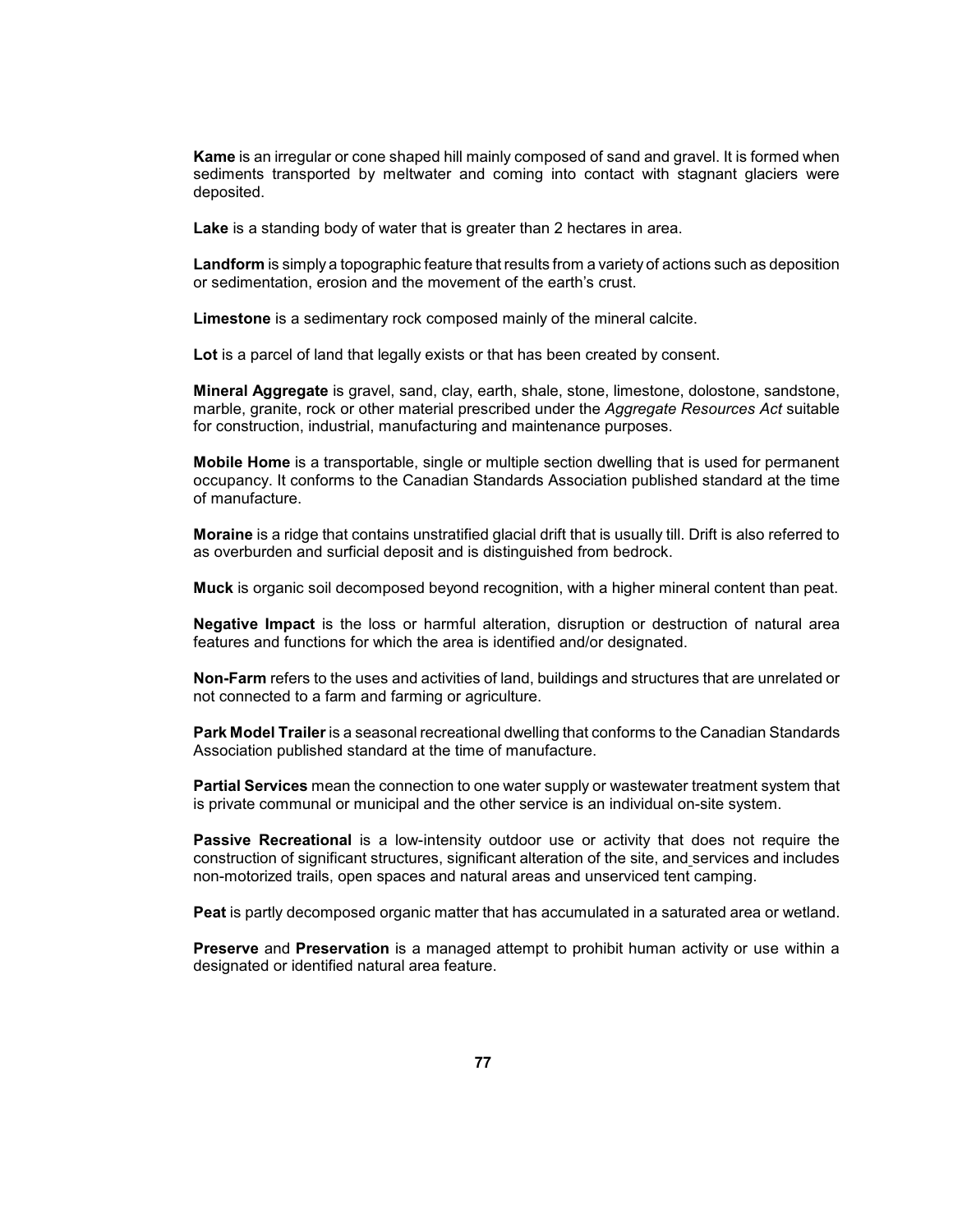**Prime Agricultural Area** is an area where prime agricultural soils predominate. These are lands that include specialty crop soils and/or lands of predominantly Classes 1, 2, and 3 agricultural soils identified in the Canada Land Inventory or as determined by the Ontario Ministry of Agriculture, Food and Rural Affairs and the County of Simcoe.

 **Provincial Policy Statement** and any other policy statements are issued under Section 3 of the *Planning Act.* In the Provincial Policy Statement in effect, there are definitions that are applicable to the interpretation of this Plan.

 **Redevelopment** Includes the removal of buildings or structures and the construction of new buildings or structures or the rehabilitation or renewal of existing buildings or structures.

**Safe Access** is the unobstructed direct or elevated access for pedestrians' and/or vehicles in an area that may be covered by water at the regulatory storm or designated flood level.

 **Sand** is inorganic soil particle between 0.062 and 2 mm in diameter. A **Sand Plain** is a relatively level, featureless topographic surface.

 **Seasonal**, when referring to the use of a dwelling, means that the dwelling is, or is intended as, a secondary place of residence of the occupant and is not the occupant's principal residence.

 **Sensitive Land Use** is associated with the use of land, building or structure where humans or natural area features may be adversely affected.

**Settlement** is a land area designated for development, redevelopment and infilling over a long time.

**Shoreline** means the area abutting the landward side of a river or a lake.

 **Site Alteration** means activities such as filling, grading and excavation that changes the landform and vegetative characteristics of a site, but it does not include activities that create or maintain infrastructure authorized by approvals under legislation other than the *Planning Act.* 

**Soil** is the unconsolidated mineral and organic material on the surface of the earth that serves as a natural medium for plant growth.

**Species** refers to a group of organisms (plant and animal) having a common ancestry that is able to breed or reproduce only among themselves.

 **Stewardship** is consistent and longer term human caring for the land, natural areas and resources.

 **Stormwater management** describes the procedures to control the quantityand qualityof surface water runoff to recharge or discharge areas. Management is used to control flooding and to reduce amounts of contaminants that may discharge into a watercourse or other water body.

**Surface Runoff** is that part of precipitation that flows into watercourses and other channels.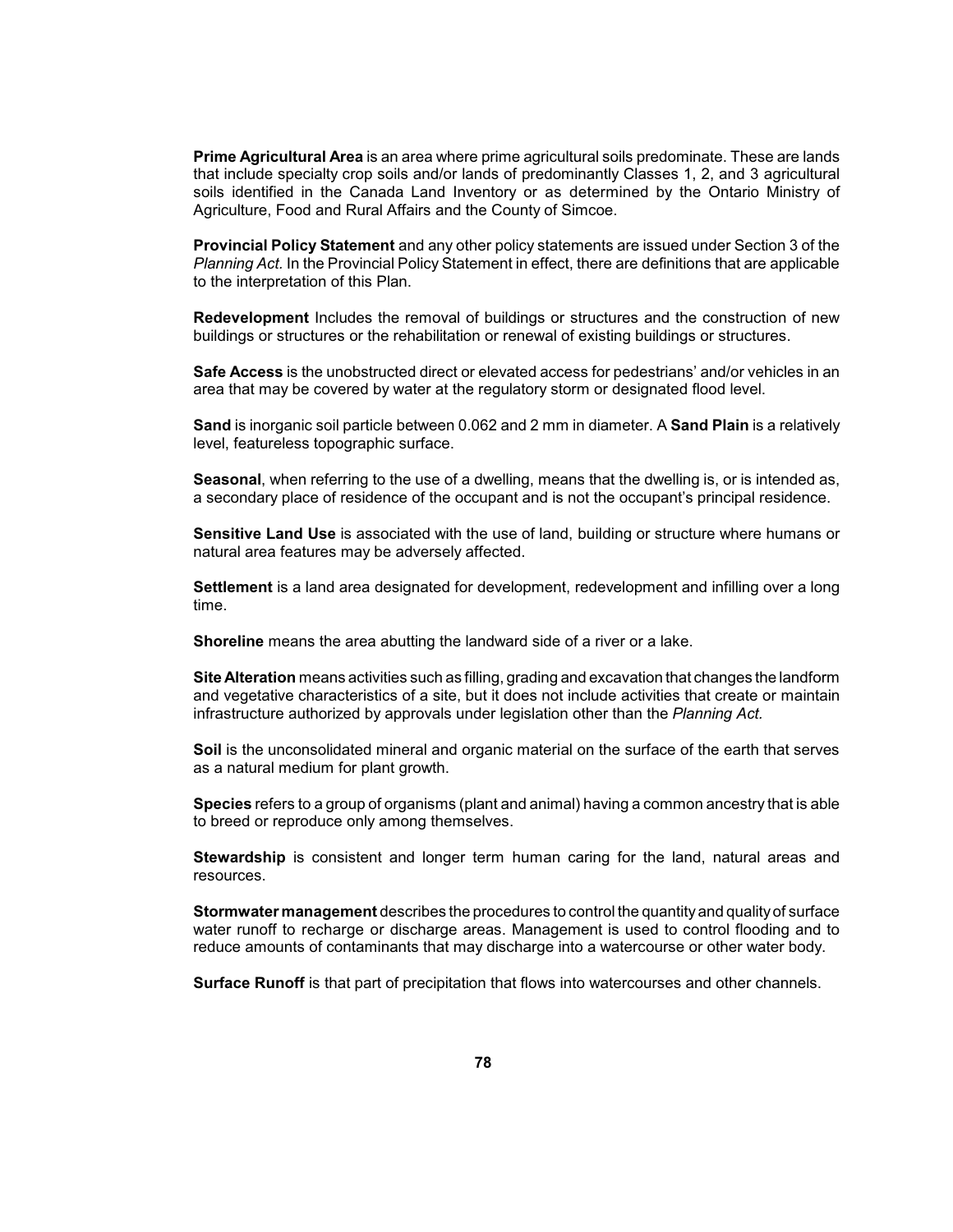**Till** is the material deposited by glaciers and ice sheets without modification by any other agent.

 **Valleyland** is a natural area that occurs in a valley or other depression and has water flowing through or standing for some period of the year.

 **Variance** refers to permission granted under the *Planning Act* to vary the provisions of a zoning bylaw in effect.

 treatment, recycling, diversion or disposal of wastes. **Waste** includes materials designated in the **Waste Management** includes a land area and/or facility for the destruction, processing, storage, *Environmental Protection Act.* 

 industrial, commercial and agricultural activities and the discharge of treated water to surface and **Wastewater Treatment** refers to the change in the quality of water that is a product of human, ground water.

**Water Supply** refers to the production, treatment and distribution of water intended to be used for human consumption and for industrial, commercial and agricultural purposes.

 **Water Taking** refers to the extraction of water from surface and ground water sources according to the requirements of provincial legislation, regulation and standards.

**Watershed** and **Subwatershed** is the land area drained by or contributing water to a watercourse, lake or other water body.

 **Wellhead Protection** refers to the surface or subsurface area, in the vicinity of a water well or well field, that supplies water to a public or private system through which contaminants are reasonably likely to migrate and eventually reach the water well or water well field.

 **Wetland** is land covered by shallow water either seasonally or permanently. Also, it is land where the water table is close to or at the surface. Types of wetlands are swamps, marshes, bogs and fens.

**Wildlife Habitat** is an area where plants, animals and other species live unrestrained and where theyfind food, water, shelter and safety. Wildlife habitats include areas where species congregate at annually or in their life cycle and that are also important to migratory and nonmigratory species.

**Woodland** is a treed area, woodlot or forest of at least one hectare in size that provides benefits such as erosion prevention, water retention, habitat, recreation and sustainable harvest of wood products.

 **Year Round** when referring to the occupancy of a dwelling means that this is, or is intended to be, the principal residence of the occupant.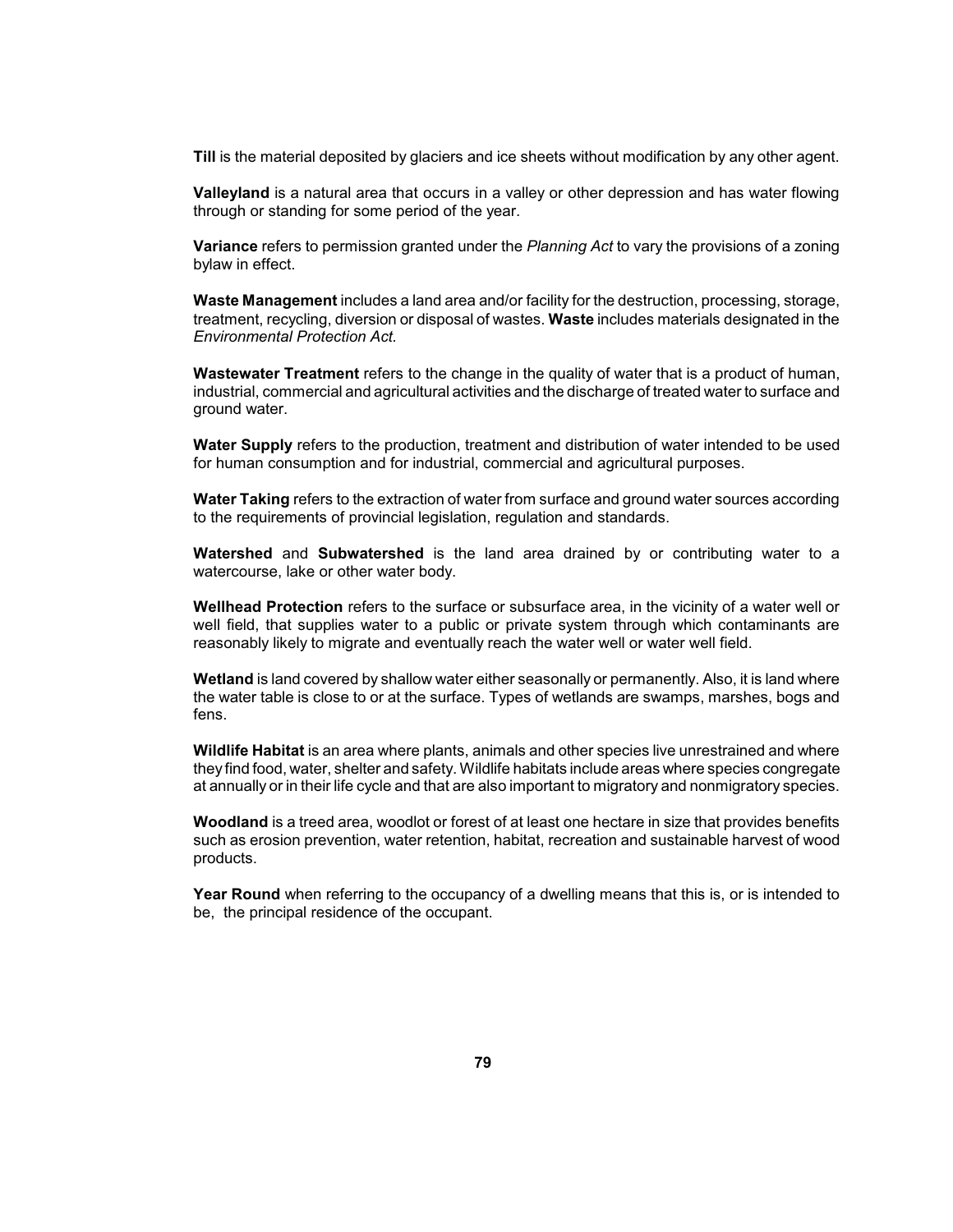### **9.0 LAND USE POLICIES**

### **9.1 GENERAL**

Schedule "A" is the Land Use Plan for the Township.

 The Land Use Plan establishes the pattern of development in general terms by dividing the Township into a number of land use classifications. The policies governing the use of the lands within the classifications are outlined herein, and implementation will be through the measures contained in Section 7.

### **9.1.1 Natural Area Framework**

 Lands within any land use designation that are also identified as part of the Natural Area Framework on Schedule "C" must comply with Section 5.2 of this Plan.

### **9.1.2 Land Use Designations**

The Land Use Plan divides the Township of Ramara into the following designations:

Natural Area Protection **Agriculture** Rural Village Hamlet Shoreline Residential Area Industrial Destination Commercial Highway Commercial Mineral Aggregate Extraction Area

# **9.1.3 Land Use Interpretation**

 The list of Land Uses in each of these designations describes the function of the various types of uses in the particular area. These land uses are a guide and are to be interpreted by Township Council when considering planning applications, land use changes, development and/or site alteration, and in the preparation of the Township's Zoning Bylaw and amendments.

### **9.1.4 Lots Created by New Roads**

 In any area zoned "Rural" or "Agricultural" where a new road, street or highway is constructed by a government agency, or an existing road, street or highway is realigned a lot, that does not comply with the frontage and/or area requirements of the zone, a by a government agency and such construction or realignment results in the creation of permit to erect a single detached residential dwelling on such lot may be issued, provided such lot and building comply with all other requirements of the zone as set out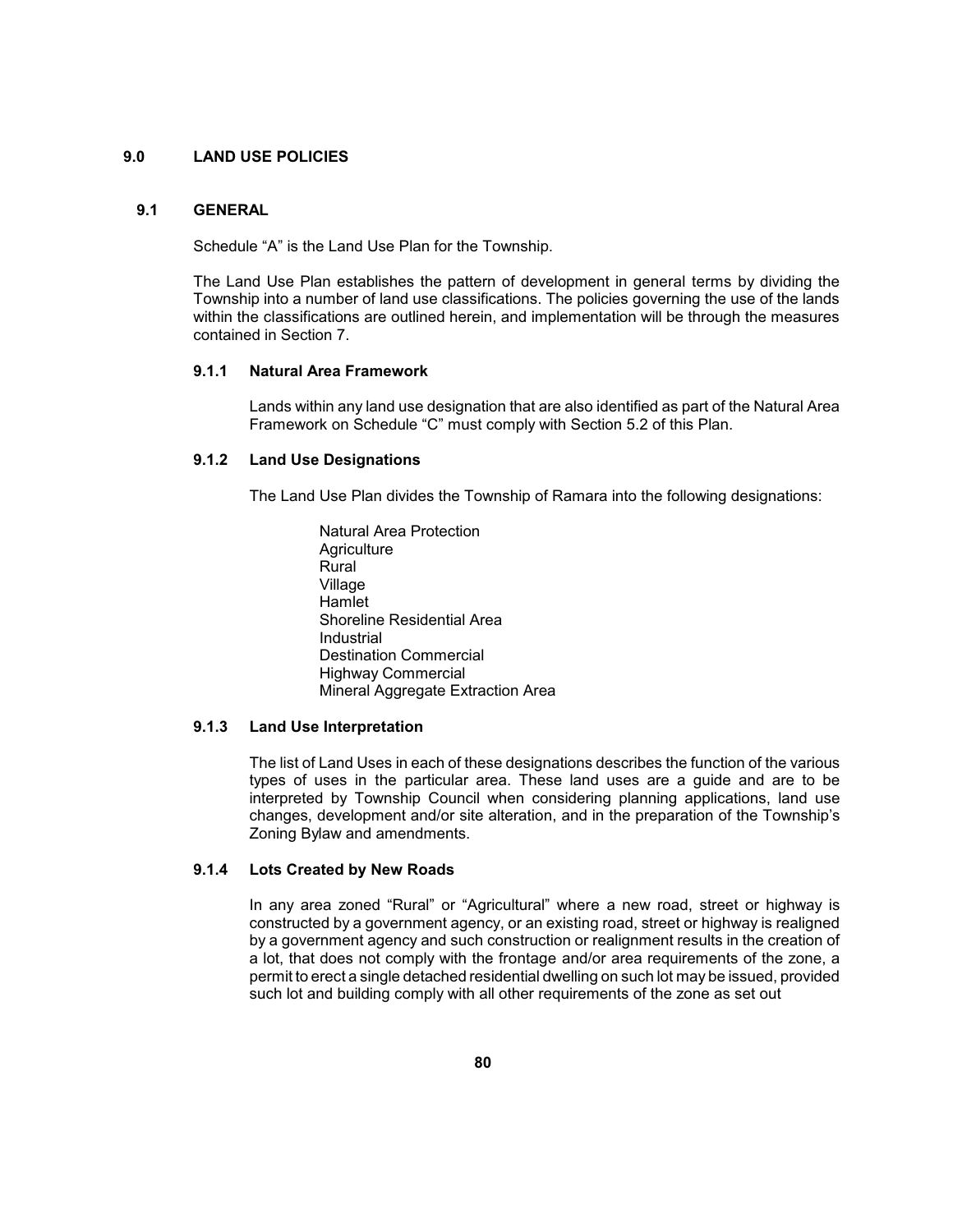in the Zoning Bylaw of the Township and a variance to the zoning bylaw for area and frontage is granted.

### **9.1.5 Major Lakes and Watercourses**

 of this Plan that the regulation of these activities and any associated impacts will be subject to the relevant legislation and regulations of the federal and provincial The major lakes and watercourses are not designated on Schedule "A" for land uses, except where there is a designated Natural Area Protection Area. Although lands covered with water are used for transportation, resource and recreational purposes, it is the intent governments.

### **9.1.6 Land Use Policy Concordance**

- 9.1.6.1 Sections 1 through 8 of this Plan set out the Basis of the Plan and the Goals, Objectives and Policies that apply generally to all lands, services, and activities affected by this Plan.
- 9.1.6.2 When considering the policies for particular Land Use designations, reference shall be made to sections 1 through 8 to determine how the particular lands and areas are to be developed, altered and used.
- 9.1.6.3 In each Land Use designation, the Concordance policy refers to policies in policy area in Sections 1 through 8 that are referred to in conjunction with the specific land use policies when considering the application of this Plan to any Sections 4, 5, and 6 that shall be regarded by the Township as the primary matter.
- 9.1.6.4 Where there is an apparent conflict or contradiction between Sections 1 through 8 and any policy in Section 9, Township Council's interpretation shall be conclusive and determinative.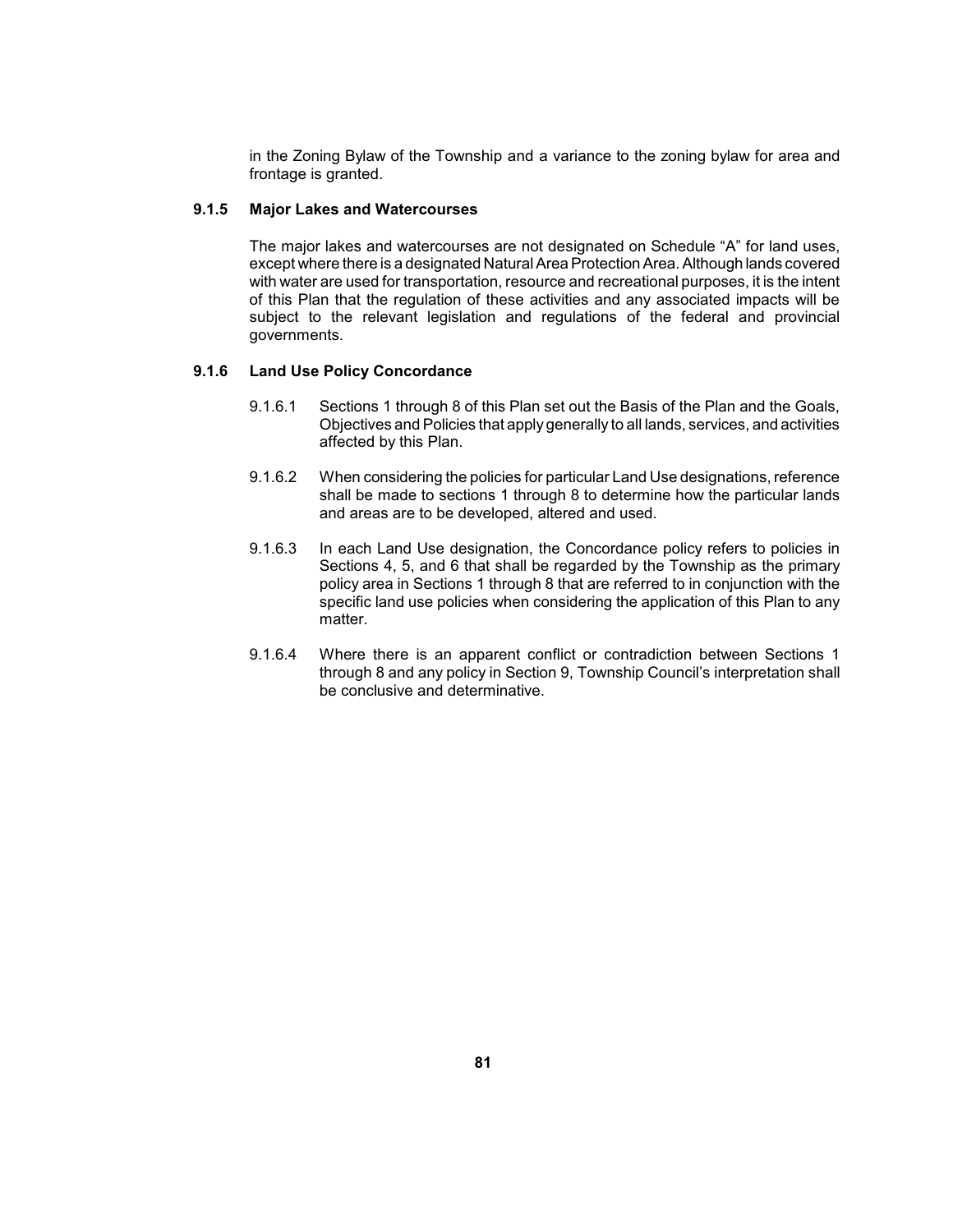# **9.2 NATURAL AREA PROTECTION**

## **9.2.1 Purpose**

 The purpose of the Natural Area Protection designation on Schedule "A" is to protect, conserve and enhance natural area features and functions.

# **9.2.2 Land Uses**

- existing agriculture, excluding buildings and structures
- • management of natural areas, including buildings and structures for environmental management purposes
- passive recreation, excluding buildings
- public and private infrastructure
- utilities

# **9.2.3 Accessory Uses**

Accessory uses shall not be permitted.

# **9.2.4 Lot Creation**

- 9.2.4.1 The creation of new lots or blocks in separate parcels that are currently designated as "Natural Area Protection" is not permitted except where existing lots in this designation are expanded in lot area creating larger areas designated as "Natural Area Protection", provided any remnant lot created is not designated as "Natural Area Protection".
- 9.2.4.2 The creation of a new lot or block to be designated by amendment as "Natural Area Protection" is permitted.

### **9.2.5 Concordance**

 Sections 5.2 and 5.3 of this Plan are the primary policy areas that shall be referred to in conjunction with this Section.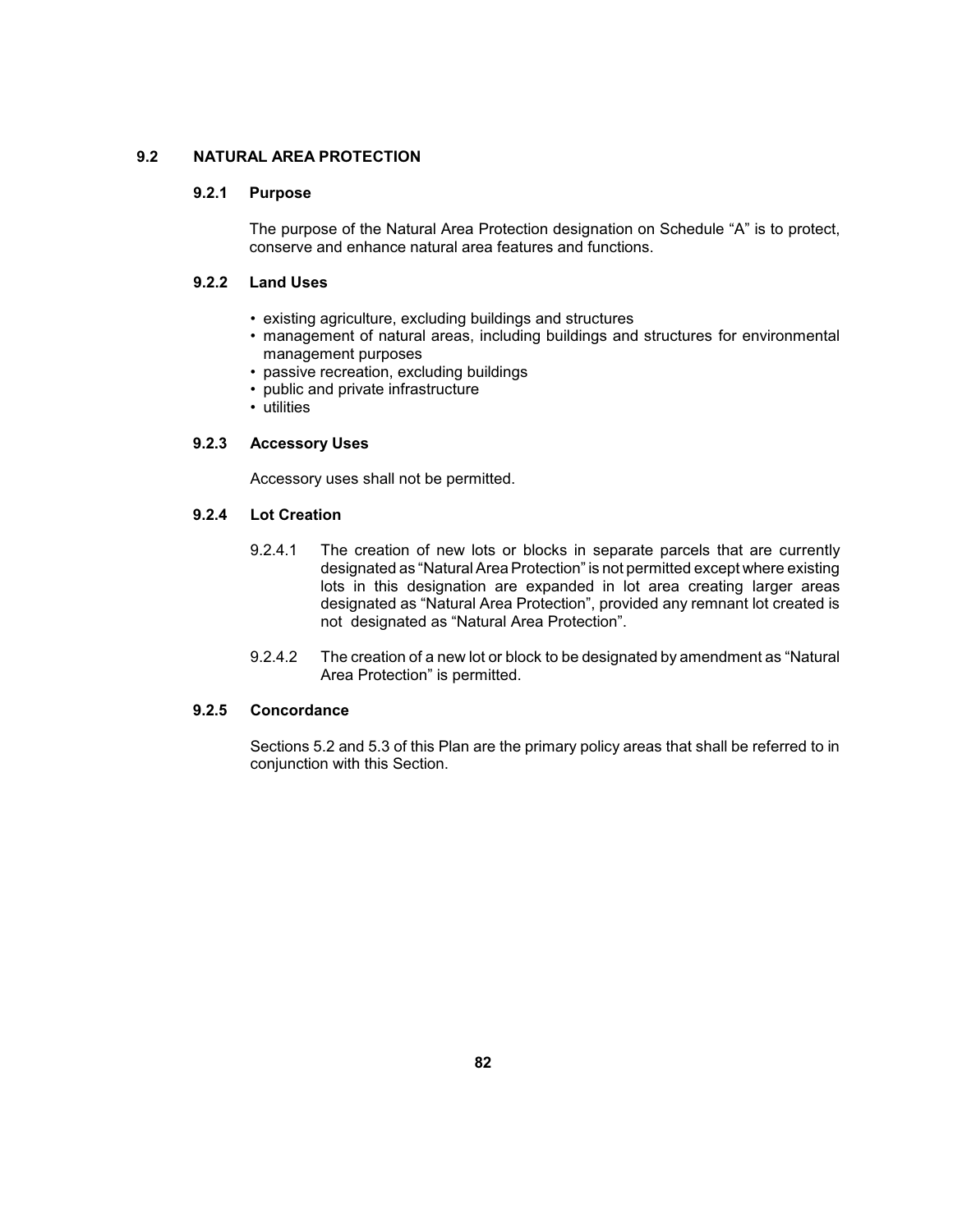## **9.3 AGRICULTURE**

### **9.3.1 Purpose**

 The purpose of the Agriculture designation on Schedule "A" is to protect prime agricultural areas primarily for farming and agriculturally related land uses.

# **9.3.2 Land Uses**

- farming
- agricultural use
- accessory single detached dwelling on a farm
- single detached dwelling as a surplus farm house or on lot for retiring farmer
- on-farm business
- home occupation use
- kennel
- management of natural areas and natural resources for environmental management purposes
- passive recreation
- public and private infrastructure
- utilities
- accessory uses

## **9.3.3 Accessory Dwellings**

 zoning. Accessory apartments, temporary farm help suites or garden suites, or other temporary accommodations may be permitted, subject to the provision of adequate One detached dwelling unit may be located on an existing lot, subject to appropriate sewage treatment facilities.

# **9.3.4 Retiring Farmer**

 opinion of the Township Council, for a substantial number of years or who actively operates and subsequently owns the farm property, in the opinion of the Township Council, for a substantial number of years, may be permitted to retain a maximum of one lot on which the existing farm house is located or another lot taken from the same farm for the construction of a new non-farm single detached dwelling, provided in either case, A retiring farmer who, on or before January 1, 1994, owned and actively operated, in the the dwelling shall be for the retiring farmer's own residential occupancy.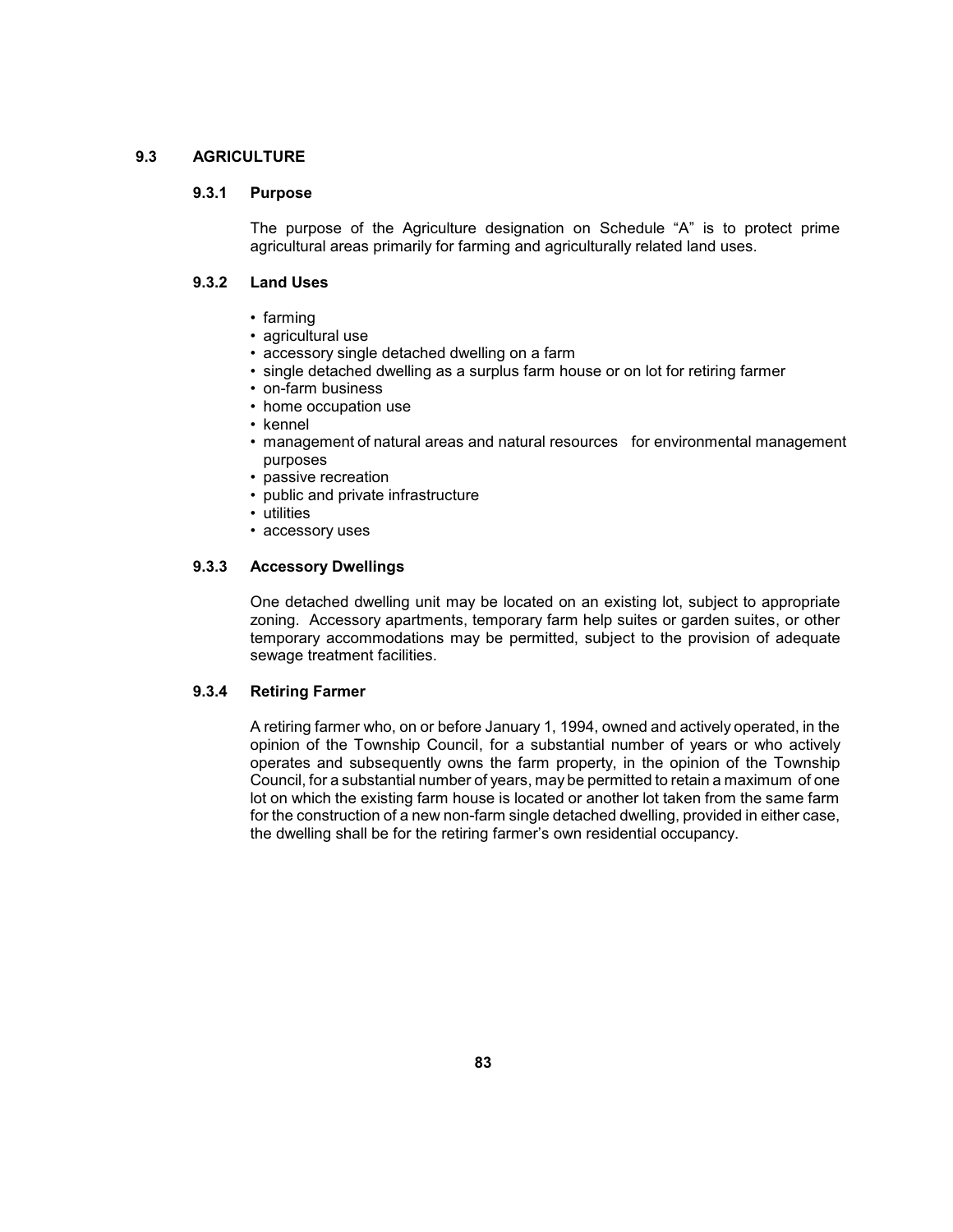### **9.3.5 Farm Consolidation**

 A farmer who enlarges the farm holding by acquiring an abutting farm for farm consolidation purposes, that contains a surplus farmhouse, may be permitted to create one parcel of land containing an existing non-farm single detached dwelling provided an existing farm house is not needed for a farm employee's dwelling or as a farmer's retirement dwelling.

# **9.3.6 On-Farm Business**

- 9.3.6.1 An On-Farm Business may be permitted on a farm property as part of a farm or farming operation.
- 9.3.6.2 The On-Farm Business is intended to be small-scale in operation and shall be secondary to the primary farming operation. It may include any trade, occupation or service except vehicle sales and/or repair.
- 9.3.6.3 The On-Farm Business shall be owned and operated by an individual or family member who lives on the same farm property.
- 9.3.6.4 One On-Farm Business shall be located on a farm property and may be located within existing farm buildings or in a new farm building or structure located within the existing cluster of buildings and structures.
- 9.3.6.5 Any gross floor area in a building or structure used for an On-Farm Business shall not exceed 200 m².
- 9.3.6.6 All activities and operations except for outdoor parking, shall be conducted inside the building or structure used for the On-Farm Business.

## **9.3.7 Kennel**

- 9.3.7.1 The use of a property for a kennel is permitted only where it is in compliance with any zoning bylaw and municipal bylaw that regulates and licenses the boarding, care and grooming of domestic animals.
- 9.3.7.2 The breeding of domestic animals is not permitted in a kennel use, unless it is licensed or regulated under provincial and/or municipal law.

# **9.3.8 Lot Creation**

- 9.3.8.1 Where permitted, the creation of a lot is subject to Section 5.1.12 of this Plan and the provisions of the Zoning Bylaw.
- either by severance of existing farms, the merging of existing farms, or the 9.3.8.2 The creation of new farms and farm properties is encouraged and permitted extension of existing farm areas.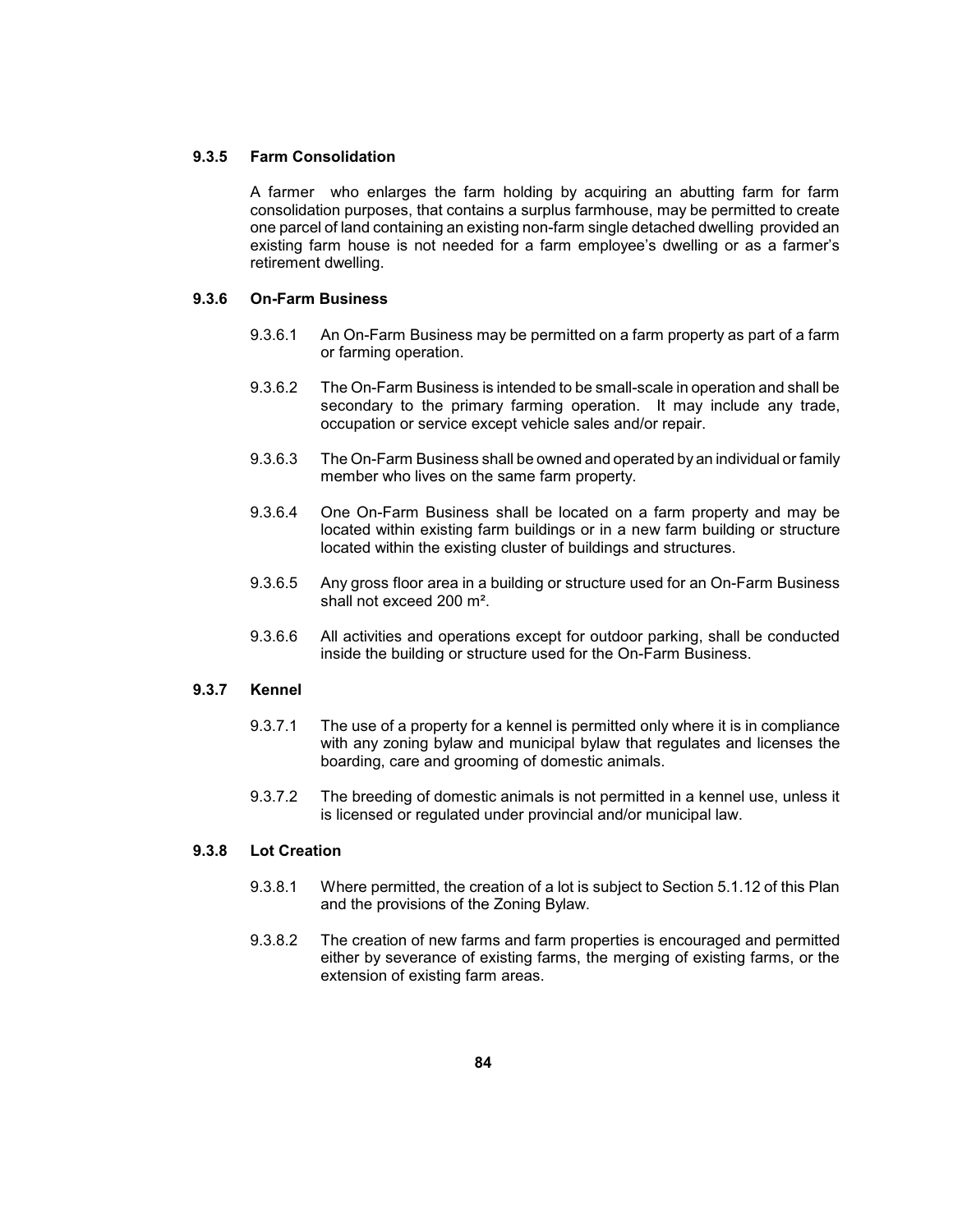- 9.3.8.3 The minimum area of a new or expanded farm or farm property shall be 40 hectares or the original survey lot size, whichever is the lesser.
- permitted subject to an assessment of the size and nature of the proposed farm to determine the reasonable expectation of a viable commercial farm 9.3.8.4 Expanded farms or properties that are less than 40 hectares in area shall be operation as an independent farm unit.
- 9.3.8.5 The creation of a new lot from an existing farm for a single detached dwelling used by a retiring farmer shall have a minimum lot area of 2,020 m² and a maximum lot area of 8,090 m<sup>2</sup> subject to the appropriateness of the lot area and such lot shall not include any other existing farm buildings and structures. to accommodate the dwelling and an individual wastewater treatment facility,
- 9.3.8.6 The creation of a new lot for an existing single detached dwelling that is a permitted surplus farm house from the merging of two or more farms shall have a minimum lot area of 2,020 m<sup>2</sup> and a maximum lot area of 8,090 m<sup>2</sup> subject to the appropriateness of the lot area to accommodate the dwelling and an individual wastewater treatment facility, and such lot shall not include any other existing farm buildings and structures.
- 9.3.8.7 The creation of a new lot for a permitted On-Farm Business is not permitted.
- 9.3.8.8 The creation of a new lot for a permitted kennel is not permitted.
- 9.3.8.9 The creation of a new lot for any existing or proposed use of land, building, or structure not permitted in the Agriculture designation is not permitted, except for utilities.

### **9.3.9 Concordance**

 Sections 5.2 and 5.3 of this Plan are the primary policy areas that shall be referred to in conjunction with this Section.

### **9.3.10 Special Policies**

### 9.3.10.1 **Highland Mills Development (OPA No. 5)**

 The following policies shall apply to those lands designated "Agriculture" in part of Lot 1, Concession 9 (Mara), as shown on Schedule "A"

- may be created with vehicle access by a common private right-of-way i. Notwithstanding Section 5.1.12.4, the proposed retained lot (66.53 ha), connected to an open public road.
- ii. All other relevant policies of this Plan shall apply.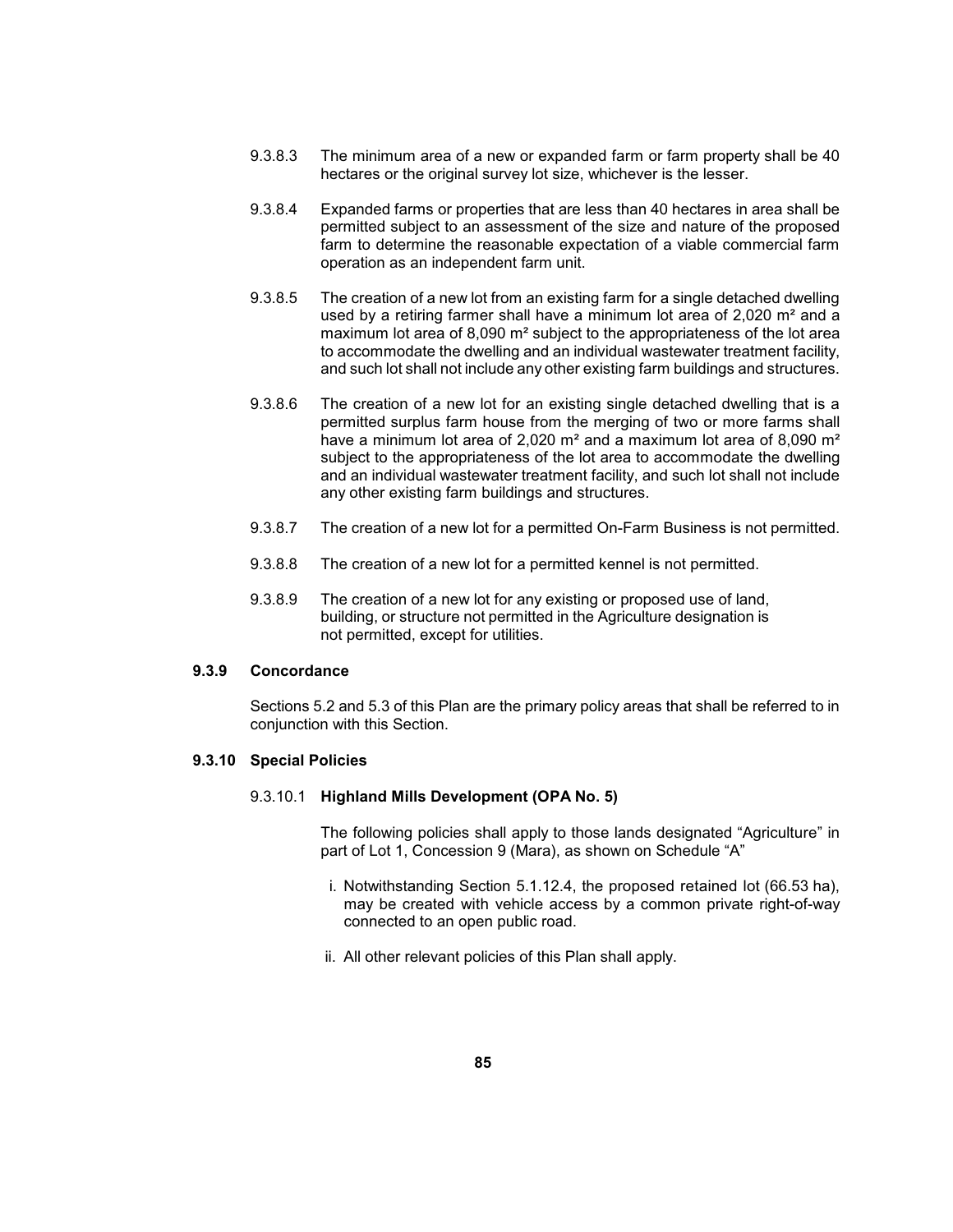# **9.4 RURAL**

### **9.4.1 Purpose**

 The purpose of the Rural designation on Schedule "A" is to recognize non-prime agricultural areas and to limit non-farm land uses in addition to agriculture uses.

# **9.4.2 Land Uses**

- farming
- agricultural use
- accessory single detached dwelling on a farm
- second dwelling on a farm
- non-farm single detached dwelling (surplus farm house and lot for retiring farmer)
- on-farm business
- home occupation use
- equestrian use
- kennel
- rural residential cluster
- countryside residential subdivision
- agriculturally related commercial and industrial use
- small-scale commercial, industrial and institutional use
- active and passive recreation
- public park
- management of natural areas and natural resources for environmental management purposes
- public and private infrastructure
- utilities
- accessory uses

### **9.4.3 Agriculture**

 The Agriculture policies in Section 9.3 of this Plan, including Lot Creation, apply to all uses permitted in the Agriculture designation that are permitted in this designation, subject to specific policies herein.

### **9.4.4 Second Dwelling**

 A person, who owns and actively operates a farm property or who actively operates and subsequently owns the farm property may have a maximum of two single detached cluster of farm buildings and structures. No new lot for a second dwelling will be dwellings, including the farm house, and may include an accessory dwelling attached to the primary dwelling on the farm property, used only for the accommodation of persons employed full-time or significantly assisting in the operation of the farm, provided that the second detached dwelling shall be located close to the existing farm house and within the permitted according to Section 9.4.8.7 of this Plan.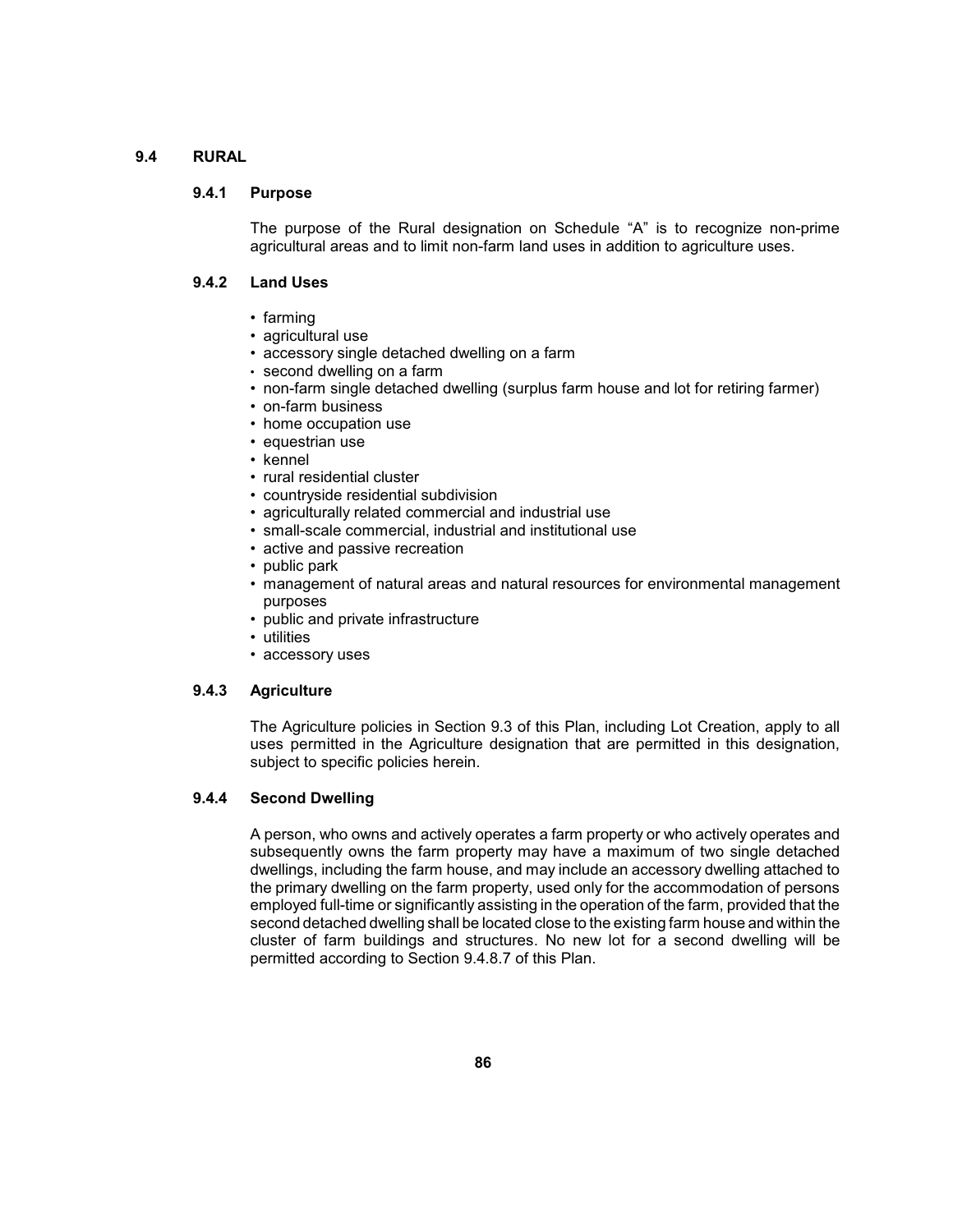#### **9.4.5 Agriculturally Related Commercial And Industrial Uses**

### 9.4.5.1 Land Uses

 Agriculturally related commercial and industrial uses will generally be encouraged to locate within close proximity to livestock assembly and farming operations and shall be limited to a farm equipment and implement sales and service, feed mill, agricultural produce warehousing, drying operations, livestock and produce distribution and storage, and other similar uses which serve the farming community.

- street parking and loading facilities and will not adversely affect traffic 9.4.5.2 Permitted agriculturally related commercial and industrial uses, wherever possible, shall be consolidated into groups rather than spread out along roadways and should be located where the uses can provide adequate offmovement.
- 9.4.5.3 Site plan control shall be applied for new development and where the size and usability of the buildings and structures are substantially increased.

# **9.4.6 Small-Scale Industrial, Commercial and Institutional Uses**

# 9.4.6.1 Land Uses

 Small-scale commercial, industrial and institutional uses support and are areas. They do not require large-scale site alteration and consist of small land parcels with small-scale buildings and structures. The uses include garden centre, farm market, place of worship, cemetery, school bus storage and complementary to permitted uses in the Agriculture and Rural designated maintenance facility.

- 9.4.6.2 Permitted small-scale commercial, industrial and institutional uses shall be located in such a manner that the uses can provide adequate off-street parking and loading facilities and will not adversely affect traffic movement.
- 9.4.6.3 Uses may be located in the Rural area where it is not feasible to locate within a settlement area because of the size of the required property and the location. Each property shall be limited in area to a maximum of 1 hectare.
- 9.4.6.4 Site plan control shall be applied for new development and where the size and usability of the buildings and structures are substantially increased.

#### **9.4.7 High Potential Mineral Aggregate Resource Areas**

 9.4.2 are not permitted, either as new uses or expansions of existing uses, or 9.4.7.1 Where lands are identified on Schedule "D" as High Potential Mineral Aggregate Resource Areas (HPMARAS), the following Land Uses in Section as adjacent uses, unless Sections 5.3.4.6 and 5.3.4.7 are satisfied: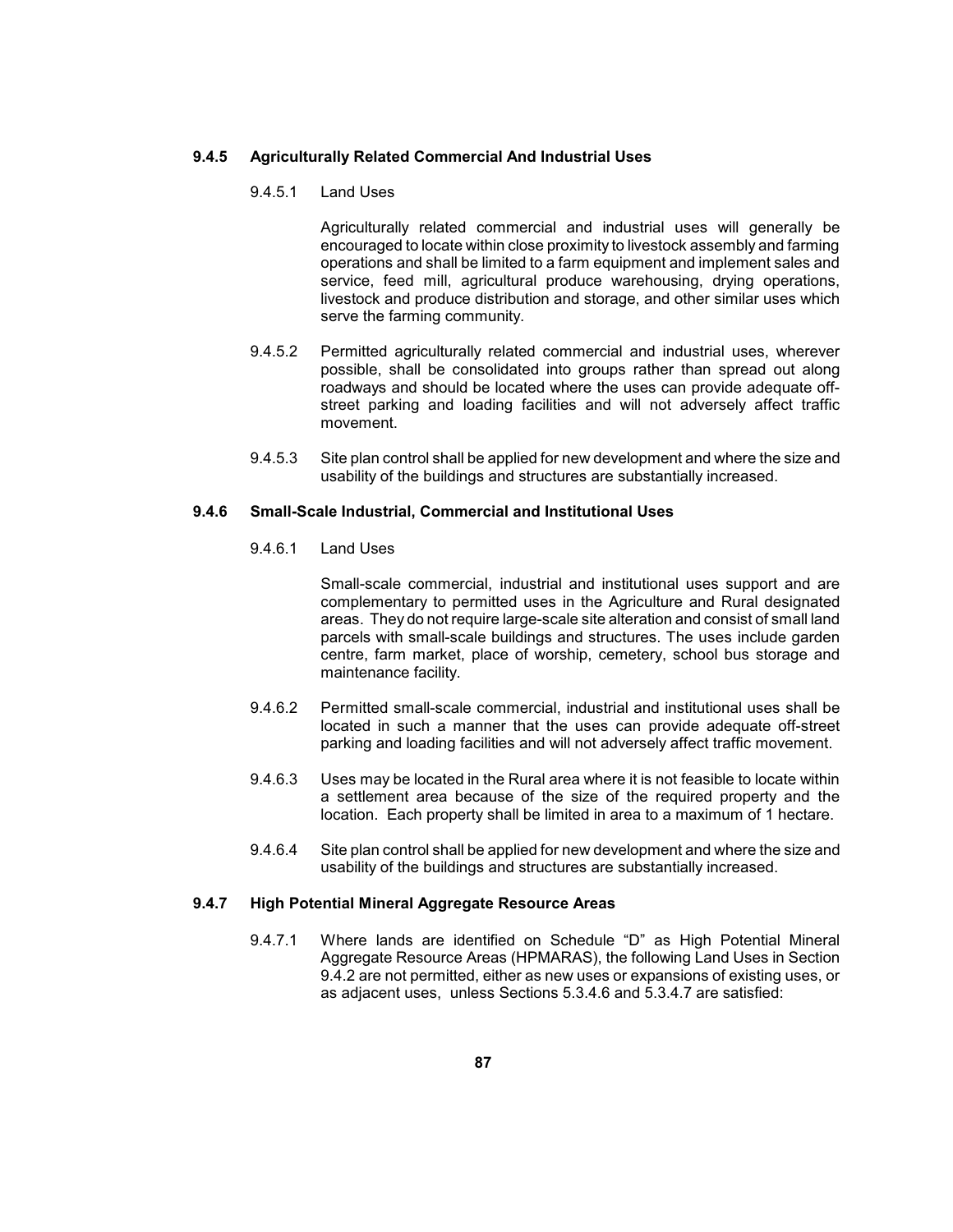- a. countryside residential subdivision
- b. agriculturally related commercial and industrial use
- c. small-scale industrial, commercial and institutional use
- d. active recreation
- prepare and submit to the Township a compatibility study as set out in the 9.4.7.2 Where development according to Sections 9.3.2, 9.4.2, and 9.4.6 is proposed adjacent to existing licenced mineral aggregate operations, the applicant shall requirements of the Ministry of Natural Resources.

# **9.4.8 Lot Creation**

- 9.4.8.1 The creation of a lot is subject to Section 5.1.12 of this Plan and the provisions of the Zoning Bylaw.
- 9.4.8.2 The creation of a new lot in a Rural Residential Cluster is permitted subject to Section 4.4.1 and 5.1.12 of this Plan and the provisions of the Zoning Bylaw.
- Section 4.4.2 and 5.1.12 of this Plan and the provisions of the Zoning Bylaw. 9.4.8.3 The creation of a Countryside Residential Subdivision is permitted subject to
- 9.4.8.4 The creation of one lot for a single detached dwelling is permitted from a property as it legally existed on January 1, 1994.
- 9.4.8.5 The creation of a new lot for a permitted kennel shall have a minimum lot area of 4 hectares.
- 9.4.8.6 New or expanded lots for permitted uses shall conform with the provisions of this Plan and the Zoning Bylaw.
- 9.4.8.7 The creation of a new lot for a permitted second detached dwelling is not permitted.

### **9.4.9 Concordance**

 Sections 4.4, 5.2, and 5.3 of this Plan are the primary policy areas that shall be referred to in conjunction with this Section.

# **9.4.10 Special Policies**

### **9.4.10.1 Countryside Residential Subdivision (Orr)**

Where lands are identified as "Countryside Residential Subdivision" on Schedule "A", the minimum lot area shall be 4,000 square metres.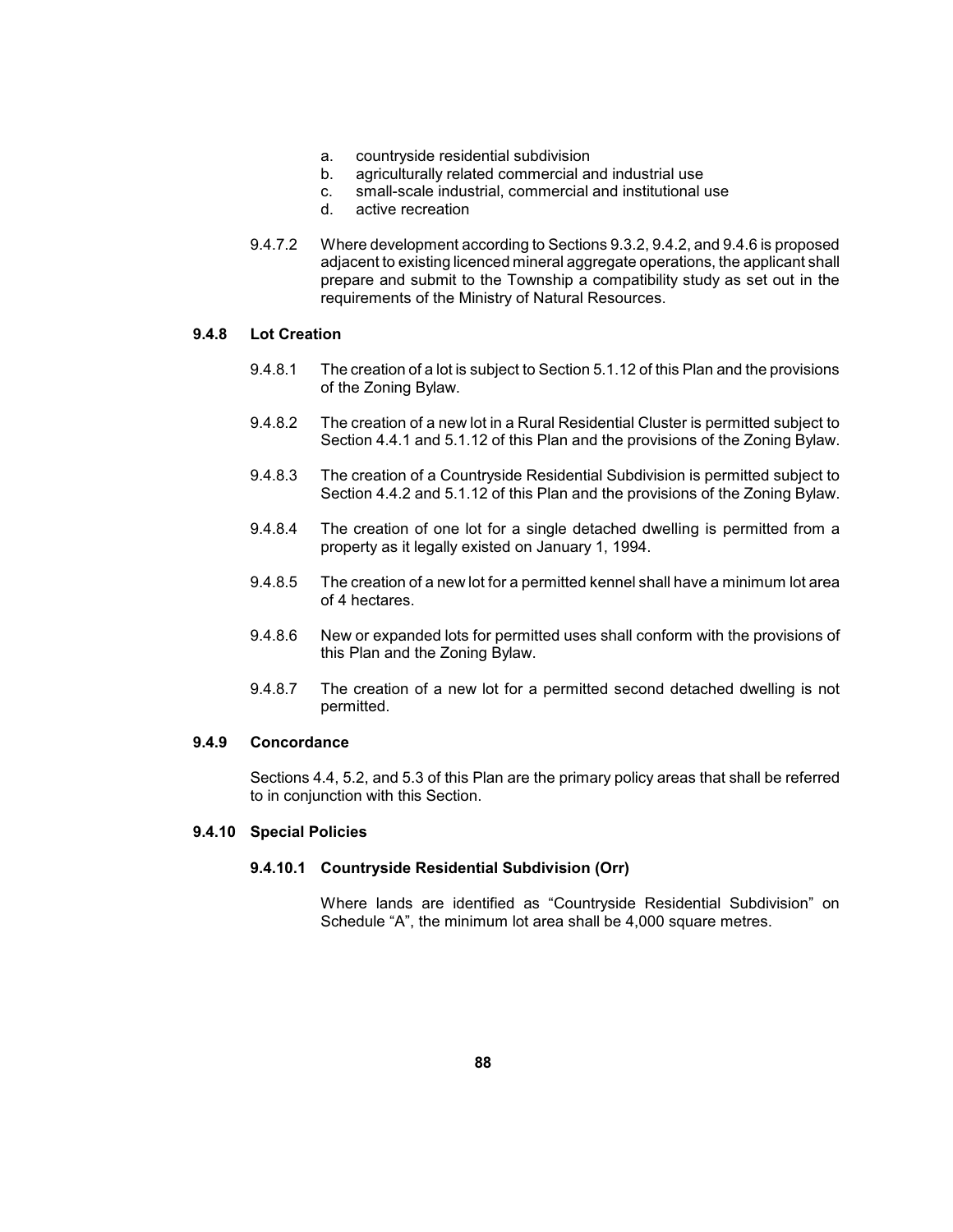### **9.4.10.2 Total Marine Inc. 4066 Highway 12 and 4076 Highway 12 (OPA No. 7)**

 Notwithstanding Section 9.4.2, the permitted use of the lands is limited to a small-scale commercial establishment that services, repairs and sells marine equipment and accessories, including ancillary recreational vehicle service and repair.

 A site plan application shall be submitted to the Township of Ramara in accordance with the provisions of Section 41 of the *Planning Act*, as amended, to regulate the development of the properties, and to provide for landscaping and buffering.

# **9.4.10.3 Little**

### **3461 Louis Lane (OPA No. 9)**

 Notwithstanding Subsection 9.4.8.4, the creation of a maximum of two additional lots for two single detached dwellings is permitted for a total of three lots within the RURAL designation on Part of Lot 18, Concession 6 (Mara).

## **9.4.10.4 NRK Holdings Inc. Part of Lot 4, Concession C (Rama) (OPA No. 16)**

 Notwithstanding sections 6.4.2, 6.4.6 and 9.4.2 of this Plan, the only permitted uses of the lands shall be:

- i. a "soil bio-remediation facility" and,
- ii any uses permitted by "MAE-11" Zone provided such uses are conducted in accordance with the provisions of such zone and a licence issued pursuant to the *Aggregate Resources Act.*

For the purposes of this Special Policy 9.4.10.4:

 "*Soil bio-remediation facility"* shall mean the use of land, which may include hazardous soils contaminated with petroleum hydro-carbons including works Waste Disposal Site (soil transfer and processing) has been issued under Part buildings and/or structures, for the purpose of the collection, recycling, temporary storage, separation, processing and biological treatment of nonfor the collection and treatment of on-site stormwater runoff and for which an Environmental Compliance Approval authorizing the use and operation of a V of the *Environmental Protection Act.* 

 The Zoning Bylaw amendment required to permit the "soil bio-remediation holding symbol until all of the foregoing have been satisfied: facility" shall be subject to holding provisions which preclude the lifting of the

 or operator of the quarry pursuant to section 19 of the *Aggregate*  a. the quarry licence applicable to the lands upon which the "soil bioremediation facility" will be located has been surrendered by the owner *Resources Act*; and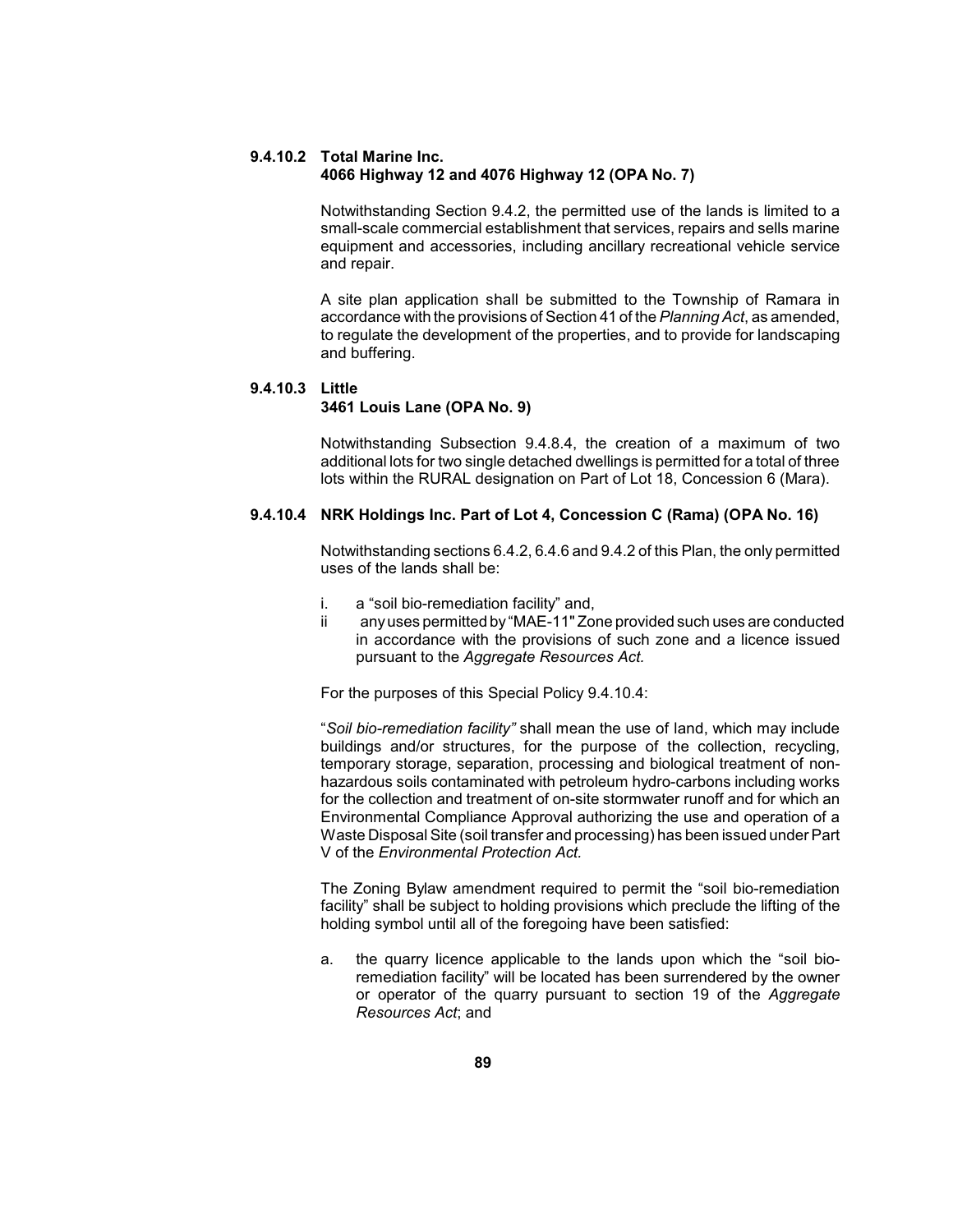- b. the owner of the lands upon which the "soil bio-remediation facility" will B-C and any financial requirements of the Township related thereto; and be located has entered into an agreement with the Township of Ramara concerning the use, improvement and maintenance of Concession Road
- c. the owner has received site plan approval and entered into a site plan agreement addressing among other things, the management of storm water and site grading;
- d. the Environmental Compliance Approval for a Waste Disposal Site (soil transfer and processing) has been issued under Part V of the *Environmental Protection Act.*

 The zoning for the lands affected by this Rural Special Policy Area 9.4.10.4 shall be subject to the condition that upon the lifting of the "H" symbol in affected by this Rural Special Policy Area 9.410.4 shall be deemed to be relation to the "W-1" Zone, the "MAE-11" Zone that also applies to the lands repealed and of no further force and effect.

 The provisions of the Official Plan of the Township of Ramara, as amended, shall apply in regard to the interpretation of this Amendment.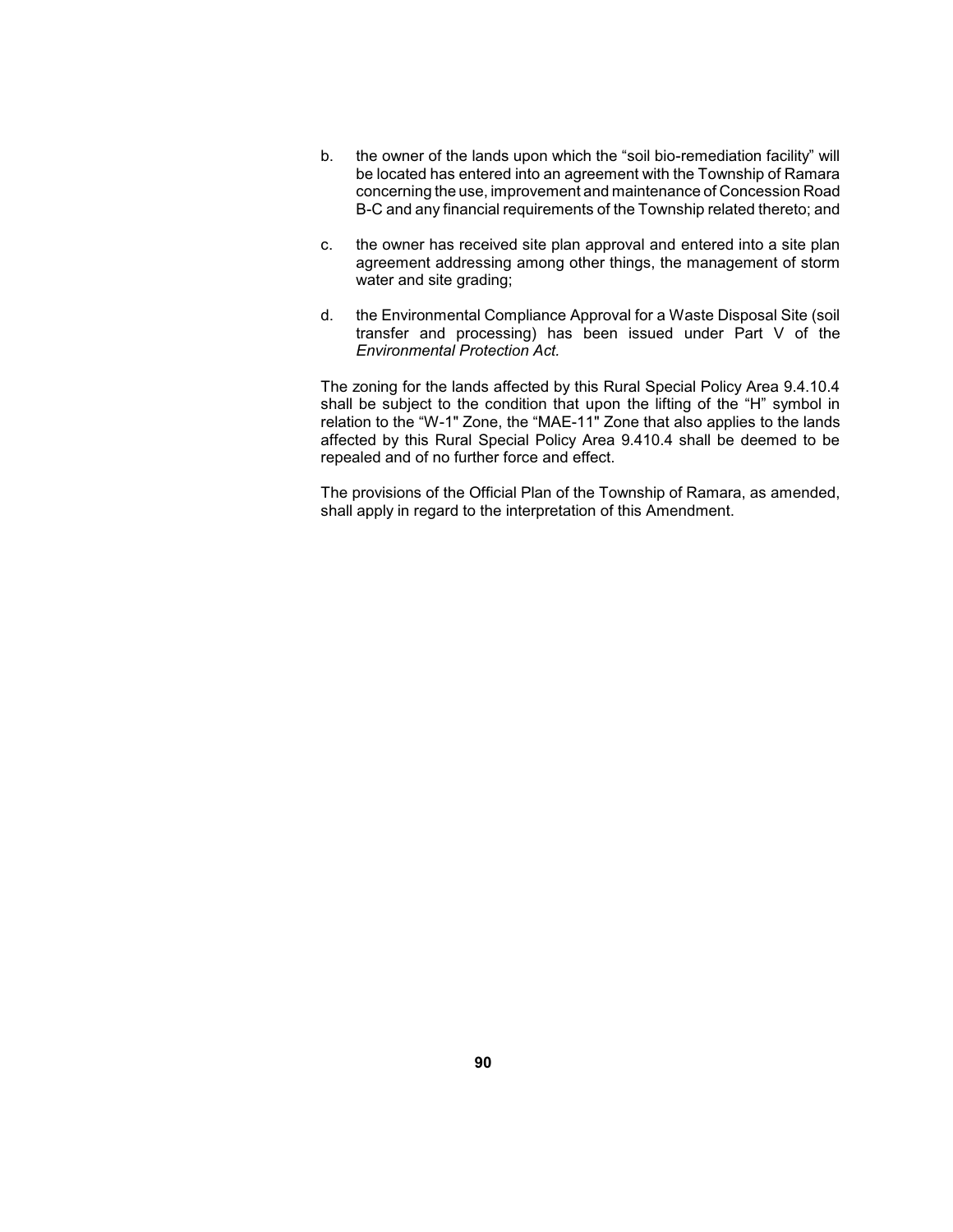# **9.5 VILLAGE**

# **9.5.1 Purpose**

 The purpose of the Village designation on Schedule "A" is to accommodate the major growth and development of mixed uses within a defined settlement area.

### **9.5.2 Land Uses**

- a. Village Residential uses
- any dwelling type
- home occupation use
- • boarding or lodging house
- b. Village Commercial uses
- • commercial and business establishment essentiallyengaged in the buying and selling of goods and services and the provision of personal and business service office
- • place of entertainment and place of assembly
- • destination commercial uses in accordance with secondary plan and zoning bylaw
- marina, including seasonal boat storage facility
- an accessory dwelling unit above or within a permitted commercial or business use
- c. Village Industrial uses
- • service and repair establishment
- • manufacturing, processing and assembly establishment
- • storage and warehousing
- accessory sale of goods manufactured, processed or assembled on the premises
- d. Village Institutional uses
- public and community use, such as a library, community hall or recreation centre
- school (private and public)
- place of worship, cemetery
- e. management of natural areas and natural resources for environmental management purposes
- f. public and private Infrastructure
- g. utilities
- h. accessory uses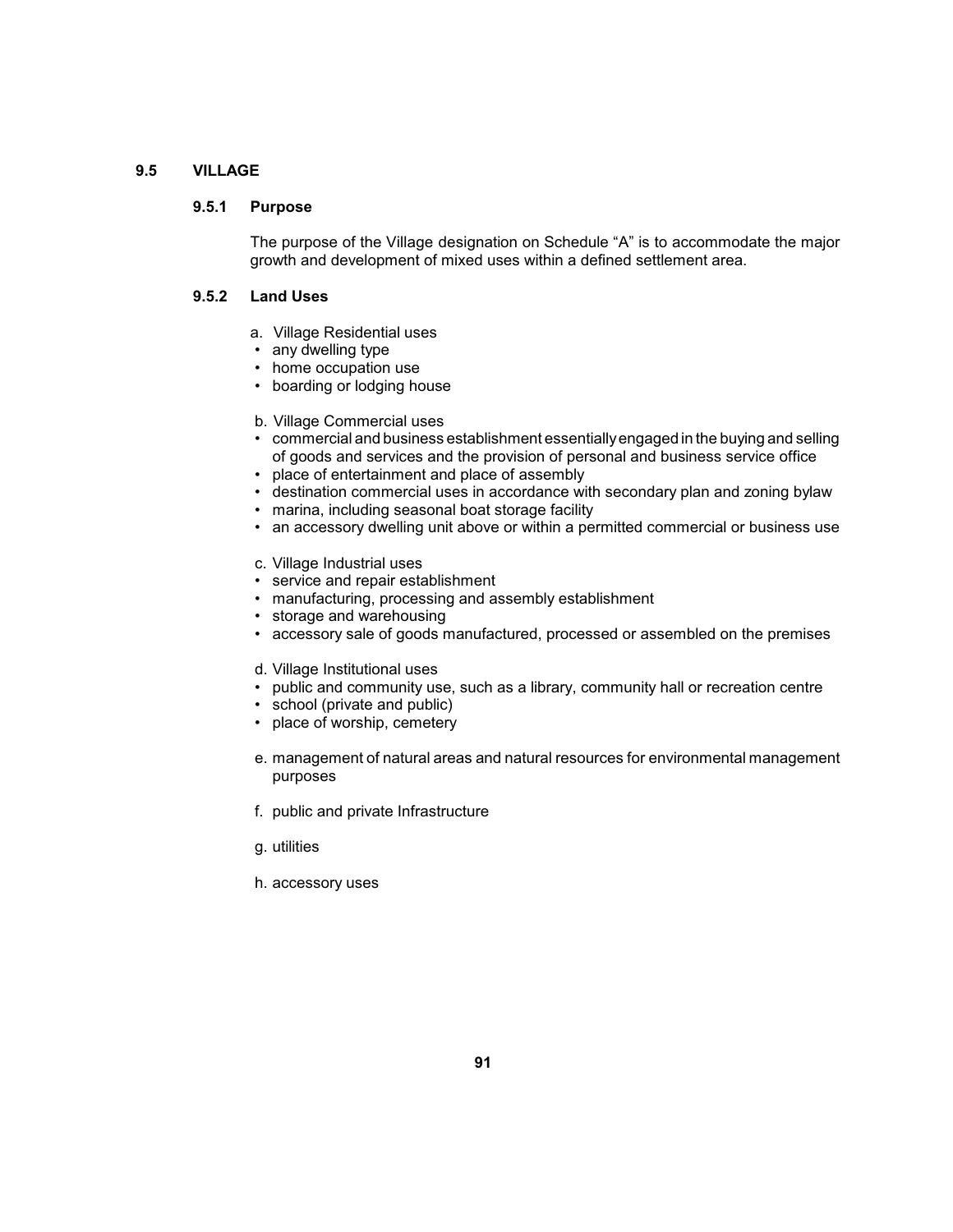# **9.5.3 Density Of Residential Development**

 The maximum residential density shall not exceed 5 dwelling units per net hectare when serviced by only a municipal water supply system or by individual private water supply and wastewater treatment facilities for infilling, and 12 dwelling units per net hectare for single, semi, and duplex dwellings, and 24 dwelling units per net hectare for multiple dwelling units when municipal or communal wastewater treatment and water supply services are available.

 It is recognized that within Atherley and Brechin, soil conditions and excessive moisture and wetness in certain areas limit the ability of the land to accommodate residential development on private effluent disposal systems. The extent of these limitations will dictate the density of residential development that can be permitted.

# **9.5.4 Parking Facilities**

 Adequate off-street parking facilities shall be provided for all permitted uses and access points to such parking shall be limited in number and designed in a manner that will minimize the danger to both vehicular and pedestrian traffic.

## **9.5.5 Buffer Planting**

 uses and any adjacent residential areas and such buffer planting shall include the provision of grass strips and appropriate planting of trees and shrubs, and may include Adequate buffer planting shall be provided between industrial, commercial and business berms, screens fences or walls.

# **9.5.6 Open Storage**

 Open storage of goods or materials shall be permitted with appropriate screening and buffering from sensitive land uses.

### **9.5.7 Location of Commercial and Industrial Uses**

 existing area or as an infilling in the existing commercial and industrial areas and it New commercial or industrial development should be planned as an extension of the should not be allowed to infiltrate unnecessarily into residential areas.

# **9.5.8 Location of Institutional Uses, Utilities, Public and Private Infrastructure**

 Institutional uses, utilities and public and private infrastructure are permitted anywhere within the Village designation.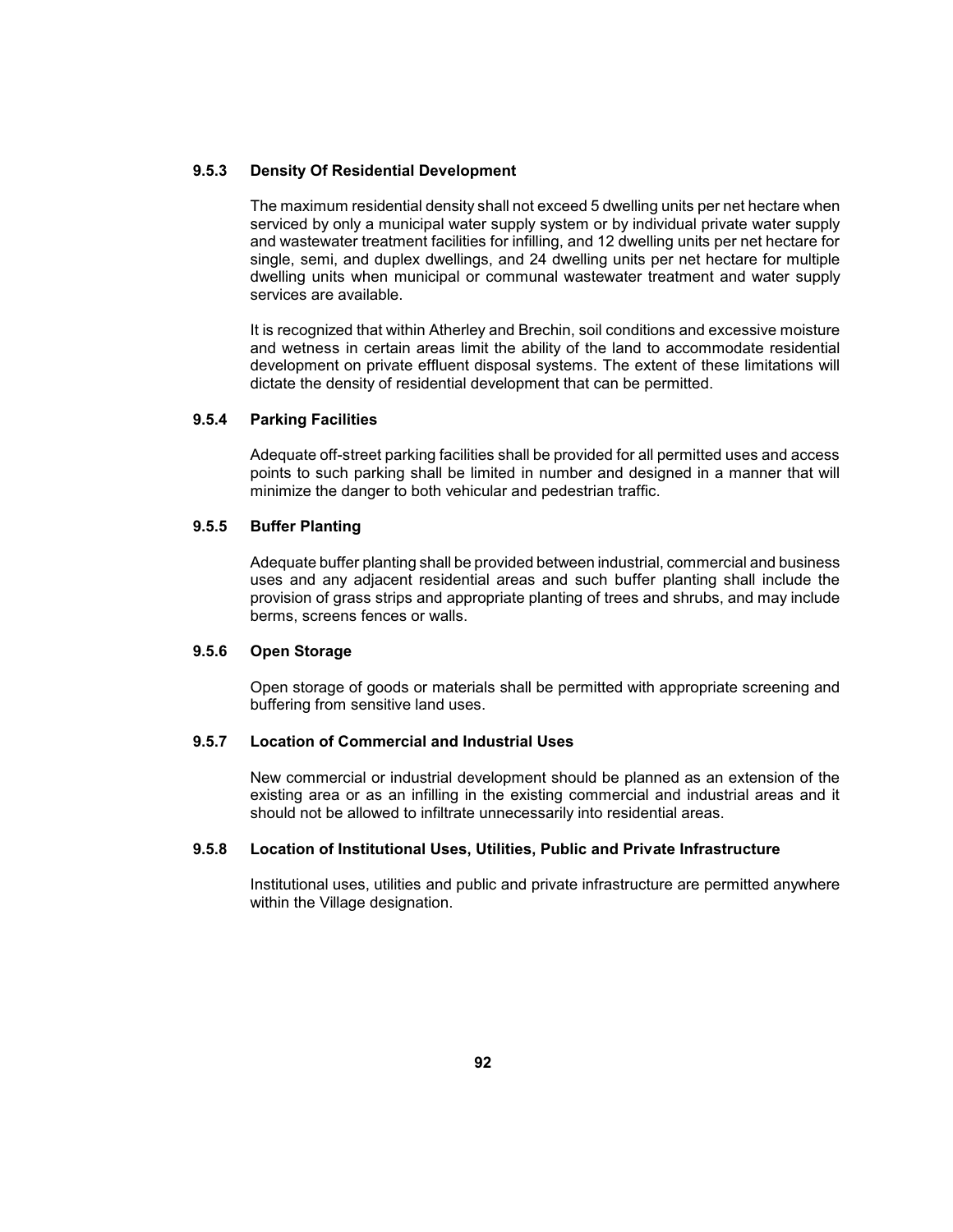# **9.5.9 Servicing**

Development within the Village designation must comply with Sections 6.1, 6.2, 6.3, 6.4, 6.5 and 6.6 of this Plan.

# **9.5.10 Lot Creation**

- 9.5.10.1 The creation of a new or expanded lot in a Village designation is permitted subject to Sections 4.1, 4.2 and 5.1.12 of this Plan and the provisions of the Zoning Bylaw.
- 9.5.10.2 Infill development is encouraged provided that the proposed development is in keeping with the existing character and planned land uses of the area.

# **9.5.11 Secondary Plans**

Development within the Village designation shall be in accordance with the Secondary Plan provisions of Sections 4.1.3 and 10.

# **9.5.12 Concordance**

 Sections 4.1, 4.2 and 6.0 of this Plan are the primary policy areas that shall be referred to in conjunction with this section.

# **9.5.13 Special Policies**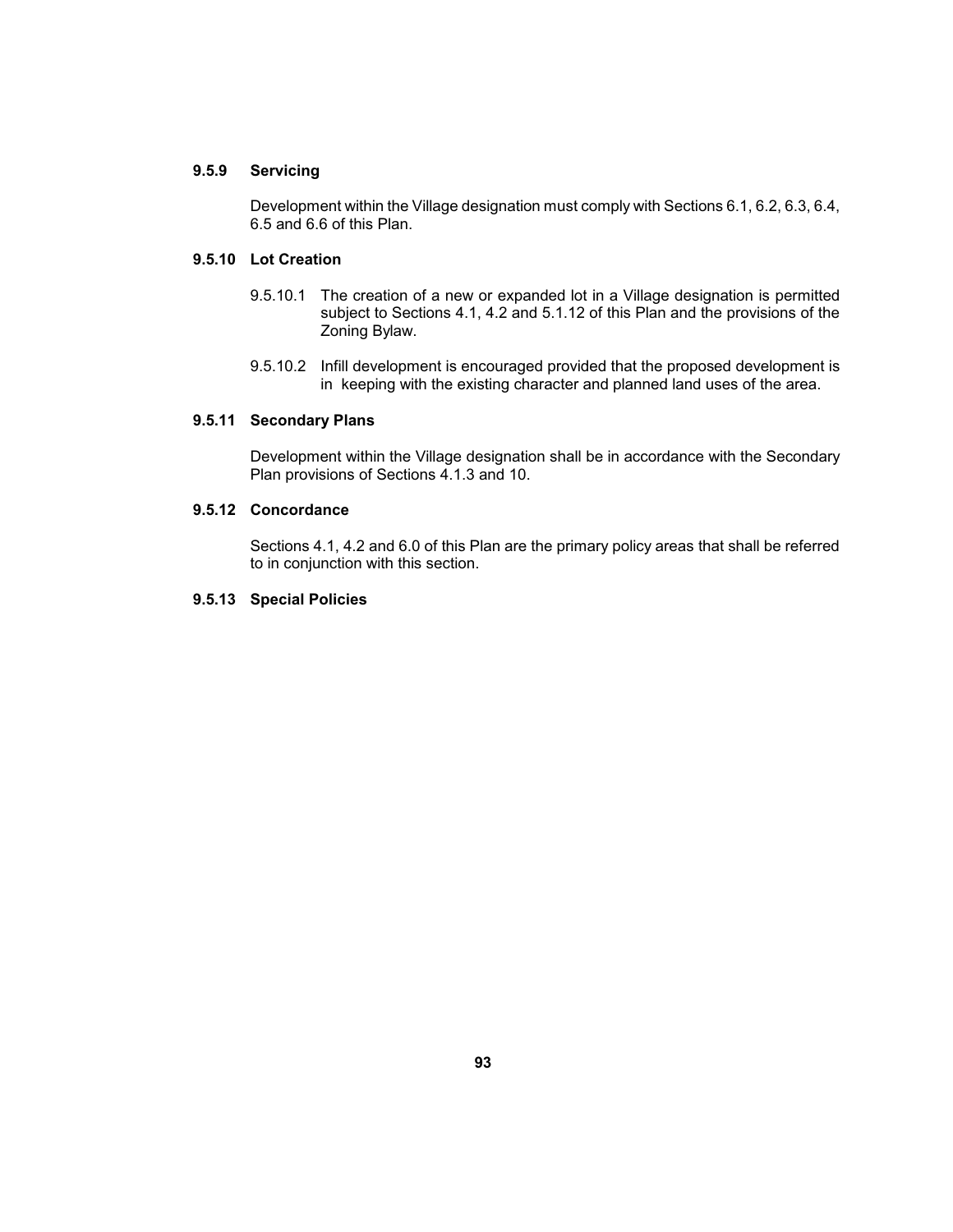# **9.6 HAMLET**

# **9.6.1 Purpose**

The purpose of the Hamlet designation on Schedule "A" is to accommodate small scale residential and non-residential development within existing settlement areas.

### **9.6.2 Land Uses**

- single detached dwelling
- accessory dwelling unit above or within a permitted commercial or business establishment
- home occupation use
- • public and community use such as a library, community hall or recreation centre, school, (private and public), place of worship, cemetery, place of assembly
- small-scale commercial or industrial establishment providing personal and business goods and services to the local community and the travelling public
- management of natural areas and natural resources for environmental management purposes
- public and private infrastructure
- utilities
- accessory uses

## **9.6.3 Density of Residential Development**

 The maximum residential density shall not exceed two (2) dwelling units per gross hectare.

#### **9.6.4 Lot Creation**

- 9.6.4.1 The creation of a new lot or expanded lot in a Hamlet designation is permitted subject to Sections 4.1 and 5.1.12 of this Plan.
- 9.6.4.2 Infill development is encouraged provided that the proposed development is in keeping with the existing character and planned land uses of the area.
- 9.6.4.3 New lots shall not be created by plan of subdivision or plan or condominium in the Hamlet designation existing prior to the day when this Plan comes into effect.

### **9.6.5 Development Proposals Adjacent to Municipal Boundary**

 When considering development proposals for any hamlet located on the municipal boundary of the Township which exceed minor infilling and/or minor additions, the Township Council shall consult with the respective Council(s) of the adjacent municipality(ies) prior to approving such proposals.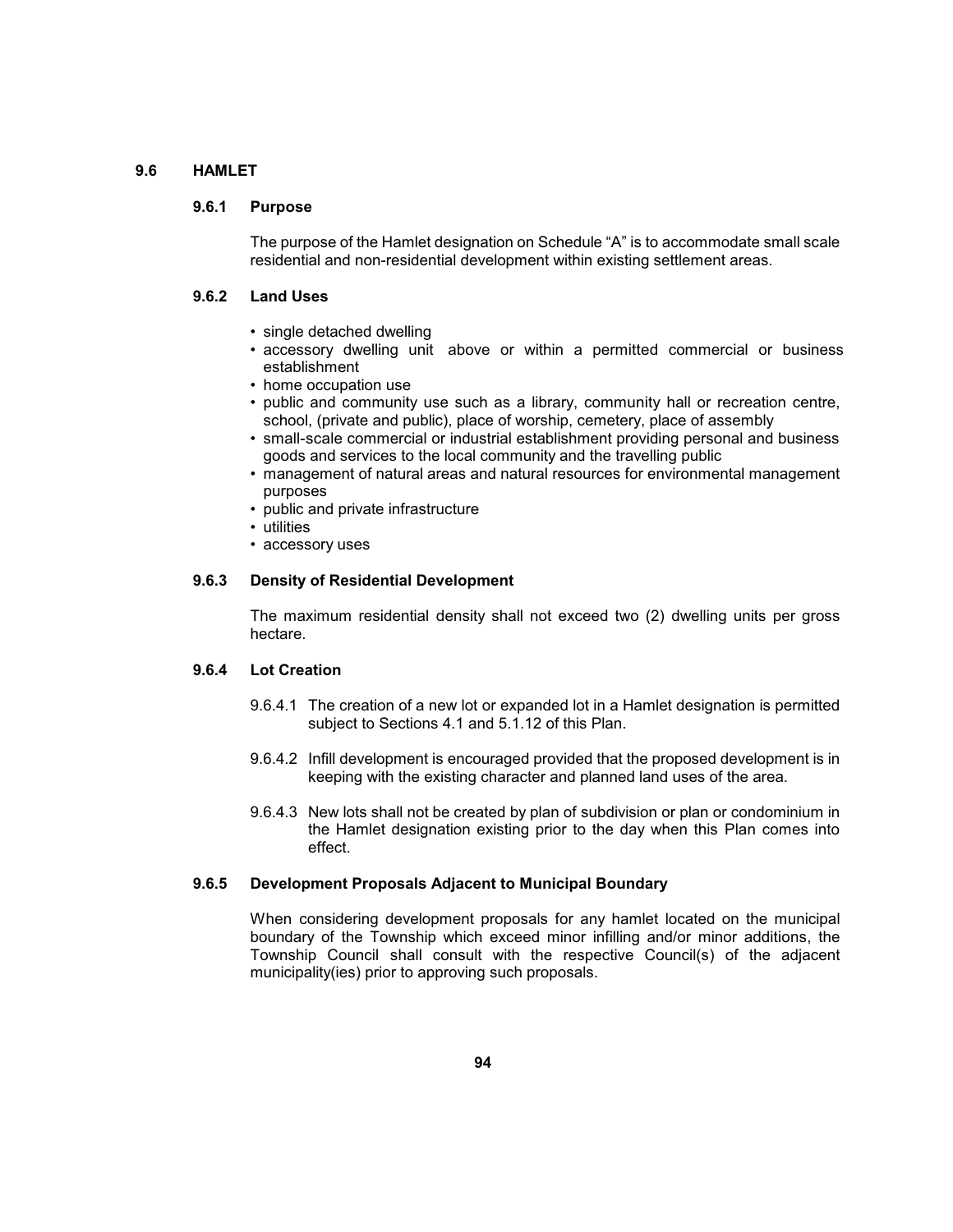# **9.6.6 Concordance**

 Sections 4.1 and 6.0 of this Plan are the primary policy areas that shall be referred to in conjunction with this Section.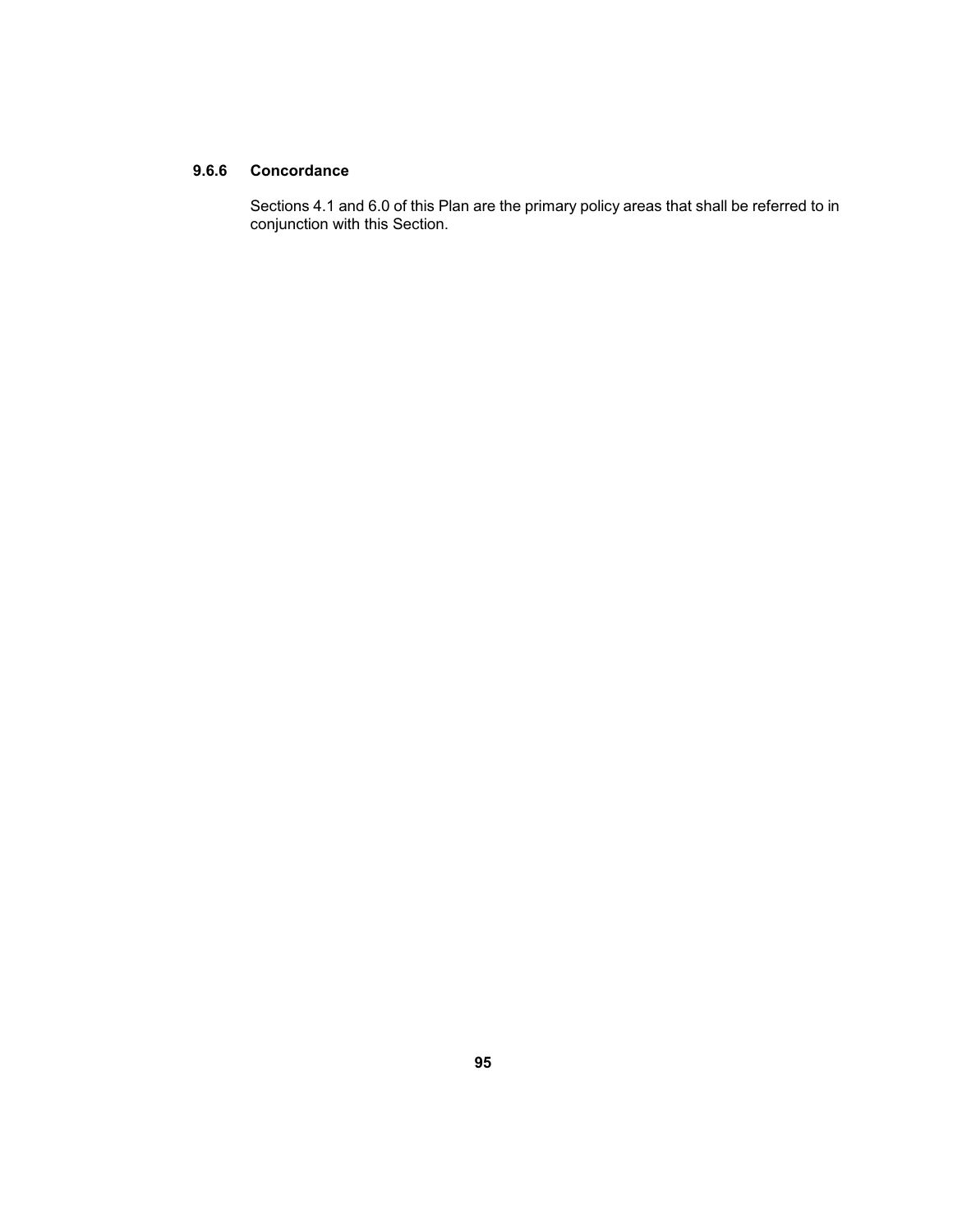# **9.7 SHORELINE RESIDENTIAL AREA**

### **9.7.1 Purpose**

 The purpose of the Shoreline Residential Area designation on Schedule "A" is to accommodate residential activities directly oriented to the shoreline of lakes and water courses.

### **9.7.2 Land Uses**

- single detached dwelling
- boat house, boating dock, and shore wall
- • small-scale convenience commercial establishment providing goods to the local community
- passive recreation
- home occupation use
- management of natural areas and natural resources for environmental management purposes
- public and private infrastructure
- utilities
- accessory use

# **9.7.3 Seasonal Occupancy**

 The occupancy of dwellings may occur during any seasonal period in any calendar year provided that the dwellings are not occupied as the primary or principal residence of the owners or tenants in the Township.

### **9.7.4 Permanent Occupancy**

 The occupancy of dwellings may occur year-round in any calendar year and shall be occupied as the primary or principal residence of the owner or tenants in the Township.

### **9.7.5 Infilling**

Infilling of existing development shall be permitted on individual water supply and individual wastewater treatment facilities, subject to conditions established by the authority responsible for their approval.

### **9.7.6 Minimum Lot Area**

 With the exception of existing, vacant legal lots of record, the area for all new lots shall be determined by environmental protection measures on the land under consideration. The minimum lot size will be established by the Township in its Zoning Bylaw.

# **9.7.7 Minimum Lot Frontage**

The minimum lot frontage will be established by the Township in its Zoning Bylaw.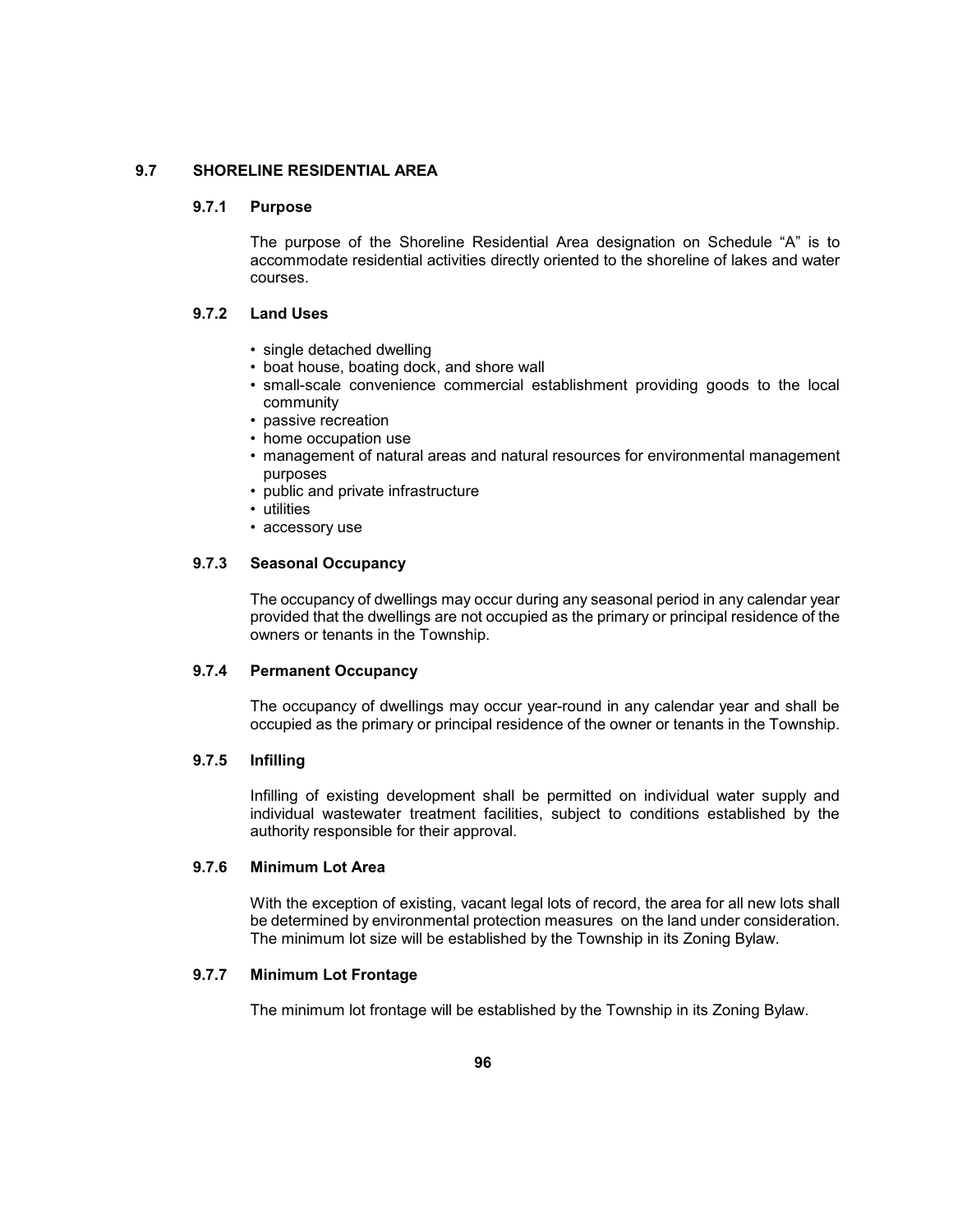# **9.7.8 Vehicle Access**

 Vehicular access shall be provided from each lot to a public road or may be provided by mutual access to more than one lot.

# **9.7.9 Water Access**

 Access to lots from navigable waterways shall be secondary to access from a public road jurisdictions. In the case of islands, access to lots may primarily be from navigable and shall be subject to legal requirements under federal and provincial government waterways.

### **9.7.10 Boat Houses and Boat Docks**

 Provincial and/or Federal authority for the erection of permanent private individual boat Where ownership of a lot extends to the high water mark, a building permit shall be obtained from the Township and the necessary permit obtained from the appropriate docking facilities.

 Where a development takes place by plan of subdivision or plan of condominium and the developer intends to provide communal docking facilities, then such facilities shall not be located closer than approximately 60 metres to the nearest dwelling house.

# **9.7.11 Small Scale Commercial Establishment**

 A small scale commercial establishment that provides goods or services to the local communitymaybe located on public roads separated from residential areas. The amount of commercial floor space of each store shall not exceed 140 square metres. The establishment of a new store shall require an amendment to the Zoning Bylaw and shall be zoned in an appropriate commercial category.

# **9.7.12 Setback**

 With the exception of boat houses and docks, the setback for new buildings and structures from the existing high water mark shall be 20 metres to maintain the aesthetics of the water and land environment. Any variance from the setback established in the Zoning Bylaw for new buildings and structures, shall only be allowed by amendment to the Zoning Bylaw or by a variance permitted by the Committee Adjustment.

# **9.7.13 Private Road Access and Frontage**

 Consideration shall be given to a new lot used for seasonal occupancy only that fronts upon an unassumed public road or a common private right-of-way that is privately maintained.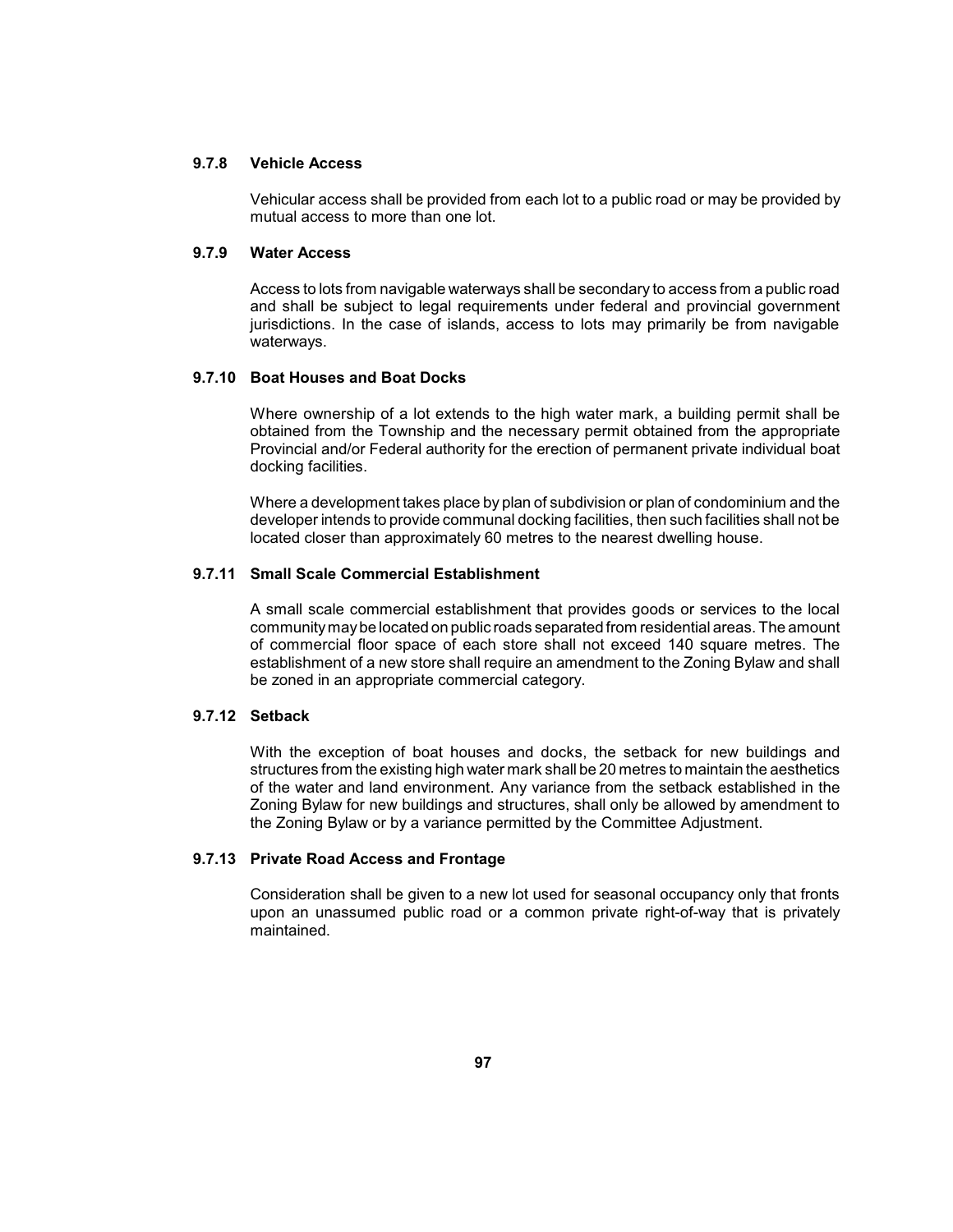### **9.7.14 Servicing**

 Development within the Shoreline Residential designation must complywith Sections 6.1, 6.2, 6.3, and 6.6 of this Plan.

# **9.7.15 Amendment To Zoning Bylaw**

 occupancy of a dwelling, that is otherwise prohibited, by a rezoning to an appropriate The Township may consider a lot or geographic area for an extended duration of zone classification by an amendment to the Zoning Bylaw.

 Prior to the enactment of any such amendment, Council must be satisfied that the individual or communal services are practical, feasible and economical to provide, physical and/or environmental constraint(s) or limitation(s) exhibited can, has or will be satisfactorily overcome. Council must consider that the existing or future demand for improve or maintain as a result of the permitted extended period of occupancy.

# **9.7.16 Conversions of Existing Dwellings for Year-Round Occupancy**

 A dwelling, existing on the day prior to the day that is Plan is adopted, may not be occupied for permanent year-round occupancyuntil the following conditions are satisfied:

a. Permitted Uses

 That the lot under consideration is appropriately zoned within the Zoning Bylaw to permit a single detached dwelling to be occupied on a permanent year-round basis.

b. Dwelling Unit Size

The Township may, through the Zoning Bylaw, require that the dwelling shall conform to the minimum floor area requirement of the respective Zone classification for a detached dwelling occupied year-round.

c. Certificate of Occupancy

 The Township shall issue a Certificate of Occupancy if the dwelling house and the lot conform with the Zoning Bylaw as a permitted use.

d. Building Code

The dwelling unit shall meet the building and servicing requirements of the Ontario Building Code as administered by the Township's Chief Building Official.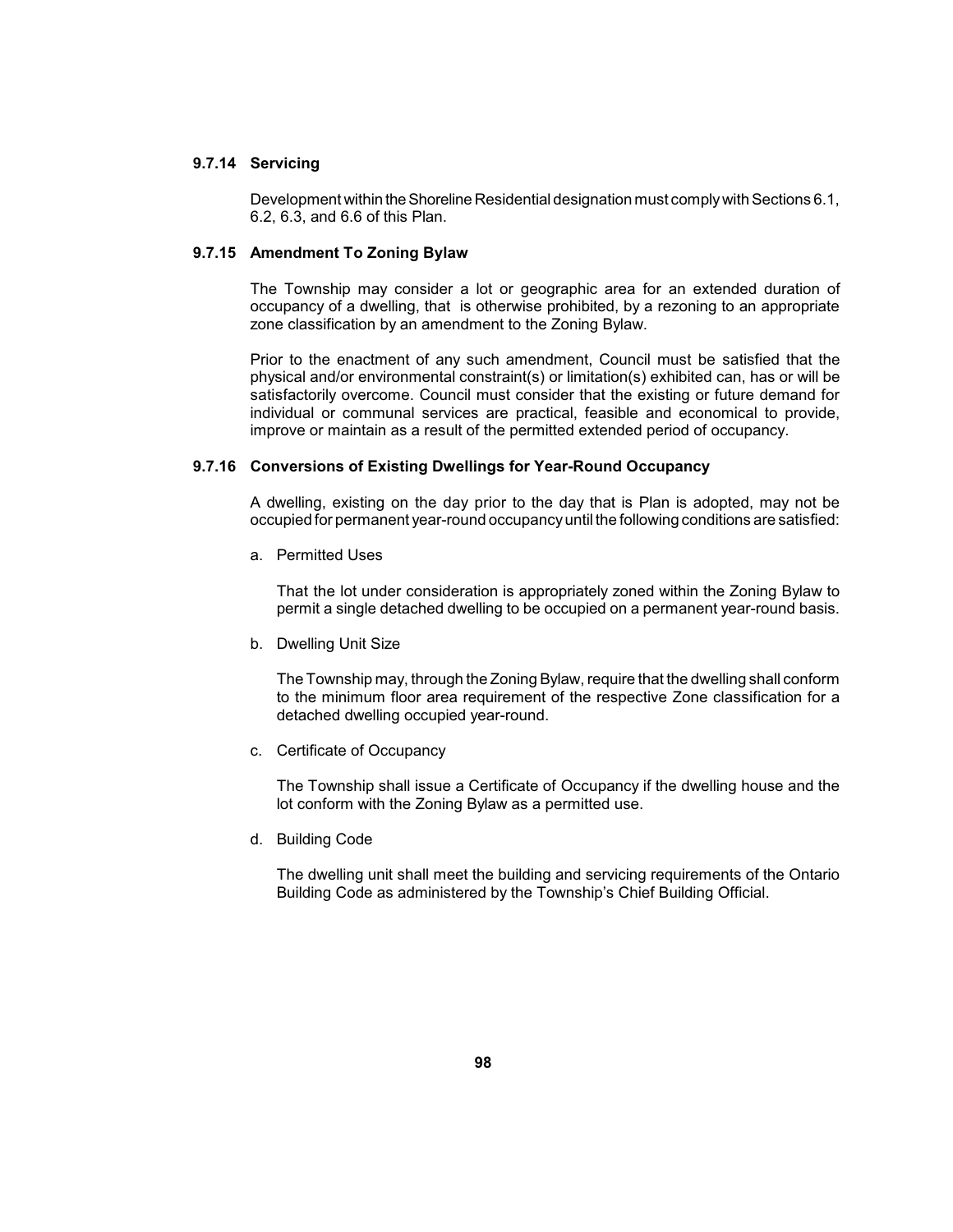# **9.7.17 Lot Creation**

- 9.7.17.1 The creation of a new lot in a Shoreline Residential Area is permitted subject to Sections 4.3 and 5.1.12 of this Plan and the provisions of the Zoning Bylaw.
- 9.7.17.2 Infill development is encouraged provided that the proposed development is in keeping with the existing character of the area.
- 9.7.17.3 New lots shall not be created by plan of subdivision or plan of condominium in the Shoreline Residential Area designation.

# **9.7.18 Concordance**

 Sections 4.1, 4.3, and 6.0 of this Plan are the primary policy areas that shall be referred to in conjunction with section of this Plan.

### **9.7.19 Special Policies**

#### **9.7.19.1 Dunlap (1319356 Ontario Inc.) (OPA No. 8)**

 A maximum of 7 residential lots may be developed on Part Lot 32 and 33 Development of the residential lots may not occur until the completion of a noise study which outlines the limits of development and mitigation measures Front Range Concession (Rama) (Lake Couchiching Investments). to the satisfaction of Canadian National Railways.

 that appropriate safety measures such as setbacks, and security fencing are The proposed development, being adjacent to an active railway, shall ensure provided to the satisfaction of Canadian National Railways.

 Notwithstanding Section 9.7.13, each new lot may have vehicle access by a common private right-of-way.

 The proposed private right-of-way may be established in the ownership of a condominium corporation as a non-share capital corporation integrated with the proposed seven residential lots or as an easement/right-of-way created by consent.

All other relevant policies of this Plan shall apply.

### **9.7.19.2 Barnstable Bay (Biondich)**

 In addition to any other applicable policy statements within this Plan, the following shall also apply to those lands designated as "Shoreline Residential" in Lots 21, 22 and 23, Concession Vll, (Mara) as shown on the Land Use Plan, attached hereto as Schedule "A".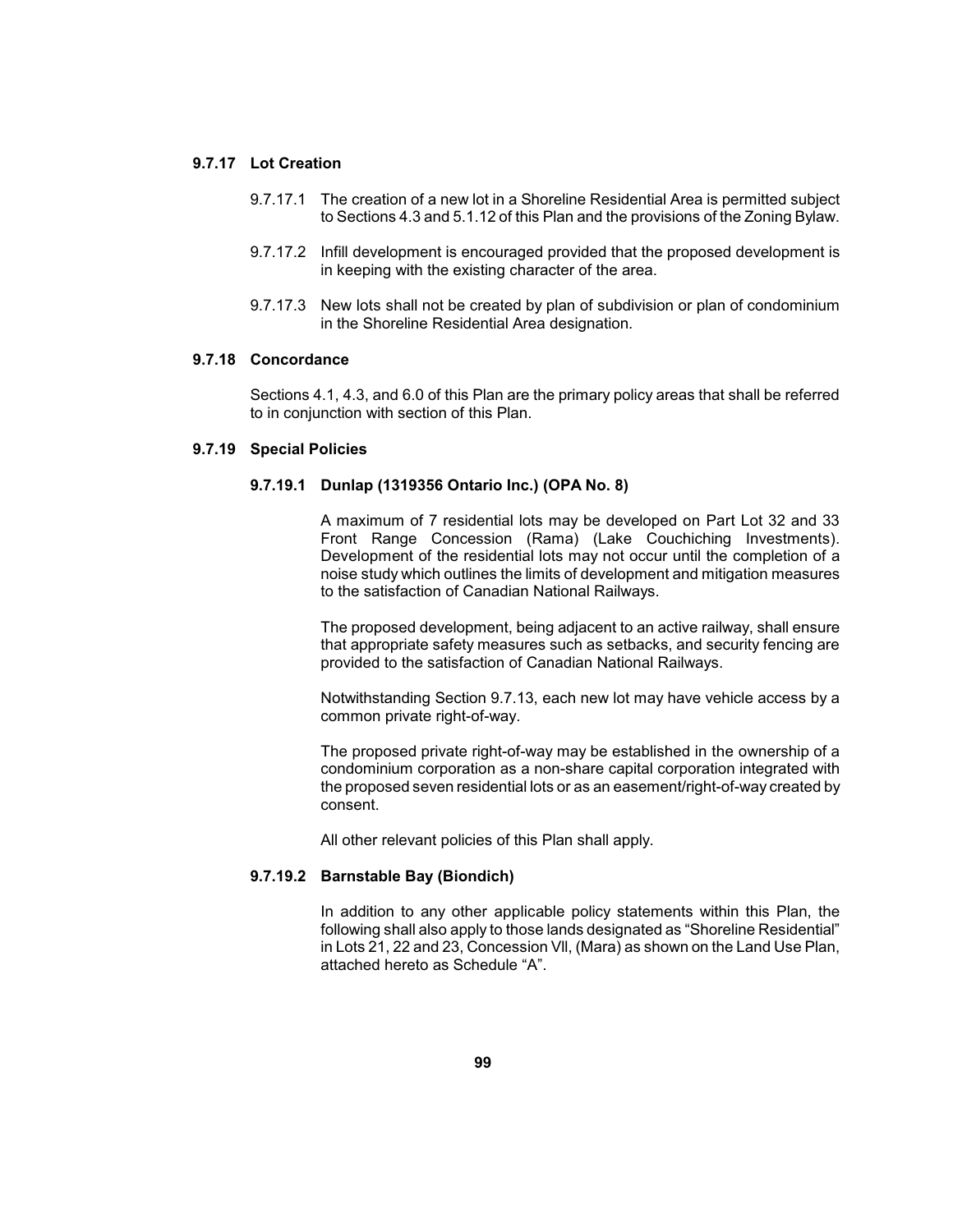- needs of the local residents and tourists such as eating establishments, places of entertainment, convenience stores and similar uses; public parks; private parks and recreational facilities for the exclusive use of the residents i. The uses permitted shall be limited to detached, cluster and low profile multiple-unit seasonal or second home dwellings for permanent year-round occupancy or retirement purposes, boat docking and storage facilities; general and specialized commercial uses directed towards the day to day of the subdivision; community facilities; home occupation uses; and public uses.
- ii. All development, except for the development of lands that front on Concession Road 7 in Part of Lots 22 and 23, Concession VII (Mara), shall be serviced with municipal piped water supply and sanitary sewerage facilities. The developer shall be responsible for the installation of the required facilities, subject to the approval of the Township and the Ministry of the Environment. It is further intended that once such systems have been agreement, that such systems shall be turned over to the Township at no cost. Any new lot fronting on Concession Road 7 that is developed for a single detached dwelling may be serviced with individual water supply and installed and operating for a period as specified in the subdivision wastewater treatment systems.
- iii. Medium density residential buildings shall be grouped in clusters rather than individual buildings being indiscriminately mixed with low density buildings and care should be taken to ensure that there is not a steep gradation in densities between adjoining residential housing areas.
- iv. Medium density residential buildings should not overshadow or interfere with the visual amenities of low density residential buildings by reason of their bulk.
- v. Permitted community facilities and recreational uses shall be provided and be located contiguous to or within the residential sectors of the community and care shall be had to the accessibility of such facilities.
- vi. Permitted commercial uses shall be grouped wherever possible and shall not be allowed to infiltrate unnecessarily into adjoining residential areas or, by their location, generate significant amounts of traffic through such residential areas.
- vii. The permitted groups of commercial uses shall be located on or in close proximity to collector roads and shall be developed with common ingress and egress routes.
- viii. Adequate buffer planting shall be provided between commercial uses and provisions for grass strips and appropriate planting of trees and shrubs and any adjacent residential areas and such buffer planning may include may include berms, screen fences or walls.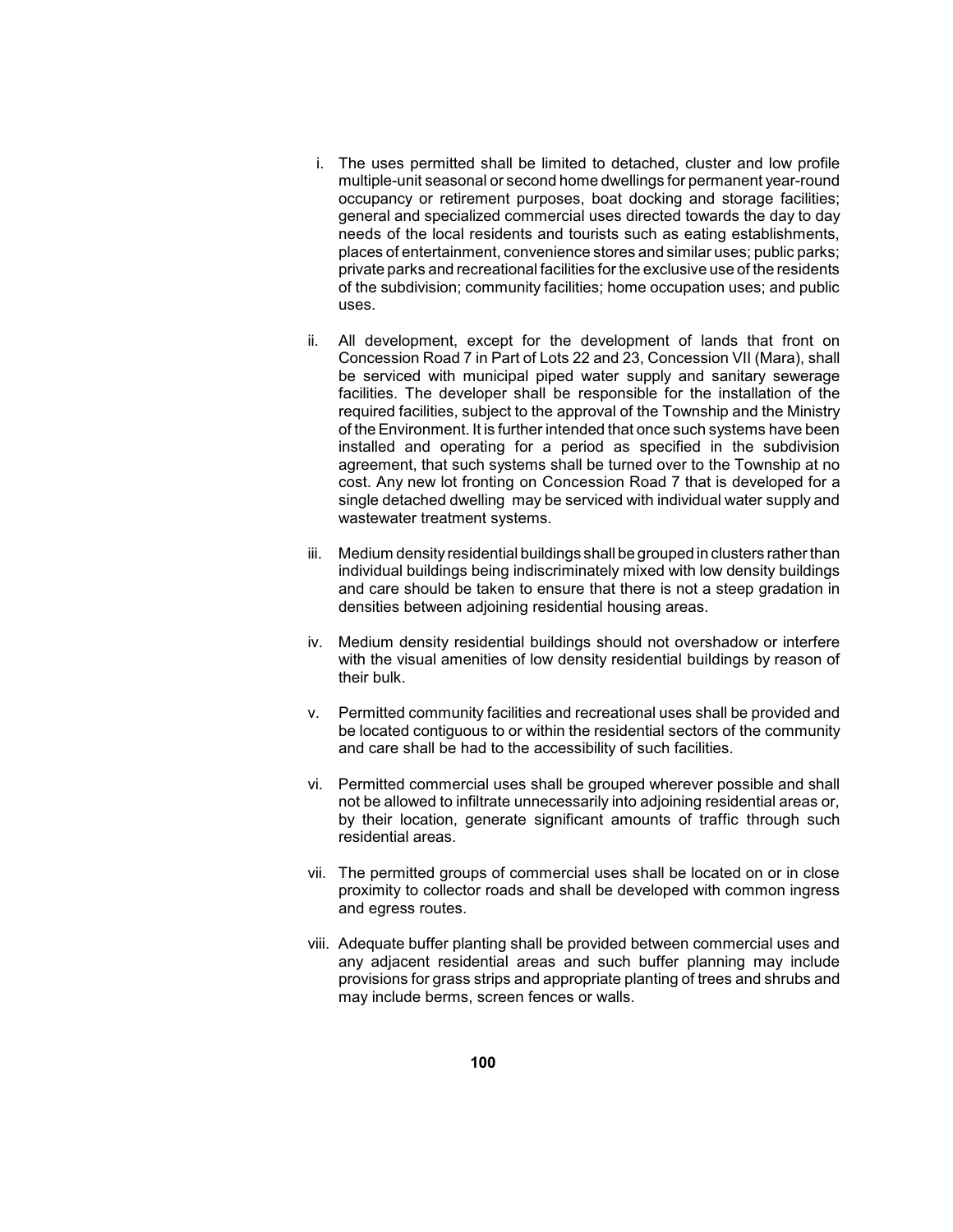- ix. Wherever possible, direct access to abutting properties from collector roads shall be prohibited.
- Barnstable Bay for natural fish spawning purposes, no change may be made to the natural habitat for development purposes until such time as the of the Department of Fisheries and Oceans, the County of Simcoe and the Township with regard to the significance of the area for fish spawning and/or nursery habitat and the potential effects of any development on such x. Due to the environmentally sensitive nature of the eastern part of Developer undertakes a detailed assessment report done to the satisfaction activities.
- xi. The creation of new lots shall be by consent, plan of subdivision and plan of condominium, subject to Section 5.1.2 of this Plan.

### **9.7.19.3 Highland Mills Development (OPA No. 5)**

 The following policies shall apply to those lands designated as "Shoreline Residential" in part of Lot 1, Concession 9 (Mara), as shown on Schedule "A".

- i. Notwithstanding Section 4.3.1.6, the outward expansion of an existing designated Shoreline Residential Area is permitted.
- ii. A total of three lots shall be created by consent.
- iii. Notwithstanding 9.7.13, each new lot may have vehicle access by a common private right-of-way connected to an open public road.
- iv. Each new lot on a private right-of-way may be used for permanent occupancy.
- v. Each new lot shall have frontage on Lake Dalrymple.
- vi. All other relevant policies of this Plan shall apply.

 Amendment No. 5 shall be implemented by means of a Zoning Bylaw enacted the retained lot will require the approval of the Committee of Adjustment. A Site be registered on title to address the recommendations of the Environmental Impact Study prepared by Michalski Nielsen Associates Limited and other pursuant to Section 34 of the *Planning Act.* The creation of the three lots and Plan Agreement between the Township of Ramara and the landowners shall matters considered relevant by the Township.

 The provisions of this Plan, as amended from time to time, shall apply in regard to the interpretation of this amendment.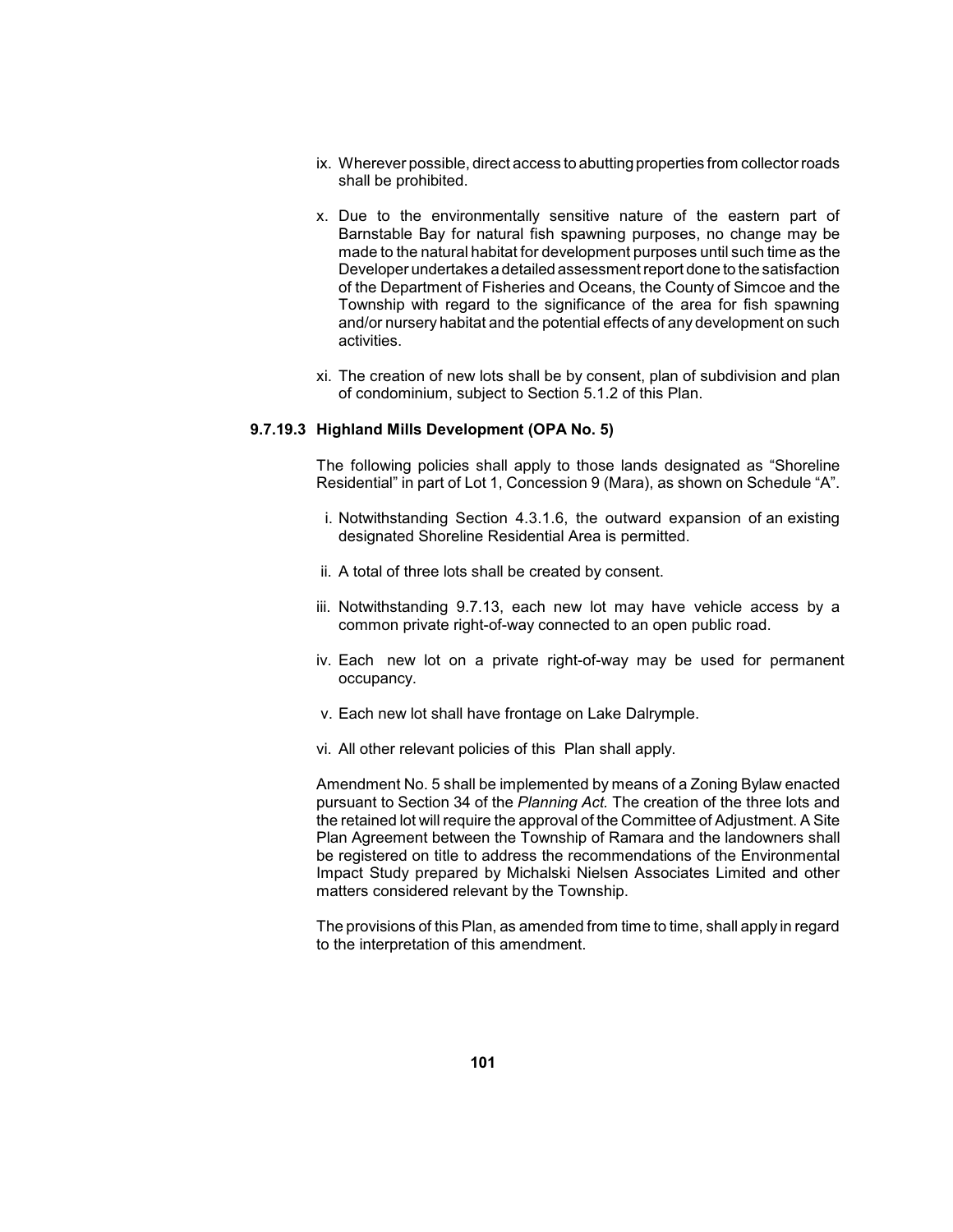## **9.7.19.4 Beacock - Grays Bay Road (OPA No. 13)**

 The following policies shall apply to those lands designated as "Shoreline Residential" in Part of Front Range Lot 2 (Rama), as shown on Schedule "A" Land Use Plan, attached hereto as Schedule "A".

- i. Notwithstanding Section 4.3.1.6, the outward expansion of an existing designated "Shoreline Residential" area is permitted.
- ii. Notwithstanding Section 9.7.13, any new lot created shall only have vehicle access by Grays Bay Road, a private right-of-way connected to an open public road.
- iii. A new lot may be created only by consent and shall conform with the policies of the Ramara Official Plan and the provisions of Ramara Zoning Bylaw 2005.85.
- iv. Any new lot created and development shall conform with the policies of the Growth Plan for the Greater Golden Horseshoe, as amended, regarding the Rama Road Economic Employment District.

 Amendment No. 13 shall be implemented by means of a Zoning Bylaw of any lot will require consent of the Ramara Committee of Adjustment. A Site Plan Agreement and Site Plan Approval is required where necessary to amendment enacted pursuant to section 34 of the *Planning Act*. The creation address any technical issues for development.

 The provisions of this Plan, as amended, shall apply in regard to the interpretation of this amendment.

### **9.7.19.5 Rama Lakefront Resorts Inc. (OPA No. 14)**

 "Shoreline Residential" in Parts of Lots 28, 29 and 30 and Part of The following policies shall apply to those lands designated as the Original Shore Allowance in Front of Lots 28, 29 and 30, Front Range (Rama), as shown on Schedule "A" Land Use Plan.

- i Notwithstanding Section 4.3.1.6, the outward expansion of an existing designated "Shoreline Residential" area is permitted.
- ii A total of 36 lots and dwellings shall be permitted within this "Shoreline Residential" designation.
- iii Each new lot on a private driveway may be used for a permanent occupancy dwelling.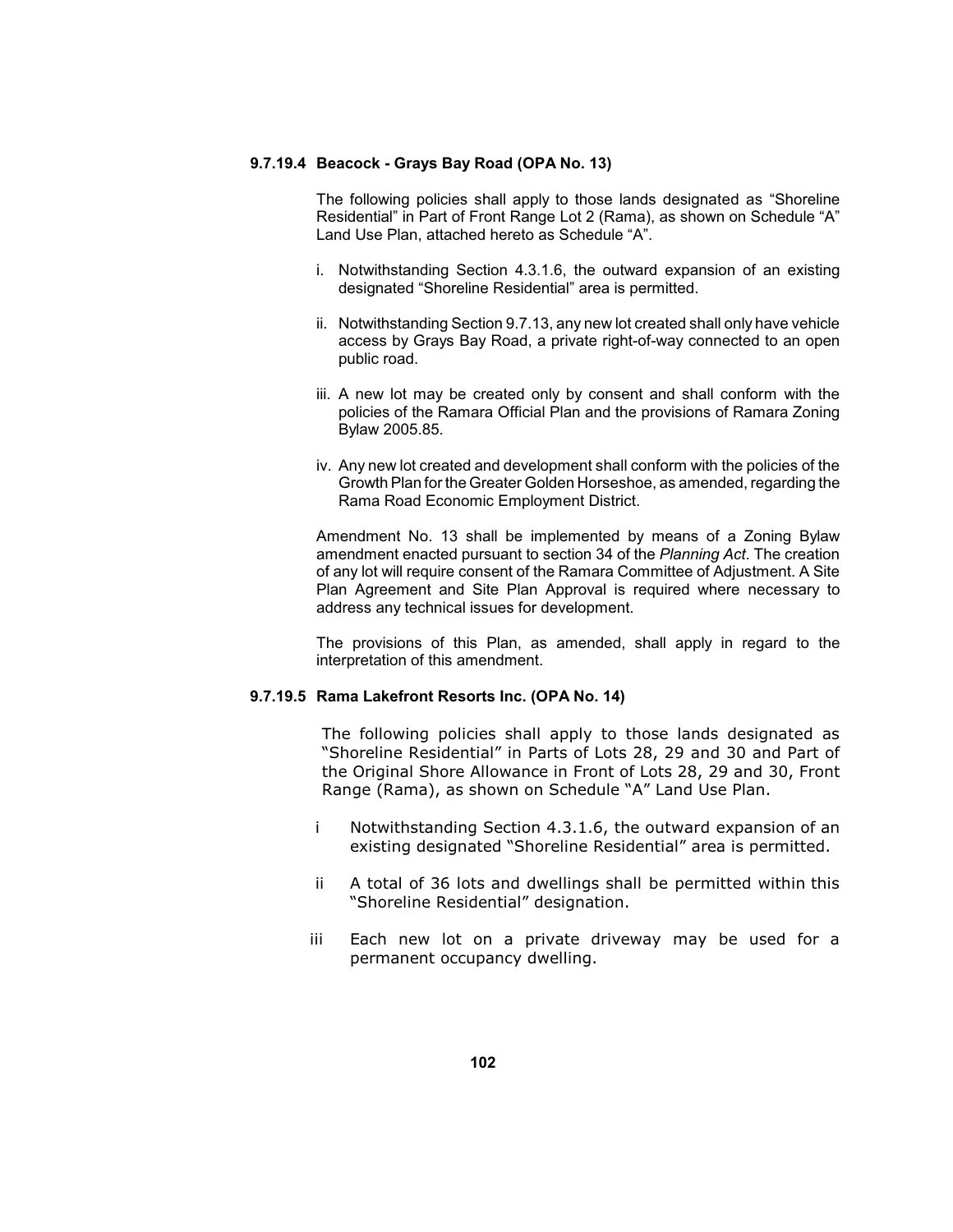- iv Notwithstanding Section 9.7.13, each new lot may have vehicle access by a common private right-of-way connected to an open public road.
- v Amendment No 14 shall be implemented by a plan of subdivision/condominium and a Zoning Bylaw amendment enacted pursuant to Section 34 of the *Planning Act*.
- vi Any further planning applications to the Township of Ramara that implements Amendment No. 14 may be determined as complete applications following the satisfactory completion of the approval and design of private water supply, wastewater treatment and stormwater management services, the design of a plan of subdivision/condominium, and revised zoning bylaw amendment using the Integrated Approach under section A.2.9, of the Class Environmental Assessment (*Environmental Assessment Act),* amended 2011.
- vii The applicant shall not proceed with the Integrated Approach, including any applications for approval of a plan of subdivision/condominium or enactment of a zoning bylaw amendment, until the existing Original Shore Allowance in Front of Lots 28, 29 and 30, Front Range (Rama) has been determined by the Council of the Township of Ramara to be available for disposal and the owner of the subject property has negotiated the purchased of the subject land for incorporation into the subject property.

The provisions of this Plan, as amended from time to time, shall apply in regard to the interpretation of this Amendment."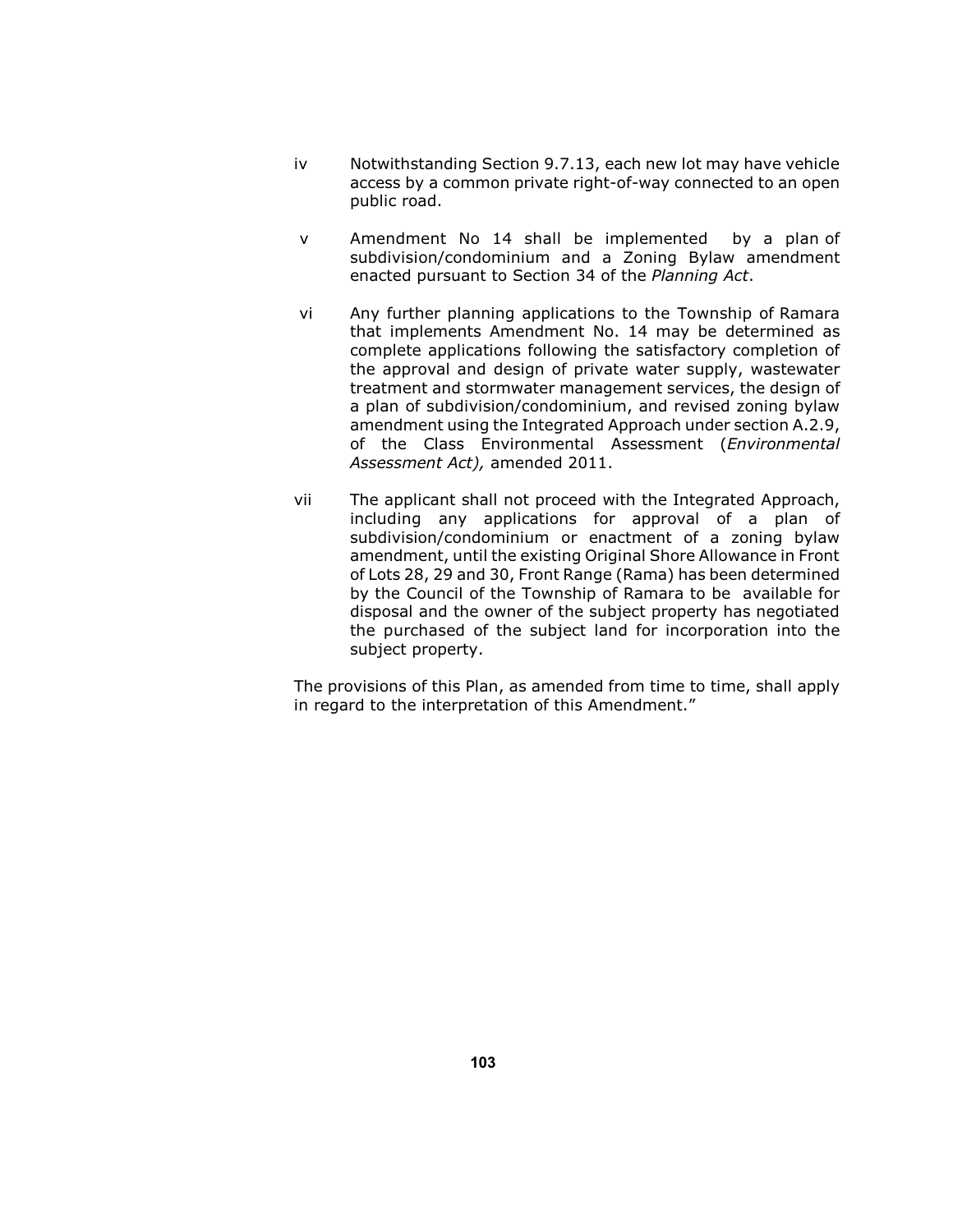# **9.8 INDUSTRIAL**

### **9.8.1 Purpose**

 of industrial and service type businesses as well as accessory and ancillary commercial The purpose of the Industrial designation on Schedule "A" is to accommodate a range uses.

# **9.8.2 Land Uses**

- • manufacturing, processing and assembly establishment
- warehousing and indoor or outdoor storage establishment
- business service establishment
- repair service establishment
- truck or transportation terminal
- trade or occupation establishment
- • accessory sale of goods manufactured, processed, or assembled on the premises
- accessory and ancillary office
- accessory open storage
- • management of natural areas and natural resources for environmental management purposes
- public and private infrastructure
- utilities
- accessory uses

# **9.8.3 Settlement Areas**

 Permitted industrial uses shall be located in the designated settlement areas according to Sections 4.1 and 6 of this Plan.

#### **9.8.4 Other Locations**

 Any proposal for new industrial development in business parks other than in settlement areas shall be considered by amendment to this Plan and according to the objectives and policies of this Plan.

## **9.8.5 Commercial**

 The permitted commercial uses shall be kept to a maximum of 25% of gross floor area, be either accessory to or directly serve the permitted industrial uses.

#### **9.8.6 Lot Creation**

 9.8.6.1 The creation of a new lot in an Industrial designation is permitted subject to section 5.1.12 of this Plan and the provisions of the Zoning Bylaw.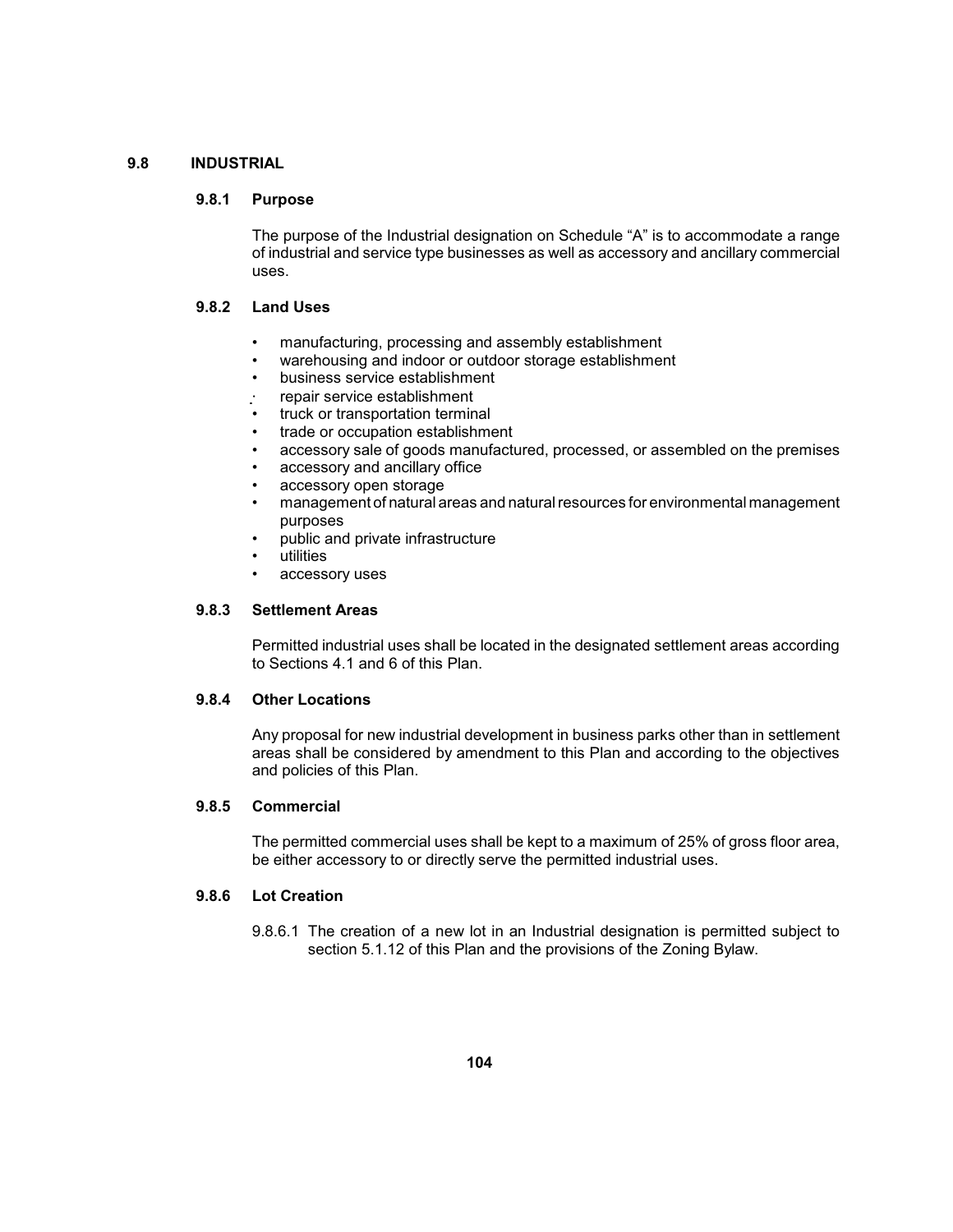- adopted by the Township for the creation of a new or expanded business park. 9.8.6.2 New lots shall not be created by plan of subdivision or plan of condominium in the Industrial designation unless an amendment to this Plan is considered and
- 9.8.6.3 Special consideration will be given to the creation of a new lot for permitted Industrial uses on lands designated as "Rural."

# **9.8.7 Concordance**

 Section 6.0 is the primary policy area in this Plan that shall be referred to in conjunction with this Section.

# **9.8.8 Special Policies**

# 9.8.8.1 **James Dick Construction - (OPA 43)**

 Notwithstanding any provision of this Plan to the contrary, for the lands designated "Industrial" in Part of Lot 11, Concession A, (Mara) the permitted uses are limited to a truck terminal and associated motor vehicle repair garage in conjunction with the adjacent licensed aggregate operation located to the west in Lot 12 and Part of Lot 11, Concession A (Mara).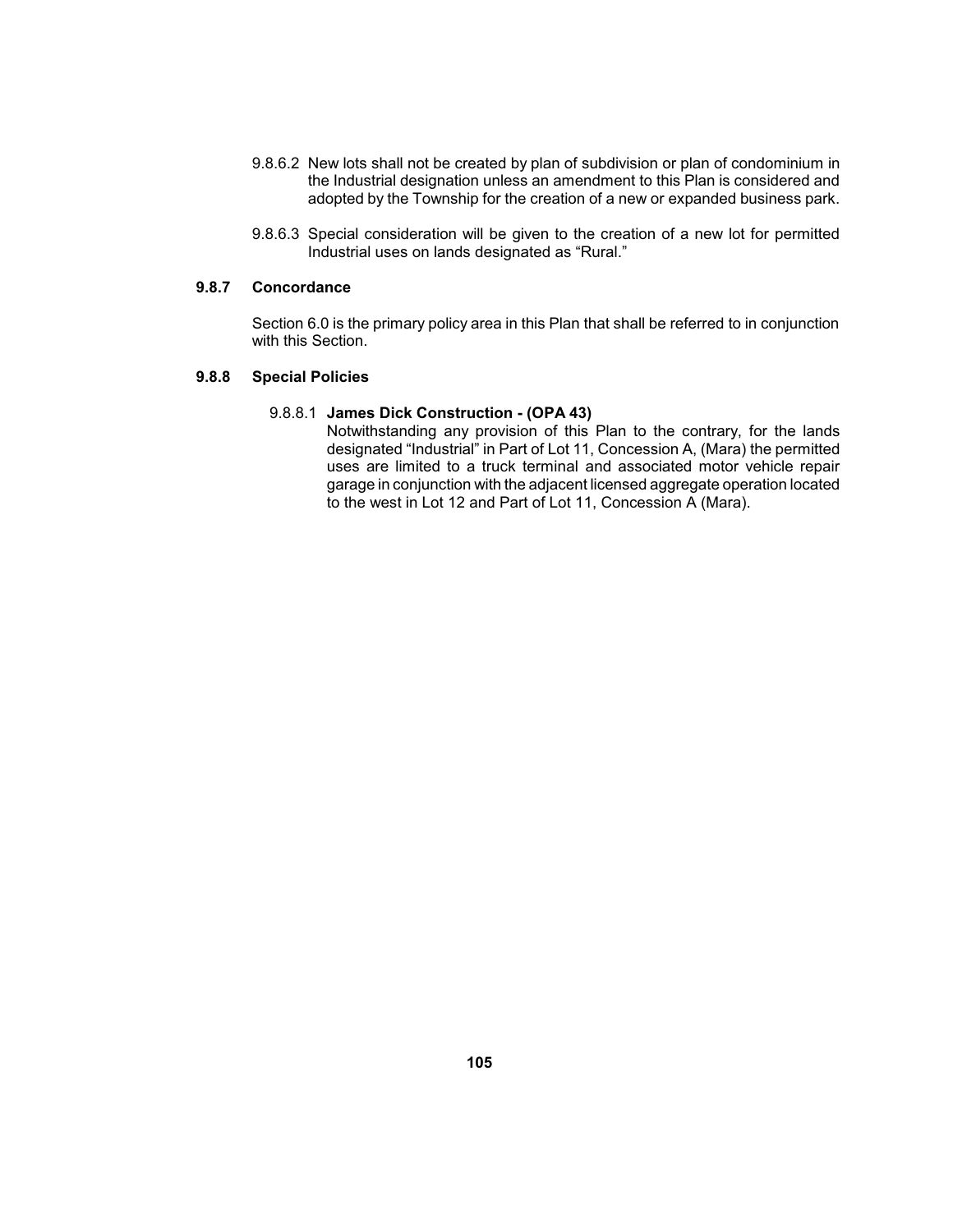# **9.9 DESTINATION COMMERCIAL**

### **9.9.1 Purpose**

 The purpose of the Destination Commercial designation on Schedule "A" is to accommodate large area commercial activities that are destinations or are related to the Casino development or serve the needs of visitors to the Township.

#### **9.9.2 Land Uses**

- • tourist accommodation use such as seasonal tent and trailer camp or park, rental cabin and housekeeping cottage, lodge, four-season destination resort, motel, recreation camp, private camp and private park
- public parks
- marina, including seasonal boat storage facility
- accessory docking facility
- retail commercial establishment limited to convenience commercial establishment, boutique and souvenir establishment, gift or antique establishment, arts and craft establishment, and personal service
- service commercial establishment
- theme park and amphitheatre
- entertainment and amusement use such as tavern, place of entertainment such as bingo hall, casino, music hall, cinema and/or theatre facility and complex, video arcade, and virtual reality activity facility and area and similar uses
- eating establishment
- facility or area for active and passive recreation and sports use such as tennis or squash court, swimming pool, golf course, miniature golf, golfing practice area and driving range, horse and pony ride, petting zoo, kiddy car, water bumpers and water slide and similar uses and structure
- bus terminal, tourist information centre and other commercial uses serving the needs of the travelling public
- accessory buildings, structures and uses
- multiple unit dwelling
- accessory residential dwelling for the owner or caretaker or similar person
- • management of natural areas and natural resources for environmental management purposes
- public and private infrastructure
- utilities

# **9.9.3 Official Plan Amendment**

- 9.9.3.1 The creation of new or expanded Destination Commercial areas shall be considered by an Official Plan Amendment.
- 9.9.3.2 Any proposed Official Plan Amendment shall be subject to Section 5.0 and 6.0 and, where applicable, Section 4.2 of this Plan.
- 9.9.3.3 A detailed planning study shall be submitted to the Township by the proponent with each application that clearly establishes how the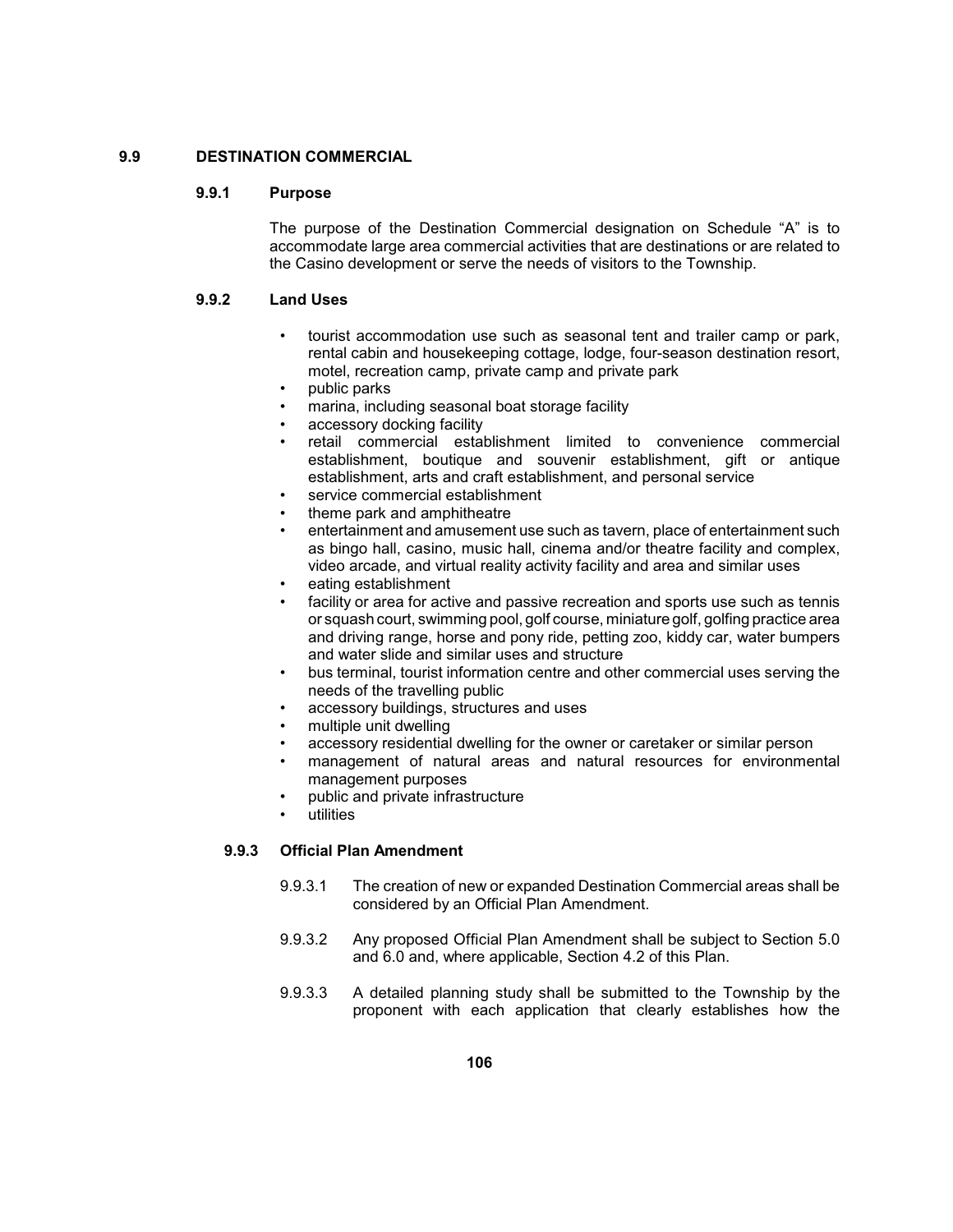objectives and policies of this Plan are satisfied.

 9.9.3.4 Any new or expanded Destination Commercial area shall be subject to a specific Zoning Bylaw amendment.

#### **9.9.4 Recreation Facilities**

 minimum of 20 per cent of the gross site for development shall be devoted to development. The required communal recreation facilities may in part be used and Where a commercial operation includes provision for overnight accommodation, a communal recreation facilities and such areas should be distributed throughout the form part of any waterfront access.

### **9.9.5 Commercial Establishments**

 Accessory retail commercial and service commercial establishments on any lot shall not exceed the lesser of 1000  $m^2$  of total floor area or 10% of the total floor area of the permitted primary land uses.

### **9.9.6 Marina**

- a. New commercial marina operations maybe established as a principal use or as an accessory use to a permitted principal use.
- b. Off-street vehicle parking shall be provided within the development and shall be directly related to the number of boat slips.
- c. Facilities for the sale of gas and oil and for the fuelling of marine craft shall be provided at a separate pier or dock area from where other craft are docked on a seasonal basis and adequate provision shall be made for fire safety and similar measures. Fuel storage tanks for such facilities shall be placed according to the provincial regulations.
- water craft with heads and culinary facilities shall provide dockside d. Marinas large enough to provide overnight accommodation for large sewage pumpout and garbage disposal facilities.

#### **9.9.7 Seasonal Tent Or Trailer Camps and Parks**

- a. Minimum standards for campsite areas shall be established in the Zoning Bylaw for the Township.
- b. Such establishments shall conform to all standards and provisions of the Bylaw, passed under the authority of the *Municipal Act*, as amended.
- c. The owner or the operator shall submit to the Municipality a site plan under the authority of the *Planning Act*, as amended, of the proposed establishment detailing, but not limited to, the following information: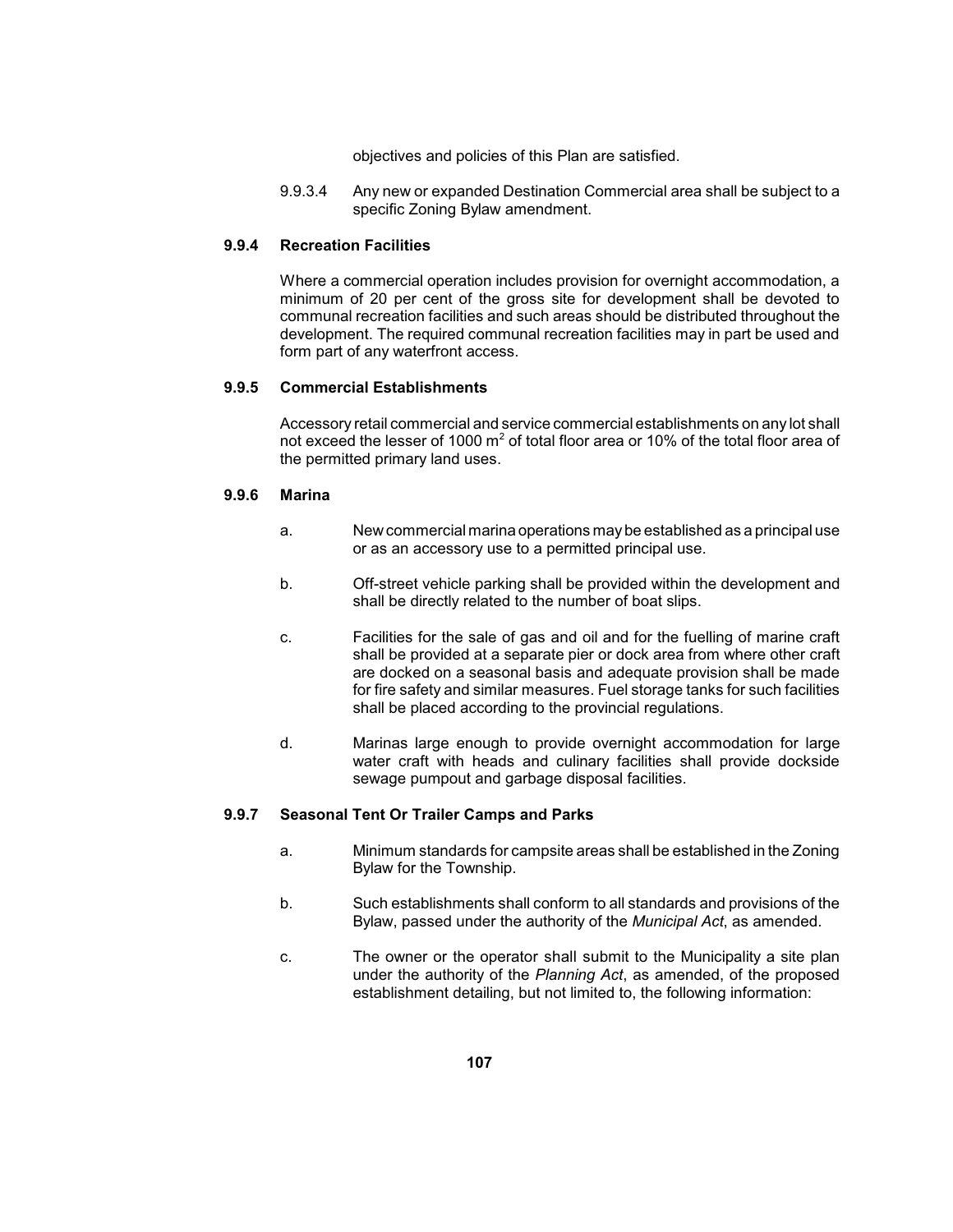- I. The true shape, acreage and the location of the property to be developed.
- ii. The location, height, dimensions and use of all buildings and structures existing and proposed to be erected.
- iii. All ingress and egress routes.
- and the layout of any proposed parking area, campsites, water supply and effluent disposal facilities, and other associated iv. The layout of the internal vehicular and pedestrian road system facilities.

## **9.9.8 Multiple Dwelling Units (OPA No. 11)**

9.9.8.1 Multiple Unit dwellings are permitted only in conjunction and secondary in scale to the development of the following Destination Commercial uses:

> tourist accommodation including a hotel marina facility or area for active recreation

- 9.9.8.2 The Zoning Bylawamendment for the Destination Commercial uses listed in Section 9.9.8.1 shall contain provisions for types of dwellings and density of dwelling units.
- 9.9.8.3 For purposes of this section, Multiple Unit dwellings may include development within a plan of condominium on a site used for the permitted Destination Commercial uses in Section 9.9.8.1.
- 9.9.8.4 The approval of Multiple Unit dwellings in conjunction with the permitted Destination Commercial uses shall be considered at the same time as the approval of the Destination Commercial uses.
- 9.9.8.5 The actual development of Multiple Unit dwellings shall take place in conjunction with or following the development of the permitted Destination Commercial uses in Section 9.9.8.1.
- 9.9.8.6 Destination Commercial uses permitted by Section 9.9.8.1 may develop independentlyof Multiple Unit dwelling units. The approval of Multiple Unit dwelling units may be given after the development of Destination Commercial uses.

# **9.9.9 Lot Creation**

9.9.9.1 The creation of a new or expanded lot in a Destination Commercial designation is permitted subject to Sections 4.1, 4.2 and 5.1.12 of this Plan and the provisions of the Zoning Bylaw.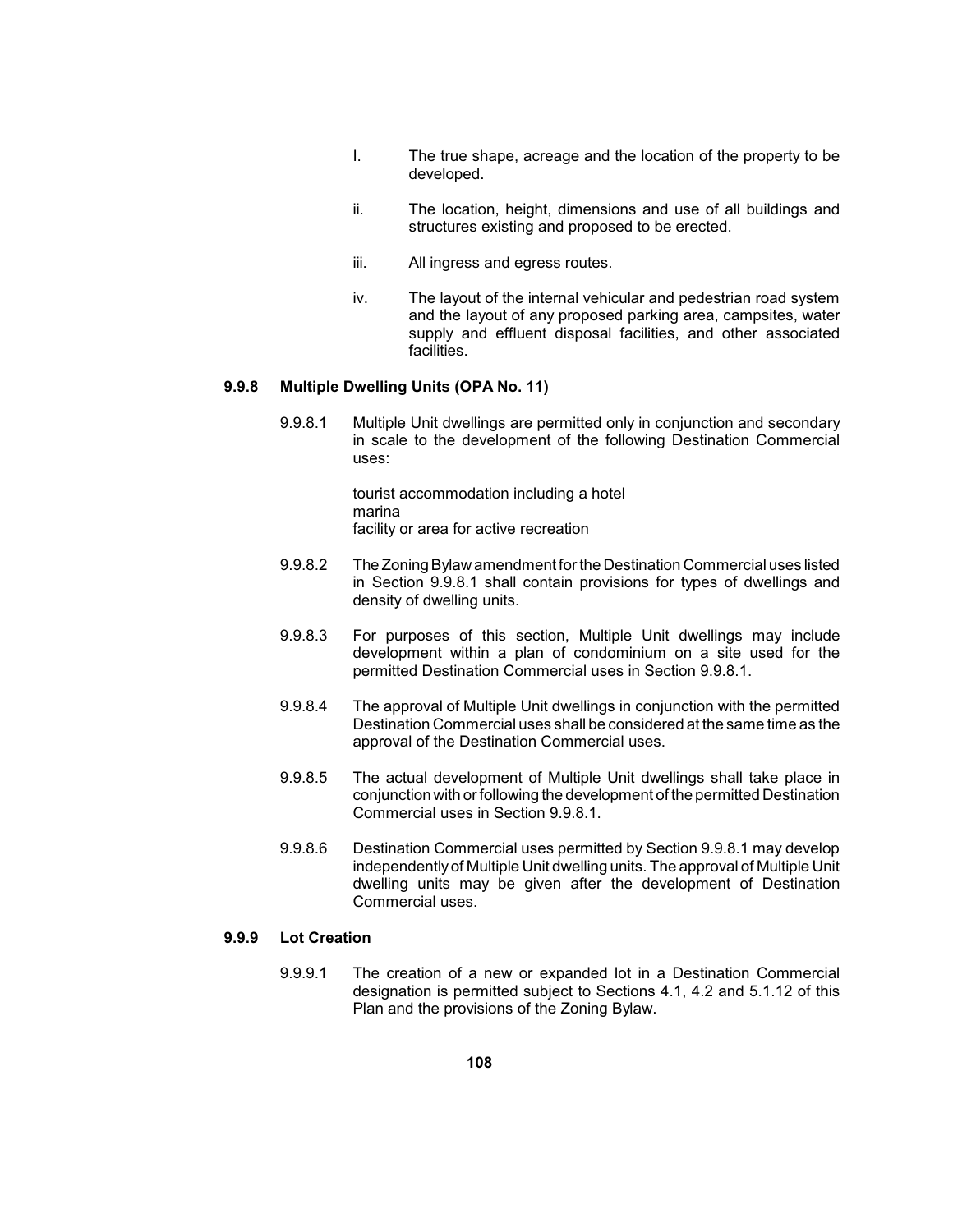9.9.9.2 New lots may be created by plan of subdivision, plan of condominium or by consent in the Destination Commercial designation.

# **9.9.10 Concordance**

 Sections 4.2 and 6.0 are the primary policy areas of this Plan shall be referred to in conjunction with this Section.

#### **9.9.11 Special Policies**

# **9.9.11.1 Rama Resorts**

 In addition to any other applicable policy statements within this Plan, the following policies shall also apply to those lands designated 9.9.11.1" on Schedule "A" of this Plan. The purpose of this Special Development Area is to establish an overall policy framework for the centre on the subject lands. The policies establish the types of uses "Destination Commercial" in Part of Lot 28, 29 and 30, Concession 12 (Mara) indicated by the notation "Lands Subject to Subsection development of a four-season destination resort and entertainment contemplated for the lands and outline the specific development policies that ensure the development of a four-season resort and entertainment centre is realized.

i. Adjacent Uses

 Protection shall be provided to the amenities of existing residential development from possible disturbances created by all activities associated with regional commercial uses.

ii. Parking Facilities and Access Points

 Where destination commercial projects are designed for public or private use, adequate automobile parking areas shall be established and access points to parking areas and to all projects shall be located so that the road pattern provides for the adequate movement of vehicular and pedestrian traffic.

iii. Access

 Convenient access shall be provided from the development to a traffic and shall not require such traffic to unduly travel through public improved road suitable to carry such anticipated additional established residential areas.

iv. Buffer Planting

 commercial development and any adjacent residential area and Adequate buffer planting shall be provided between destination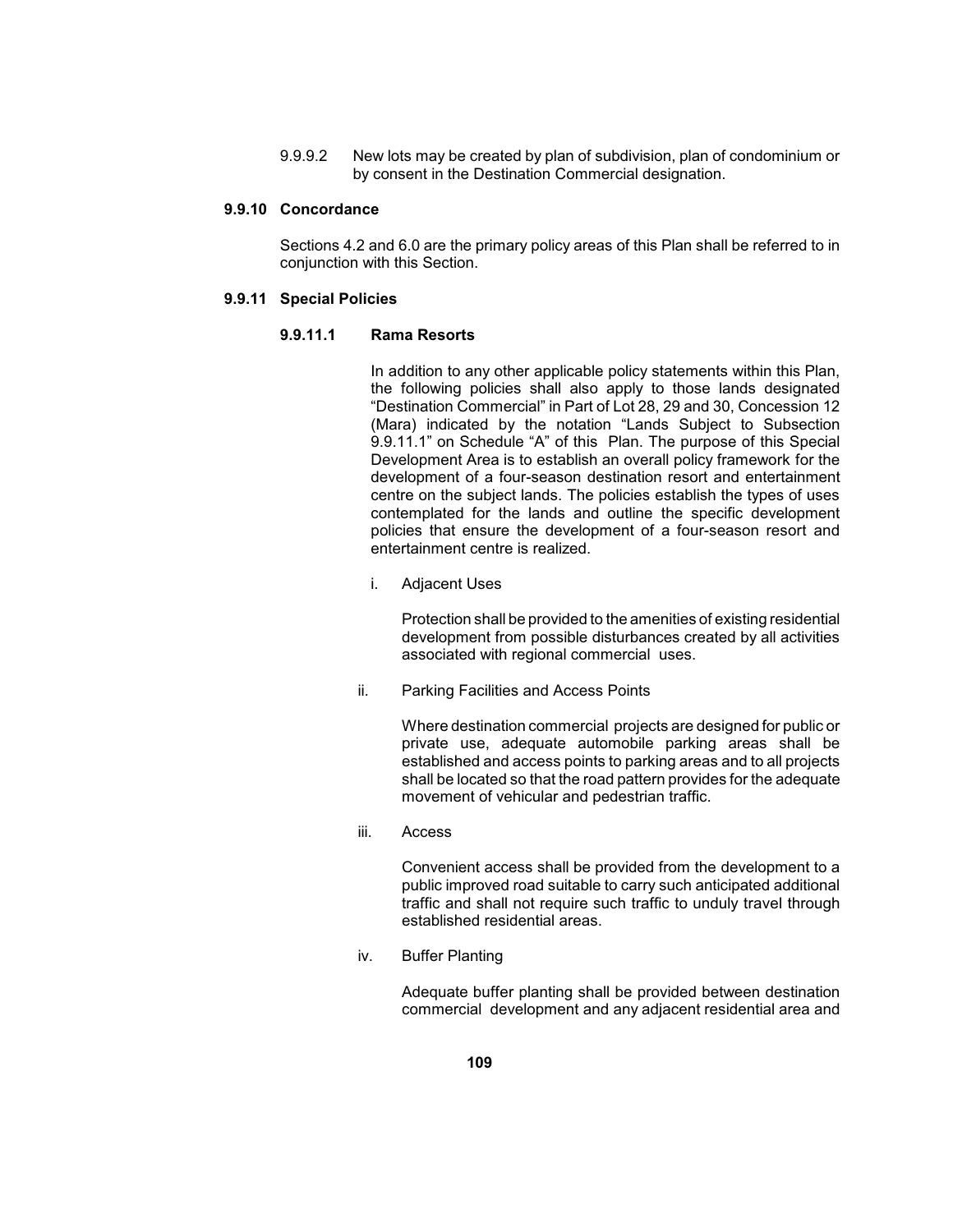of trees and shrubs. In addition to buffer planting, spatial such buffer planting may include provisions for closed board or decorative fencing, grass strips, berms and appropriate planting separation distances may also be required.

v. Location and Water Access

 to ensure direct access to the shoreline or alternatively access by The development shall, where possible and practical, be located driveways or pedestrian walkways.

vi. Recreation Facilities

 accommodation, a minimum of 20 percent of the gross site for Where a commercial operation includes provision for overnight development based on:

- 1. an individual lot on which the overnight accommodation is situated, or
- 2. that portion of the overall development of a site devoted to the overnight accommodation

 shall be devoted to communal recreational facilities and such required communal recreation facilities may in part be used and areas should be distributed throughout the development. The form part of the waterfront access.

vii. Commercial Establishments

 Accessory retail commercial establishments should be in reasonable proportion to the total lot area and the scale of the principal use, but in no case shall the floor area exceed 3% of the lands subject to these policies.

- vii. Marina
	- 1. No new commercial marina operations shall be established except as part of an accessory use to a permitted principal use.
	- provided and shall be directly related to the number of 2. Adequate off-street motor vehicle parking shall be boat slips.
	- 3. Facilities for the sale of gas and oil and for the fuelling of marine craft shall be provided at a separate pier or dock area from where other craft are docked on a seasonal basis and adequate provision shall be made for fire safety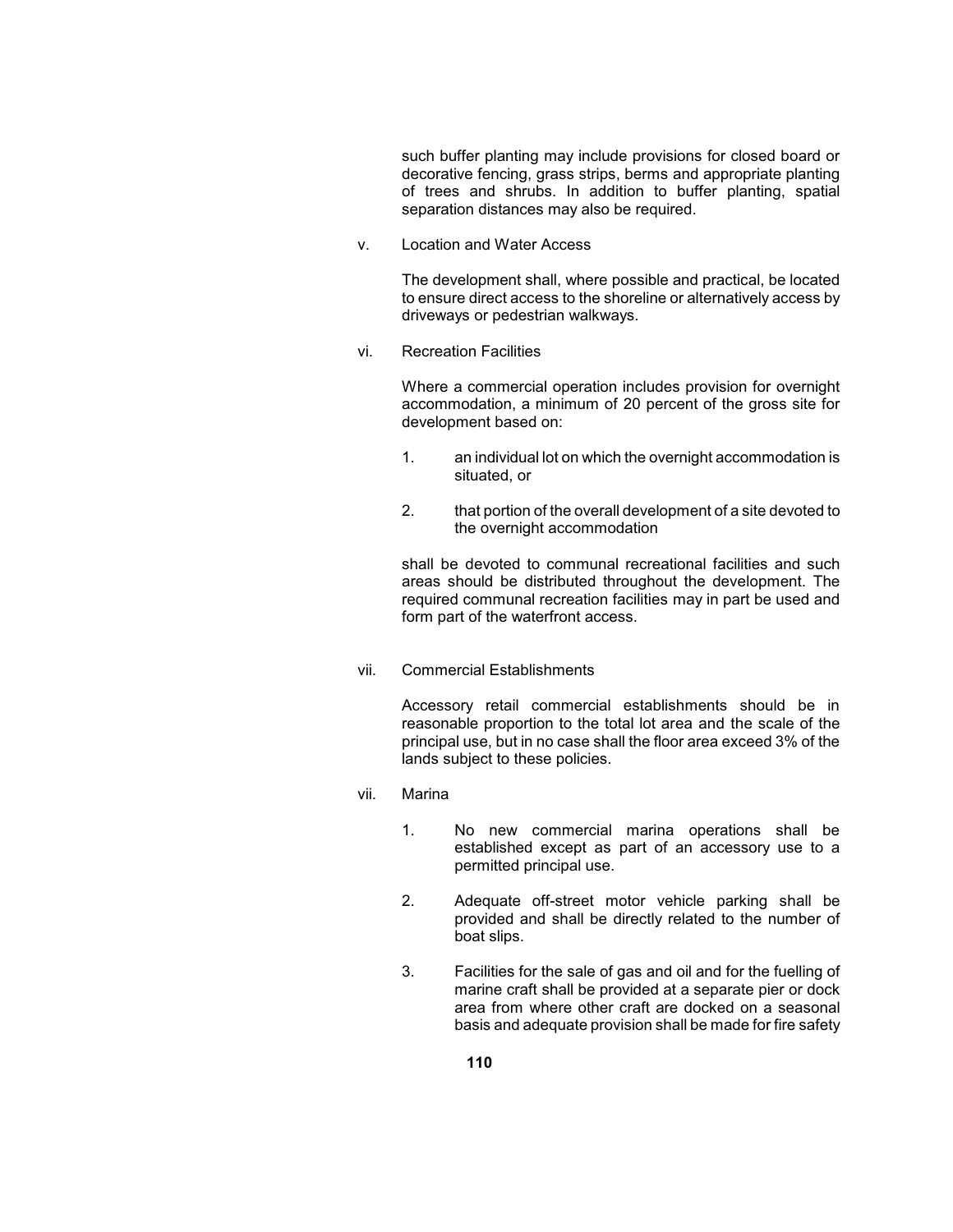and similar measures. Fuel storage tanks for such facilities shall be placed according to provincial regulations.

- 4. Marinas large enough to provide overnight culinary facilities shall provide dockside sewage pumpout accommodation for large watercraft with heads and and garbage disposal facilities.
- viii. Concept Plan

 All of the above items will need to be addressed by way of a types of accommodations, commercialsquare footage, residential shall be provided to and approved by Council having regard to certain requirements for studies. Studies required before Council's detailed Concept Plan outlining building envelopes, numbers and areas, etc., before development taking place. This Concept Plan acceptance of the Concept Plan are as follows:

1. A Transportation Study is required addressing impact on 12, and associated intersections. Within this Transportation Study, all required improvements to the transportation system as a result of this development shall local entrance roads, County Road No. 44, Highway No. be highlighted.

> The review and approval of the Transportation Study, and a drainage study are also required by the County of Simcoe and the Ministry of Transportation.

2. An Environmental Impact Study is required to address development adjacent to the Provincially Significant Wetland and fishery. Within the Environmental Impact Study, specific building envelopes within the lands designated "Destination Commercial" will need to be established and adhered to by the Concept Plan and any future site plan, subdivision or building permit application. Section 5.2 applies, where necessary, to this Special Policy Area.

> The review and approval of the Environmental Impact Study are also required by other appropriate approval agencies.

> The Environmental Impact Study shall consider the following:

> a. M.O.E. Guidelines with respect to separation of development from the Fern Resort Sewage lagoon;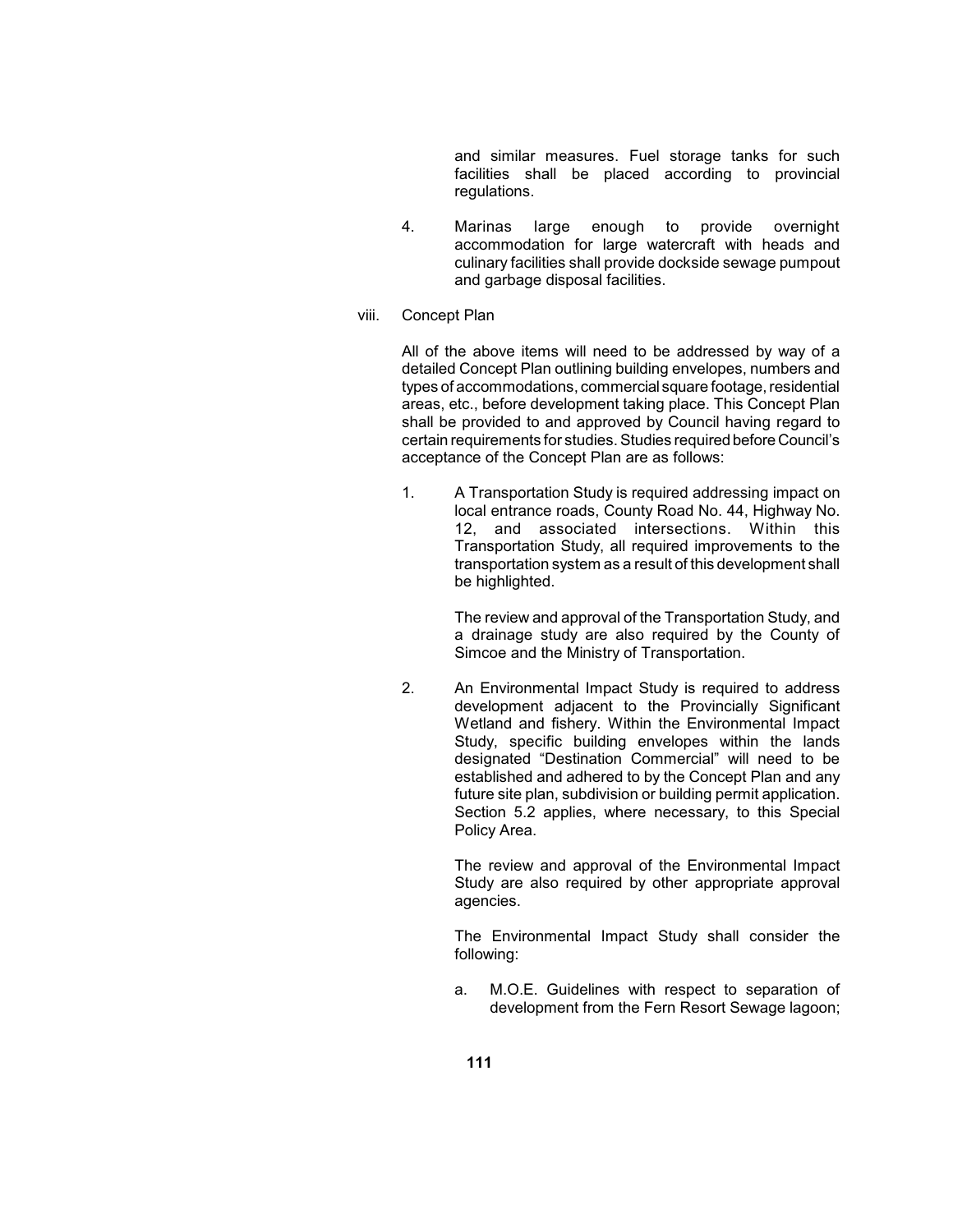- b. the 100-year wave uprush; and
- c. M.N.R. wetland mapping, and the provincially significant wetland.
- 3. A detailed servicing impact study outlining the method of servicing and its impact on Lake Couchiching.
- 4. A stormwater management studyis required to investigate the impacts of development on water quality and quantity In determining whether and what measures may be according to the Ministry of Environment guidelines and shall be reviewed and approved by Council and both on and off site and to recommend appropriate measures to maintain the Lake Couchiching ecosystem. required, consideration shall be given to the impacts of existing and proposed future development within the contributing catchment. The study is to be completed appropriate agencies.
- x. Servicing Feasibility Study

 The purpose of a Servicing Feasibility Study is to protect the the Lake Couchiching ecosystem, and to ensure that an adequate supply of potable water and an appropriate method of sewage study area. The community study area shall encompass the lands identified as the 9.9.11.1 Special Development Area. This does not preclude Council from including lands outside this special environment, in particular the ground and surface water resources of treatment are available for new developments within the community development area.

 The Servicing Feasibility Study shall investigate and determine the appropriate methods of water supply and sewage treatment necessary to service proposed development and to maintain water context of a community servicing strategy, which establishes community study area. The development scenarios may include the resources. All reasonable servicing alternatives, beginning with full municipal or communal services, shall be considered within the servicing alternatives for development scenarios within the type, scale, density and phasing of future growth and development, as determined by the Township.

 In particular, the Study shall investigate and address the following issues:

 feasibility of the extension and expansion, if required; the a. The potential to connect to existing and proposed water supply and sewage treatment systems and also existing capacity and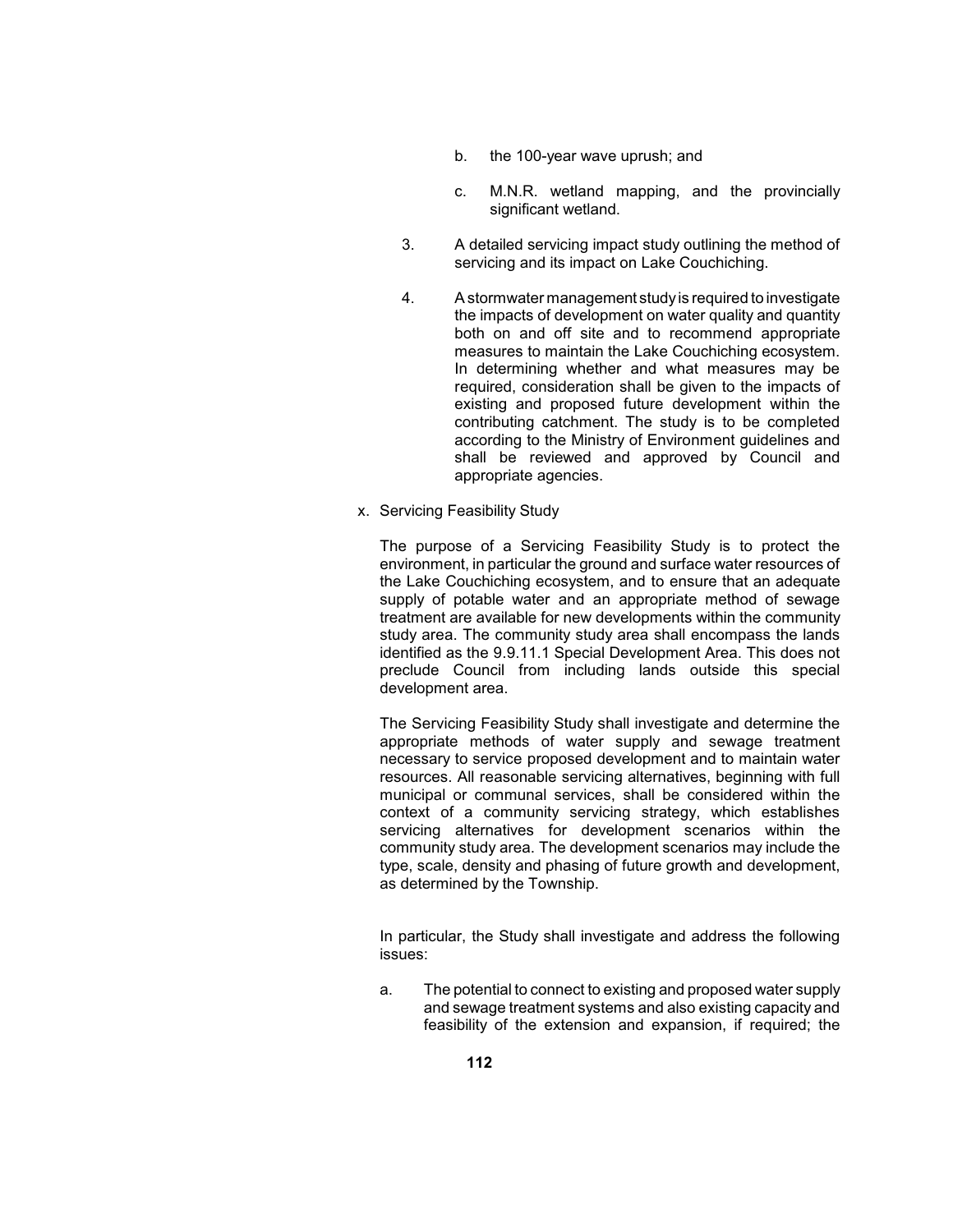necessity for and feasibility of new facilities; and the analysis of comparative performance of similar facilities;

- multiple systems regardless of whether the systems discharge b. Environmental, financial and administrative implications of to surface water or ground water;
- proposed, the suitability of the site shall be investigated and environmental constraints evaluated. This includes the suitability of terrain, hydrological suitability, soils suitability and where subsurface disposal is proposed, hydrogeological c. Where individual on-site sewage treatment systems are suitability; and,
- d. Consideration of the assimilative (carrying capacity) of the Lake Couchiching ecosystem.

 The Servicing Feasibility Study is to be prepared according to the Ministry of Environment and Energy guidelines and is subject to the review and approval of Council and the appropriate agencies.

xi. Zoning

 Interim, a Holding (H) Symbol shall be incorporated with the specific Destination Commercial Area may be zoned in separate classifications in the Zoning Bylaw. Before the development of any land or the issuance of a building permit, a site plan agreement shall be entered into between the Developer and the municipality. In the zone.

 Before the removal of the Holding (H) symbol by Council for certain uses, the developer shall satisfy Section 7.6 of this Plan and in particular, the developer shall complete the required studies and the concept plan to the satisfaction of Council.

# **9.9.11.2 Chase (OPA 19)**

 In addition to any other applicable policy statements within this Plan, the following policies shall also apply to those lands designated "Destination Commercial" in Part of Lots 1, 2, 3 and 4, Front Range (Rama). The purpose of this Special Policy Area is to establish an overall policy framework for the development of a retail, service entertainment and recreation centre that will primarily serve the travelling public and patrons of the Casino. The policies establish the types of uses contemplated for the lands and also outline the specific development policies that ensure the development of such a centre is realized.

i. Grouping and Access

Development shall, wherever possible, be grouped and should where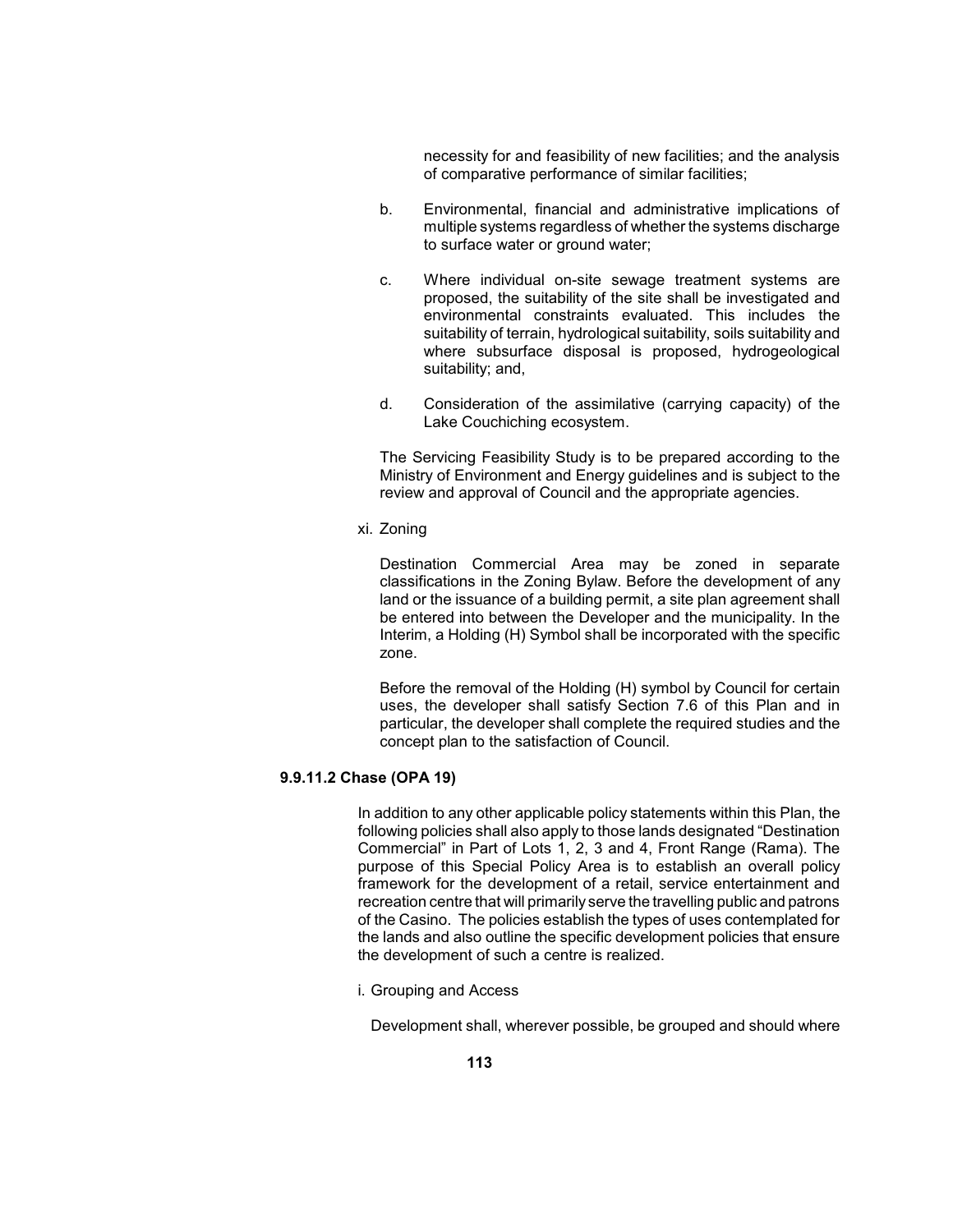possible in the case of County Road No. 44 have access via secondary roads rather than direct access onto the County Road.

ii.Shopping Mall Exception

 No shopping malls shall be permitted within this development without an amendment to this Plan.

 Any such Official Plan amendment must be supported by a detailed expense. Such market analysis shall be prepared before consideration of the Official Plan Amendment. If the market analysis shows that the proposed new establishment will unduly detract from the importance of the Central Business District of the City of Orillia, which is the main and comprehensive market analysis prepared at the developer's civic and commercial focus, or will have a detrimental effect thereon, then such Official Plan Amendment will not be approved, nor will the proposed development be allowed to proceed.

#### iii.Amenities

 Hydro poles and other surface utilities shall be carefully sited and enhancement of the scenic qualities of the area. The amenity of surrounding areas shall be considered in the siting, lighting and advertisements and signs shall be kept to a minimum, having regard for the safety and convenience of vehicular traffic and the advertising of any permitted use.

#### iv.Appearance

All development shall be attractive because of its public exposure.

#### v.Parking Facilities and Access

 Adequate off-street parking facilities shall be provided for all permitted uses and access points to such parking shall be limited in number and designed in a way that will minimize the danger to both vehicular and pedestrian traffic.

### vi.Buffer Planting

 uses and any adjacent residential areas and such buffer planting shall Adequate buffer planting shall be provided between the commercial include the provision of grass strips and appropriate planting of trees and shrubs.

### vii.Open Storage

 No open storage of goods or materials shall be permitted, except display purposes.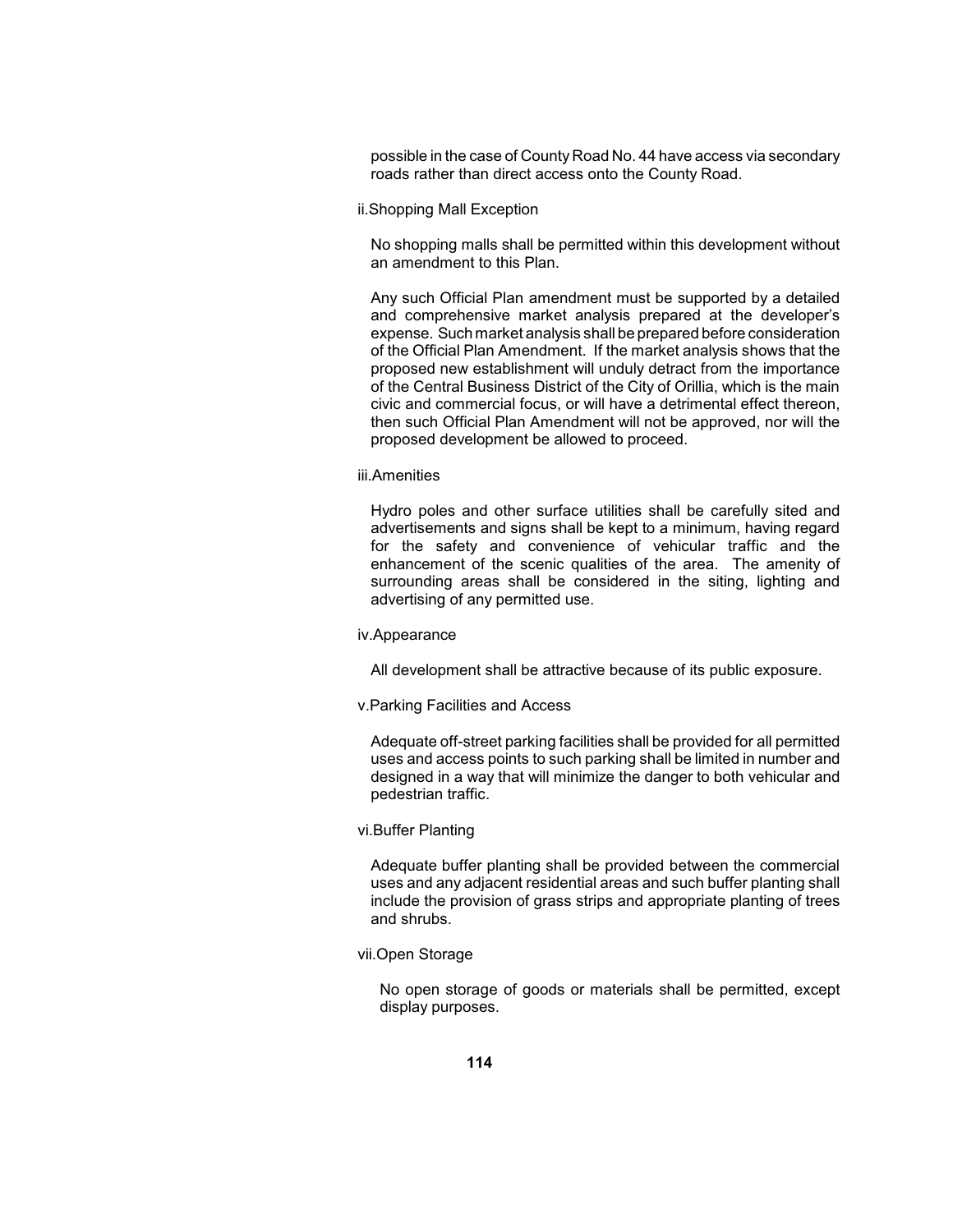viii.Water Supply and Effluent Disposal

 disposal facilities shall be provided, and be subject to the approval of An adequate source of potable water supply and adequate sanitary the Township and the relevant authority responsible for approval.

#### ix.0.3 Metre Reserve

 To prevent conflict in terms of access with respect to the development of these lands and the lands of the First Nation, as a municipality will be required where these lands abut First Nation site plan requirement of 0.3 metre reserve dedicated to the Lands.

- Concept Plan outlining building envelopes, numbers and types of before development taking place. This Concept Plan shall be provided to and approved by Council having regard to certain requirements for studies. x. All of the above items will need to be addressed by way of a detailed accommodations, commercial square footage, residential areas, etc. Studies required before Council's acceptance of the Concept Plan are as follows:
	- 1. A Transportation Study is required addressing impact on local and associated intersections. Within this Transportation Study, all required improvements to the transportation system as a result of entrance roads, County Road 44, Highway No. 12, the CNR line this development shall be highlighted.

 The review and approval of the Transportation Study, and also a drainage study is also required by the County of Simcoe and the Ministry of Transportation.

- 2. A detailed Servicing Feasibility Study outlining the method of servicing and its impact on Lake Couchiching.
- 3. Ensure compatibilitywith existing agricultural operations cognizant of the Minimum Distance Separation I and II.
- 4. A stormwater management study is required to investigate the impacts of development on water quality and quantity both on and measures may be required, consideration shall be given to the impacts of existing and proposed future development within the to the Ministry of Environment guidelines and shall be reviewed off site and to recommend appropriate measures to maintain the Lake Couchiching ecosystem. In determining whether and what contributing catchment. The study is to be completed according and approved by Council and appropriate agencies.
- 5. Servicing Feasibility Study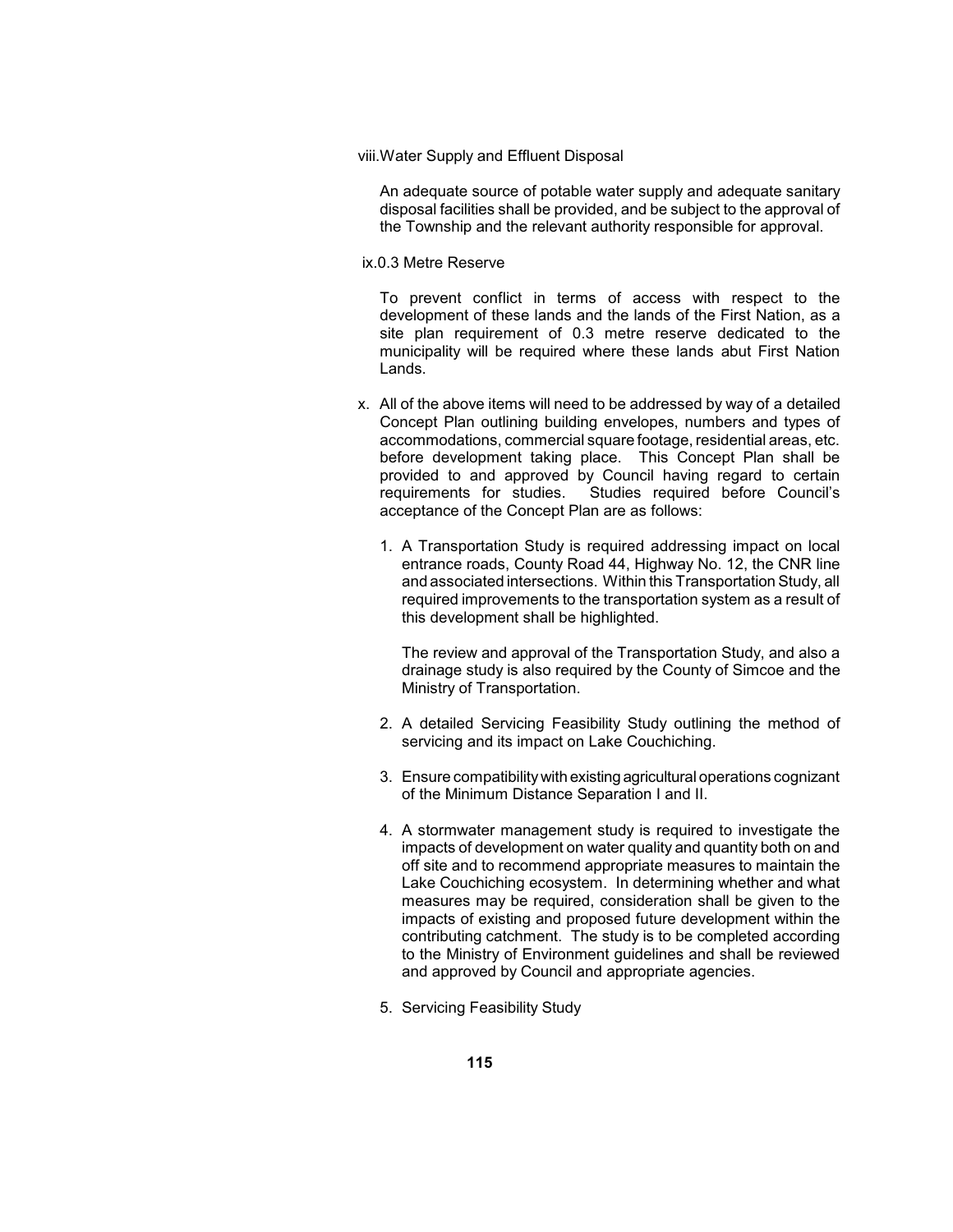The purpose of a Servicing Feasibility Study is to protect the of the Lake Couchiching ecosystem. To ensure that an adequate supply of potable water and an appropriate method of sewage community study area. Development Area." This does not preclude Council from environment, in particular the ground and surface water resources treatment are available for new developments within the The community study area shall encompass the lands identified as the 9.9.11.2 "Special including lands outside this special development area.

The Servicing Feasibility Study shall investigate and determine the appropriate methods of water supply and sewage treatment resources. All reasonable servicing alternative, beginning with full community study area. The development scenarios may include necessaryto service proposed development and to maintain water municipal or communal services, shall be considered within the context of a community servicing strategy that establishes servicing alternatives for development scenarios within the the type, scale, density and phasing of future growth and development, as determined by the Township.

 In particular, the Study shall investigate and address the following issues:

- capacity and feasibility of the extension and expansion, if required, the necessity for a feasibility of new facilities; and the analysis of comparative performance of similar The potential to connect to existing and proposed water supply and sewage treatment systems and also existing facilities;
- • Environmental, financial and administrative implications of multiple systems regardless of whether the systems discharge to surface water or ground water;
- proposed, the suitability of the site shall be investigated and environmental constraints evaluated. This includes the suitability of terrain, hydrological suitability, soils suitability and where subsurface disposal is proposed, Where individual on-site sewage treatment services are hydrogeological suitability; and,
- Consideration of the assimilative (carrying capacity) of the Lake Couchiching ecosystem.

 The Servicing Feasibility Study is to be prepared according to the Ministry of the Environment guidelines and is subject to the review and approval of the Council and the appropriate agencies.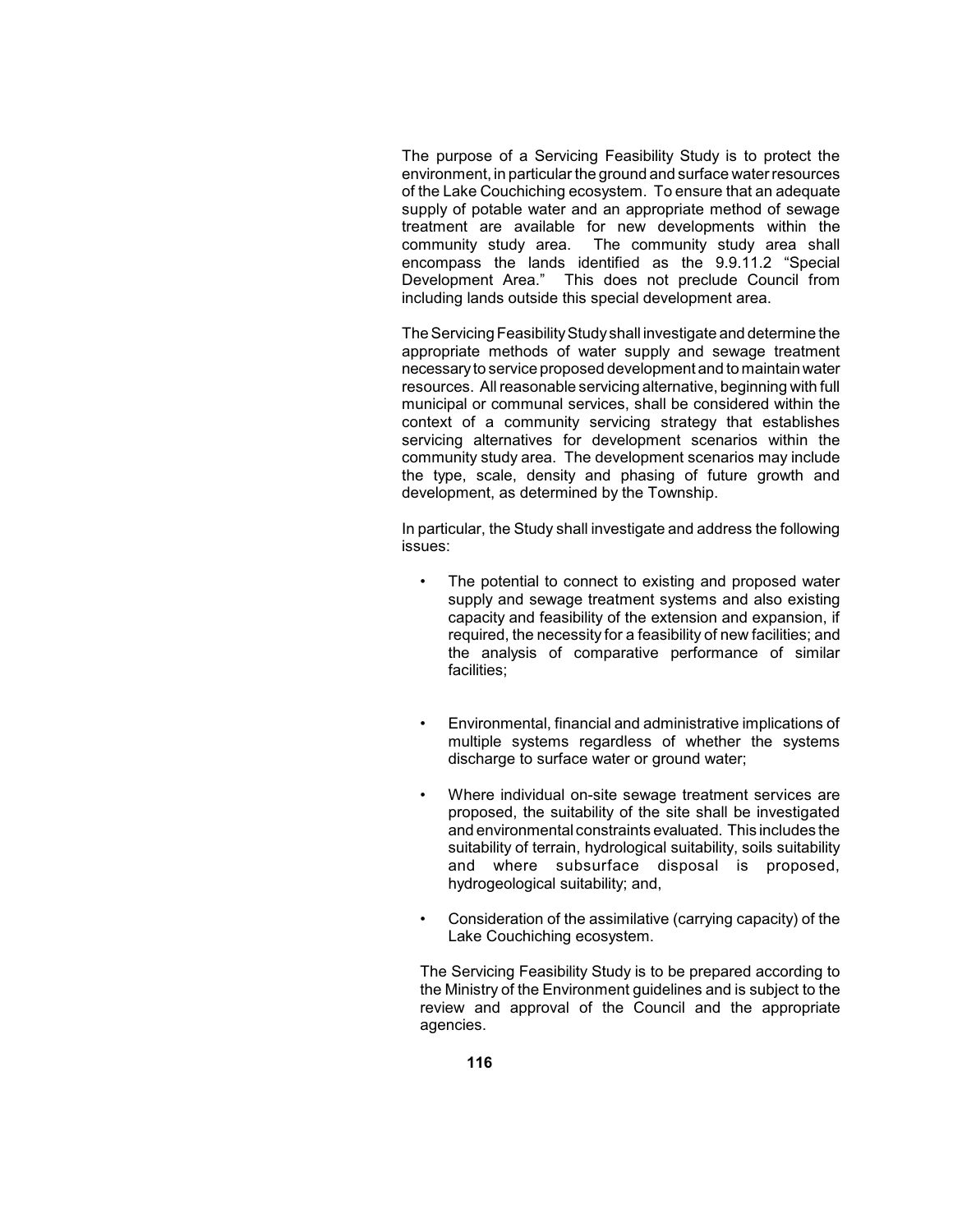## xi.Zoning

 Destination Commercial Areas may be zoned in separate land or the issuance of a building permit, a site plan agreement shall interim, a Holding (H) Symbol shall be incorporated with the specific classifications in the Zoning Bylaw. Before the development of any be entered into between the developer and the municipality. In the zone.

 Before the removal of the Holding (H) Symbol by Council for certain uses, the developer shall satisfy Section 7.6 of this Plan and in particular, the developer shall complete the required studies and the concept plan to the satisfaction of Council.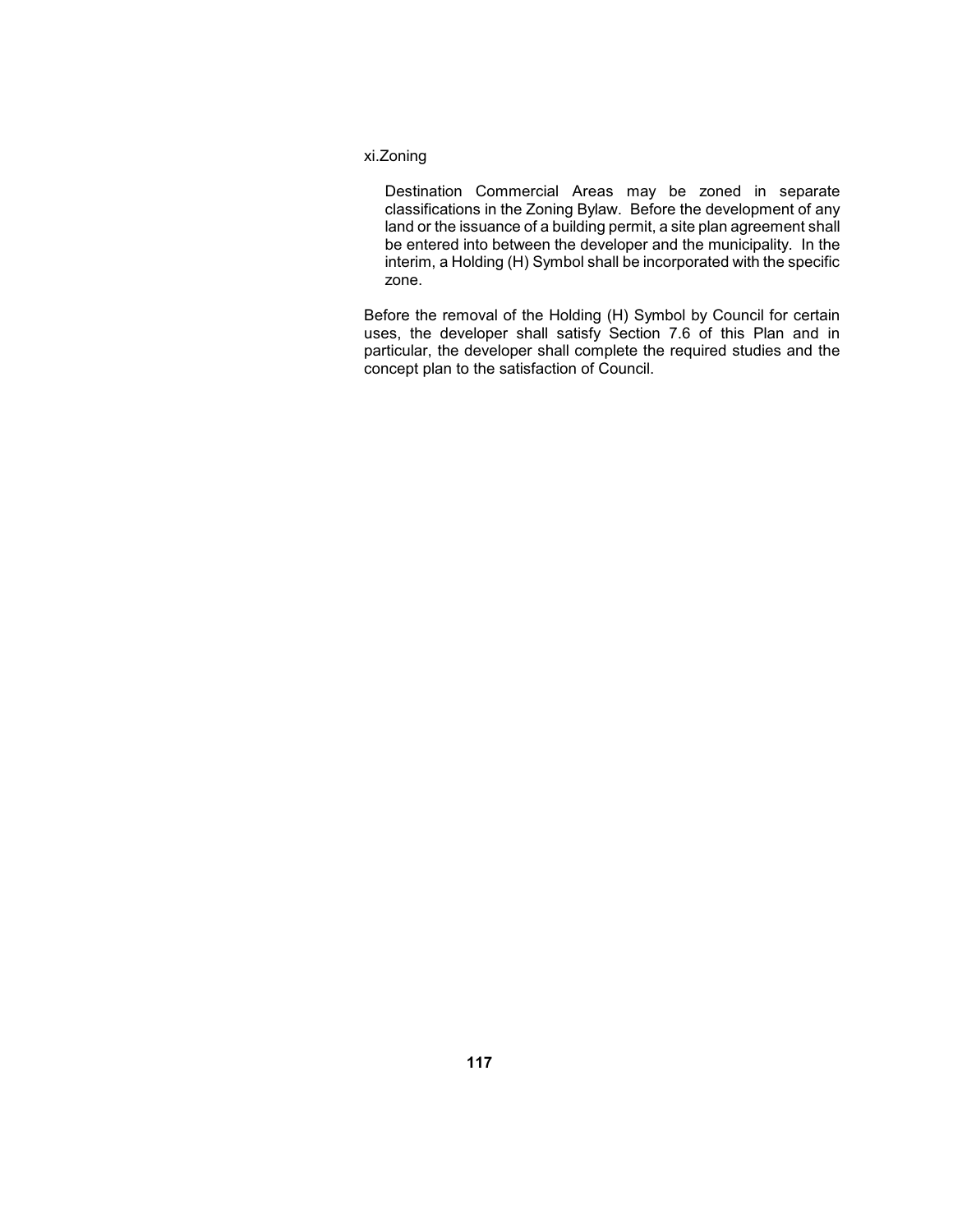### **9.10 HIGHWAY COMMERCIAL**

#### **9.10.1 Purpose**

 The purpose of the Highway Commercial designation on Schedule "A" is to accommodate small area and individual commercial activities that are located on main roads and at intersections to provide convenient access and exposure.

## **9.10.2 Land Uses**

- eating establishment, including drive through and take-out establishment
- motor vehicle service station
- motor vehicle gasoline sales
- convenience commercial establishment
- gift or antique establishment
- arts and craft establishment
- an accessory dwelling for the owner or caretaker
- • management of natural areas and natural resources for environmental management purposes
- public and private infrastructure
- utilities

# **9.10.3 Location**

 HighwayCommercial designations shall be limited to a Provincial Highway, CountyRoad, and are preferred at the intersection of a Township Road with a Provincial Highway or County Road to achieve access to the Township Road.

#### **9.10.4 Retail Commercial Floor Space**

Retail Commercial establishments shall not exceed 500 m<sup>2</sup> total gross floor area for an individual establishment or a grouping of permitted uses on a single lot.

# **9.10.5 Official Plan Amendment**

- 9.10.5.1 The creation of new or expanded Highway Commercial areas shall be considered by an Official Plan Amendment.
- 9.10.5.2 Any proposed Official Plan Amendment shall be subject to the objectives and policies of this Plan and in particular Section 6.6.
- 9.10.5.3 A detailed planning study shall be submitted to the Township by the proponent with each application that clearly establishes how the objectives and policies of this Plan are satisfied.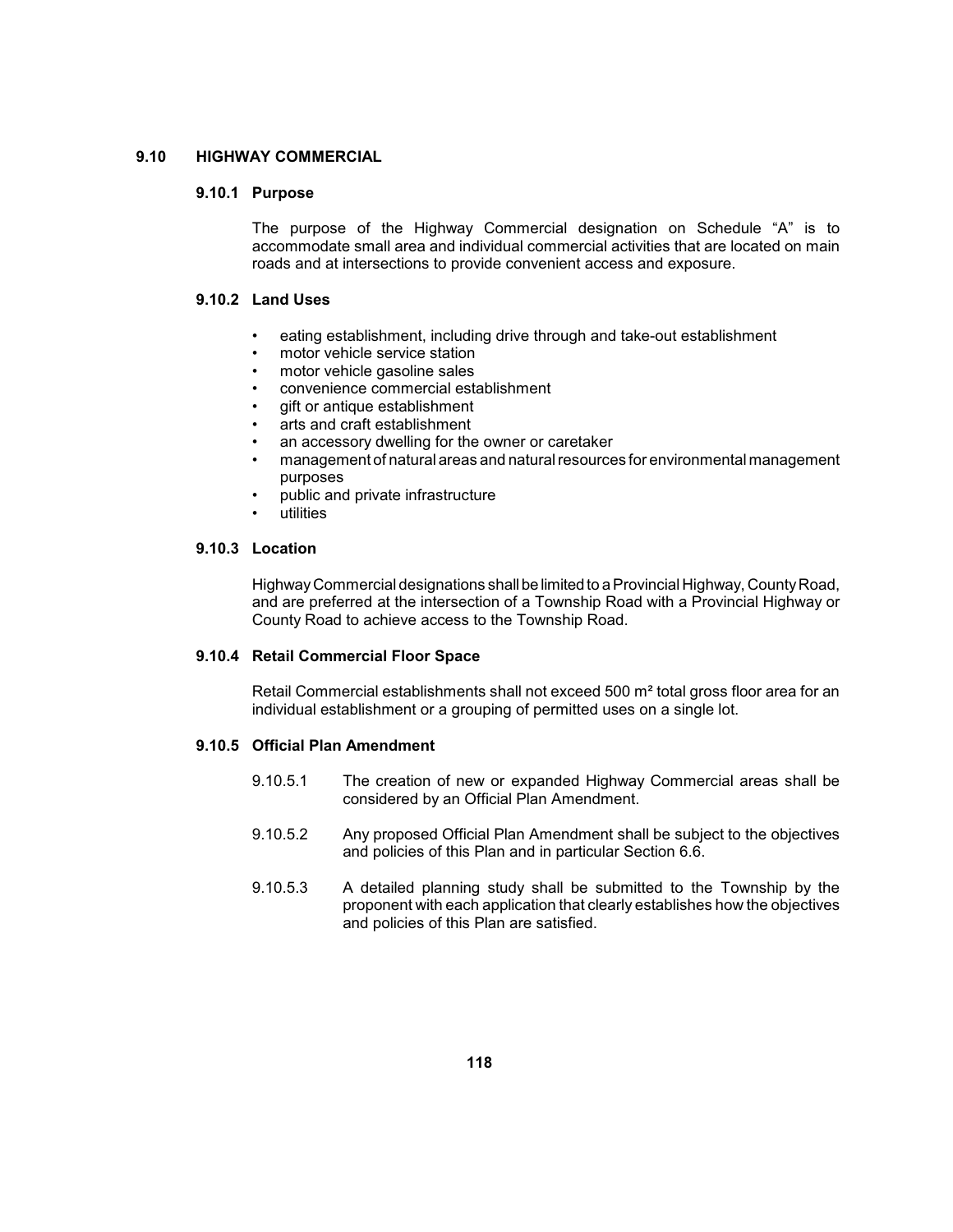9.10.5.4 Any new or expanded Highway Commercial area shall be subject to a specific Zoning Bylaw Amendment.

## **9.10.6 Lot Creation**

- 9.10.6.1 The creation of a new or expanded lot in a Highway Commercial designation is permitted subject to Sections 4.1,4.2, and 5.1.12 of this Plan and the provisions of the Zoning Bylaw.
- 9.10.6.2 New lots shall not be created by plan of subdivision or plan of condominium in the Highway Commercial designation.
- 9.10.6.3 Special consideration will be given to the creation of a new lot for permitted Highway Commercial uses on lands designated as "Rural".

### **9.10.7 Concordance**

 Section 6.0 of this Plan is the primary policy area that shall be referred to in conjunction with this Section.

# **9.10.8 Special Policies**

#### **9.10.8.1 Part Lot 15, Concession 1 (Rama) (OPA No. 3)**

 identified as special policy 9.10.8.1 on Schedule "A" of this Plan, the only permitted uses shall be an indoor self storage business within the three existing buildings. The gross floor area of the buildings shall not be permitted to be expanded and no known noxious Notwithstanding Section 9.10.2 within the lands designated "Highway Commercial" and items shall be stored on site.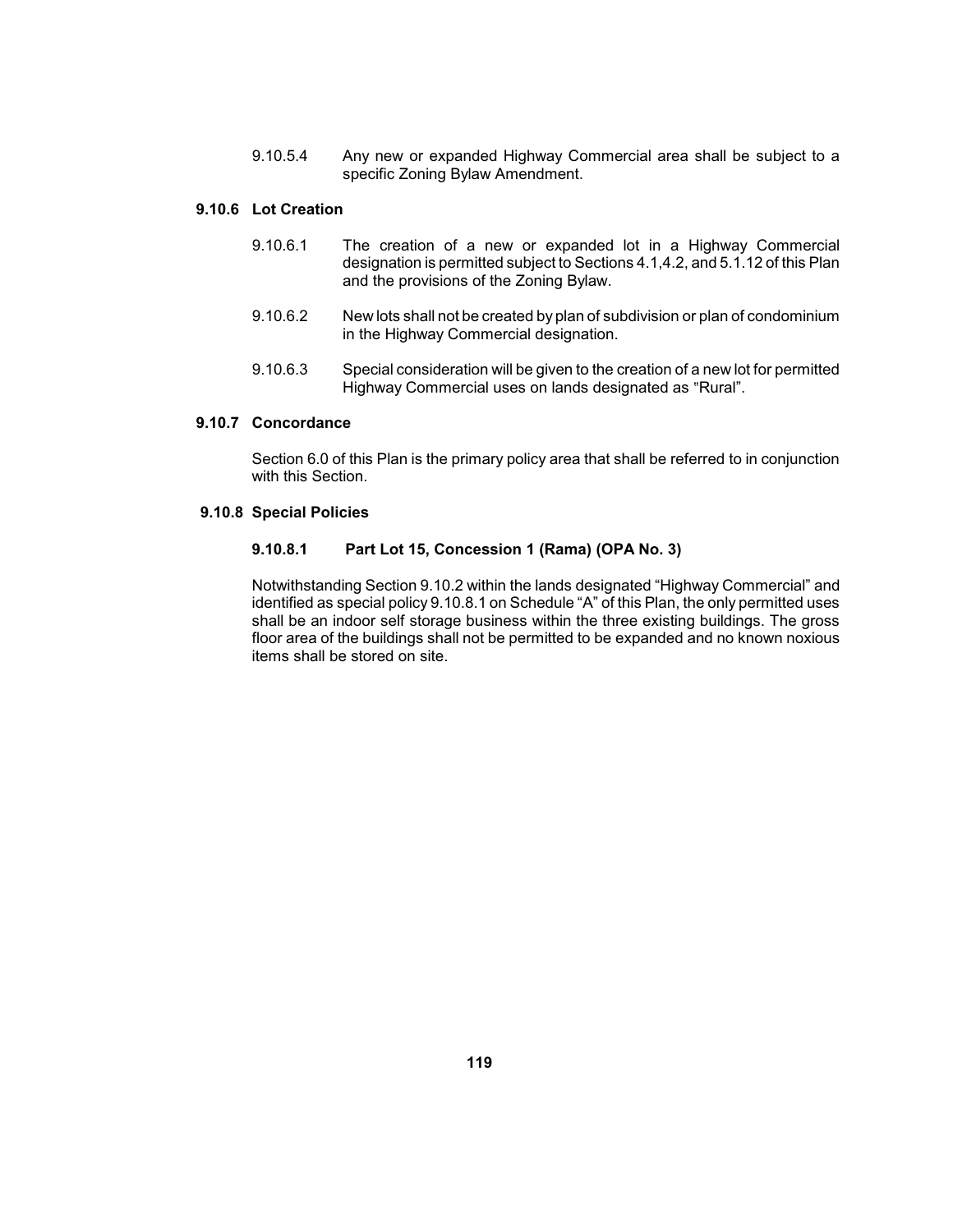## **9.11 MINERAL AGGREGATE EXTRACTION AREA**

#### **9.11.1 Purpose**

 The purpose of the Mineral Aggregate Extraction designation on Schedule "A" is to recognize provincially licensed and active sand and gravel and quarry operations, referred to as mineral aggregate operations.

# **9.11.2 Land Uses**

- farming
- agricultural use
- licenced sand and gravel pit
- licenced quarry
- accessory uses associated with extraction operation and processing activity such as crushing, screening, washing, stockpiling, blending, storage, weigh scales, packing, and on-site office facility
- • ancillary uses such as asphalt plant, concrete plant, aggregate recycling plant, and aggregate transfer station specifically permitted in a Zoning Bylaw Amendment
- • management of natural areas and natural resources for environmental management purposes
- public and private infrastructure

# **9.11.3 Official Plan Amendment**

- 9.11.3.1 New or expanded mineral aggregate operations shall be located in an area designated as Mineral Aggregate Extraction Area by amendment to this Plan.
- subject to the objectives and policies of this plan and in particular Section 9.11.3.2 Any application to amend this Plan shall be considered by the Township 5.3.4.
- table shall require hydrogeological studies of the impact on water quality and 9.11.3.3 Any application that proposes extraction below the established groundwater quantity and be subject to public consultation.

### **9.11.4 Licenced Mineral Aggregate Operations**

- 9.11.4.1 All mineral aggregate operations licenced under provincial statute at the time of coming into effect of this Plan shall be designated Mineral Aggregate Extraction Area on Schedule "A".
- 9.11.4.2 All existing and proposed mineral aggregate operations shall be appropriately including all driveways proposed for truck traffic to and from the operation to the licenced area, whose purpose is for the passage of truck traffic to and designated and zoned in the Township's Official Plan and Zoning Bylaw, within the licenced area. The Township may require that driveways external from a licenced area, be zoned accordingly. The zoning of these external driveways should be site specific and distinct from the zoning of the licenced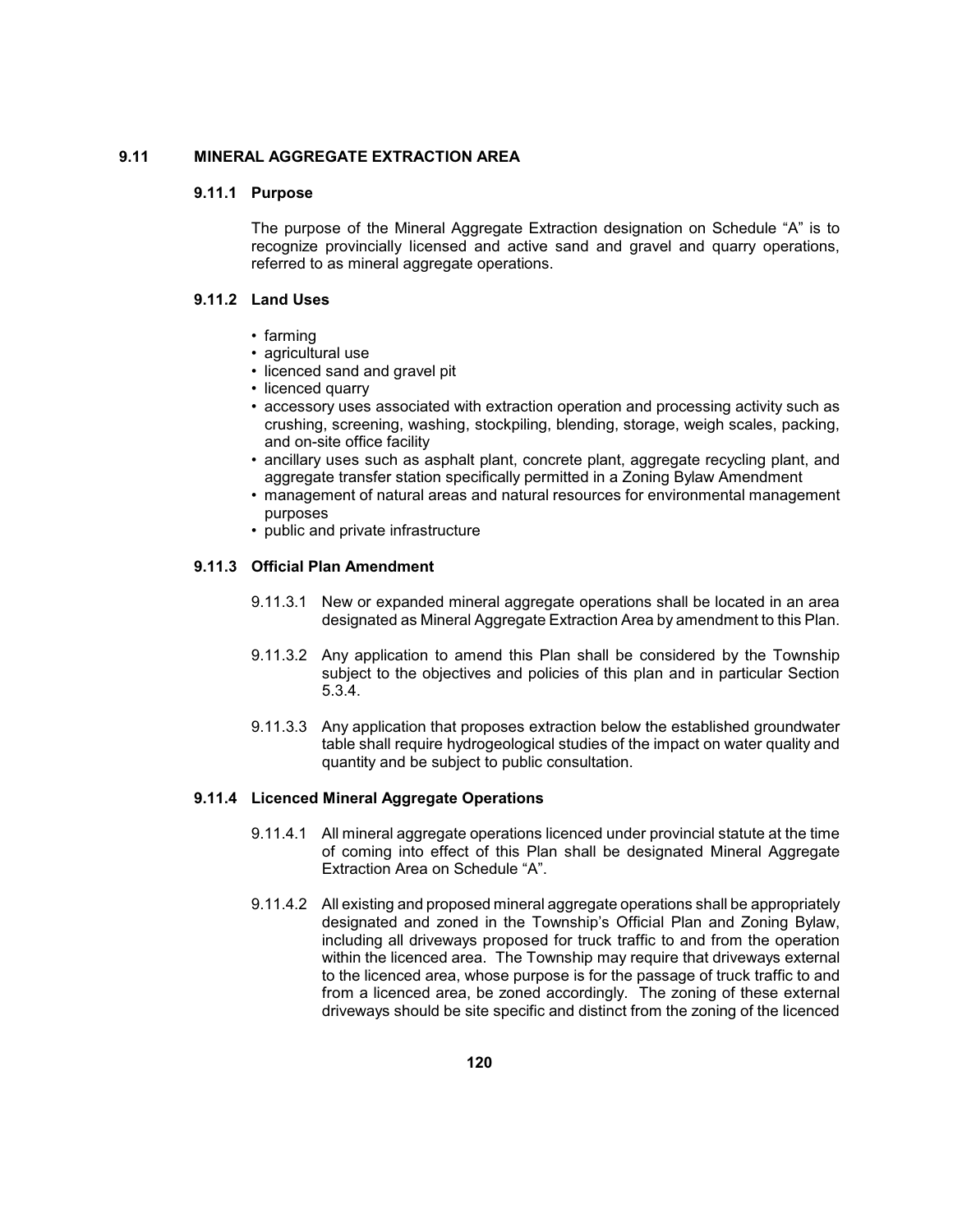area.

- 9.11.4.3 Any changes to an existing licence that add to or extend the boundaries of licenced mineral aggregate areas shall be subject to an amendment to this Plan and/or Zoning Bylaw.
- tonnage limit of annual extraction and/or that proposes to extract aggregate according to Section 9.11.5 of this Plan, and in all applications, the Township shall send its comments and recommendations to the provincial agencies 9.11.4.4 Any application under provincial statute to change, vary or add to the conditions in an existing licence and/or site plan that proposes to increase the below the groundwater table must comply with the Township's requirements within the legislative comment periods.
- 9.11.4.5 Proposals to add to or extend the boundaries of licenced mineral aggregate areas shall be considered by the Township with regard to the land uses and natural area characteristics of the surrounding environment.
- 9.11.4.6 Any amendment to this Plan shall be subject to the objectives and policies of this Plan and in particular Section 5.2.4 and 5.3.4.

### **9.11.5 Township Requirements**

- 9.11.5.1 In consideration of any application to amend this Plan and/or the Zoning Bylaw, to permit aggregate extraction, the Township and the County shall require the applicant to provide the following:
	- a. the submission of a study by the applicant indicating potential haul road transportation impacts from the proposed extraction operation on the Township and County road systems and on local, county, district and regional roads in adjacent municipalities;
	- b. if required, the submission of an Environmental Impact Statement according to Section 5.2.4 of this Plan.
	- rehabilitation are consistent with the policies of the County of Simcoe c. demonstration that the proposed mineral aggregate extraction and Official Plan and this Plan;
	- d. the submission of all reports required by the Province according to the *Aggregate Resources Act*;
	- e. consideration of the use of the proposed operation compatible with existing and planned sensitive land uses in the area, the staging of extraction and rehabilitation within the proposed licenced area, the entering into a registered development agreement with the Township and such other relevant matters as the Township deems necessary such as: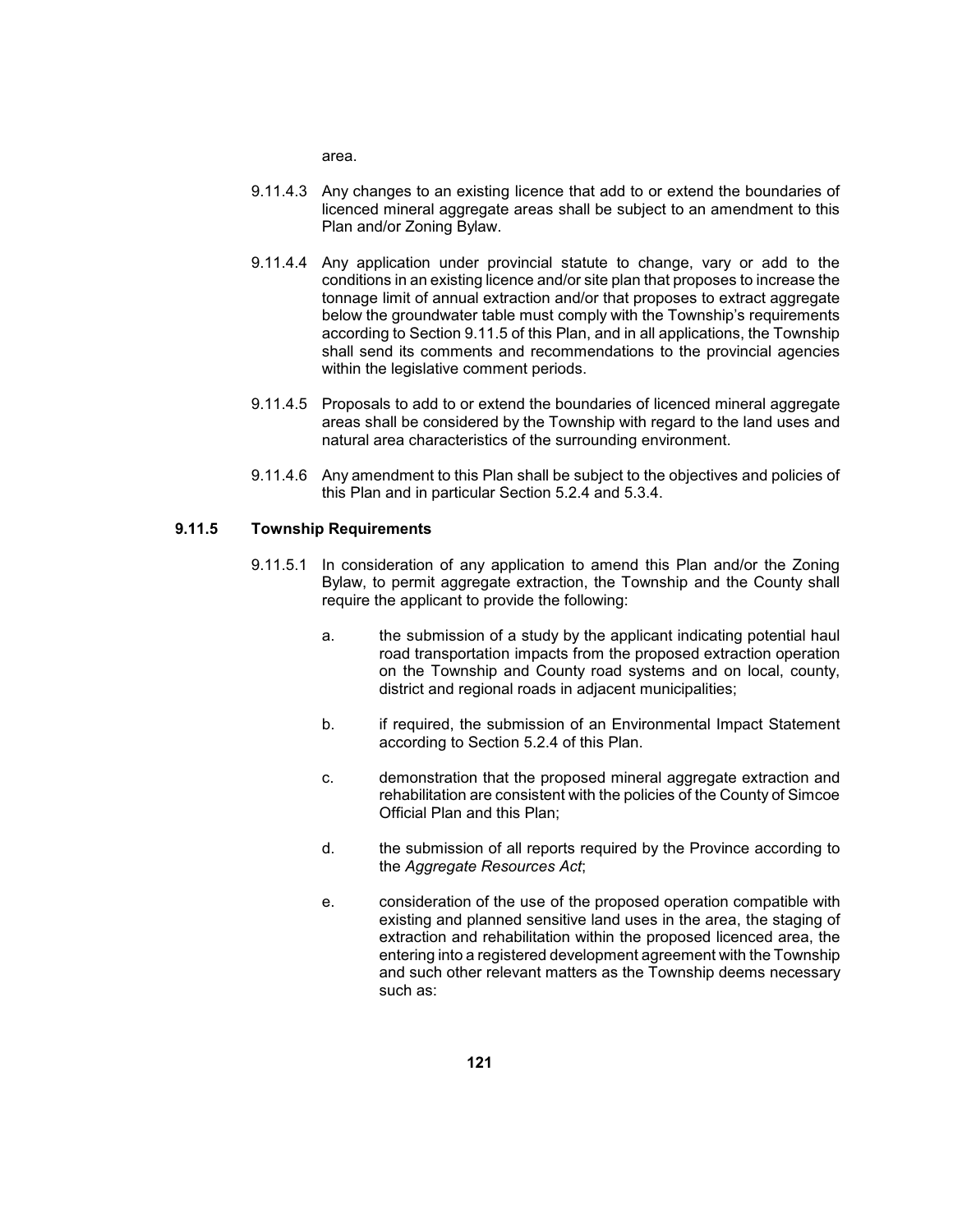- i) that the applicant in cooperation with the Township, the County, and adjacent local, district and regional municipalities, will establish all haul routes for truck traffic
- ii) that if a public highway is to be used as a haul route, the appropriate road authority or authorities may require, in a suitable agreement, that any road improvements; the timing of road works, and the responsibilities for road maintenance during and after road construction are undertaken all at the expense of the operator of the pit or quarry;
- iii) that the operator shall operate and maintain any private haul routes that are external to the licenced area according to truck volumes and compatibility with land uses, in accordance with a suitable agreement;
- iv) any improvements to the Township's surface water drainage system at the applicant's expense.
- site plan through the approvals process under the *Aggregate*  f. the Township will recommend licence conditions and/or notes on the *Resources Act,* where necessary:
	- or as determined through the approval of required studies, i) to ensure adequate buffers and/or screening along Township right-of-ways, or adjacent to any existing or proposed residences adjacent to sensitive land uses to the satisfaction of the Township;
	- ii) that no new excavation or processing will take place until all required buffers and/or screenings have been constructed;
	- iii) that no water from washing or screening operations will be directly discharged into any watercourse;
	- required fencing and/or security measures have been put in iv) that no new excavation or processing will take place until all place;
	- v) that any off-site discharge of surface and/or groundwater satisfies the requirement of provincial statutes, regulations and standards and that the applicant can obtain the necessary approvals; and
	- water supplies to meet quality and quantity standards and requirements and that appropriate mitigation measures are vi) that the operator agrees to ensure off-site monitoring of private included in agreements with landowners.
- 9.11.5.2 That any agreement entered into with the Township shall be registered by the Township against the land licenced for mineral aggregate operations.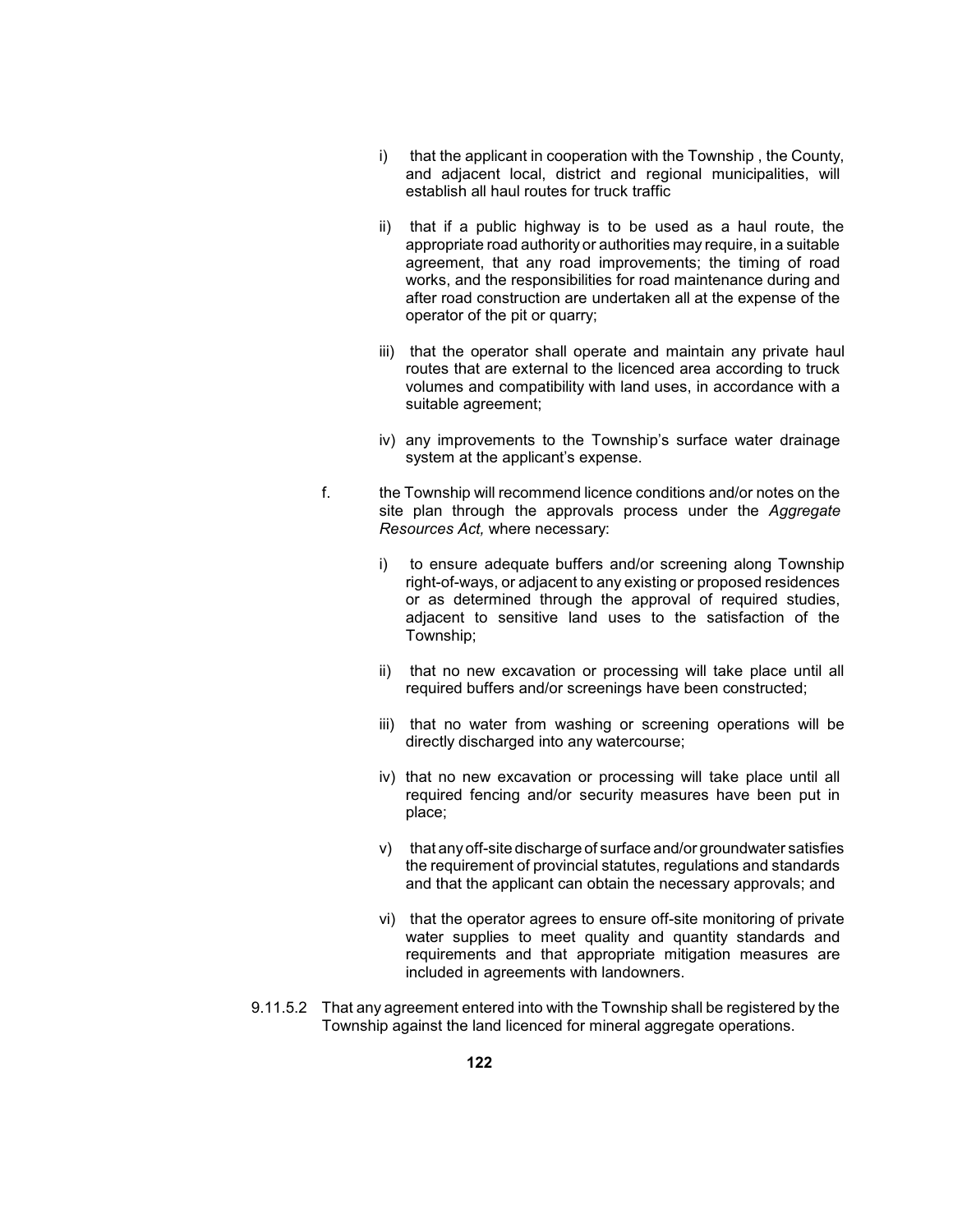#### **9.11.6 Township Monitoring**

- 9.11.6.1 The Township shall monitor all licenced mineral aggregate operations and may provide comments to the provincial ministry responsible for licencing and may review the annual compliance report required by provincial regulation.
- complies with anyrequired off-site mitigation measures specified as conditions 9.11.6.2 The Township may determine whether the operator of the licenced operation of the aggregate licence and/or as notes on the approved site plan.
- 9.11.6.3 The Township shall be satisfied that off-site traffic control, road improvements and/or surface drainage measures as agreed to in the registered agreement have been satisfied by the operator.

# **9.11.7 Deletion of Official Plan Designation**

 The Township may change any Mineral Aggregate Extraction designation on Schedule A to an appropriate designation reflecting the characteristics of the subject lands, where the mineral aggregate resource is no longer licenced in whole or part.

# **9.11.8 Rehabilitation**

- enable the establishment or expansion of a mineral aggregate operation, the Township will recommend to the Province conditions to be included in the 9.11.8.1 When considering an amendment to the Township's Zoning Bylaw that would aggregate licence or notations on the site plan to ensure proper rehabilitation of the lands. Proper rehabilitation means:
	- as "Agriculture" on Schedule A of this Plan, rehabilitation shall require the restoration of the lands to the previous agricultural capability of a. where the lands from which the extraction will occur are designated the lands. On these"Agriculture" lands, complete agricultural rehabilitation is not required if:
		- I) there is a substantial quantity of mineral aggregates below the water table warranting extraction; or
		- ii) the depth of planned extraction in a quarry makes restoration of pre-extraction agricultural capability unfeasible; and
		- iii) other alternatives have been considered by the applicant and found unsuitable; and
		- iv) agricultural rehabilitation in remaining areas will be maximized; and
		- v) it has been demonstrated that such rehabilitation would negatively impact groundwater resources.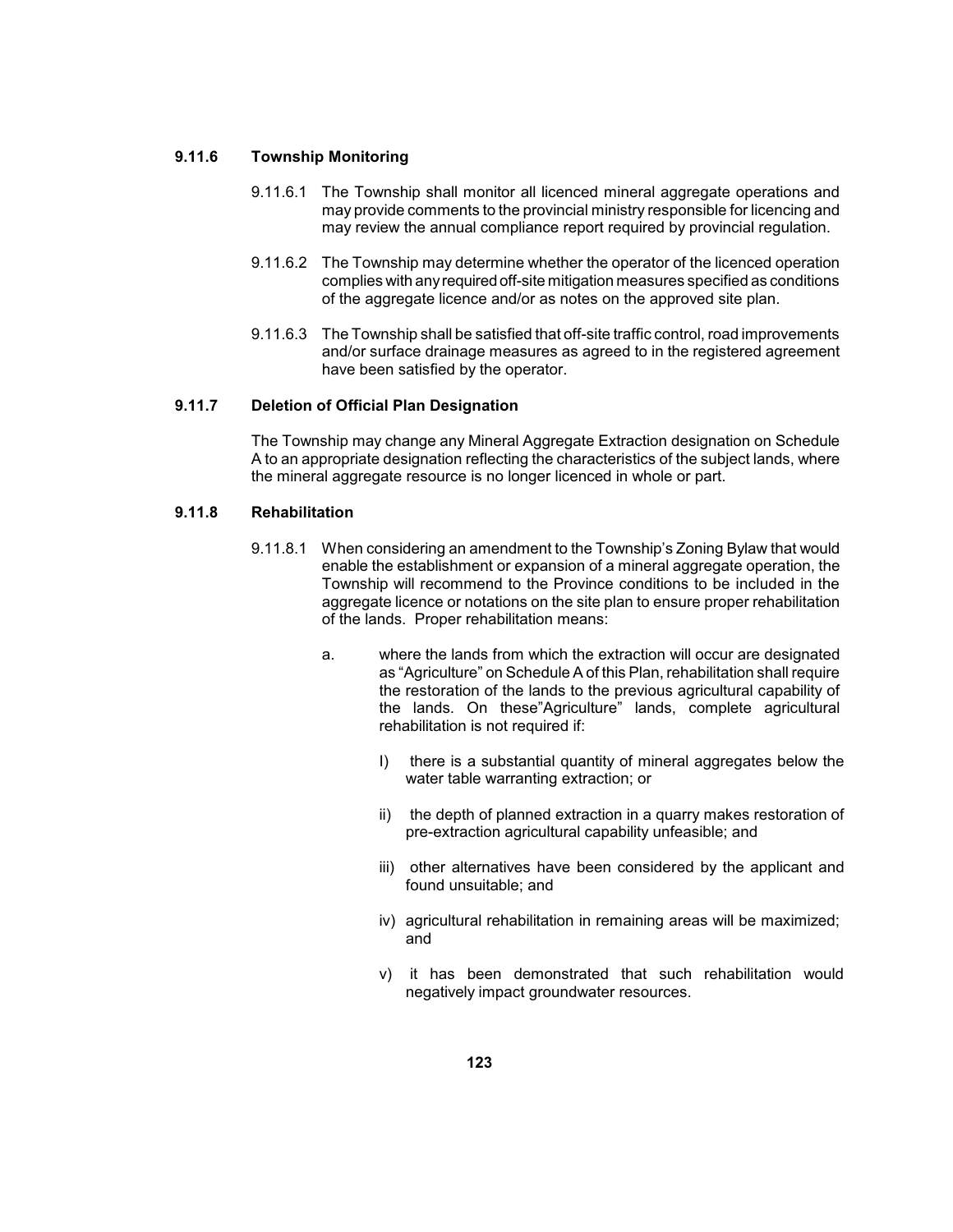- b. where the lands from which the extraction will occur, including land use in terms of grading, post extraction elevations and land uses on lands adjacent to and in the vicinity of the subject lands. extraction below the established groundwater table, are within any designation other than "Agriculture" designation on Schedule A of this Plan, rehabilitation shall be compatible with the intended or sequential vegetation cover and shall be compatible with existing and proposed
- a progressive and phased manner as extraction on portions of the site is 9.11.8.2 The Township encourages progressive rehabilitation where by a sequence of extraction and consequent rehabilitation would take place. Such a sequence shall minimize the area affected at any one time by requiring rehabilitation in completed.

# **9.11.9 Lot Creation**

 provided that the retained parcel satisfies the requirements of this Plan and the Zoning The lands that are licenced or are proposed to be licenced may be severed by consent Bylaw.

### **9.11.10 Concordance**

 Sections 5.2 and 5.3 of this Plan are the primary policy areas that shall be referred to in conjunction with this Plan.

#### **9.11.11 Special Policies**

### **9.11.11.1 James Dick, Lots 11 to 14, Conc C and Lots 11 to 15, Conc D - Rama**

 Aggregate Extraction Area" and identified as Special Policy Area 9.11.10.2 on Schedule A of this Plan, the only uses permitted shall be uses that support the operation of an adjacent pit or quarry. Those uses may include processing, stock piles, accessorybuildings and structures, environmental controlfacilities Notwithstanding Section 9.11.1, within the lands designated "Mineral and haul routes. No extraction shall occur within Special Policy Area .

### **9.11.11.3 James Dick, Lots 11 to 14 Con C and Lots 11 to 15, Conc. D - Rama**

 Township. Notwithstanding any provisions of this Plan to the contrary, any implementing zoning bylaw may incorporate a Holding Provision until the Notwithstanding Section 9.11.1, any proposed licenced aggregate operation within Lot 15, Concession III, will be subject to an agreement within the developer has satisfied the following conditions:

I) a development agreement including such matters as road construction, letters of credit and insurance has been registered on title of the land;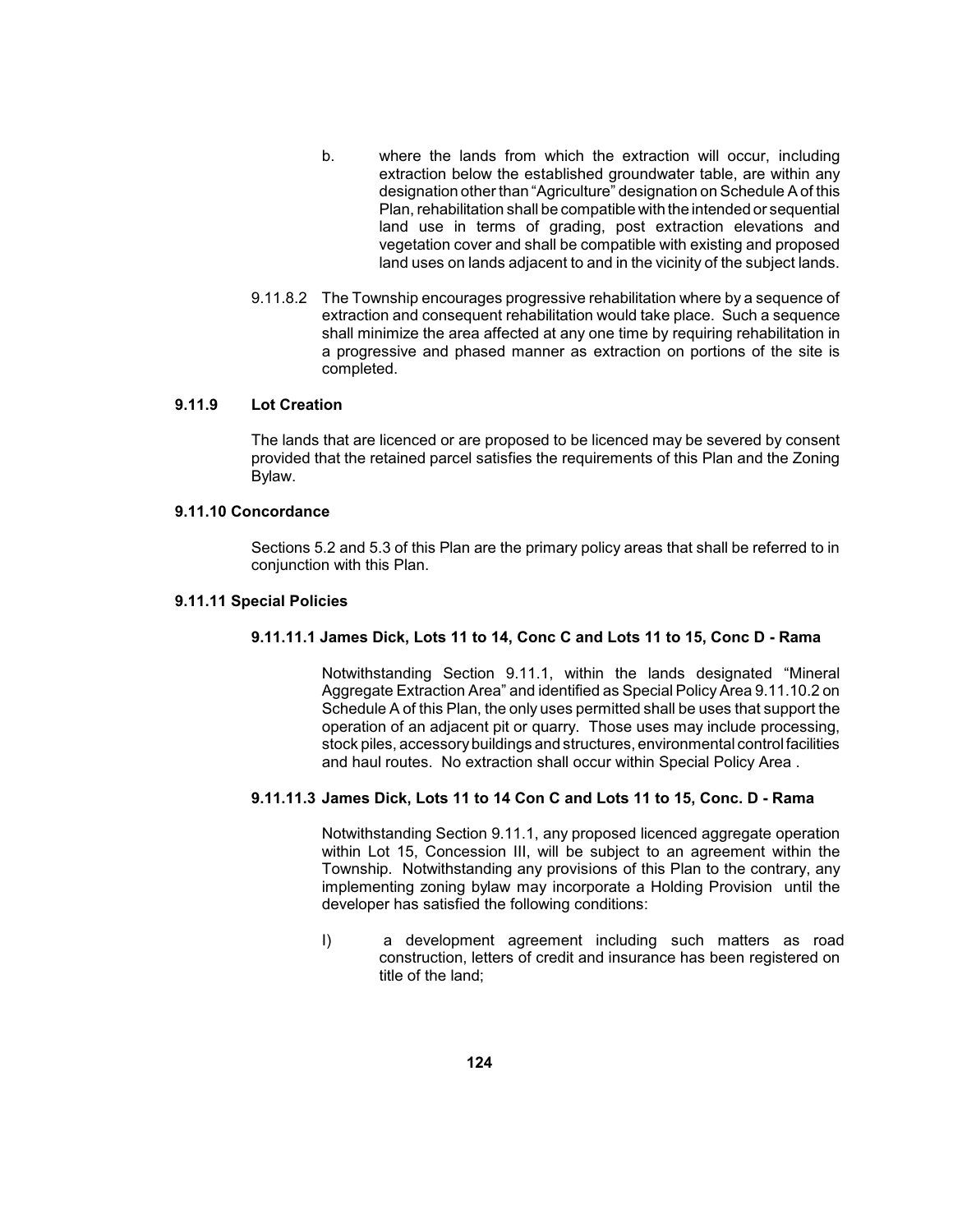Natural Resources confirming compliance of the quarry with the ii) a letter has been received by the Township from the Ministry of Ministry's requirements.

# **9.11.11.4 Fowler Quarry, Lots 11 to 15 inclusive and Part of Lots 16 and 17, Concession B (Rama) and Part of Lot 15, Concession C (Rama) (OPA No. 6)**

 11 to 15 inclusive and Part of Lots 16 and 17 Concession B (Rama) and Part Notwithstanding Section 9.11.2, any licenced aggregate operation within Lots of Lot 15, Concession C (Rama) shall provide and maintain access to and from the licenced quarry on Concession Road B-C, which is designated as an aggregate haul road by the Township of Ramara.

 Any proposed licenced quarry will be subject to an agreement with the Township of Ramara regarding road improvements to Concession B-C and with the County of Simcoe regarding road improvements to the intersection of County Road 169 and Township Concession B/C, timing of road works, road maintenance, responsibility for the cost of the road improvements, among other related matters.

 Notwithstanding any provision of this Plan, the implementing zoning bylaw shall incorporate a holding provision until the owner has satisfied the requirement of entering into an agreement with the Township of Ramara and entering into an agreement with the County of Simcoe.

 Amendment No. 6 shall be implemented by means of a Zoning Bylaw Amendment enacted pursuant to the provisions of Section 34 of the *Planning Act.* 

 The provisions this Plan, as amended, shall apply with regard to the interpretation of this Amendment.

# **9.11.11.5 NRK Holdings Inc. Parts of Lots 3 and 4, Concession C (Rama) (OPA No. 15)**

 of Lots 3 and 4, Concession C (Rama), shall provide and maintain access to Notwithstanding section 9.11.1, any licenced aggregate operation within Parts and from the licenced quarry on Concession Road B-C, that is designated as an aggregate haul toad by the Township of Ramara.

 Any proposed licenced quarry will be subject to a Haul Road Agreement with the Township of Ramara regarding road improvements to Concession B-C, timing of road improvements, road maintenance, responsibility for the cost of road improvements and maintenance, among other related matters.

 Notwithstanding any provision of this Plan, the implementing zoning bylaw amendment shall be enacted by the Council of the Township of Ramara when the owner/applicant has satisfied the requirements of entering into a Haul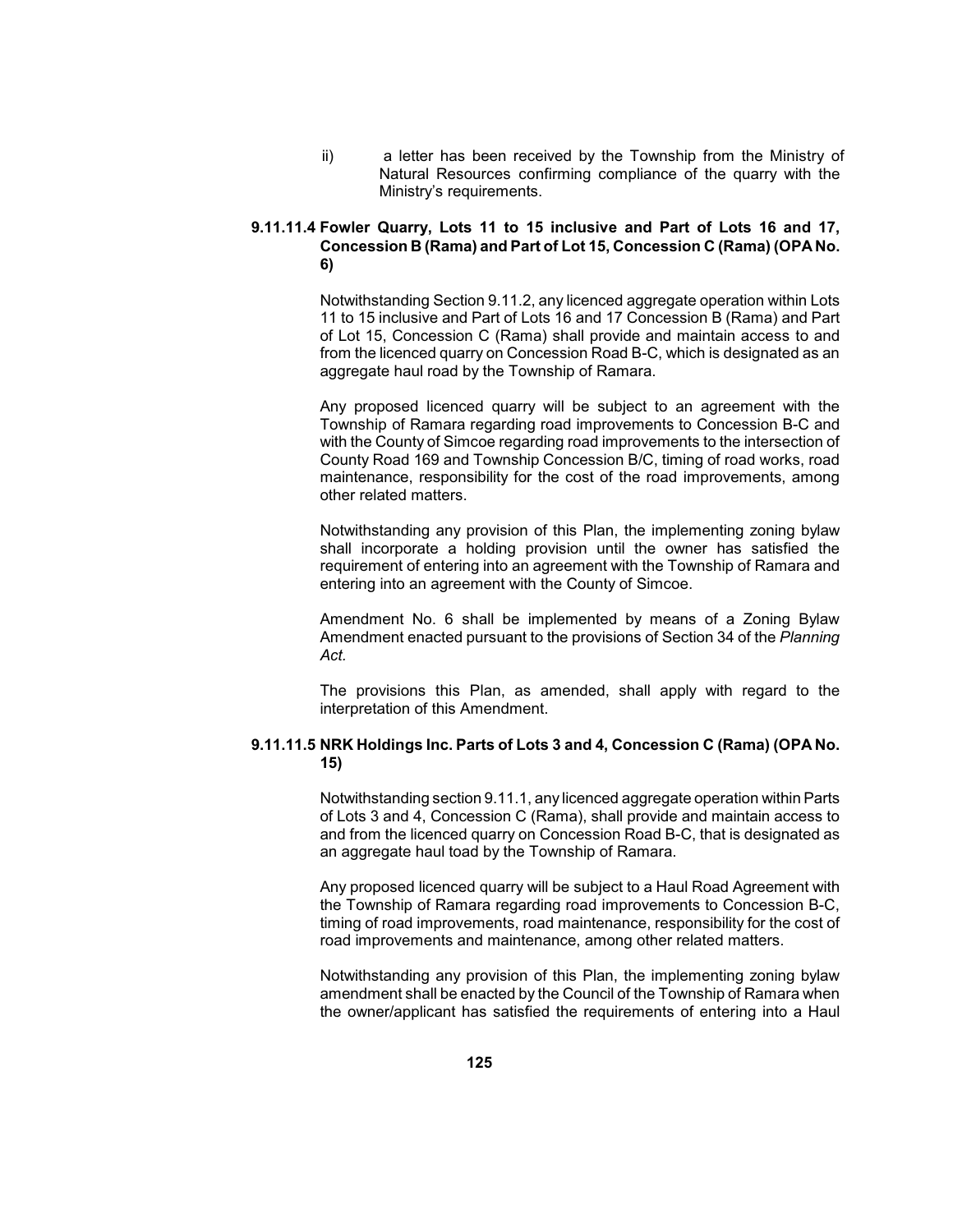Road Agreement with the Township of Ramara.

 Amendment No. 15 shall be implemented by means of a Zoning Bylaw Amendment enacted pursuant to the provisions of section 34 of the *Planning Act.* 

The provisions of the Official Plan of the Township of Ramara, as amended, shall apply in regard to the interpretation of this Amendment.

# **9.12 Reserved (OPA No. 18)**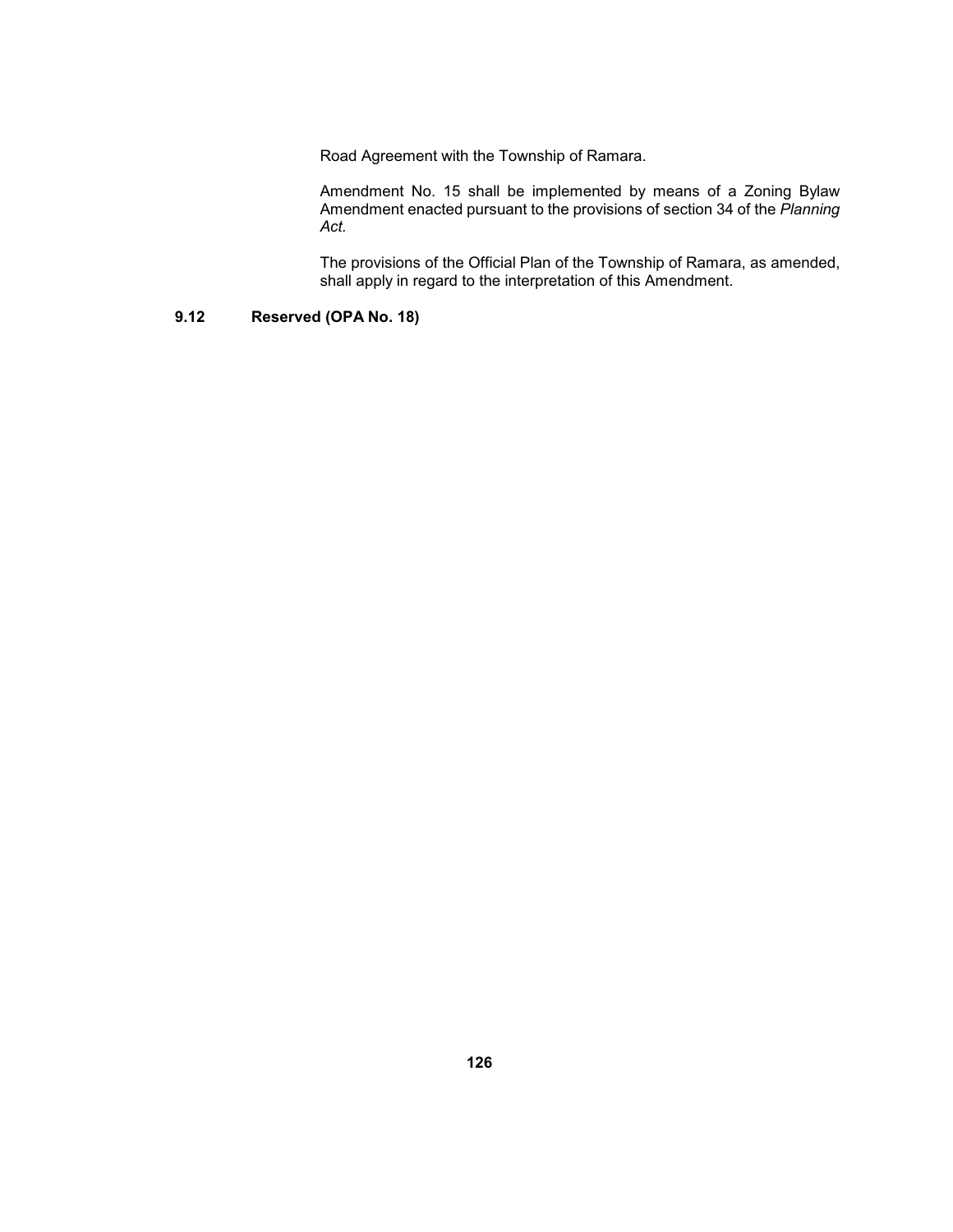### **10.0SECONDARY PLANS**

#### **10.1 Interim Secondary Plans**

- 10.1.1 Until a Secondary Plan is adopted by amendment to this Plan, the following Interim Secondary Plans contained in Schedules I-1, I-2 and I-3 and policies shall apply to the designated Villages of Brechin, Lagoon City, and Atherley-Uptergrove.
- 10.1.2 When a Secondary Plan is adopted by Council as a Secondary Plan for each Village, the Interim Secondary Plan shall be repealed and replaced.
- 10.1.3 The land use designations shown on each Interim Secondary Plan shall be implemented by the corresponding policies in Section 9 of this Plan.
- 10.1.4 The land use designations within the Interim Secondary Plan are:

Village Residential Village Commercial Village Industrial Village Institutional **Agriculture** Rural

- 10.1.5 Relevant Special Policies in this Plan shall apply to the interim Secondary Plans as noted on the Schedules.
- 10.1.6 Until a new Secondary Plan is adopted by Council as an amendment to this Plan, new development shall be in conformity with the land use policies of this Plan for the designations shown on the Interim Secondary Plan.
- 10.1.7 Until a new Secondary Plan is adopted by amendment to this Plan, infill development is permitted according to the policies of this Plan.
- 10.1.8 All proposed development that is in conformity with the Interim Secondary Plan shall comply with the Zoning Bylaw in effect at the time of development.
- Interim Secondary Plan shall in particular be in conformity with Sections 4.1, 6.0 and 9.5 10.1.9 Any proposed amendment to the Official Plan to change land use designations in an of this Plan.
- 10.1.10 Any proposed amendment to the Interim Secondary Plan to change any goal, objective or policy of this Plan by Special Policy will not be permitted.
- 10.1.11 A Secondary Plan shall be prepared according to the policies of this Plan and shall be adopted as amendment to this Section.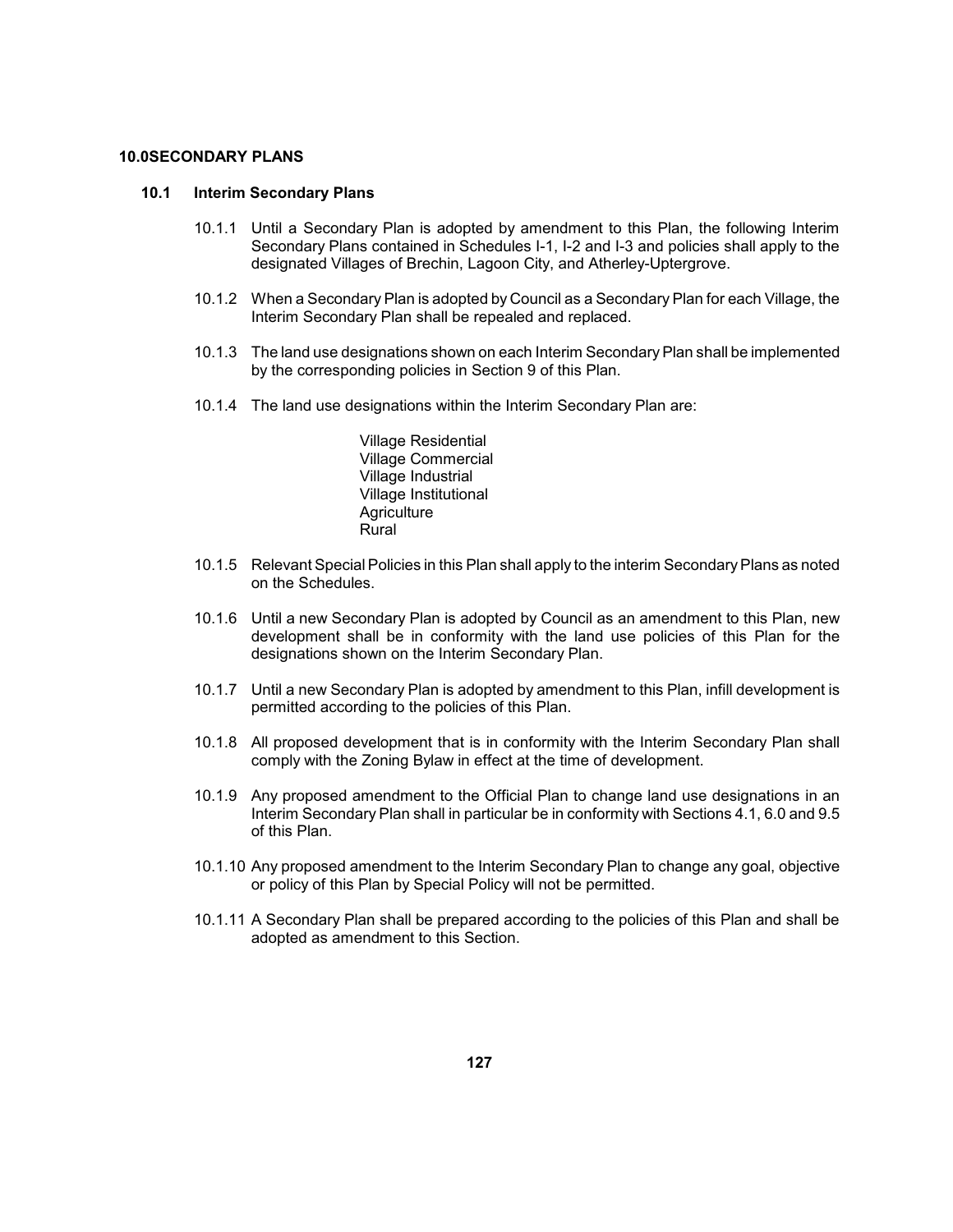# **10.2 Concordance**

 Sections 4.1, 6.0, 9.5, 9.8 and 9.10 are the primary policy areas that shall be referred to in conjunction with this section.

#### **10.3 Special Policies - Interim Secondary Plans**

#### **10.3.1 Brechin**

10.3.1.1 Industrial Land - South Of Brechin

 On those lands classified as Industrial, located in Lots 8, 9, and 10, Concessions l and ll, (Mara) the predominant use of the lands shall be for industrial uses that require water only for human consumption and sanitary facilities shall meet with the approval of the Township and relevant Provincial purposes of their employees. Anyproposed water supplyand sanitarydisposal agencies responsible for such approval.

 Where an industrial use is proposed which will use water as part of its that sufficient water exists and that adequate disposal facilities can be provided. Such a report shall demonstrate that the use will not have an Township, and the appropriate Provincial agencies responsible for such operation, a detailed engineering report shall be prepared which demonstrates adverse impact on adjoining wells. Approval of the engineering report by the approvals, shall be a necessary precondition before an amendment is passed to the Zoning Bylaw to permit the proposed industrial use.

10.3.1.2 Brechin Industrial Park

 The Industrial lands located in part of Lot 10, Concession lll, (Mara) may be developed on the basis of a municipal water supply system and private wastewater treatment systems and the permitted uses may also include a limited amount of commercial development that would benefit from the Highway No. 12 exposure such as motor vehicle dealerships, farm implement dealers, marine sales and service establishments, and similar commercial uses.

### **10.3.2 Lagoon City**

- 10.3.2.1 Lagoon City Special Policy
	- I. Permitted Uses

The uses permitted shall be limited to residential dwelling units, but excluding mobile homes, and shall include detached dwellings, townhouses and low rise apartment buildings, hotels, motels, general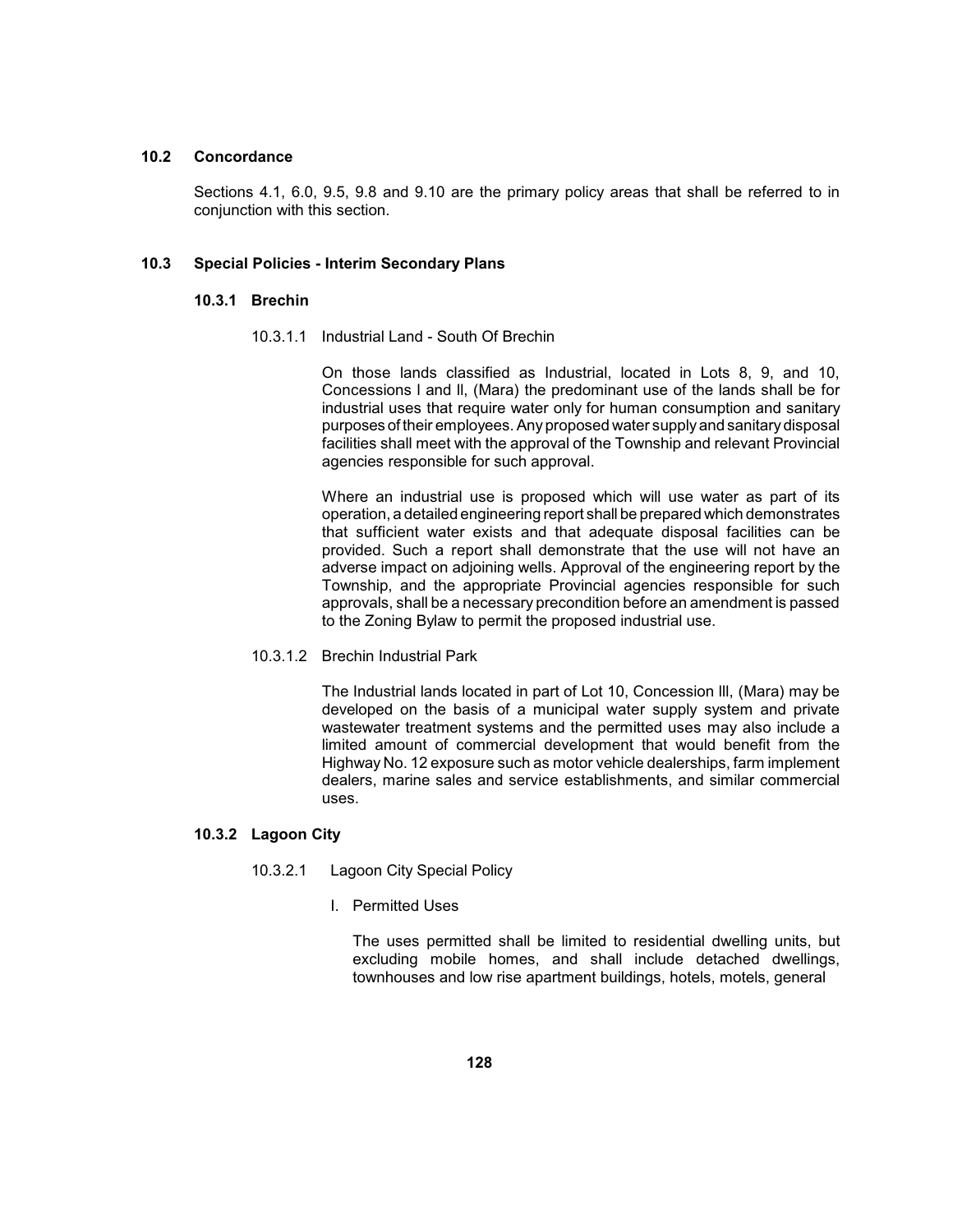and specialized commercial uses serving the day to day needs of the local residents and tourists, recreation clubs, community centres and assembly halls, community facilities such as a library and fire hall, public establishments, places of entertainment, convenience stores, and private parks and playgrounds, marinas, boat storage, eating complementary light industry, home occupation uses and public uses.

ii. Phase Areas

 The development known as Lagoon City, in Lots 14, 15 and 16, Concession lV and V (Mara) shall consist of three (3) contiguous Phase areas, as indicated with the lands designated as Village.

iii. Cluster Arrangement

 Medium and high densityresidential buildings shall be grouped in clusters rather than individual buildings being indiscriminately mixed with low density buildings, and care should be taken to ensure that there is not a steep gradation in densities between adjoining residential housing areas.

iv. Building Location

 Medium and high density residential buildings should not overshadow or interfere with the visual amenities of low density residential buildings because of their bulk.

v. Recreation And Community Facilities

 Permitted community facilities and recreational uses shall be provided and be located contiguous to or within the residential sectors of the community and care shall be had to the accessibility of such facilities.

vi. Proximity To Collector Roads

 The permitted groups of commercial and industrial uses shall be located on or in close proximity to collector roads and shall be developed with common ingress and egress routes.

vii. Collector Roads

 Wherever possible, direct access to abutting properties from collector roads shall be prohibited.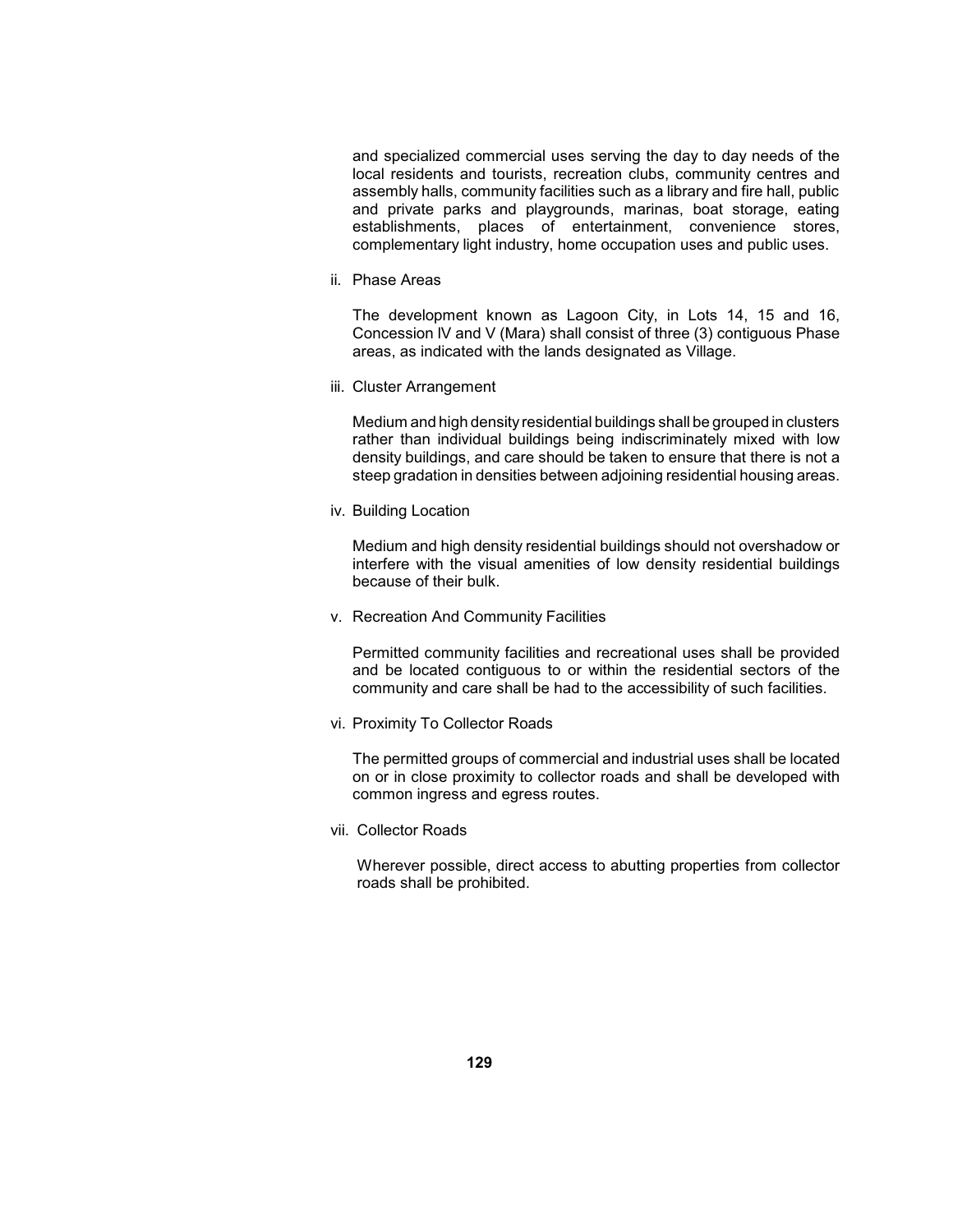viii.Brechin - Lagoon City Area Transportation Study

When considering the various development Phases, the Municipality shall have regard to a Brechin-Lagoon City Area Transportation Study and the recommendations contained therein.

ix. Density

 The maximum permitted residential density in the Village designation, shall be as follows:

- 1. Low density shall include single-family dwellings and shall not exceed 7.4 to 12.4 units per gross hectare.
- 2. Medium density shall include townhouse and similar dwellings and shall not exceed 29.6 to 37.0 units per gross hectare.
- 3. High density shall include apartment and similar dwellings and shall not exceed 69.1 to 74.1 units per gross hectare.
- 10.3.2.2 Concord Point To Brechin

 On those undeveloped lands located in Lots 13, 14 and 15, Concession lll, and designated as "Village Residential," it is recognized that not all the lands may constraints in planning development for this area. Before the approval of any engineering studies, to the satisfaction of the Township, the Ministry of the Environment and the Ministry of Natural Resources and the Countyof Simcoe, be suitable for development purposes due to potential flooding or other environmental constraints, and that careful consideration will be given to these new development for these lands, the developer shall submit comprehensive to prove that such constraints can be overcome or accommodated, by acceptable engineering techniques and resource management practice.

# **10.3.3 Atherley-Uptergrove**

10.3.3.1 Noble

 Notwithstanding any provisions in this Plan to the contrary, and subject to the approval of the Ministry of the Environment, those lands designated treatment and disposal system for the manufactured home park to be "Agriculture" in Part of Lot 24, Concession 10 along Concession Road 10 (Mara) (+/- 8.09 hectares) may be used for a private communal sewage developed according to Section 9.5.11.4 of this Plan.

I) Responsibility Agreement

 approval of the Ministry of the Environment and to a Responsibility The developer shall be responsible for the installation, operation, maintenance, and monitoring of the required facilities subject to the Agreement with the Township. The Agreement shall provide for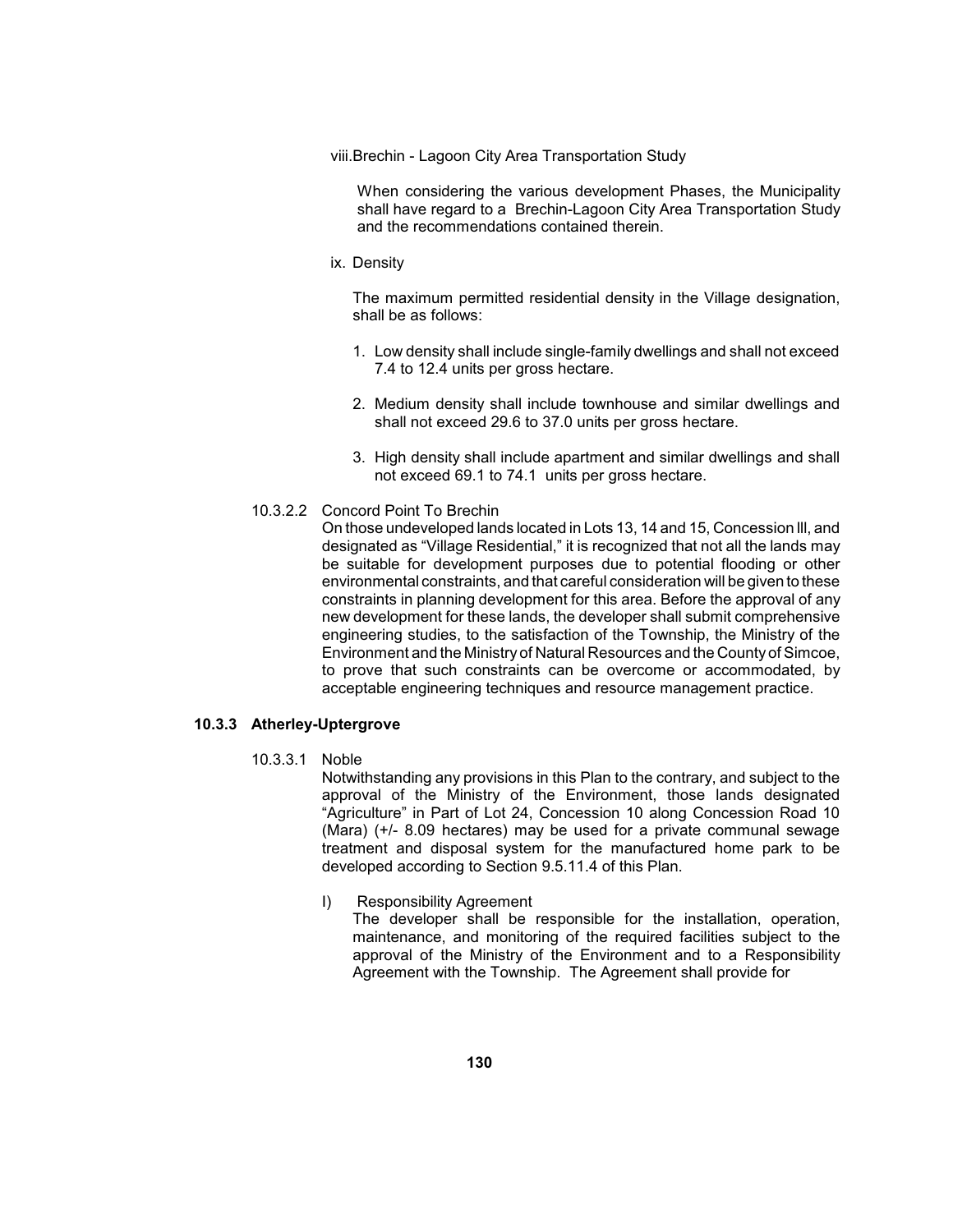construction, operation and maintenance standards, monitoring of effluent and operations, and financial assurances by the developer.

ii) Site Plan

 disposal system, these lands shall be included in the appropriate site plan Before the development of a private communal sewage treatment and agreement entered into with the Township under Section 9.5.11.4 of this Plan.

iii) Holding Provisions

 Notwithstanding Section 7.6 of this Plan, a Holding (H) Symbol may be system in conjunction with the adjacent manufactured home park. Before used to implement the private communal sewage treatment and disposal removing the Holding Symbol to permit development, the developer shall:

- a. meet the requirements of Section 9.5.11.4 of this Plan to permit development of Phase 1 of the adjacent manufacture home park; and
- b. enter into a site plan agreement with the Township for the proposed sewage treatment and disposal system.
- 10.3.3.2 Atherley

 Where lands are designated as Village in Atherley on the south side of Highway 12, east of Courtland Street and north of Balsam Road in part of Lots buildings and structures shall not exceed 2,000 square metres in total. Any that has regard for the policies of the Official Plan. Any justified increase in 29 and 30, Concession Xl, (Mara) the maximum leasable floor area of all increase in leasable area will require a market study, acceptable to Council, leasable area will require an amendment to the Zoning Bylaw, but will not require an amendment to this plan.

10.3.3.3 Noble (OPA 47)

 Notwithstanding any provisions in this Plan to the contrary, those lands designated in Part of Lot 25, Concession 10 (Mara) along Highway 12, (+/ 30.1 hectares) may be used for a manufactured home park of not more than year round occupancy. Ancillary uses including a private community centre 300 manufactured home units complying with the Ontario Building Code for and administration/sales office is also permitted subject to appropriate zoning.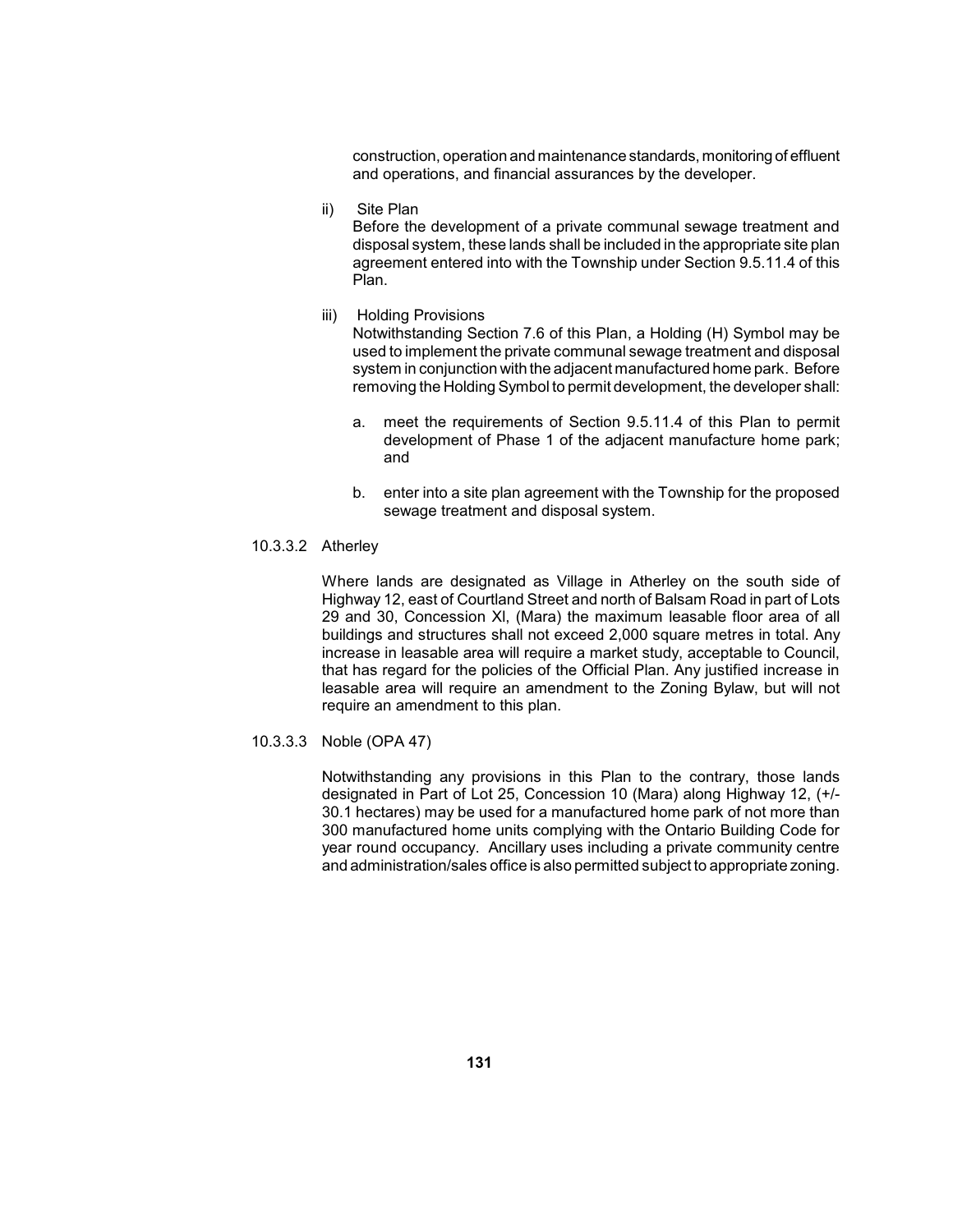#### i) Manufactured Home

 include a mobile home, park model trailer, travel trailer, trailer, tent trailer, A manufactured home is a dwelling designed to be made mobile, and constructed or manufactured according to the Ontario Building Code to provide permanent residence for one or more persons, but does not recreational vehicle.

#### ii) Density

 Notwithstanding section 9.5.3, the maximum residential density shall not exceed 9.97 units per gross hectare (4.04 units per gross acre).

iii) Water Supply and Sewer Systems

 approval of the Ministry of the Environment and subject to a required assurances by the developer for the private communal sewage treatment and disposal system. The private communal sewage treatment and disposal system may be provided according to Section 9.3.11.1. of this All development shall be serviced by private communal water supply and distribution system and private communal sewage treatment and disposal system. The developer shall be responsible for the installation, operation, maintenance, and monitoring of the required facilities subject to the Responsibility Agreement with the Township. The Responsibility Agreement shall provide for construction, operation, maintenance standards, monitoring of effluent and operations, and financial Plan.

iv) Access

 All manufactured home units shall have direct access to an internal private roadwayconstructed with standards acceptable to the municipality and capable of providing adequate emergency vehicle access.

v) Zoning

 Further to the Township Zoning Bylaw, zoning regulations may be used to control the size, nature, and location of the manufactured home sites.

 In addition to Section 7.6 of this Plan, a Holding (H) Symbol may be used to implement the phasing of the development.

vi) Phasing

 Logical and efficient development is to occur in a minimum of three phases with a maximum of 100 sites in each phase.

vii)Site Plan

 Before the development of any sites for manufactured homes and the issuance of a building permit, for any phase, the developer shall enter into a site plan agreement with the Township.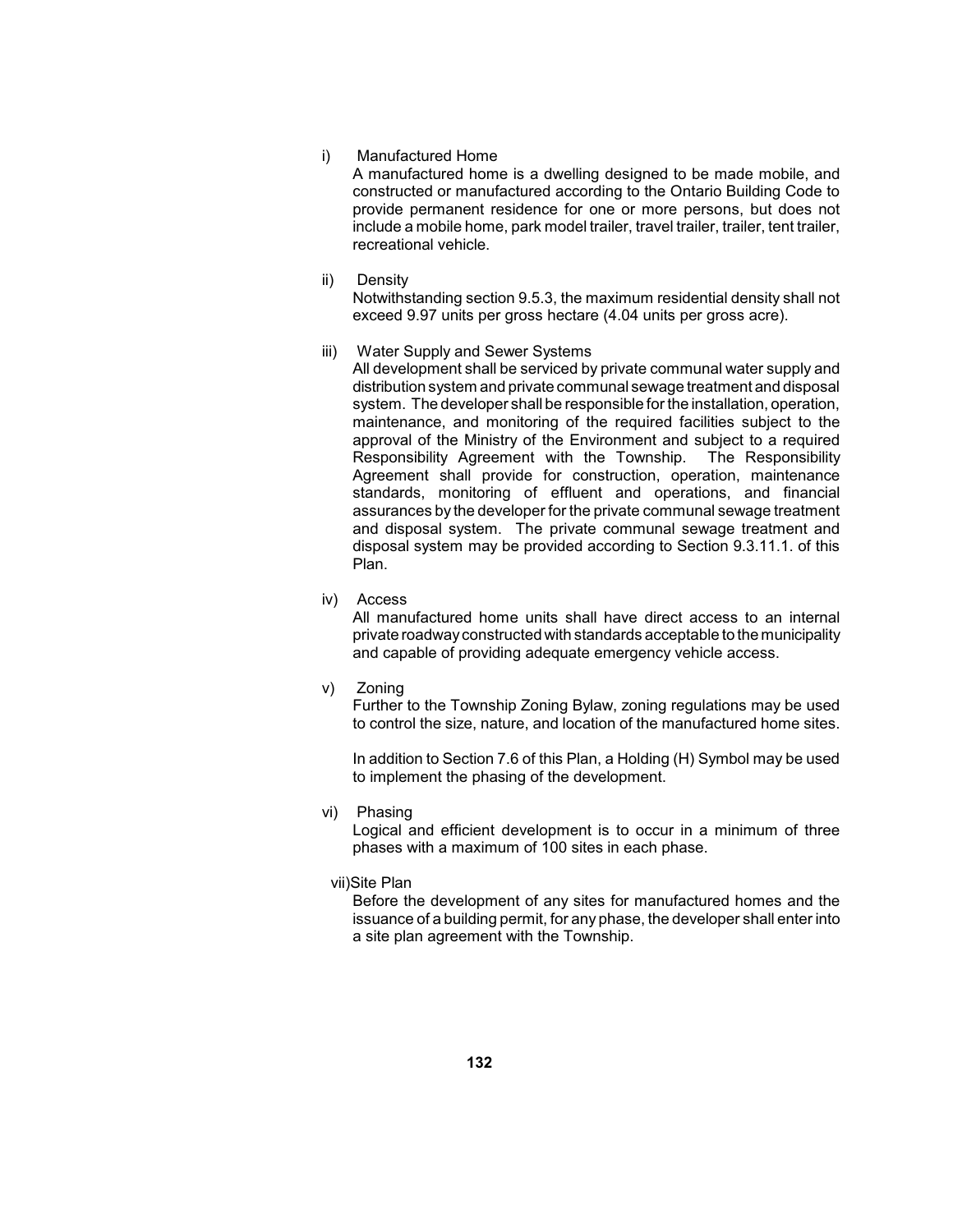landscaping plan subject to the approval of the Township and any The site plan agreement shall include a stormwater management plan, a road improvement plan, a lot grading and drainage plan and a relevant government authority.

viii)Holding Provision

- (a) Before removing the "H" symbol to permit development in any phase:
	- 1) the required improvements to Concession Road 10, the intersections of Highway 12 and Plum Point Road, and improvement to the sight lines at the intersection of Plum Point Road and Concession Road 10, and improvements to Highway 12 shall be completed;
	- 2) the land for the new Public Road will be dedicated to the Township and the road will be built to Township standards;
	- 3) the water and sewage treatment systems for all Phases of development have been approved by the Ministry of the Environment, and a Responsibility Agreement shall be entered into with the Township according to Section 9.5.11.4 iii) of this Plan; and
	- 4) the site plan agreement shall be entered into with the Township for each phase according to Section 9.5.11.4 vii) of this Plan.
- (b) Before removing the "H" symbol to permit development in phase 2 or phase 3 or any subsequent phase:
	- 1) at least 80% of the units of the previous phase must be built, occupied and adequately serviced to the satisfaction of the Township; and
	- 2) a comprehensive study shall be prepared by the deems necessary, of all the previous phases. The "H" symbol shall not be removed where the study finds that an adverse impact will occur as a result of such development and such developer/owner to assess the financial viability, environmental and servicing impacts, and also anyother matters the Township impact cannot be appropriately mitigated.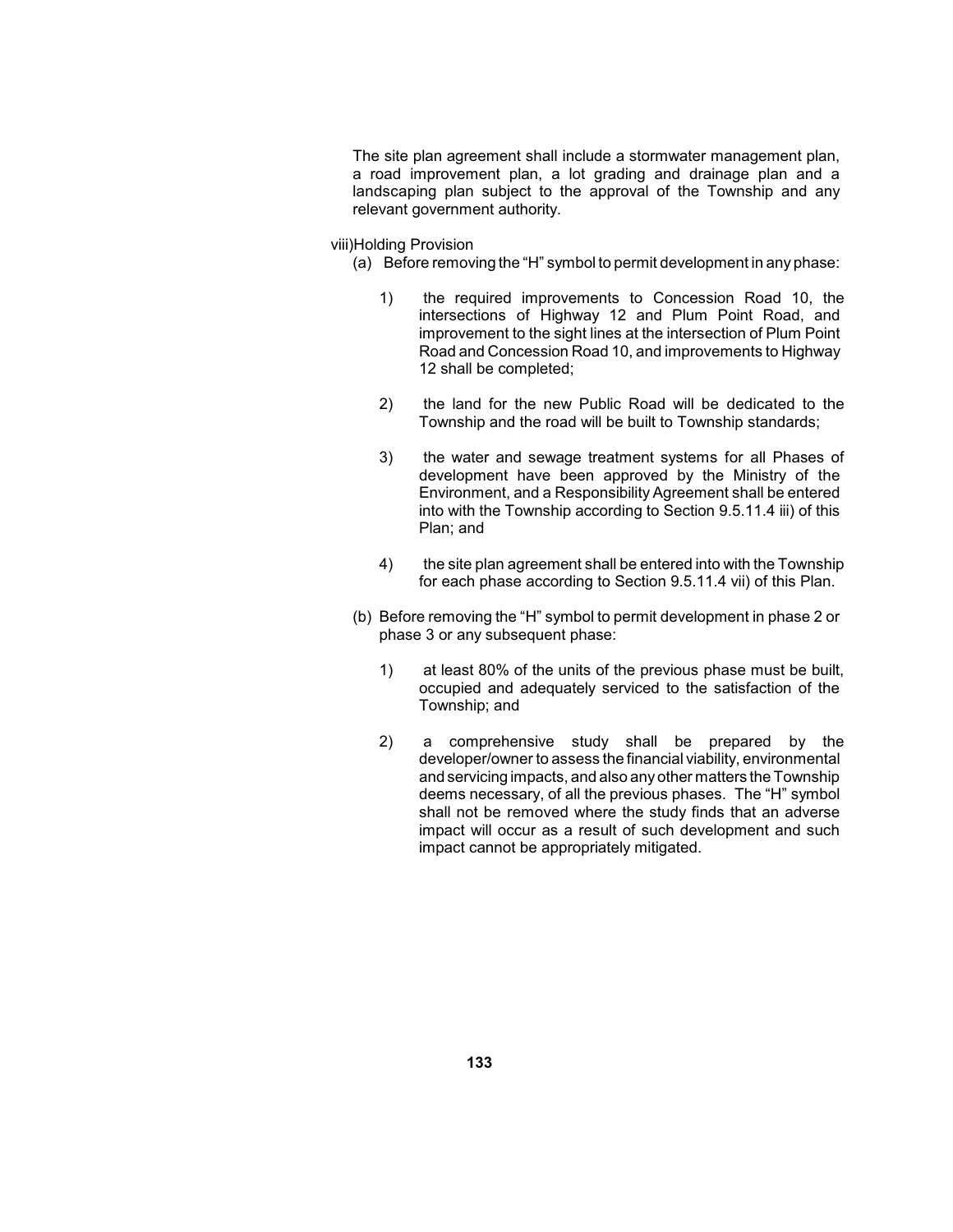## 10.3.3.4 Abernathy (OPA 48)

 Notwithstanding any provisions of this Plan to the contrary, for the lands (Parts 1, 2, and 3, Plan 51R-23615), known municipally as 4399 and 4405 Concession Road 11 and having an area of 1.1 hectares (2.73 acres), a designated "Village Residential" in the North Part of Lot 28, Concession 10, maximum of five residential lots may be created by consent.

 on any successors in title of the property, the size of the dwellings to be That as a condition of consent or plan of subdivision to divide the subject lands, that the owner and the Township enter into an agreement that is binding constructed are:

- 1. Limited to the maximum gross floor area of 200 square metres per dwelling and not more than 20 fixture units;
- 2. That each lot have a primary and reserve tile bed.

 The required agreement is registered on title against each lot created, including any retained lots.

10.3.3.5 Atherley Cemetery

 Until such time as there is municipal or communal water supply for lands bylaw for the expanded part of the cemetery shall provide for a 30 metre separation distance from the existing residential property to the east within immediately adjacent to the east side of the cemetery property, the zoning which no burial sites shall be located.

10.3.3.6 Mnjikaning Fish Weirs National Historic Site

 In preparing a secondary plan, consideration will be made to the public education and awareness of this site and that a land use designation for appropriate interpretive facilities will be included subject to the natural area features and functions of this site.

## **10.4 Reserved (OPA No. 10)**

## **10.5 Rama Road Corridor Special Development Area Secondary Plan (OPA No. 11)**

- 10.5.1 General Policy
	- 10.5.1.1 All of the Ramara Official Plan policies apply to the Rama Road Special between the Official Plan and this Secondary Plan, then the policies of this Development Area Secondary Plan Area, where relevant. If there is a conflict Secondary Plan shall prevail.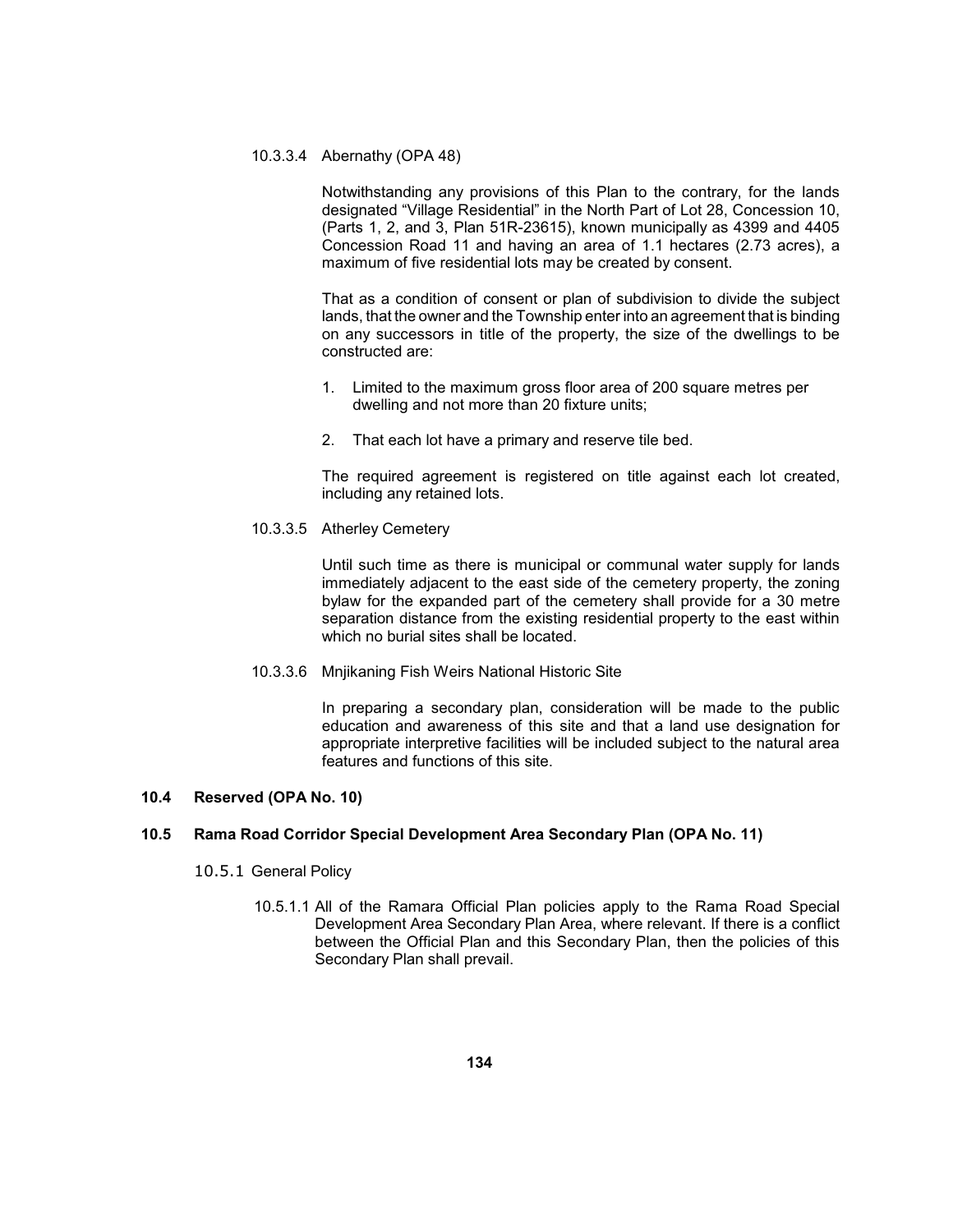- Plan area shall conform with the Planning Act, shall be consistent with the Provincial Policy Statement 2005, shall not conflict with the Growth Plan for the Greater Golden Horseshoe, in effect at the time of the decision, and all planning applications shall conform with Countyof Simcoe Official Plan and the 10.5.1.2 All complete planning applications made for development within the Secondary Ramara Official Plan in effect. As well, planning applications must recognize any water quality targets for Lake Couchiching.
- 10.5.1.3 The Ramara Zoning Bylaw shall be amended to conform with this Secondary Plan in order to implement a development proposal.
- 10.5.1.4 Existing zoning in Zoning Bylaw 2005.85 on lands within the Secondary Plan area shall remain in effect according to the policies of this Plan and the provisions of Bylaw 2005.85, until amended.
- 10.5.1.5 Any amendment to this Secondary Plan, including the redesignation of Future Greenfield Areas, shall be implemented by an official plan amendment.
- boundary shall be considered by an amendment to the Ramara Official Plan and this Secondary Plan and shall be supported by a municipal comprehensive 10.5.1.6 The proposed outward expansion of the Rama Road Corridor Secondary Plan review prepared by the Township of Ramara according to the Provincial Policy Statement and the Growth Plan for the Greater Golden Horseshoe.
- 10.5.1.7 Where required by the Planning Act, the Township shall require other information to be provided in an application to amend this Plan, the Zoning Bylaw, and for approval of a subdivision plan and condominium plan, that is contained in the Ramara Official Plan and this Secondary Plan.
- 10.5.2 Rama Road Corridor Objectives
	- 10.5.2.1 The overall objective of this Secondary Plan is to build an employment area that caters to the economic needs for destination commercial uses within a livable and sustainable community for people in Ramara.
	- 10.5.2.2 Existing residential dwellings and land uses in Existing Built-Up Areas and isolated lots may remain privately serviced without municipal water and wastewater infrastructure, but subject to the completion of municipal environmental assessments and financial analyses, may be connected to municipal water supply and wastewater treatment systems.
	- 10.5.2.3 Intensification of development in Existing Built-Up Areas shall be determined by the capacity of individual water supply, wastewater treatment, and stormwater management and public road facilities, or where appropriate, the capacity of municipal water supply and wastewater treatment systems, and other considerations such as community character.
	- 10.5.2.4 The Destination Commercial areas are intended to be used as areas of employment for residents of the Township.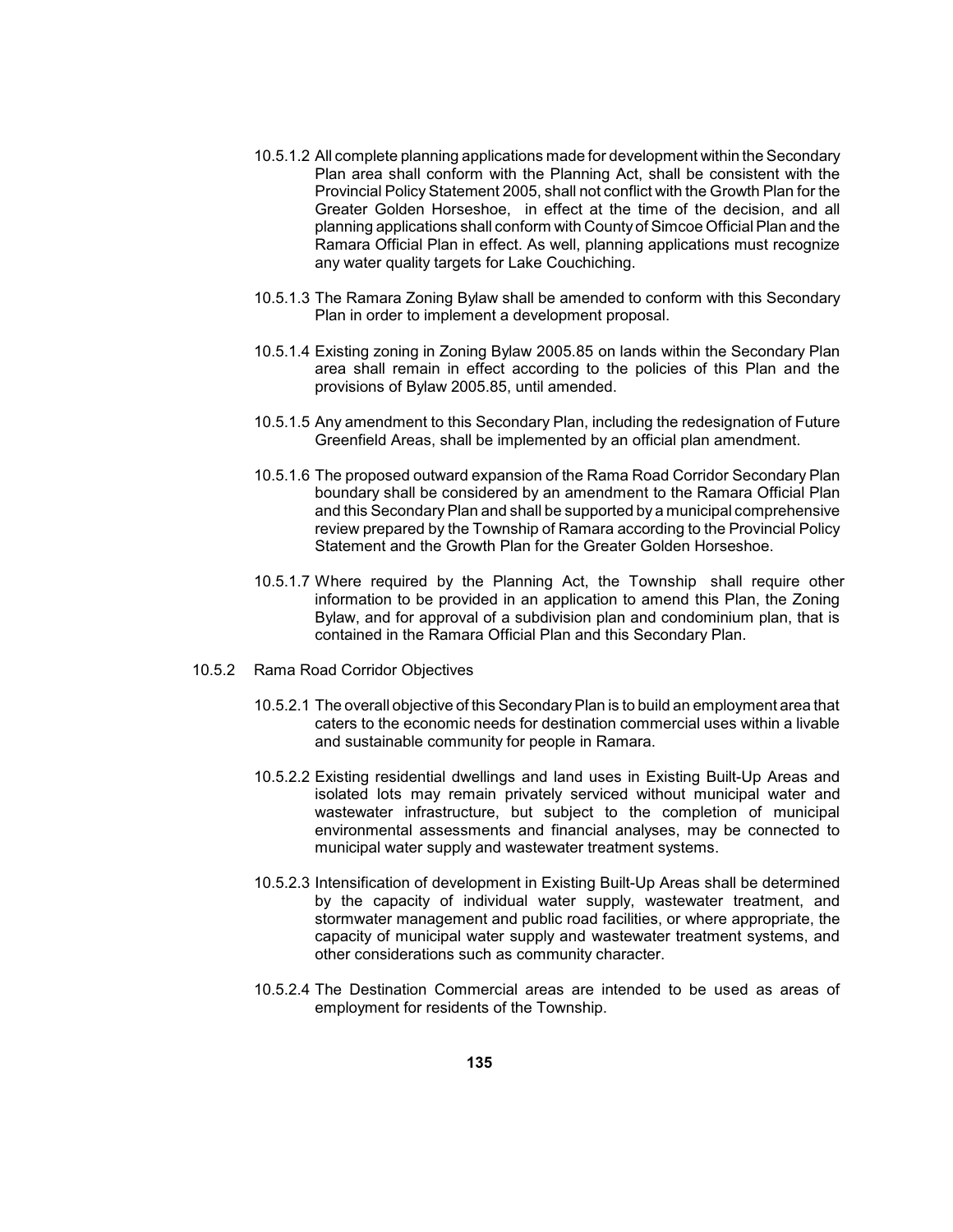- shall be considered by plan of subdivision, plan of condominium and site plan 10.5.2.5 Proposed new development within the five designated municipal service areas approvals.
- 10.5.2.6 Future Greenfield Areas designated within the Secondary Plan Area are not management studies by the Township of Ramara and implemented through an required to accommodate planned development within the planning period intended to be planned according to updated comprehensive growth amendment to the Official Plan.
- design cooperatively between land owners and developers within each service 10.5.2.7 Municipal infrastructure planning will be integrated with land use planning and area.
- 10.5.2.8 Natural Area features and functions will be protected from development and are integrated into the structure of the Rama Road Corridor.
- 10.5.2.9 Natural areas, walking areas and trails shall be incorporated into the design of wellness of residents of and visitors to the Township and to reduce automobile dependency. New natural area features and functions may be established and development projects in order to encourage and facilitate the health and protected in conjunction with development planning.
- natural area land dedications, when establishing conditions of approval for 10.5.2.10 The Township shall determine the need for parkland, recreation areas and all subdivision plans, condominium plans and site plans.
- 10.5.2.11 Most of the development within the designated service areas are intended as amended by this Secondary Plan, applies to the development of multiple as "Destination Commercial". Section 9.9.8.1 of the Ramara Official Plan, unit dwellings in a mixed-use project.
- 10.5.2.12 Existing small lots that are zoned as "DC-(H)" by Zoning Bylaw 2005.85 may continue to be used according to the provisions of the Zoning Bylaw.
- 10.5.2.13 The former CN right-of-way owned by the Township of Ramara shall be integrated into the new development and shall be used as a public pedestrian walkway, trail and bikeway, connecting to other trails in the Township.
- 10.5.2.14 In the future, the corridor may provide for a public transit facility.
- of the Lake Couchiching and Lake Simcoe watersheds and the inherent natural features and functions, and to meet water quality objectives for 10.5.2.15 The development of the Corridor structure is intended to protect the quality Lake Couchiching in the design of servicing infrastructure.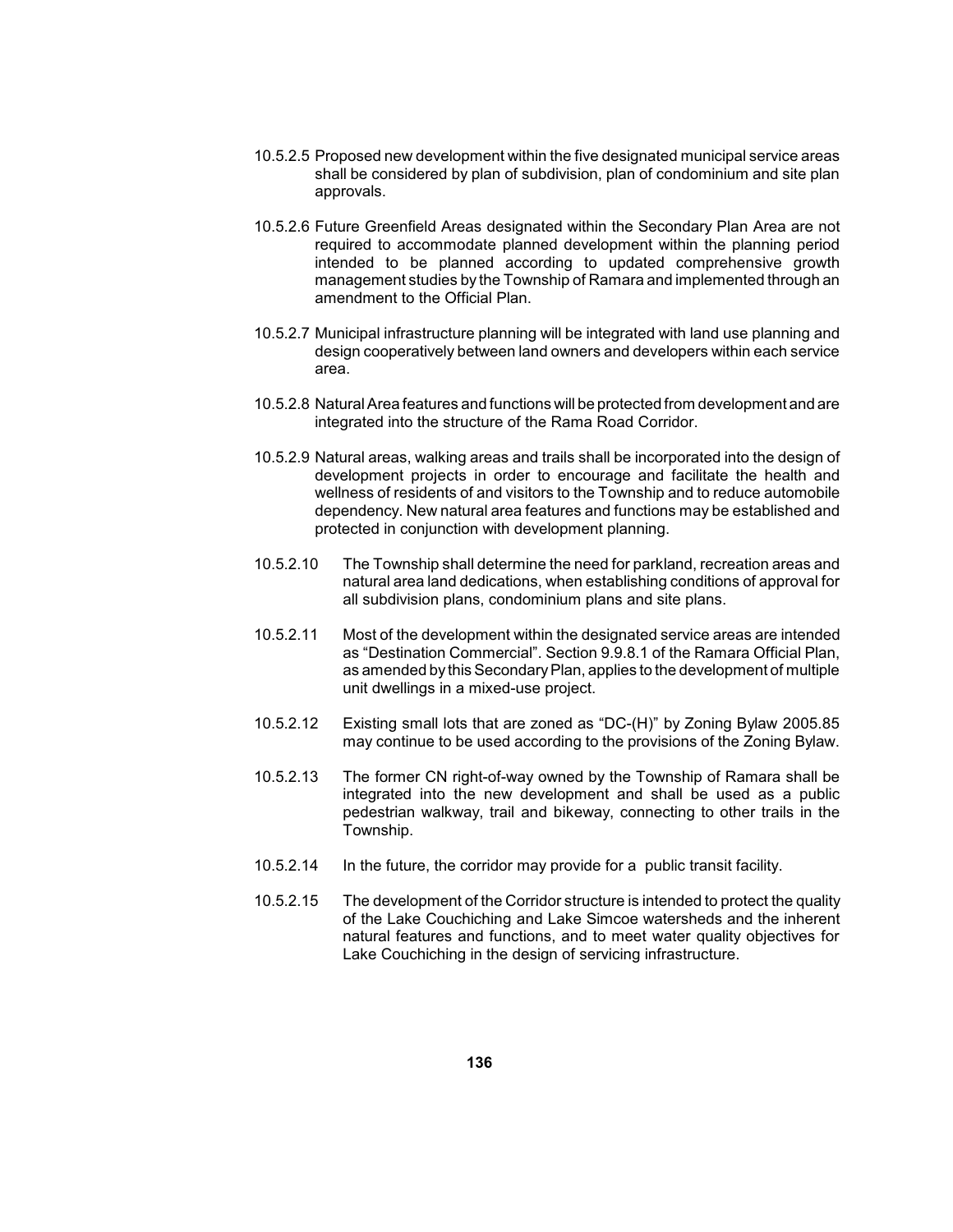- 10.5.3 Destination Commercial Areas
	- 10.5.3.1 There are four designated development areas and one designated developed area.

| Service Area | Gross Area |
|--------------|------------|
|              |            |
| D1           | 75 ha      |
| D2           | 76 ha      |
| D3           | 73 ha      |
| D4           | 33 ha      |
| D5           | 13 ha      |

- 10.5.3.2 The Master Servicing Study allocates capacity for destination commercial development in Service Areas D1, D2, D3 and D4. Area D5 is developed by Fern Resort and its private water supply and wastewater treatment systems may continue or be expanded and integrated with other designated development lands.
- 10.5.3.3 The total gross designated commercial development area available for development in the planned 25-year planning period (2006-2031) is 237 hectares.
- 10.5.3.4 These designated areas are intended to be developed with a range of land uses as permitted in Section 9.9 of the Ramara Official Plan. The implementing zoning bylaw will establish permitted uses and zoning provisions for each destination commercial development.
- 10.5.3.5 New development within the designated development areas shall take the form external pedestrian access. The maximum net residential density for multiple units is 24 units per hectare and the maximum height of multiple unit residential of larger scale buildings and structures within complexes providing internal and buildings shall be 8 storeys or 24 metres.
- target within the Rama Road Corridor. Each development proposal will be following issues to be addressed by proponents as part of information provided 10.5.3.6 There is no planned Destination Commercial development gross floor area assessed by the Township and appropriate authorities, with regard to the in each planning application:
	- 1. Projected permanent and temporary employment in the project;
	- 2. Projected Multiple Unit dwellings and uses in accordance with section 9.9.8 of this secondary plan;
	- 3. The density of residential uses and non-residential uses in buildable land areas;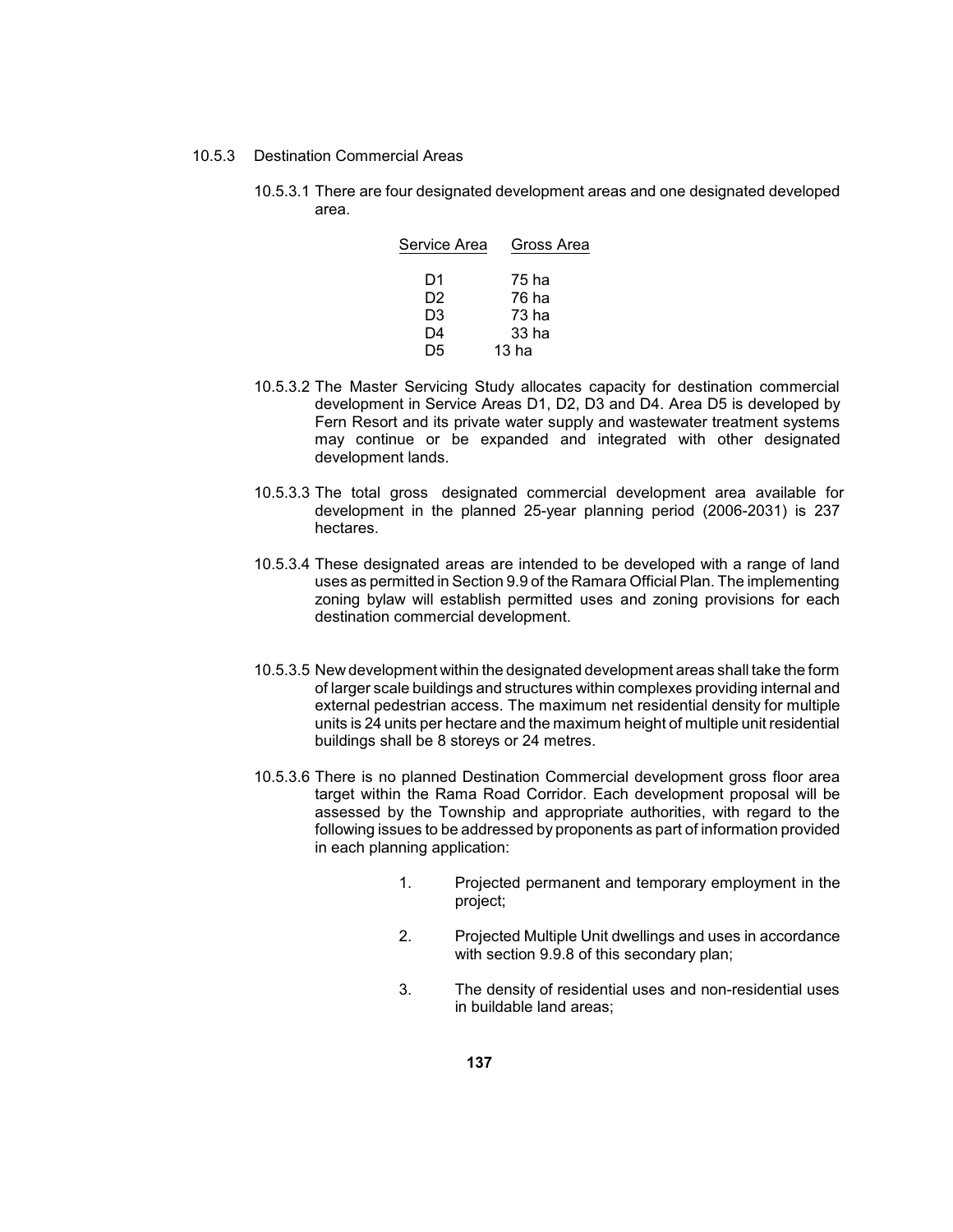- 4. Projected permanent and temporary residential unit occupancies;
- 5. The provision of employment within the Destination Commercial projects;
- 6. The quality and extent of innovative urban design and architectural design;
- 7. The protection and enhancement of natural area features and functions;
- 8. Completion of Class Environmental Assessment for municipal services and agreement with Township and other landowners regarding implementation measures;
- 9. Provision of walkways, trails, bikeways and pedestrian areas within the project and connecting externally;
- 10. Provision of publicly owned open spaces for active and passive recreation;
- 11. Consideration of innovative streetscape designs;
- 12. Provision of public streets and road intersection improvements to mitigate impacts and provide sufficient capacity;
- 13. Proposed phasing of development;
- 14. Conformity with the Provincial, the County and Township planning policies;
- 15. Compatibility between residential and non-residential land use components within the development project;
- 16. Compatibility between the proposed "Designation Commercial" development and designated "Shoreline Residential" areas.
- 10.5.3.7 Proposals for Township planning applications to establish new and expanded projects within the "Destination Commercial" area shall be considered by the Township subject to the preparation and submission of planning studies prepared by the proponent, as part of a planning application. The planning studies shall demonstrate that the proposal achieves the objectives and policies densities of residential and non-residential uses within the buildable land areas of the project; determine the measures to mitigate the potential impacts of of the Secondary Plan and structure of the Rama Road Corridor; establish the noise, lighting, visual presence on multiple dwelling unit land uses and major public roads; the implementation of urban design standards, including pedestrian and bicycle movements; and the measures to implement the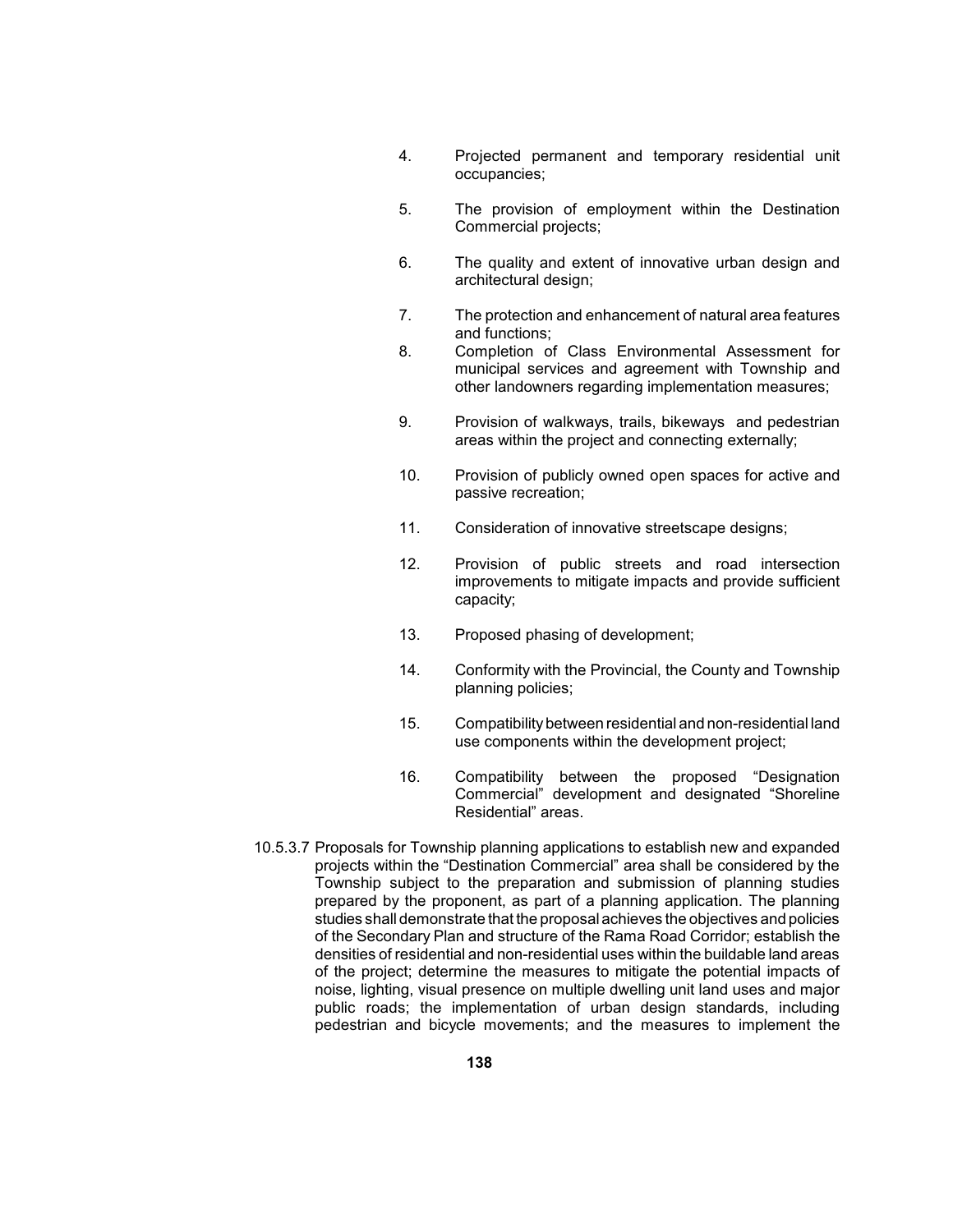infrastructure study required by this Secondary Plan.

- include smaller individual properties that should be integrated with larger properties for new development. These smaller properties may continue to be 10.5.3.8 The designated "Destination Commercial" areas identified on Schedule "A-2" used for existing uses that are permitted in the "Rural" designation.
- 10.5.3.9 New strip development is not permitted along existing major public roads.
- Bylaw 2005.85. The landscape buffer shall only be used for landscaped 10.5.3.10 Development proposed by subdivision plan, condominium plan or site plan shall be designed to provide for a 7.5 metre wide continuous landscaped buffer abutting any areas that are designated in the Ramara Official Plan as "Shoreline Residential" or as "Shoreline Residential (SR)" in Zoning features, naturalization, berming, fencing, and at grade infrastructure (private driveway or walkway) and subsurface infrastructure. Direct vehicle access between development in a "Destination Commercial" area and any existing "Shoreline Residential" area is prohibited, except for emergency vehicle access, where appropriate.
- 10.5.4 Existing Built-Up Areas
	- 10.5.4.1 The concentrations of existing built-up residential development areas outside the "Destination Commercial" areas are identified on Schedule "A" to this Plan. These areas are predominantly designated as "Shoreline Residential".
	- 10.5.4.2 Existing uses within the Existing Built-Up Areas may remain according to existing Zoning Bylaw provisions.
	- 10.5.4.3 The policies of the Ramara Official Plan apply to these areas.
	- 10.5.4.4 It is intended that these areas shall continue to be serviced with individual private water supply and wastewater treatment facilities, until environmental assessments conclude that municipal water supply and wastewater treatment systems shall be extended to service these areas.
	- 10.5.4.5 This Plan encourages intensification within the Existing Built-Up Areas within the capacity to provide public roads, individual water supply and wastewater treatment, and stormwater management, or where appropriate, the capacity of municipal water supply and wastewater treatment services or other services.
	- 10.5.4.6 For purposes of this Plan, intensification in the Existing Built-Up Areas means and includes:

infilling between existing residential dwellings;

expansion and/or conversion of existing dwellings and existing non-residential uses;

development of existing vacant lots;

**139**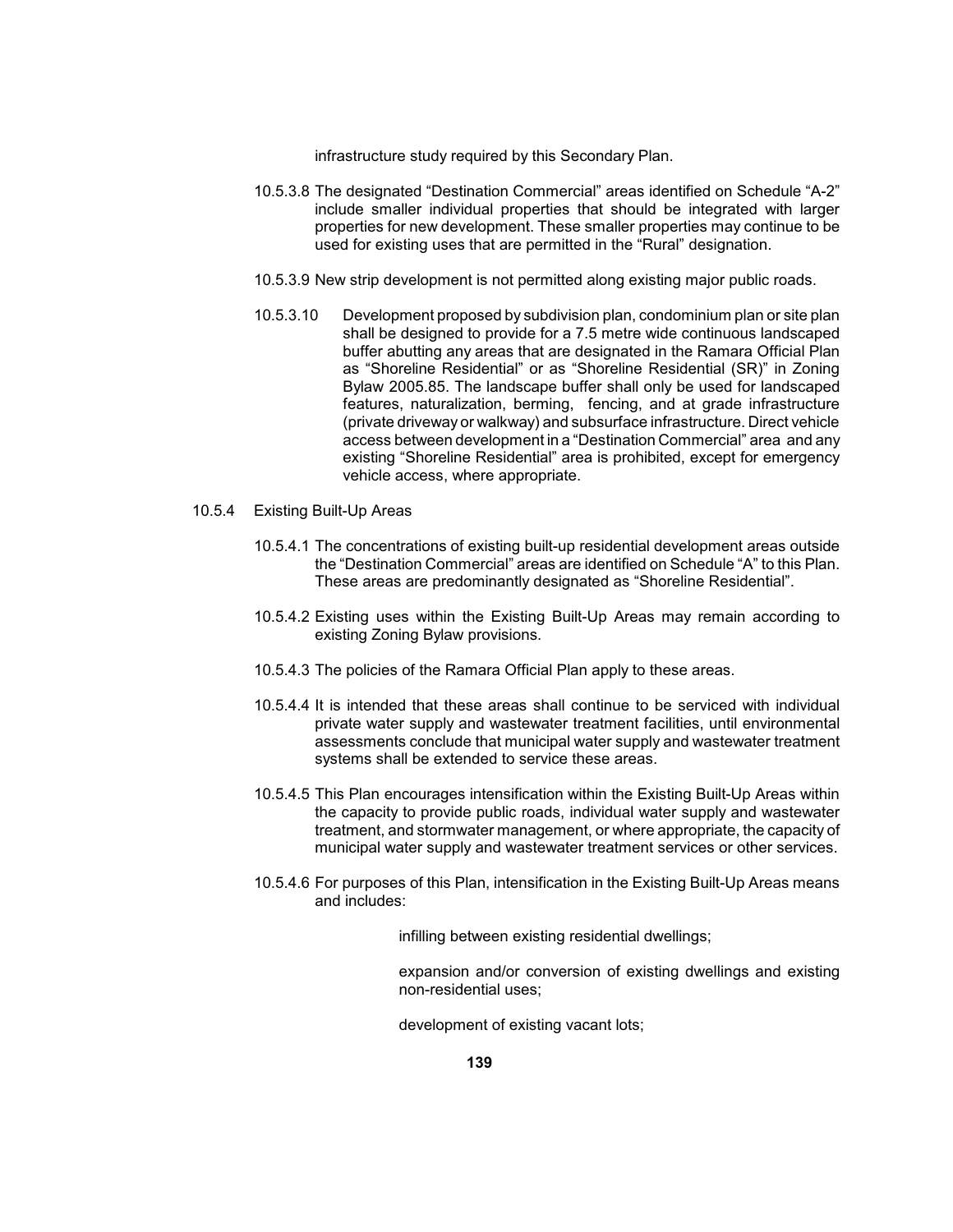further development of existing built-up lots;

redevelopment of existing built-up lots.

- 10.5.4.7 Intensification includes the development of new residential dwellings and may include the redevelopment of existing non-residential uses to residential uses.
- 10.5.4.8 All new or expanded residential dwellings shall conform with the provisions of the Zoning Bylaw and are subject to the Township's Site Plan Control Bylaw.
- 10.5.4.9 Intensification of uses other than residential is permitted within the "Existing Built-Up Area", and may require an amendment to the Zoning Bylaw and shall conform with the policies of the Official Plan and this Secondary Plan.
- 10.5.5 Public Active and Passive Recreation Areas
	- wellness of residents, shall be planned accordingly in all subdivision plans, 10.5.5.1 Public spaces, essential to the character of the Township and to the health and condominium plans and site plans.
	- 10.5.5.2 Schedule "A-2" to this Secondary Plan identifies the conceptual walkways and trails that are to be implemented by development plans.
	- 10.5.5.3 Public spaces shall be designated in the Township as a system of active recreation and passive recreation areas and may include:
		- sidewalks trails bikeways neighbourhood parks village park/square wilderness areas watercourses
	- 10.5.5.4 In every new subdivision plan, at least one pedestrian sidewalk shall be provided on every public street.
	- 10.5.5.5 Connected trails, bikeways, and parks shall be provided in the Rama Road Corridor through subdivision plans, condominium plans and site plans.
	- 10.5.5.6 The location, design and area of these public spaces and their dedication to the Township or other public body shall be determined in subdivision plans, condominium plans and site plans by the Township.
	- and wetlands in public spaces may be established and existing woodlands and wetlands may be expanded and enhanced in order to establish natural area 10.5.5.7 Where it is considered feasible by the Township, newly-established woodlands linkages and wildlife habitat, as part of a new subdivision plan.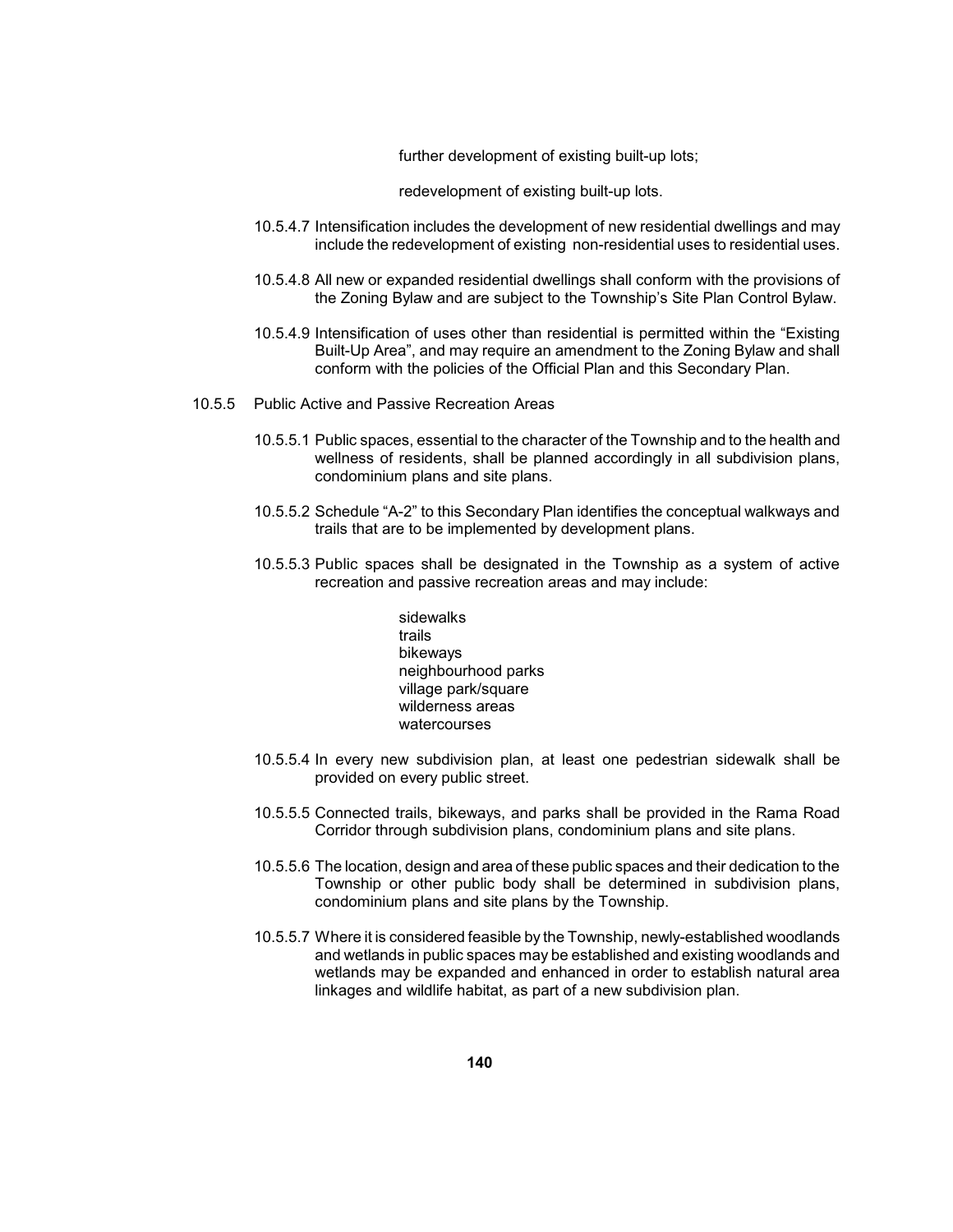- 10.5.5.8 Where it is considered feasible, the Township may accept land and/or cash-inlieu of parkland for purposes of establishing new or expanded public spaces.
- of parkland as part of the condition of subdivision plan and condominium plan 10.5.5.9 The Township shall determine the need for parkland dedication or cash-in-lieu approval for all public spaces identified in Section 10.5.5.3.
- recreational areas required to be dedicated or cash-in-lieu, as a condition 10.5.5.10 The Township shall determine, by bylaw, the parkland areas and of site plan approval for Destination Commercial projects, including lands in the central Institutional area designated in the Atherley-Uptergrove Secondary Plan.
- and non-motorized vehicle connections between living areas and recreation 10.5.5.11 The public recreation area structure shall be designed to allow pedestrian areas, institutional areas, commercial areas and natural areas.
- amendment to this Secondary Plan. Areas will be zoned as "AR" and "PR" in Zoning Bylaw 2005.85 as part of the subdivision plan and condominium 10.5.5.12 Active and Passive Recreation Areas are not identified on Schedule "A" to this Secondary Plan. Any proposed location does not require an plan approval process.
- 10.5.6 Natural Area Protection
	- 10.5.6.1 The "Natural Area Protection" designations on Schedule "A" to this Plan are existing on Schedule "A" to the Official Plan. These include provincially significant wetlands and significant woodlands.
	- 10.5.6.2 The protection and conservation of these significant areas shall be implemented by existing policies under Section 5.2 and 9.2 of the Ramara Official Plan.
	- 10.5.6.3 Natural features designated on Schedule "A" to this Secondary Plan are significant locally and regionally to maintain ecological functions within subwatersheds. These natural features include wetlands, woodlands, and watercourses. The policies in Section 5.2 and Schedule "C" of the Ramara Official Plan shall apply.
	- 10.5.6.4 Ecological functions include fish and wildlife habitats, drainage channels, recharge and discharge areas, and Lake Couchiching near-shore areas.
	- for purposes of municipal services and stormwater management facilities. 10.5.6.5 Subwatershed boundaries identified in the Master Servicing Study shall generally be respected and remain unaltered in the land development process
	- 10.5.6.6 Watercourses identified in the Master Servicing Study and identified on Schedule "A-2" of this Secondary Plan, shall remain unaltered unless diversion is permitted through the consultative and approval process of the Ministry of Natural Resources and shall be naturalized to the extent possible and practical.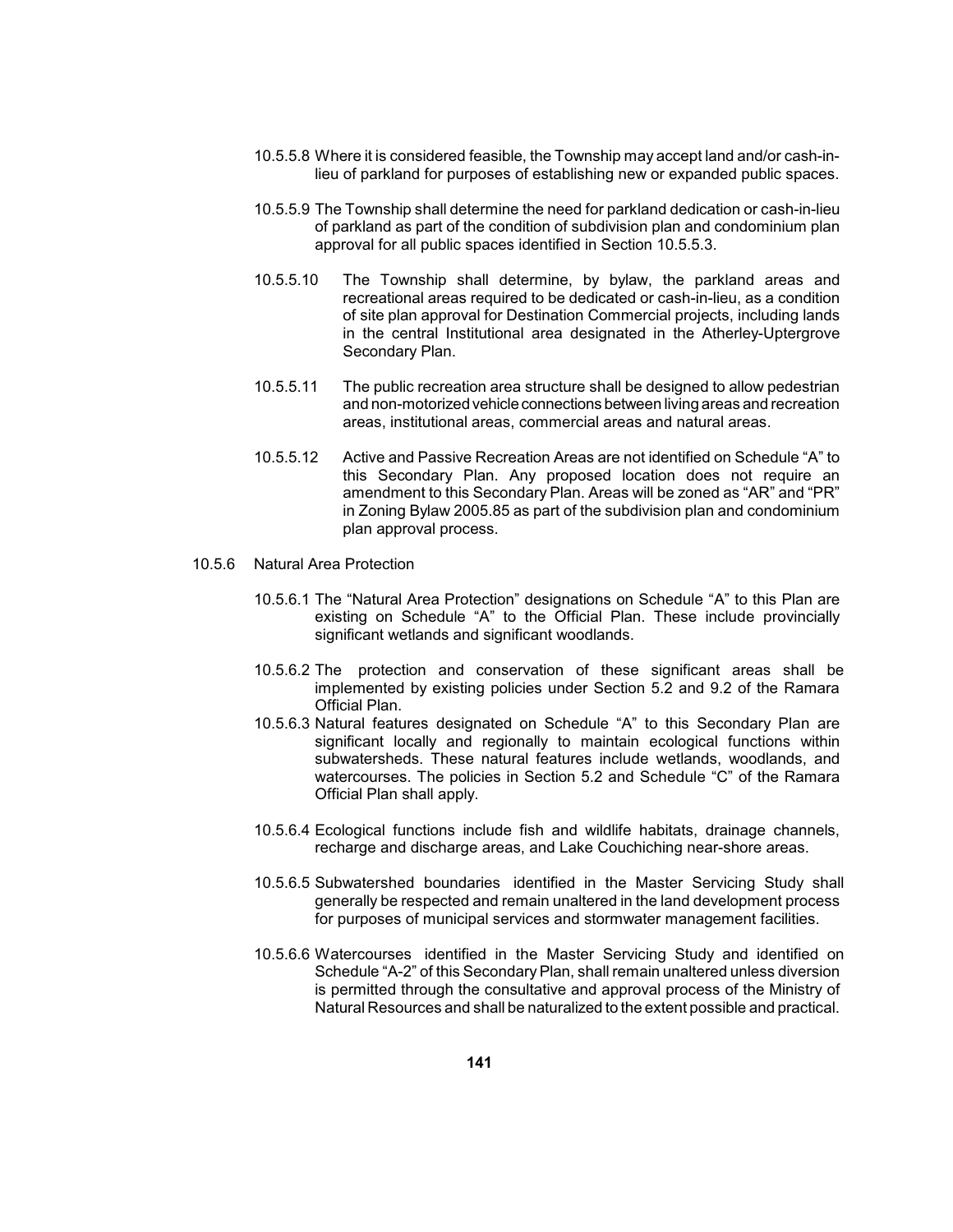- Official Plan, local wetlands shall be retained and maintained as part of 10.5.6.7 Where determined appropriate by criteria in Section 5.2.4 of the Ramara watercourse and corridor systems.
- Plan, local woodlands shall be retained and integrated with watercourses and 10.5.6.8 Where determined feasible by criteria in Section 5.2.4 of the Ramara Official identified public spaces.
- 10.5.6.9 Watercourses located within planned development areas shall be designed with a natural buffer area of a minimum of15 metres wide on each side of the watercourse.
- 10.5.6.10 All buildings and structures, except boat houses, shall be set back a minimum of 15 metres from the High Water Mark of Lake Couchiching.
- 10.5.6.11 For purposes of this Plan, the High Water Mark is either the contour representing the 219.15 m.a.s.l. elevation or the ordinary high water mark observed in April, May or June, whichever is greater.
- 10.5.7 Future Greenfield Area
	- 10.5.7.1 Future Greenfield Areas identified on Schedule "A" are not required for planned may remain as zoned in Zoning Bylaw 2005.85. Land uses in Future Greenfield development within the 30-year planning period (2001-2031). Existing uses Area designation shall be limited to those permitted in the Rural designation of the Township of Ramara Official Plan.
	- 10.5.7.2 Any proposal to change the existing land use shall require a planning justification study as part of a planning application and where necessary an amendment to the zoning bylaw.
	- 10.5.7.3 The proposed redesignation of Future Greenfield Areas for intensive for development during the planning period. Part of this study will include an development shall be subject to a comprehensive growth management study undertaken by the Township to determine the need to allocate additional land assessment of municipal servicing capacity.
	- 10.5.7.4 It is intended that the designated Future Greenfield Areas shall be serviced with individual private water supply and wastewater treatment facilities until land is designated for development and an amendment to this Plan is approved.
	- residential lots by consent where it is determined by the Township that it will not 10.5.7.5 This Plan discourages proposals for non-resource based development within the designated Future Greenfields Area except for the creation of up to five prejudice or impede the orderly and proper development by subdivision plan in the future.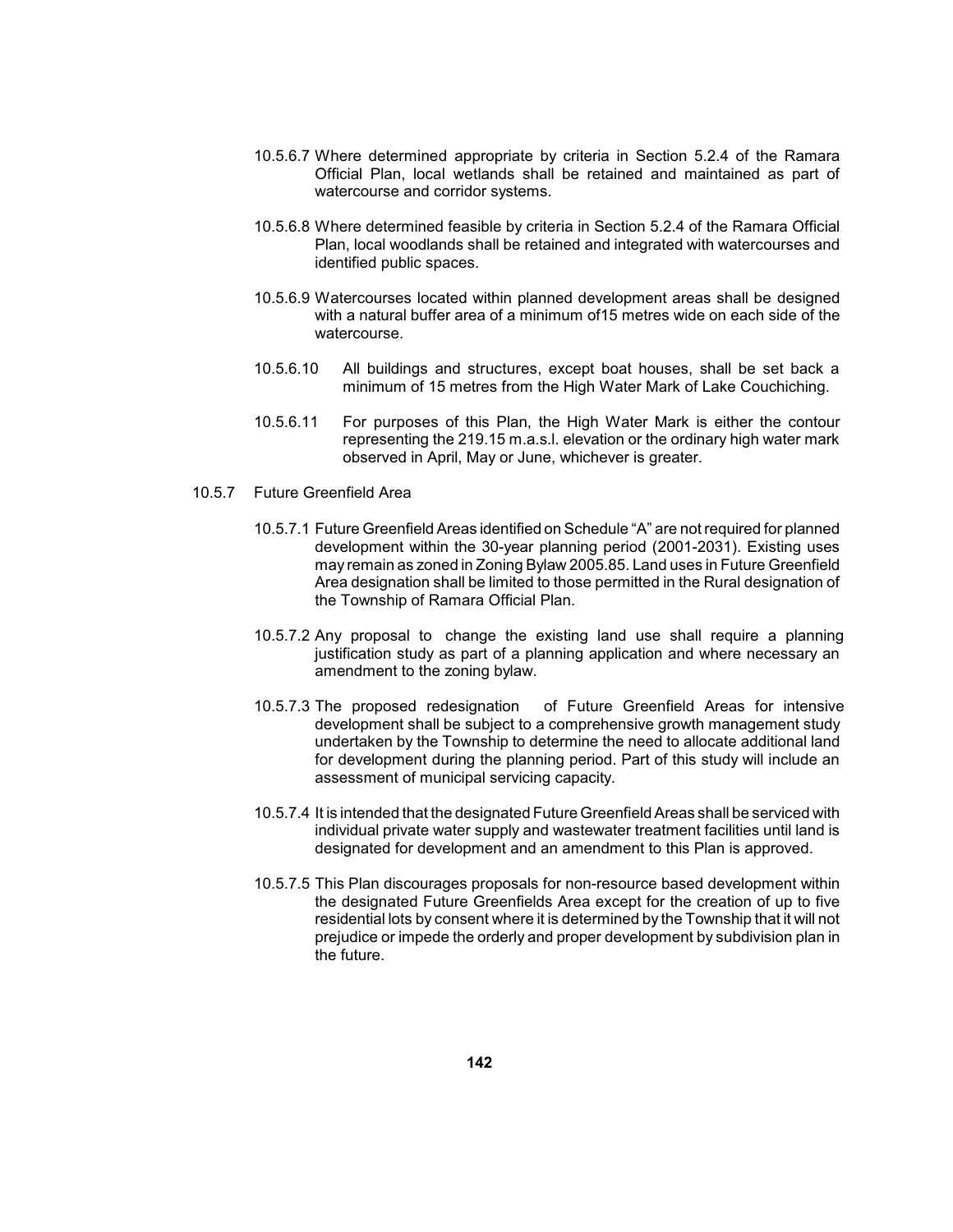## 10.5.8 Infrastructure

- 10.5.8.1 The servicing solutions in the approved "Atherley-Uptergrove Secondary Plan Area/Rama Road Corridor Master Servicing Plan" (October 10, 2006) apply to development within the designated service areas.
- 10.5.8.2 New public and private infrastructure shall be designed, established and operated according to the current Township's engineering design standards.
- 10.5.8.3 In each designated service area, Phases 3 and 4 of the Municipal Class Environmental Assessment shall be completed prior to any planning approvals for subdivision plans, condominium plans and site plans.
- communal facilities and operated by the Township of Ramara according to the 10.5.8.4 Water supply and wastewater treatment facilities are to be designed as required development agreements.
- determined by the Phase 3 Class Environmental Assessment in each service 10.5.8.5 The source of the water supply shall be groundwater and/or surface water as area.
- surface water as determined by the Phase 3 Class Environmental Assessment 10.5.8.6 Treated waste water shall be discharged to subsurface or direct discharge to in each service area.
- Servicing Study will be further determined by consideration of site specific 10.5.8.7 Centralized stormwater management facilities as identified in the Master development applications.
- 10.5.8.8 The broad conceptual road network is identified on Schedule "A-2" to this Plan. The location and design of this road network shall be established by environmental assessments or approved subdivision plans.
- 10.5.8.9 All new development shall be serviced by public streets with connected development shall be designed in a manner that is supportive of transit pedestrian walkways and bikeways incorporated into right-of-ways and services in the future.
- 10.5.8.10 The primary public road network serving the new development areas consists of:

County Road 44 - Rama Road Concession Road 12 County Road 45 - Monck Road Mara-Rama Boundary Road

 10.5.8.11 Rama Road (County Road 44) within the Rama Road Corridor of this Secondary Plan will function as an Arterial Road serving designated Destination Commercial projects and areas and acting as a main street. Site access to areas from Rama Road shall be designed to maximize through movements and traffic flow and to minimize conflicts between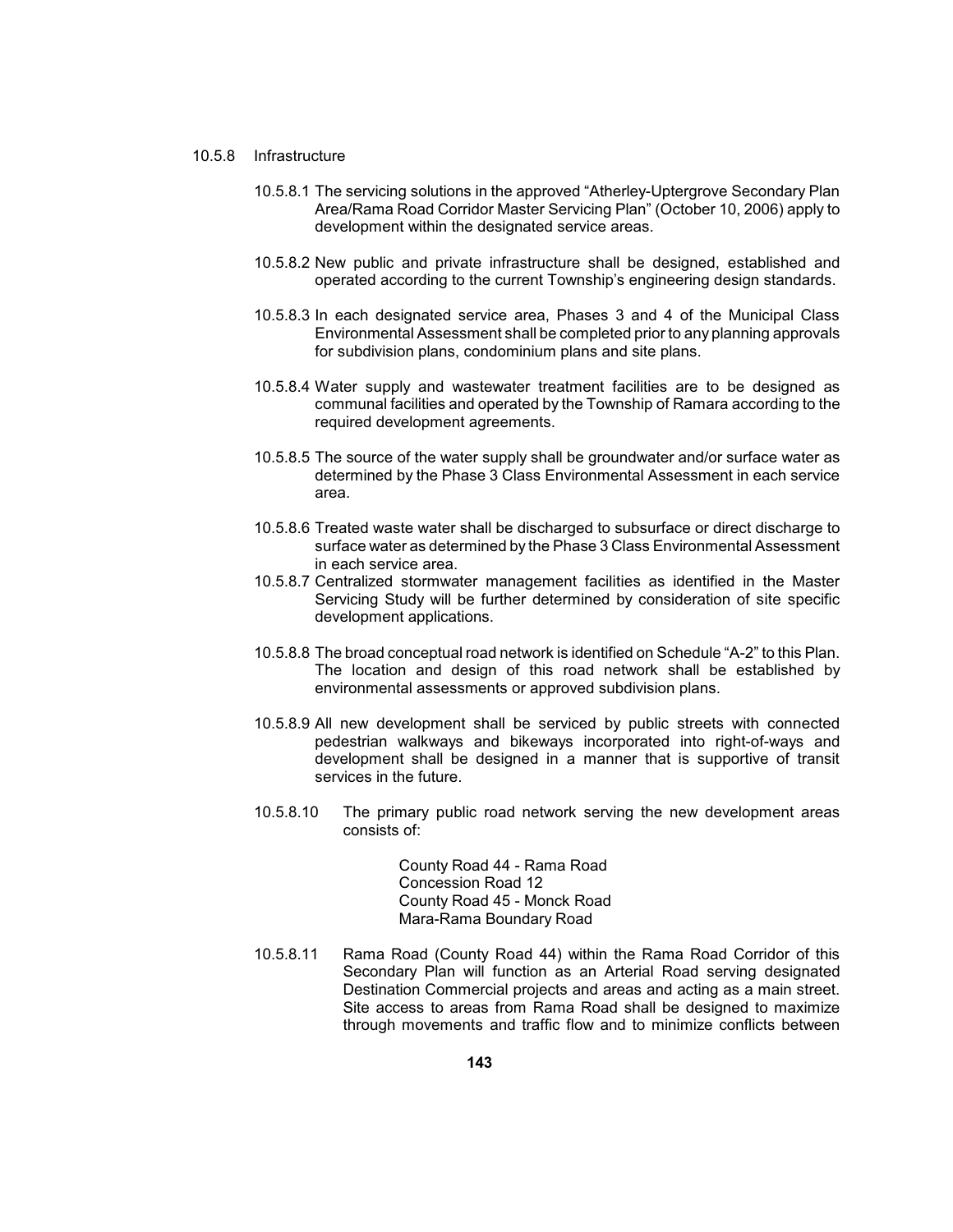Road shall be limited to the designated intersections as shown on individual site accesses and other traffic operations and access to Rama Schedule "A-2" to this Plan.

- 10.5.8.12 Site specific traffic studies shall be required as part of planning applications to determine site access, traffic impacts and to determine road needs including road widening, emergency access, intersection improvements, turning lanes, mutual driveways, separation distances between access points, and traffic control, as part of planning applications.
- 10.5.8.13 The site access requirements of the County of Simcoe and the Township applications shall include the traffic and transportation studies required by of Ramara shall be incorporated into planning approvals. Planning these agencies.
- 10.5.8.14 Separate adjacent properties within a Destination Commercial development area shall be integrated with regard to internal access roads, joint public street access, common access to parking areas, trails, walkways and bikeways.
- 10.5.8.15 New local streets and main private roads shall be based on a modified grid ease of connectivity. Township standards shall be used in design and system that provides even distribution of vehicular traffic, and maximized location.
- 10.5.9 Design Principles
	- 10.5.9.1 In all new development areas, building and land use design shall consciously be innovative yet practical, and shall consider the design integration of individual projects within the final built out development.
	- 10.5.9.2 All new development shall be sensitive to the streetscape and visual presence to pedestrians and motorists.
	- 10.5.9.3 Development shall achieve diversity through a variety of lots and block sizes, building types and styles along public street frontages.
	- 10.5.9.4 New and improved public streets shall provide for all-season landscape features within the public right-of-way.
	- 10.5.9.5 In new destination commercial projects, the massing of buildings and building elevations shall provide a positive visual presence with design, articulation and fenestration, and a variety of rooflines where visible from public streets and residential areas.
	- 10.5.9.6 Landscape strips incorporating landscaping features, berming, decorative fencing shall be designed and located adjacent to public street edges to create aesthetic streetscapes.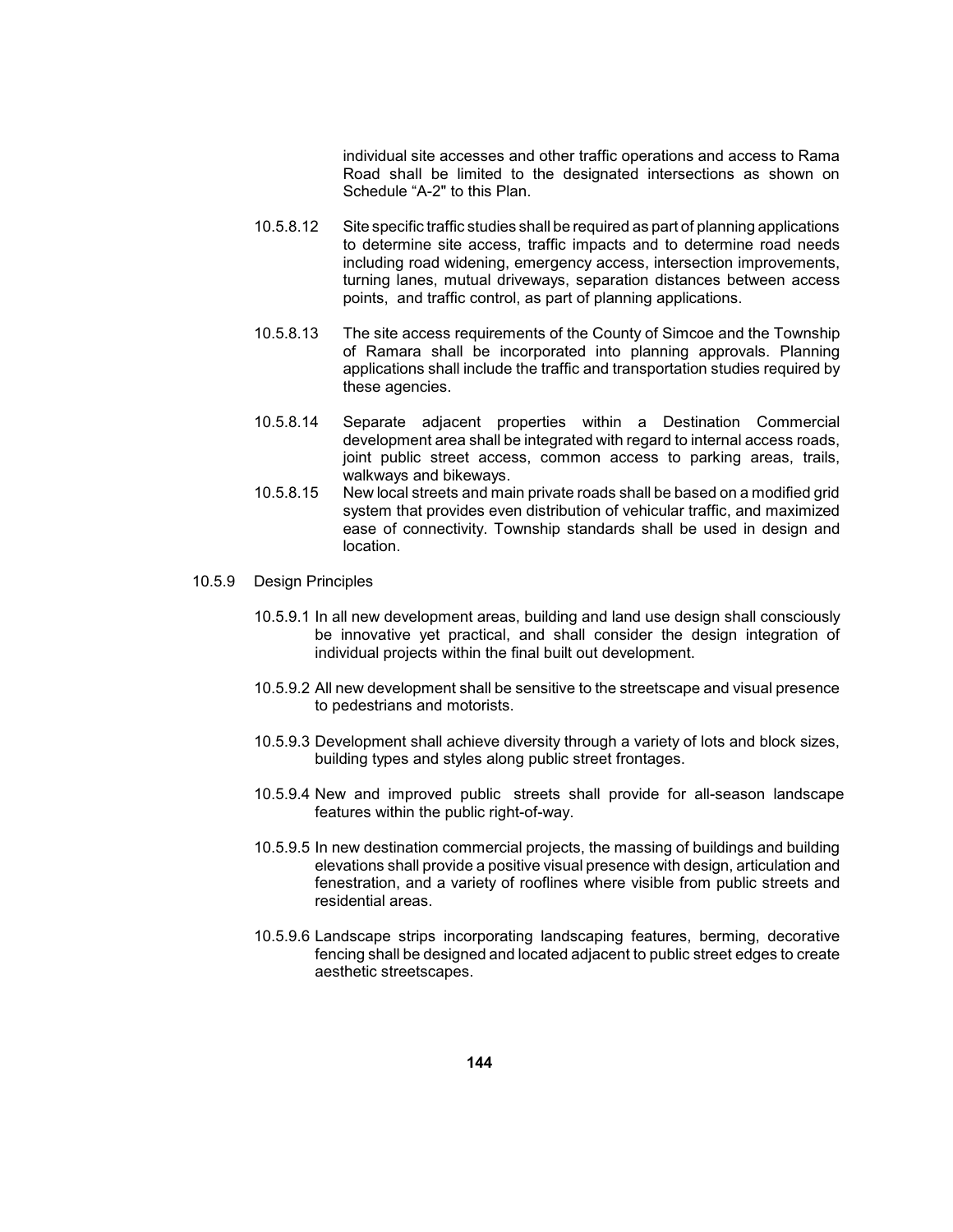- 10.5.9.7 Street corner buildings shall be designed as signature buildings to emphasize gateway features and to incorporate increased height, roof features, building articulation, window and finishing features.
- the intersections of public streets and shall be buffered and muted by 10.5.9.8 Surface parking and loading areas are not permitted immediately adjacent to permanent landscape features.
- 10.5.9.9 Large paved vehicle parking areas shall be divided into smaller defined sections with landscaping and walkways.
- 10.5.9.10 Parking areas shall not exceed 20% of the land area in each development project.
- 10.5.9.11 In development projects, bicycle parking spaces shall be provided at a ratio of 1 bicycle space for every 10 required vehicle parking spaces.
- 10.5.10 Special Policy Areas
	- 10.5.10.1 The following existing Special Policies in Section 9.9.11 of the Ramara Official Plan continue to apply to the Rama Road Corridor with the following changes.

Rama Resorts (9.9.11.1) Chase (OPA 19) (9.9.10.2)

10.5.10.2 Mnjikaning Fish Weirs National Historic Site

 This is a designated National Historic Site administered by the Parks Canada Authority. This site is the "largest and best preserved wooden fish weirs in eastern Canada, in use from about 3300 B.C.". This Plan recognizes the cultural heritage significance of the site located within the designated as "Natural Area Protection" in this Plan and is zoned as "NAP" channel between Lake Simcoe and Lake Couchiching. The site is in Zoning Bylaw 2005.85.

 Waterway and the Ministry of Natural resources in the preparation and The Township of Ramara will cooperate with the Mnjikaning First Nation, the Mnjikaning Fish Fence Circle, Parks Canada Agency, Trent-Severn implementation of a management Plan for this National Historic Site.

- 10.5.10.3 If the Special Policies are more restrictive than this Secondary Plan, then the Special Policies in Sections 9.9.11.1 and 9.9.11.2 shall prevail.
- 10.5.10.4 Any new policies in this Secondary Plan that are more restrictive than the Special Policies in Sections 9.9.11.1 and 9..9.11.2 shall prevail.